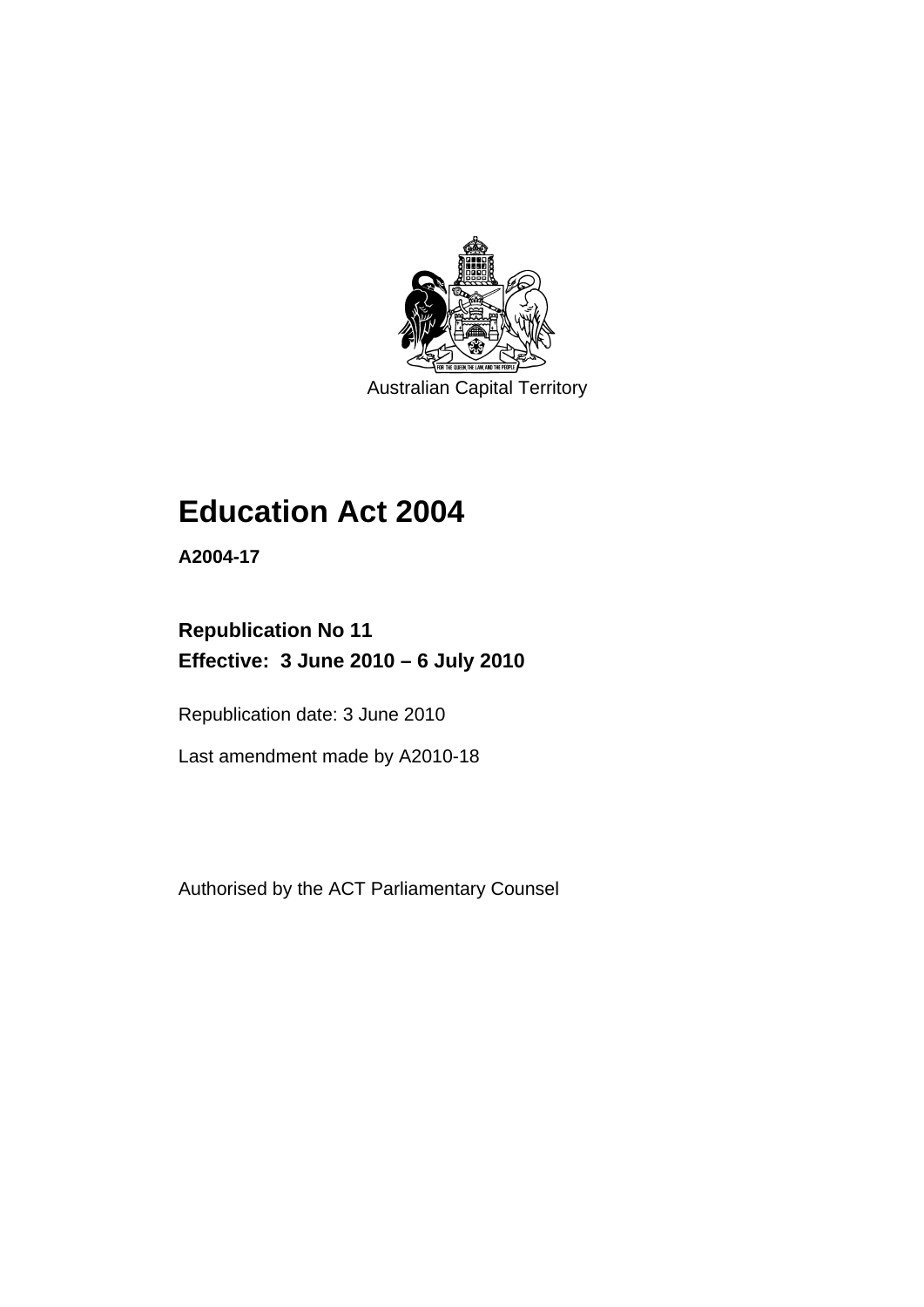#### **About this republication**

#### **The republished law**

This is a republication of the *Education Act 2004* (including any amendment made under the *Legislation Act 2001*, part 11.3 (Editorial changes)) as in force on 3 June 2010*.* It also includes any amendment, repeal or expiry affecting the republished law to 3 June 2010.

The legislation history and amendment history of the republished law are set out in endnotes 3 and 4.

#### **Kinds of republications**

The Parliamentary Counsel's Office prepares 2 kinds of republications of ACT laws (see the ACT legislation register at www.legislation.act.gov.au):

- authorised republications to which the *Legislation Act 2001* applies
- unauthorised republications.

The status of this republication appears on the bottom of each page.

#### **Editorial changes**

The *Legislation Act 2001*, part 11.3 authorises the Parliamentary Counsel to make editorial amendments and other changes of a formal nature when preparing a law for republication. Editorial changes do not change the effect of the law, but have effect as if they had been made by an Act commencing on the republication date (see *Legislation Act 2001*, s 115 and s 117). The changes are made if the Parliamentary Counsel considers they are desirable to bring the law into line, or more closely into line, with current legislative drafting practice.

This republication includes amendments made under part 11.3 (see endnote 1).

#### **Uncommenced provisions and amendments**

If a provision of the republished law has not commenced or is affected by an uncommenced amendment, the symbol  $\mathbf{U}$  appears immediately before the provision heading. The text of the uncommenced provision or amendment appears only in the last endnote.

#### **Modifications**

If a provision of the republished law is affected by a current modification, the symbol  $\mathbf{M}$ appears immediately before the provision heading. The text of the modifying provision appears in the endnotes. For the legal status of modifications, see *Legislation Act 2001*, section 95.

#### **Penalties**

At the republication date, the value of a penalty unit for an offence against this law is \$110 for an individual and \$550 for a corporation (see *Legislation Act 2001*, s 133).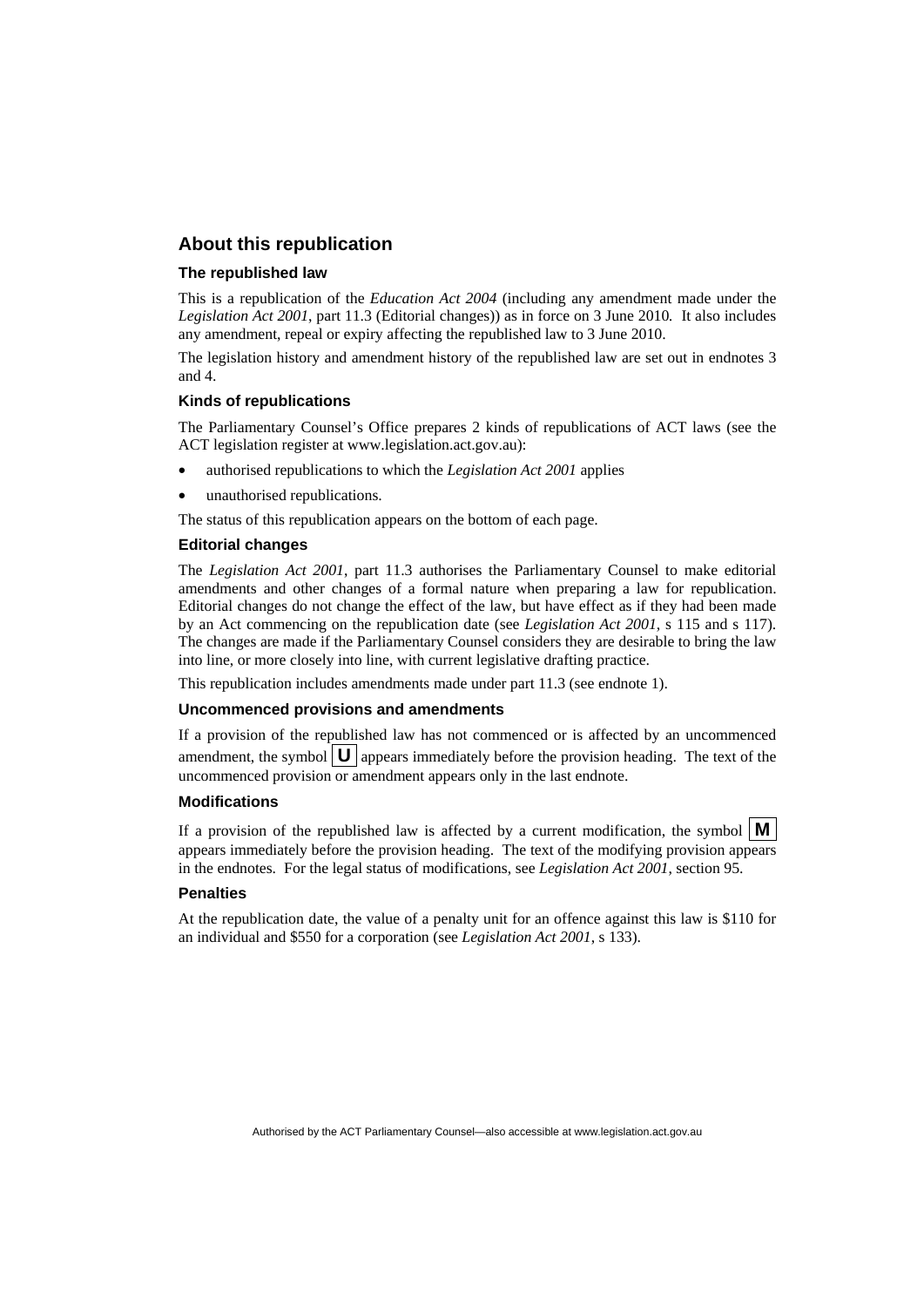

# **[Education Act 2004](#page-12-0)**

### **Contents**

### **Chapter 1 General**

| <b>Part 1.1</b> | <b>Preliminary</b>                                    |                |
|-----------------|-------------------------------------------------------|----------------|
| 1               | Name of Act                                           | 2              |
| 3               | Dictionary                                            | 2              |
| 4               | <b>Notes</b>                                          | $\overline{2}$ |
| 5               | Offences against Act-application of Criminal Code etc | 3              |
| 6               | Meaning of <i>parent</i> and <i>carer</i>             | 3              |
| <b>Part 1.2</b> | <b>General principles and objects</b>                 |                |
|                 | General principles of Act                             | 4              |
| 8               | Main objects of Act                                   | 5              |

| R11      | Education Act 2004           | contents 1 |
|----------|------------------------------|------------|
| 03/06/10 | Effective: 03/06/10-06/07/10 |            |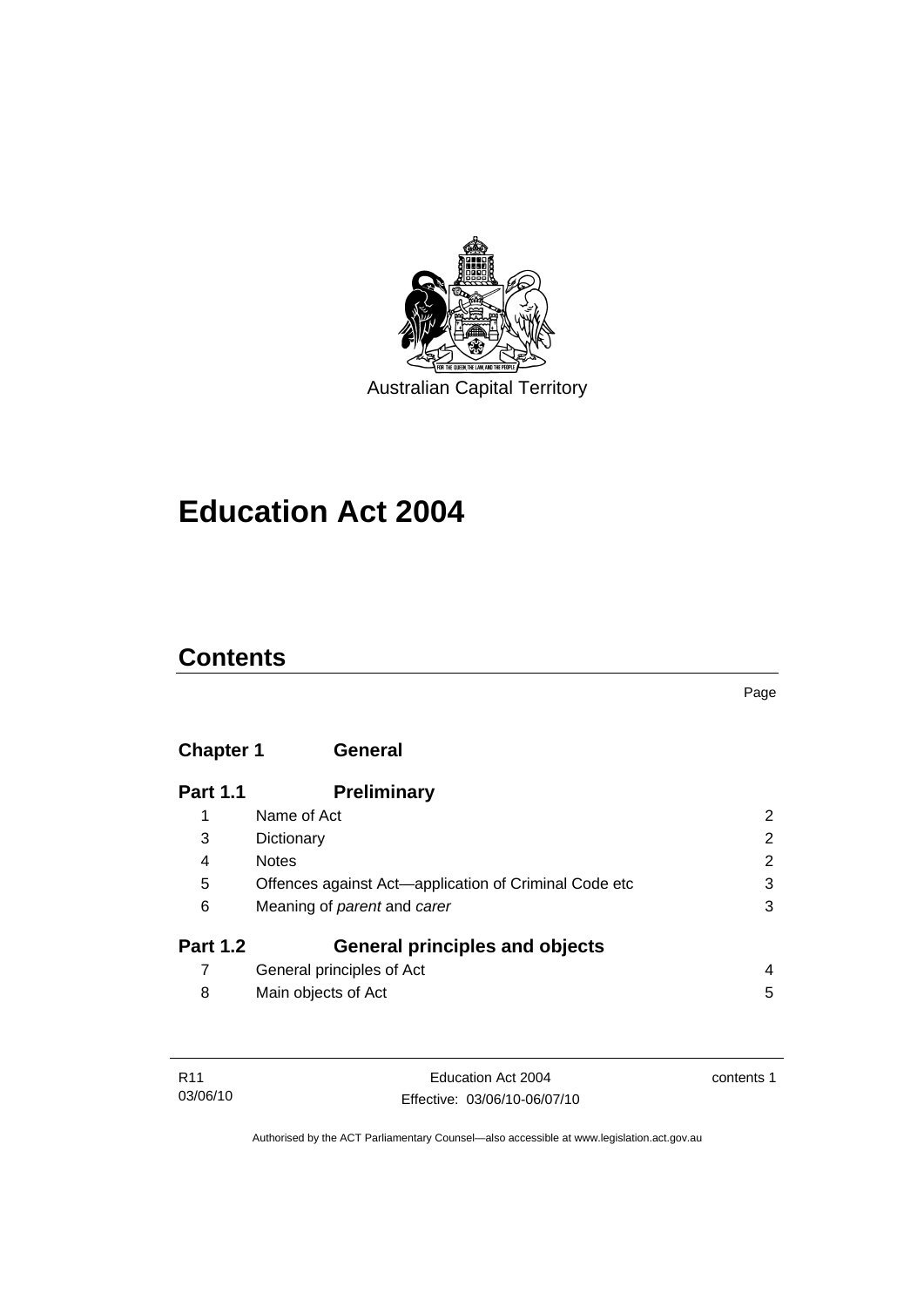#### **Contents**

|                  |                                                                             | Page            |
|------------------|-----------------------------------------------------------------------------|-----------------|
| <b>Chapter 2</b> | <b>Compulsory education</b>                                                 |                 |
| <b>Part 2.1</b>  | Preliminary-ch 2                                                            |                 |
| 9                | Meaning of compulsory education age-ch 2                                    | 7               |
| 9A               | Meaning of education course and education provider-Act                      | $\overline{7}$  |
| 9B               | Meaning of completes year 10-Act                                            | 8               |
| 9C               | Meaning of completes year 12-Act                                            | 9               |
| 9D               | Guidelines-certain chief executive functions                                | 11              |
| <b>Part 2.2</b>  | <b>Compulsory education requirements</b>                                    |                 |
| Division 2.2.1   | Enrolment, registration and attendance requirements                         |                 |
| 10               | Child of compulsory education age—enrolment and registration<br>requirement | 12              |
| 10A              | Child of compulsory education age-school attendance requirement             | 13              |
| Division 2.2.2   | <b>Participation requirement</b>                                            |                 |
| 10B              | Meaning of participates in education course-div 2.2.2                       | 14              |
| 10C              | Meaning of full-time participation in education course-div 2.2.2            | 15              |
| 10D              | Child of compulsory education age-participation requirement                 | 15              |
| 11               | Participation requirement-absence                                           | 16              |
| 11A              | Participation requirement-suspension                                        | 17              |
| 11B              | Participation requirement-exclusion                                         | 17              |
| Division 2.2.3   | <b>Information requirement</b>                                              |                 |
| 11C              | Giving information notice                                                   | 18              |
| 11D              | Contents of information notice                                              | 18              |
| 11E              | Extension of time for compliance with information notice                    | 19              |
| 11F              | Revocation of information notice on compliance                              | 19              |
| <b>Part 2.3</b>  | <b>Exemption certificates</b>                                               |                 |
| 11G              | Meaning of full-time participation requirement-pt 2.3                       | 20              |
| 11H              | Exemption certificate-application                                           | 20              |
| 12               | Exemption certificate—requirement for further information                   | 21              |
| 12A              | Exemption certificate-issue                                                 | 21              |
| 12B              | Exemption certificate-form                                                  | 22              |
| 12C              | Exemption certificate-conditions                                            | 23              |
| contents 2       | Education Act 2004                                                          | R <sub>11</sub> |
|                  | Effective: 03/06/10-06/07/10                                                | 03/06/10        |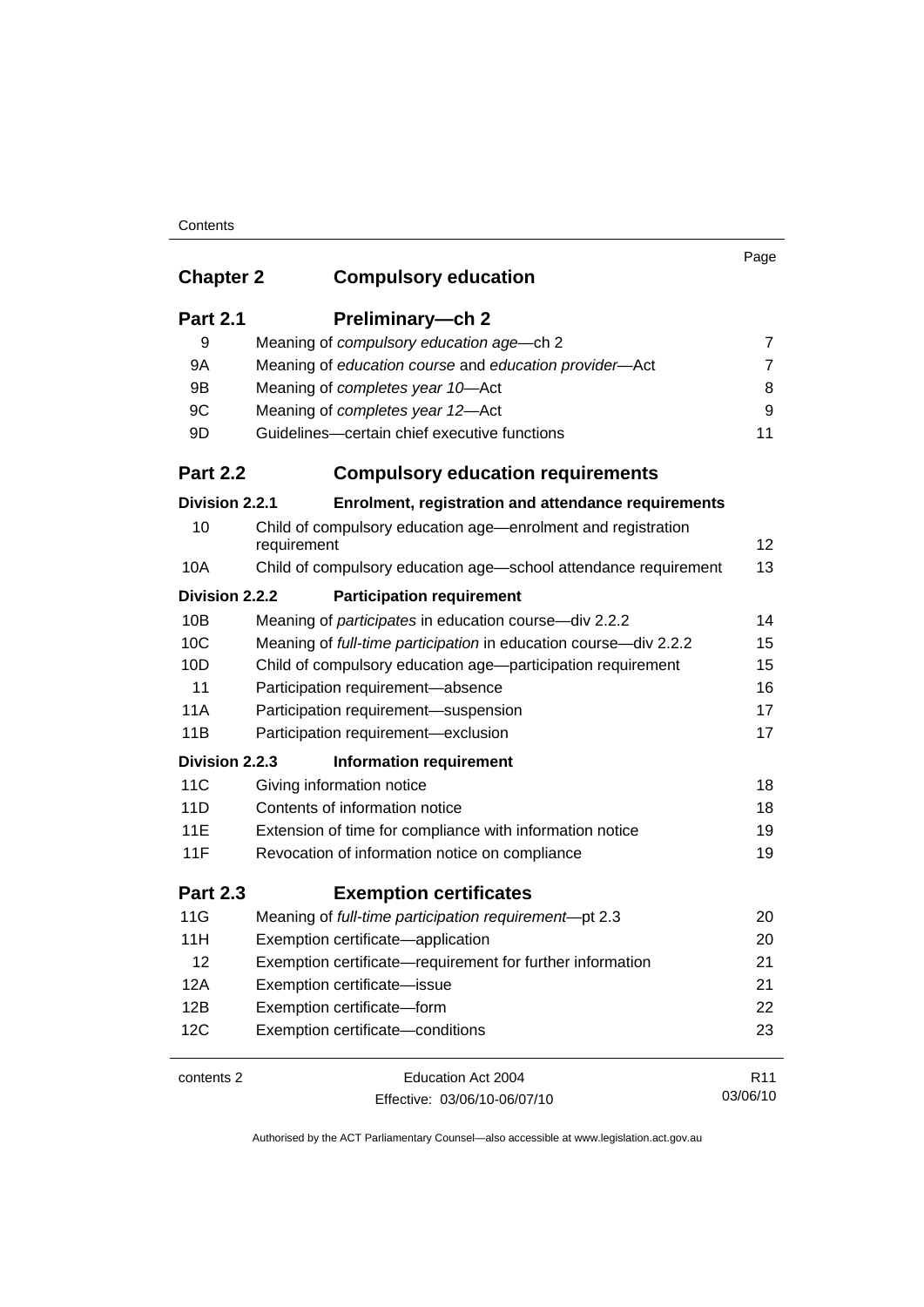|                 |                                                                                    | Contents |
|-----------------|------------------------------------------------------------------------------------|----------|
|                 |                                                                                    | Page     |
| 12D             | Exemption certificate-duration                                                     | 23       |
| 13              | Exemption certificate-revocation                                                   | 23       |
| <b>Part 2.4</b> | After year 10—training and employment<br>alternatives                              |          |
| Division 2.4.1  | Definitions-pt 2.4                                                                 |          |
| 13A             | Meaning of training alternative and training alternative provider-Act              | 24       |
| 13B             | Meaning of employment alternative-Act                                              | 25       |
| 13C             | Meaning of full-time participation in training or employment<br>alternative-pt 2.4 | 25       |
| Division 2.4.2  | Approval to participate in training and employment<br>alternatives                 |          |
| 13D             | Approval statement-application                                                     | 26       |
| 14              | Approval statement-requirement for further information                             | 27       |
| 14A             | Approval statement-issue                                                           | 27       |
| 14B             | Approval statement-form                                                            | 28       |
| 14C             | Approval statement-conditions                                                      | 29       |
| 14D             | Approval statement-compliance requirement                                          | 30       |
| 15              | Approval statement-duration                                                        | 31       |
| 15A             | Approval statement-revocation                                                      | 31       |
| 15B             | Return to education while approval statement in force                              | 31       |
| Division 2.4.3  | Training and employment alternatives-deemed<br>participation                       |          |
| 15C             | Training and employment alternatives-absence                                       | 31       |
| 15D             | Training alternative-suspension                                                    | 32       |
| 16              | Training alternative-exclusion                                                     | 32       |
| 16A             | Employment alternative-termination                                                 | 33       |
| <b>Part 2.5</b> | <b>Compliance notices</b>                                                          |          |
| 16B             | Giving compliance notice                                                           | 34       |
| 16C             | Contents of compliance notice                                                      | 34       |
| 16D             | Extension of time for compliance with compliance notice                            | 35       |
| 17              | Revocation of compliance notice on compliance                                      | 35       |

| R11      | Education Act 2004           | contents 3 |
|----------|------------------------------|------------|
| 03/06/10 | Effective: 03/06/10-06/07/10 |            |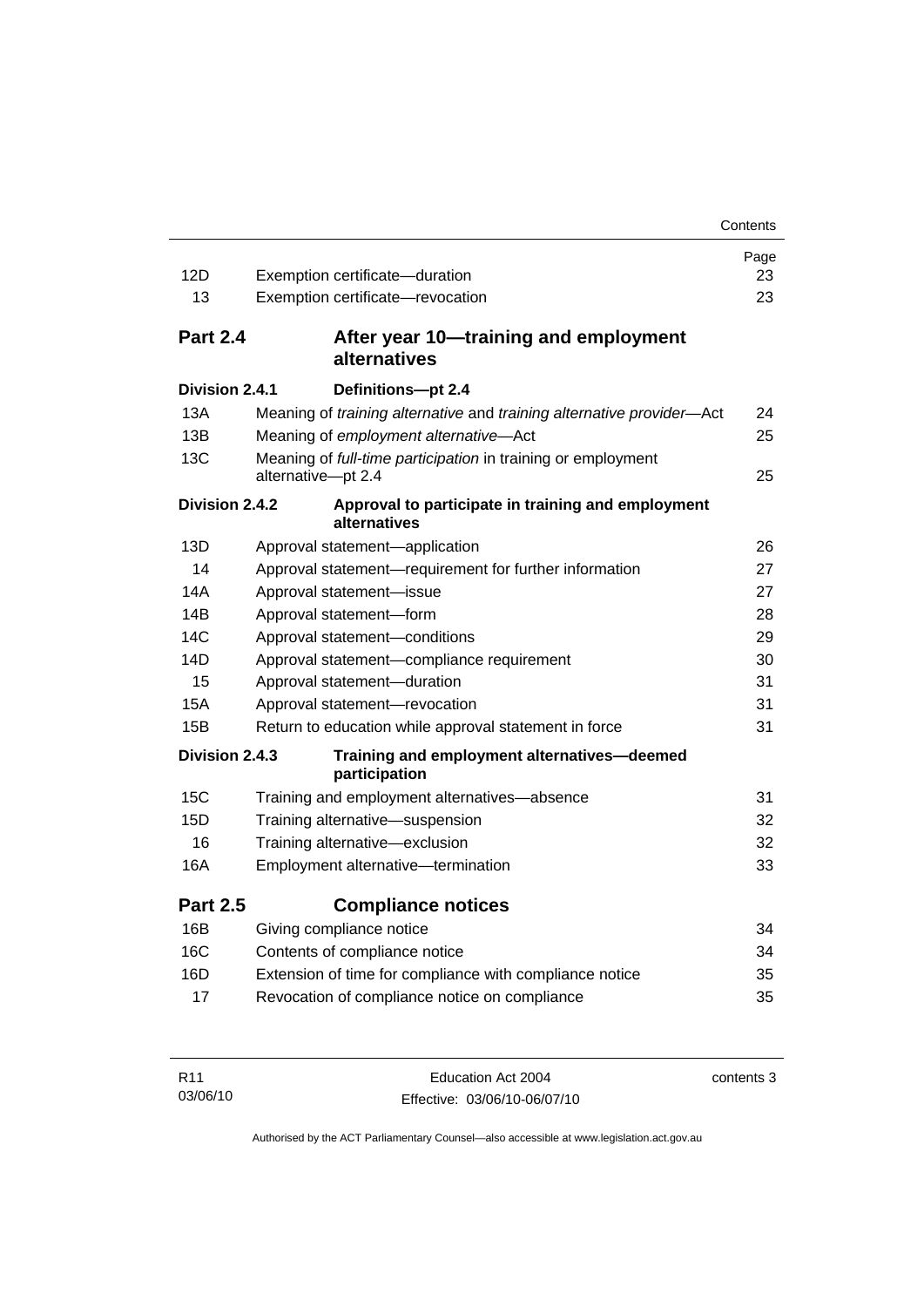|                  |                                                                               | Page |
|------------------|-------------------------------------------------------------------------------|------|
| <b>Part 2.6</b>  | Offences-parents                                                              |      |
| 17A              | Contravention of information and compliance notices                           | 36   |
| <b>Chapter 3</b> | <b>Government schools</b>                                                     |      |
|                  |                                                                               |      |
| <b>Part 3.1</b>  | General                                                                       |      |
| 18               | Principles on which ch 3 based                                                | 37   |
| <b>Part 3.2</b>  | <b>Establishment and operation of government</b><br>schools                   |      |
| 20               | Establishing government schools etc                                           | 39   |
| 21               | Operation of government schools                                               | 40   |
| 22               | Investigation of complaints-government schools                                | 41   |
| 23               | Review of government school system                                            | 41   |
| 24               | Review of operation of government schools                                     | 42   |
| 25               | Reporting to parents-government schools                                       | 42   |
| 26               | Education to be free                                                          | 42   |
| 27               | Voluntary financial contributions                                             | 43   |
| 28               | Secular education                                                             | 44   |
| 29               | Religious education                                                           | 44   |
| 30               | Curriculum                                                                    | 44   |
| 31               | Approved educational courses for students at government schools               | 45   |
| <b>Part 3.3</b>  | Attendance at government schools                                              |      |
| 32               | Keeping of register of enrolments and attendances for government<br>schools   | 46   |
| 33               | Keeping records of enrolment and attendances for government<br>schools        | 46   |
| 34               | Inspection of register of enrolment and attendances for government<br>schools | 47   |
| 35               | Procedures to encourage school attendance at government schools               | 48   |
| 36               | Suspension, exclusion or transfer of student by chief executive               | 48   |

| contents 4 |  |
|------------|--|
|------------|--|

Education Act 2004 Effective: 03/06/10-06/07/10

R11 03/06/10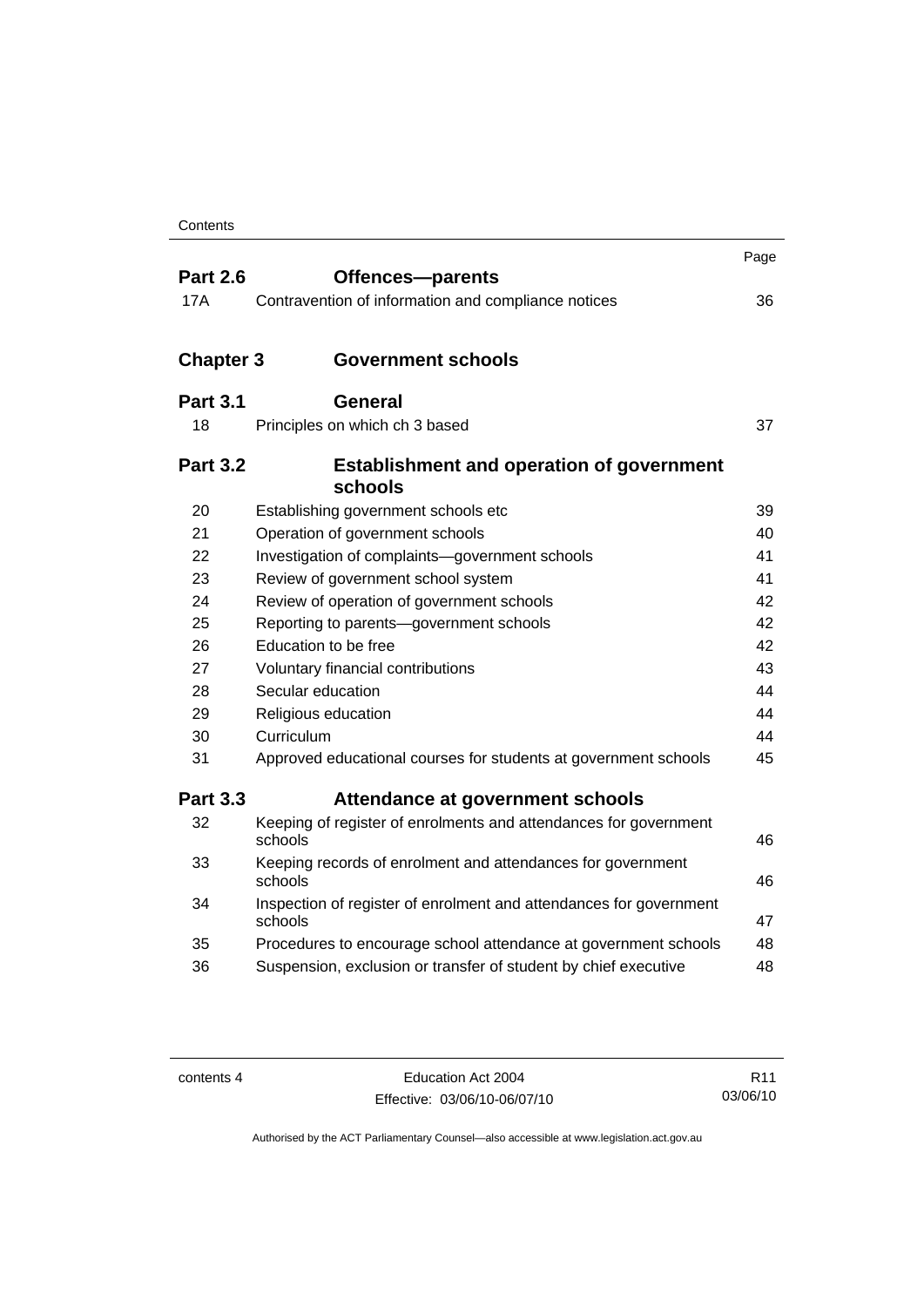| Contents |
|----------|
|----------|

|                             |                                           |                                                                                                           | Page       |
|-----------------------------|-------------------------------------------|-----------------------------------------------------------------------------------------------------------|------------|
| <b>Part 3.4</b>             |                                           | School boards of government schools                                                                       |            |
| Division 3.4.1              |                                           | Interpretation                                                                                            |            |
| 37                          | Definitions for pt 3.4                    |                                                                                                           | 52         |
| Division 3.4.2              |                                           | <b>Establishment and membership</b>                                                                       |            |
| 38                          |                                           | Establishment of school boards                                                                            | 53         |
| 39                          |                                           | Functions of school boards etc.                                                                           | 53         |
| 40                          | circumstances                             | Declaration of parents and citizens associations in certain                                               | 55         |
| 41                          |                                           | Composition of school boards generally                                                                    | 55         |
| 42                          |                                           | Composition of school boards of small schools                                                             | 57         |
| 43                          |                                           | Composition of school boards of school-related institutions and other<br>schools in special circumstances | 58         |
| 44                          |                                           | Ending of appointment of members of school board                                                          | 60         |
| 45                          |                                           | Chairperson and deputy chairperson of school boards                                                       | 60         |
| 46                          |                                           | School boards to take part in selection of school principals                                              | 61         |
| Division 3.4.3              |                                           | Proceedings of school boards                                                                              |            |
| 47                          |                                           | Time and place of meetings of school boards                                                               | 61         |
| 48                          |                                           | Procedures governing proceedings of school boards                                                         | 62         |
| 49                          |                                           | Disclosure of interests by members of school boards                                                       | 63         |
| 49A                         |                                           | Protection of members of school boards                                                                    | 64         |
| Division 3.4.4              |                                           | <b>Financial matters</b>                                                                                  |            |
| 50                          |                                           | School boards to approve budgets                                                                          | 64         |
| 51                          |                                           | Application of money of school                                                                            | 65         |
| 52                          |                                           | School boards to approve financial statement and report                                                   | 65         |
| 53                          | report                                    | School boards to make available summaries of budget and annual                                            | 66         |
| <b>Part 3.5</b>             |                                           | <b>Government Schools Education Council</b>                                                               |            |
| Division 3.5.1              |                                           | <b>Establishment and membership</b>                                                                       |            |
| 54                          |                                           | Establishment of council (government)                                                                     | 67         |
| 55                          |                                           | Functions of council (government)                                                                         | 67         |
| 56                          |                                           | Membership of council (government)                                                                        | 67         |
| 57                          | Appointed members of council (government) |                                                                                                           |            |
| R <sub>11</sub><br>03/06/10 |                                           | Education Act 2004<br>Effective: 03/06/10-06/07/10                                                        | contents 5 |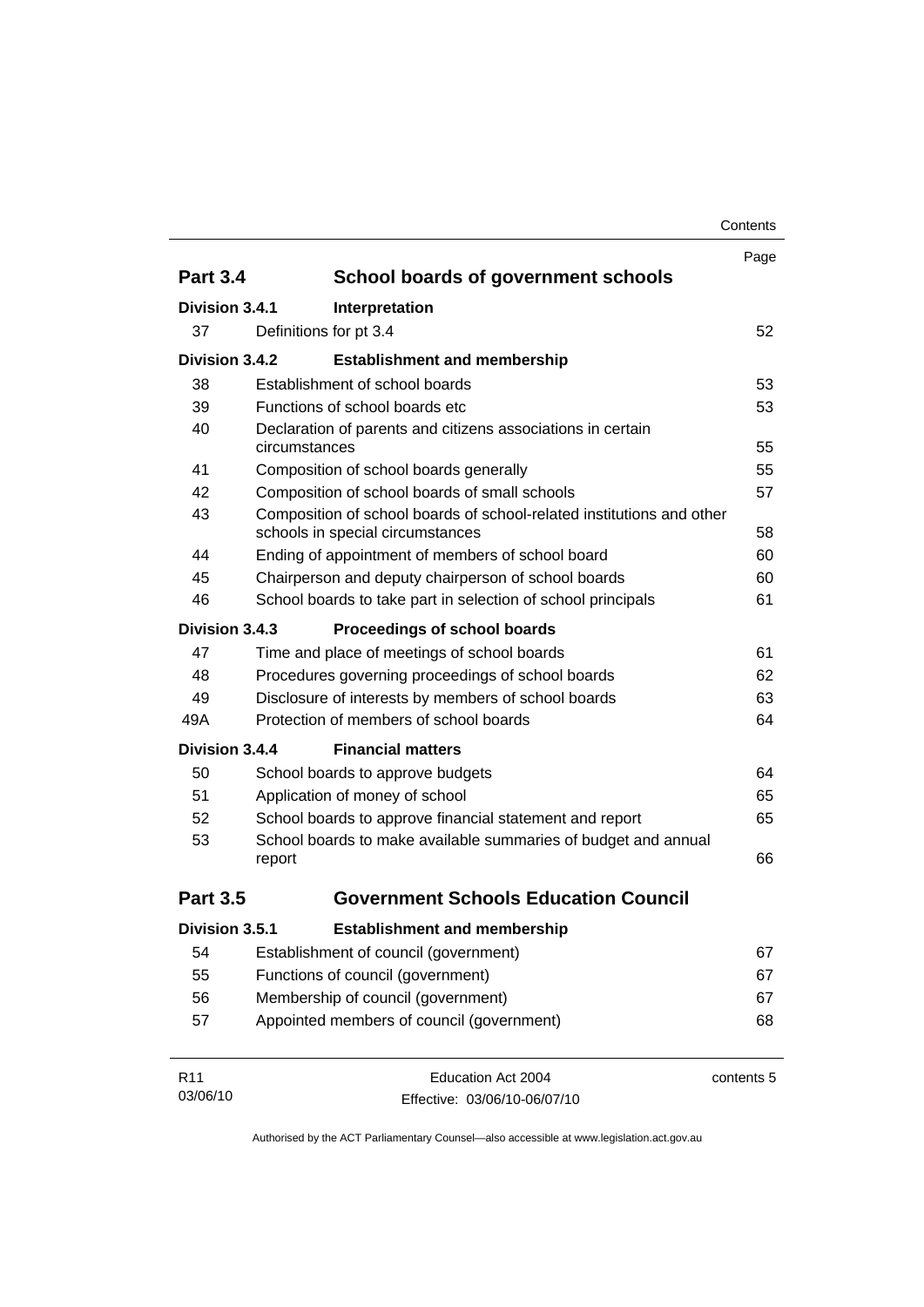L.

|                  |                                                                       | Page |  |
|------------------|-----------------------------------------------------------------------|------|--|
| 58               | Deputy chairperson of council (government)                            |      |  |
| 59               | Term of appointment to council (government)                           |      |  |
| 60               | Ending of appointment to council (government)                         |      |  |
| 61               | Conditions of appointment generally of appointed members              | 70   |  |
| 62               | Arrangements for staff                                                | 70   |  |
| Division 3.5.2   | Proceedings of council (government)                                   |      |  |
| 63               | Time and place of meetings of council (government)                    | 70   |  |
| 64               | Procedures governing proceedings of council (government)              | 70   |  |
| 65               | Disclosure of interests by members of council (government)            | 72   |  |
| Division 3.5.3   | Other provisions relating to council (government)                     |      |  |
| 66               | Minister to seek advice                                               | 73   |  |
| 66A              | Minister to present advice of council (government)                    | 73   |  |
| <b>Part 3.6</b>  | <b>Other provisions</b>                                               |      |  |
| Division 3.6.1   | Authorised persons (government)                                       |      |  |
| 67               | Appointment of authorised persons (government)                        | 74   |  |
| 68               | Identity cards for authorised persons (government)                    | 75   |  |
| Division 3.6.2   | Inspection powers for government schools                              |      |  |
| 69               | Power not to be exercised before identity card shown etc              | 75   |  |
| 70               | Entry to government schools                                           | 76   |  |
| 71               | Powers on entry                                                       | 76   |  |
| <b>Chapter 4</b> | <b>Non-government schools</b>                                         |      |  |
| <b>Part 4.1</b>  | <b>General</b>                                                        |      |  |
| 74               | Meaning of school in ch 4                                             | 77   |  |
| 75               | Principles on which ch 4 based                                        | 77   |  |
| 77               | Registrar                                                             | 78   |  |
| 78               | Functions of registrar                                                | 78   |  |
| 79               | Register of non-government schools                                    | 78   |  |
| 80               | Availability of information about operation of non-government schools |      |  |

| contents 6 | Education Act 2004                                                                                        | R <sub>11</sub> |
|------------|-----------------------------------------------------------------------------------------------------------|-----------------|
| 81         | Approved educational courses for students at non-government schools 79                                    |                 |
| οU         | Availability of implifiation about operation of non-government scribble<br>and their educational programs |                 |

Effective: 03/06/10-06/07/10

R11 03/06/10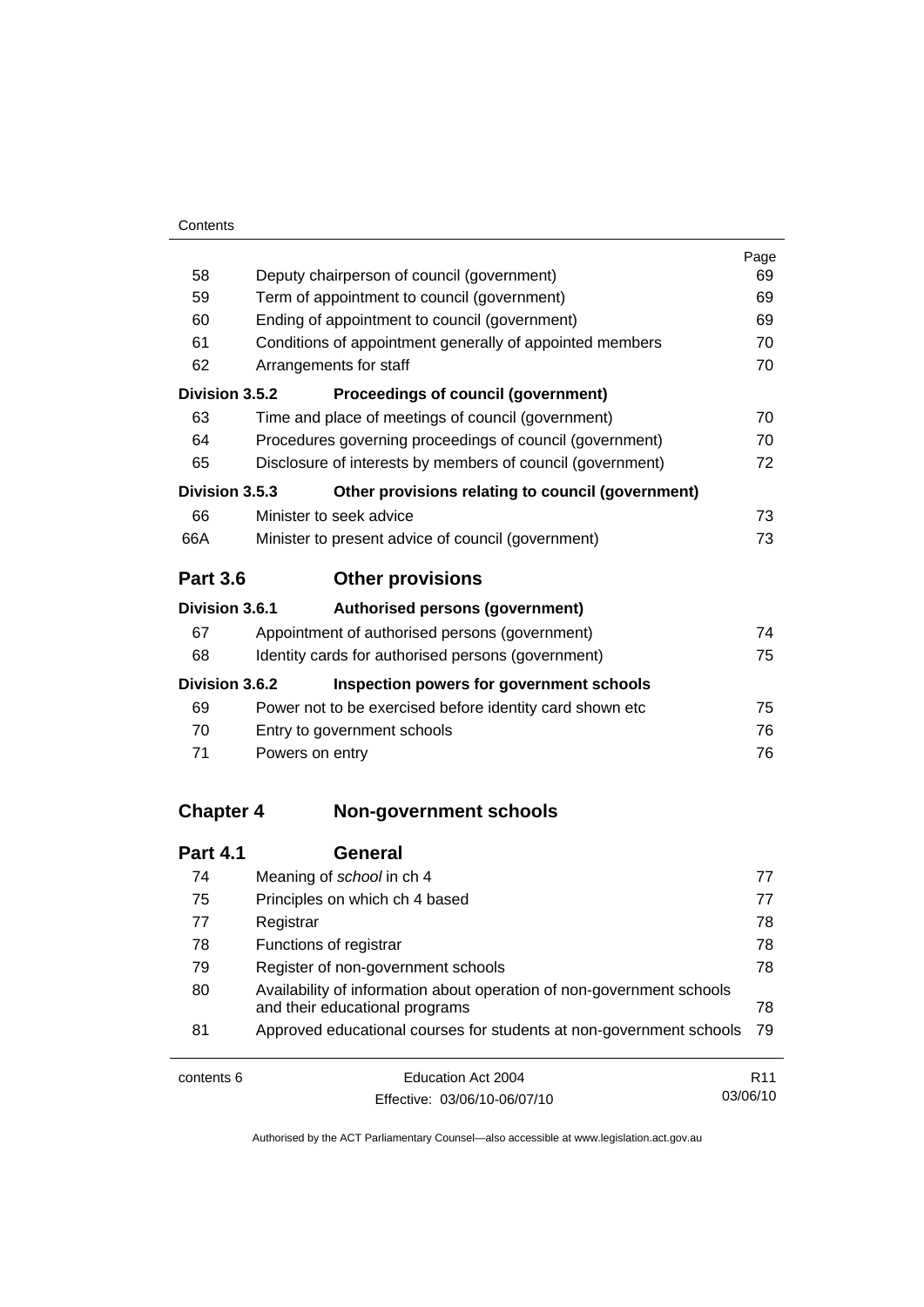| Contents |
|----------|
|----------|

|                 |                                                                                    | Page |
|-----------------|------------------------------------------------------------------------------------|------|
| <b>Part 4.2</b> | <b>Registration-non-government schools</b>                                         |      |
| 82              | Schools to be registered                                                           | 80   |
| 83              | Applications for in-principle approval for proposed registration                   | 81   |
| 84              | Deciding in-principle applications                                                 | 81   |
| 85              | Application for provisional registration                                           | 83   |
| 86              | Provisional registration                                                           | 84   |
| 87              | Application for registration                                                       | 86   |
| 88              | Registration                                                                       | 86   |
| 88A             | Application for registration at additional campus                                  | 88   |
| 88B             | Registration at additional campus                                                  | 89   |
| 89              | Application for registration at additional educational levels                      | 90   |
| 90              | Registration at additional educational levels                                      | 91   |
| 91              | Conditions of provisional registration or registration                             | 93   |
| 92              | Certificate of provisional registration or registration                            |      |
| 93              | Period of provisional registration and registration                                |      |
| 94              | Investigation of complaints-non-government schools                                 | 95   |
| 95              | Cancellation of provisional registration or registration                           | 95   |
| 96              | Application for renewal of registration                                            | 97   |
| 97              | Renewal of registration                                                            | 97   |
| 98              | Inspection of panel reports for school registration etc                            | 99   |
| <b>Part 4.3</b> | Attendance at non-government schools                                               |      |
| 99              | Keeping of register of enrolments and attendances for non-<br>government schools   | 100  |
| 100             | Keeping records of enrolment and attendances for non-government<br>schools         | 100  |
| 101             | Inspection of register of enrolment and attendances for non-<br>government schools | 101  |
| 102             | Procedures to encourage attendance at non-government schools                       | 102  |
| 103             | Reporting to parents-non-government schools                                        | 102  |
| 104             | Suspension, transfer or exclusion of students-Catholic systemic<br>schools         | 103  |
| 105             | Suspension or exclusion of students-other non-government schools                   | 106  |

contents 7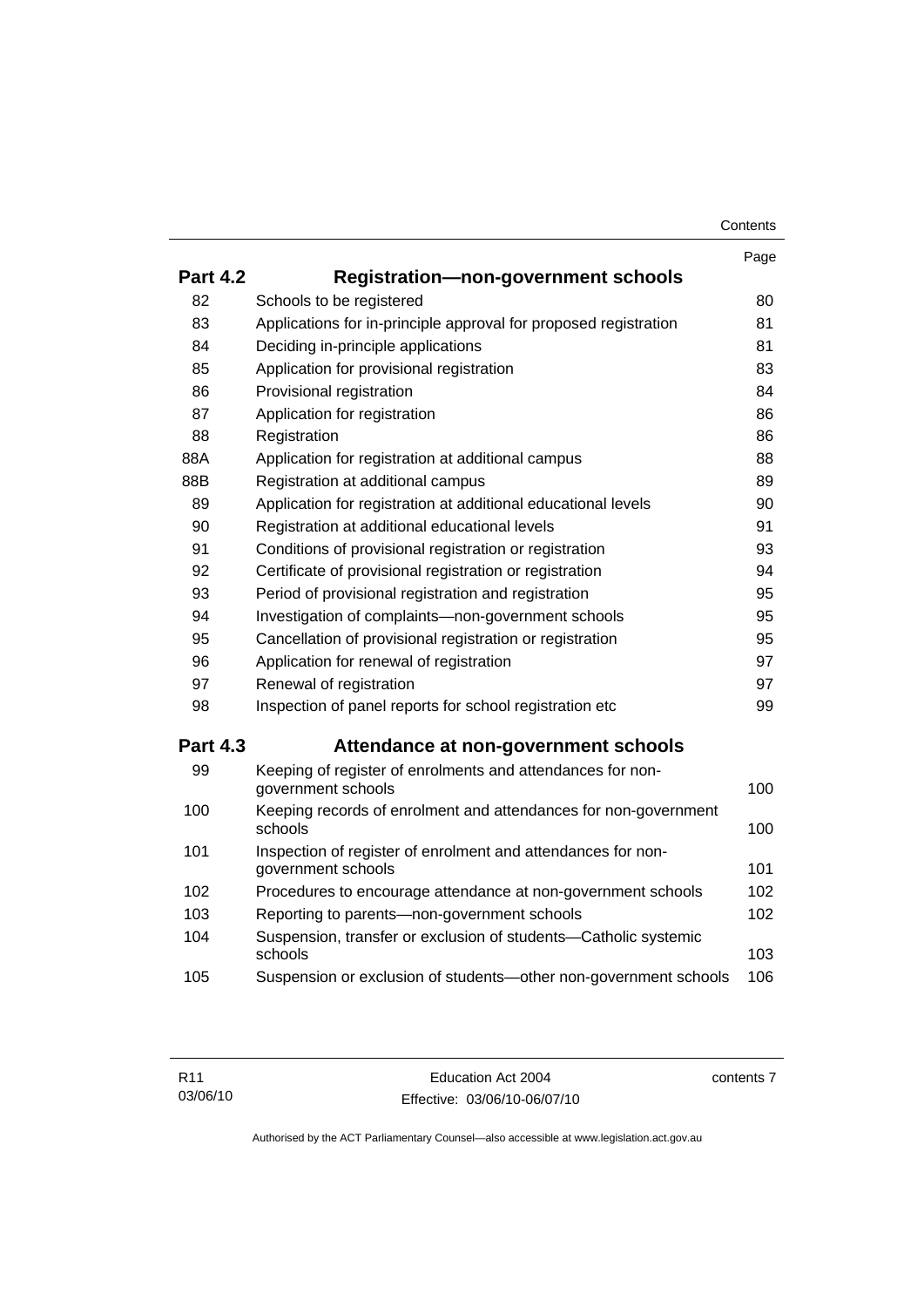#### **Contents**

|                 |                                                                 | Page |
|-----------------|-----------------------------------------------------------------|------|
| <b>Part 4.4</b> | <b>Non-government Schools Education Council</b>                 |      |
| Division 4.4.1  | <b>Establishment and membership</b>                             |      |
| 106             | Establishment of council (non-government)                       | 109  |
| 107             | Functions of council (non-government)                           | 109  |
| 108             | Membership of council (non-government)                          | 109  |
| 109             | Members of council (non-government)                             | 110  |
| 110             | Deputy chairperson of council (non-government)                  | 110  |
| 111             | Term of appointment to council (non-government)                 | 111  |
| 112             | Ending of appointment to council (non-government)               | 111  |
| 113             | Conditions of appointment generally of council (non-government) |      |
|                 | members                                                         | 111  |
| 114             | Arrangements for staff                                          | 112  |
| Division 4.4.2  | Proceedings of council (non-government)                         |      |
| 115             | Time and place of meetings of council (non-government)          |      |
| 116             | Proceedings of council (non-government)                         | 112  |
| 117             | Disclosure of interests by members of council (non-government)  | 112  |
| Division 4.4.3  | Other provisions relating to council (non-government)           |      |
| 118             | Minister to seek advice                                         | 113  |
| 118A            | 114<br>Minister to present advice of council (non-government)   |      |
| <b>Part 4.5</b> | <b>Other provisions</b>                                         |      |
| Division 4.5.1  | Authorised persons (non-government)                             |      |
| 119             | Appointment of authorised persons (non-government)              | 115  |
| 120             | Identity cards for authorised persons (non-government)          | 116  |
| Division 4.5.2  | Inspection powers for non-government schools                    |      |
| 121             | Power not to be exercised before identity card shown etc        | 116  |
| 122             | Entry to non-government schools for inspections<br>117          |      |
| 123             | Entry to non-government schools with consent<br>117             |      |
| 124             | 117<br>Consent to entry                                         |      |
| 125             | Powers on entry                                                 | 118  |
|                 |                                                                 |      |

contents 8 Education Act 2004 Effective: 03/06/10-06/07/10

R11 03/06/10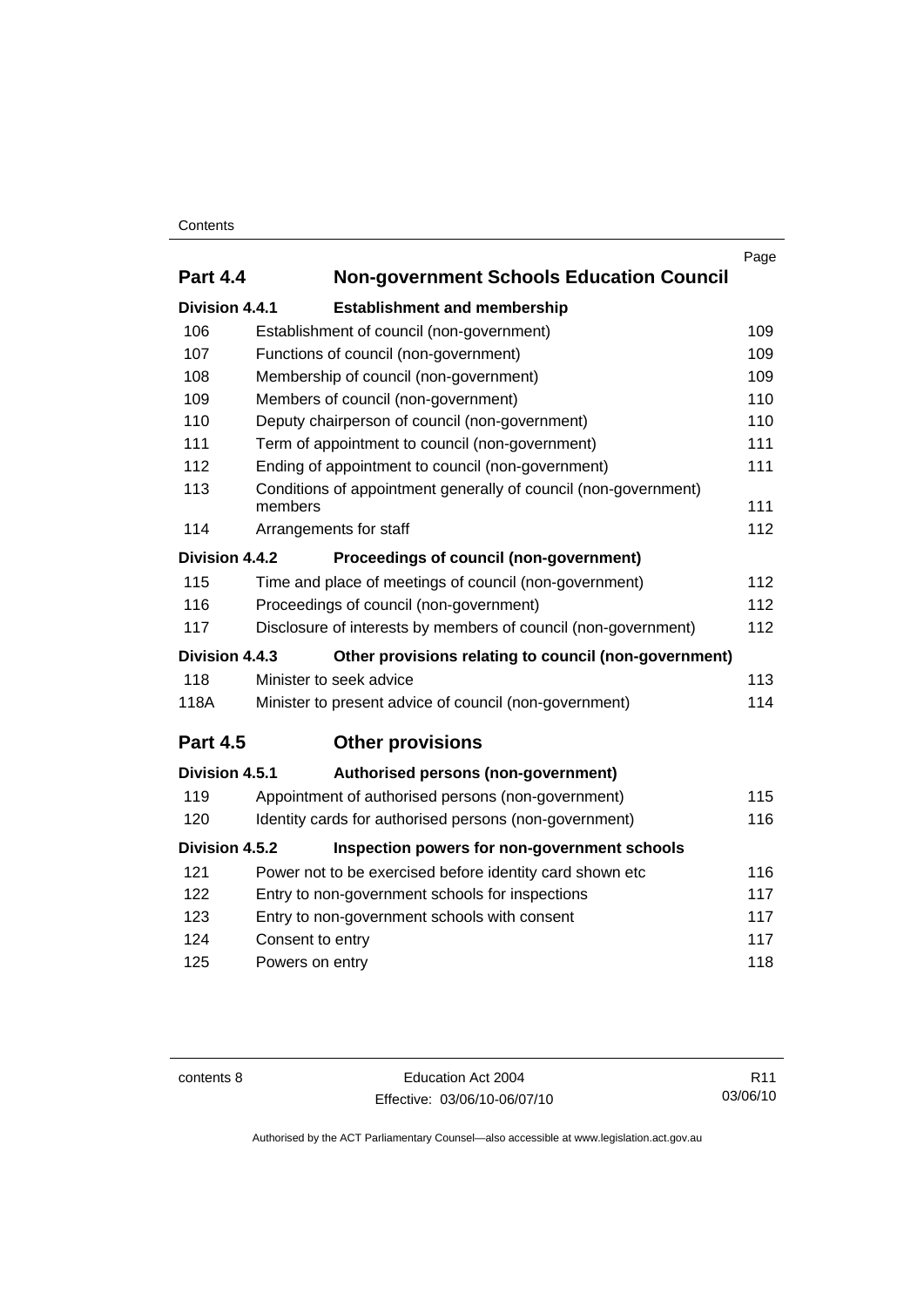|                  |                                                 | Contents |
|------------------|-------------------------------------------------|----------|
| <b>Chapter 5</b> | <b>Home education</b>                           | Page     |
| <b>Part 5.1</b>  | <b>General</b>                                  |          |
| 128              | Principles on which ch 5 based                  | 119      |
| <b>Part 5.2</b>  | <b>Registration-home education</b>              |          |
| 129              | Meaning of <i>home education</i>                | 120      |
| 130              | Provisional registration for home education     | 120      |
| 131              | Registration for home education                 | 120      |
| 132              | Conditions of registration for home education   | 121      |
| 133              | Registration of child                           | 121      |
| 134              | Period of registration                          | 122      |
| 135              | Cancellation of registration for home education | 122      |
| 136              | Certificate of registration for home education  | 123      |
| 137              | Renewal of registration for home education      | 123      |
| 138              | Home education reports                          | 124      |
| 139              | Home education register                         | 124      |

### **Chapter 6 Miscellaneous**

| <b>Part 6.1</b> | <b>Notification and review of decisions</b> |     |
|-----------------|---------------------------------------------|-----|
| 140             | Definitions-pt 6.1                          | 125 |
| 141             | Internal review notices                     | 126 |
| 142             | Applications for internal review            | 126 |
| 143             | Applications not stay reviewable decisions  | 127 |
| 144             | Internal review                             | 127 |
| 145             | Reviewable decision notices                 | 127 |
| 145A            | Applications to ACAT                        | 128 |
| <b>Part 6.2</b> | <b>Other provisions</b>                     |     |
| 146             | Preschools                                  | 129 |
| 146A            | Student transfer register                   | 129 |
| 147             | Offences on school premises                 | 129 |
| 148             | Obligations on parents                      | 130 |
|                 |                                             |     |

| R11      | Education Act 2004           | contents 9 |
|----------|------------------------------|------------|
| 03/06/10 | Effective: 03/06/10-06/07/10 |            |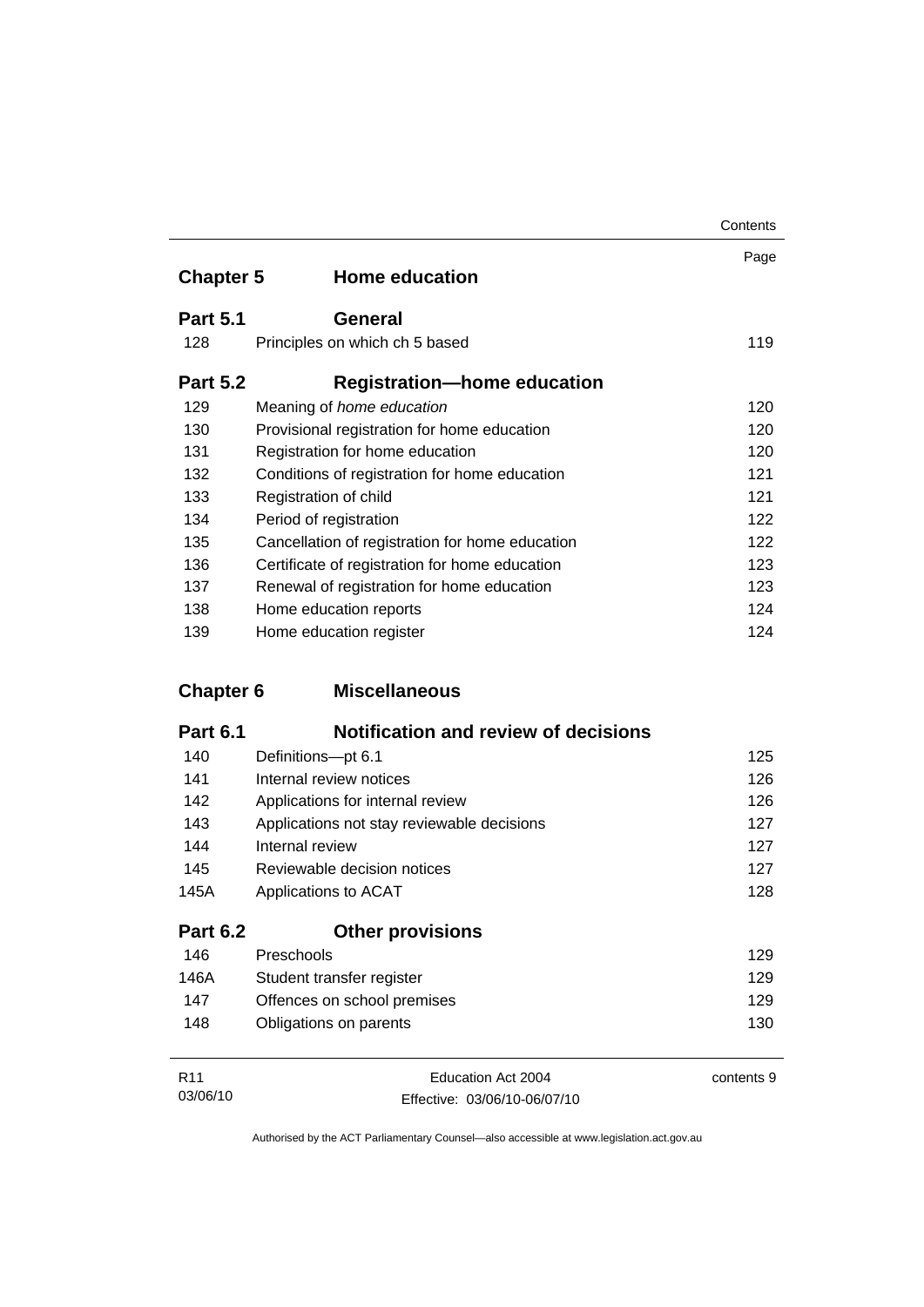| Contents          |                                                                                                        |      |
|-------------------|--------------------------------------------------------------------------------------------------------|------|
|                   |                                                                                                        | Page |
| 149               | Notification of parents                                                                                | 130  |
| 150               | Minister may grant scholarships etc                                                                    | 130  |
| 151               | Gifts and donations                                                                                    | 131  |
| 152               | <b>Education trust fund</b>                                                                            | 132  |
| 153               | Notices of intention under former education Act to conduct schools at<br>additional educational levels | 132  |
| 153A              | Evidence-certificate signed by principal etc                                                           | 133  |
| 154               | Approved forms                                                                                         | 134  |
| 155               | Regulation-making power                                                                                | 134  |
| <b>Chapter 9</b>  | <b>Transitional—Education (Participation)</b><br><b>Amendment Act 2009</b>                             |      |
| 300               |                                                                                                        | 136  |
| 301               | Meaning of amending Act-ch 9                                                                           | 136  |
| 302               | Application of amending Act                                                                            |      |
| 303               | <b>Transitional regulations</b><br>137<br>Expiry-ch 9                                                  |      |
|                   |                                                                                                        | 137  |
| <b>Schedule 1</b> | <b>Reviewable decisions</b>                                                                            | 138  |
| <b>Dictionary</b> |                                                                                                        | 143  |
| <b>Endnotes</b>   |                                                                                                        |      |
| 1                 | About the endnotes                                                                                     | 151  |
| $\overline{2}$    | Abbreviation key                                                                                       | 151  |
| 3                 | Legislation history                                                                                    | 152  |
| 4                 | Amendment history                                                                                      | 153  |
| 5                 | Earlier republications                                                                                 | 164  |

 $\mathbf{r}$ 

contents 10 Education Act 2004 Effective: 03/06/10-06/07/10

R11 03/06/10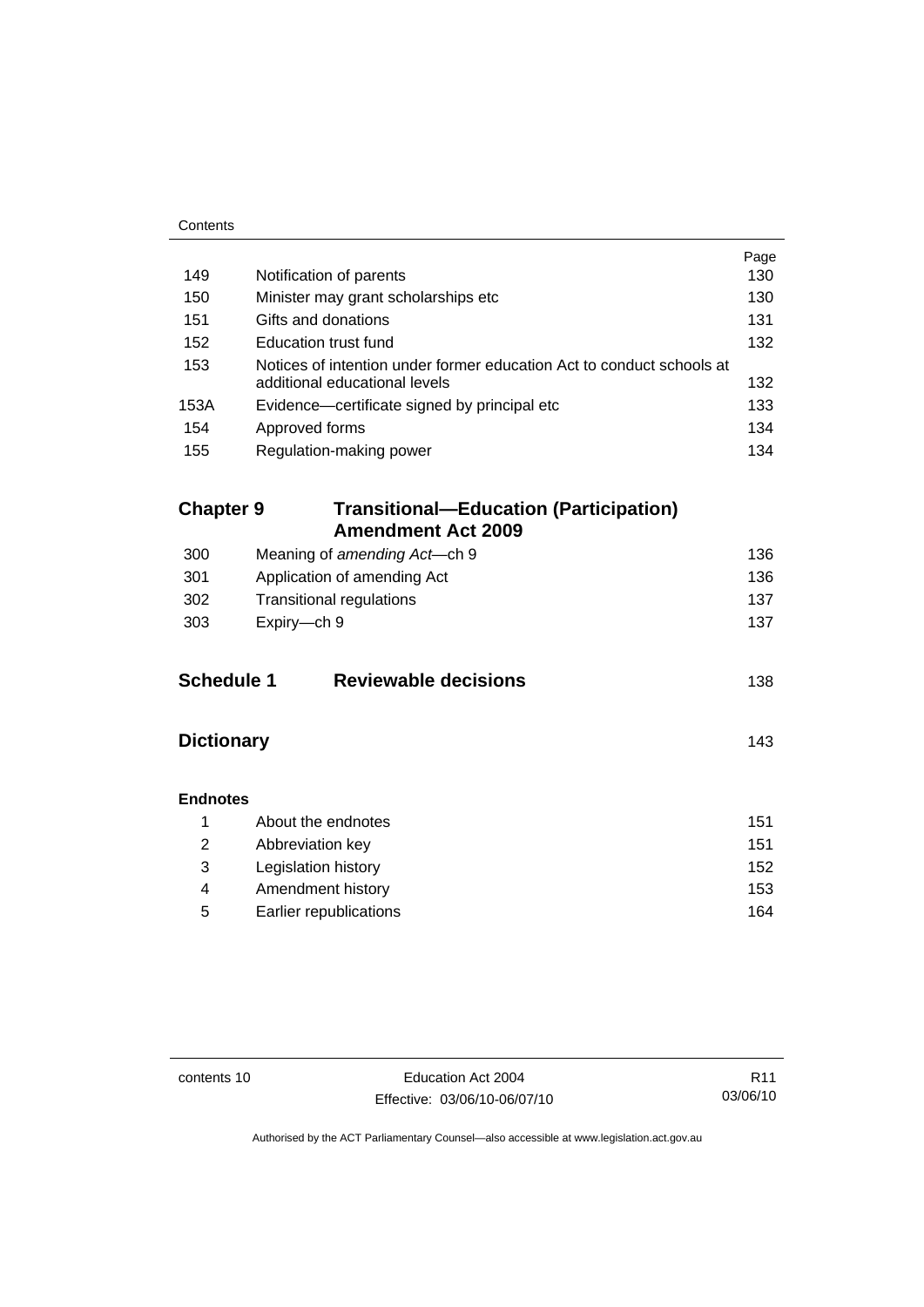<span id="page-12-0"></span>

# **Education Act 2004**

An Act about the education of children in the ACT, and for other purposes

R11 03/06/10

I

page 1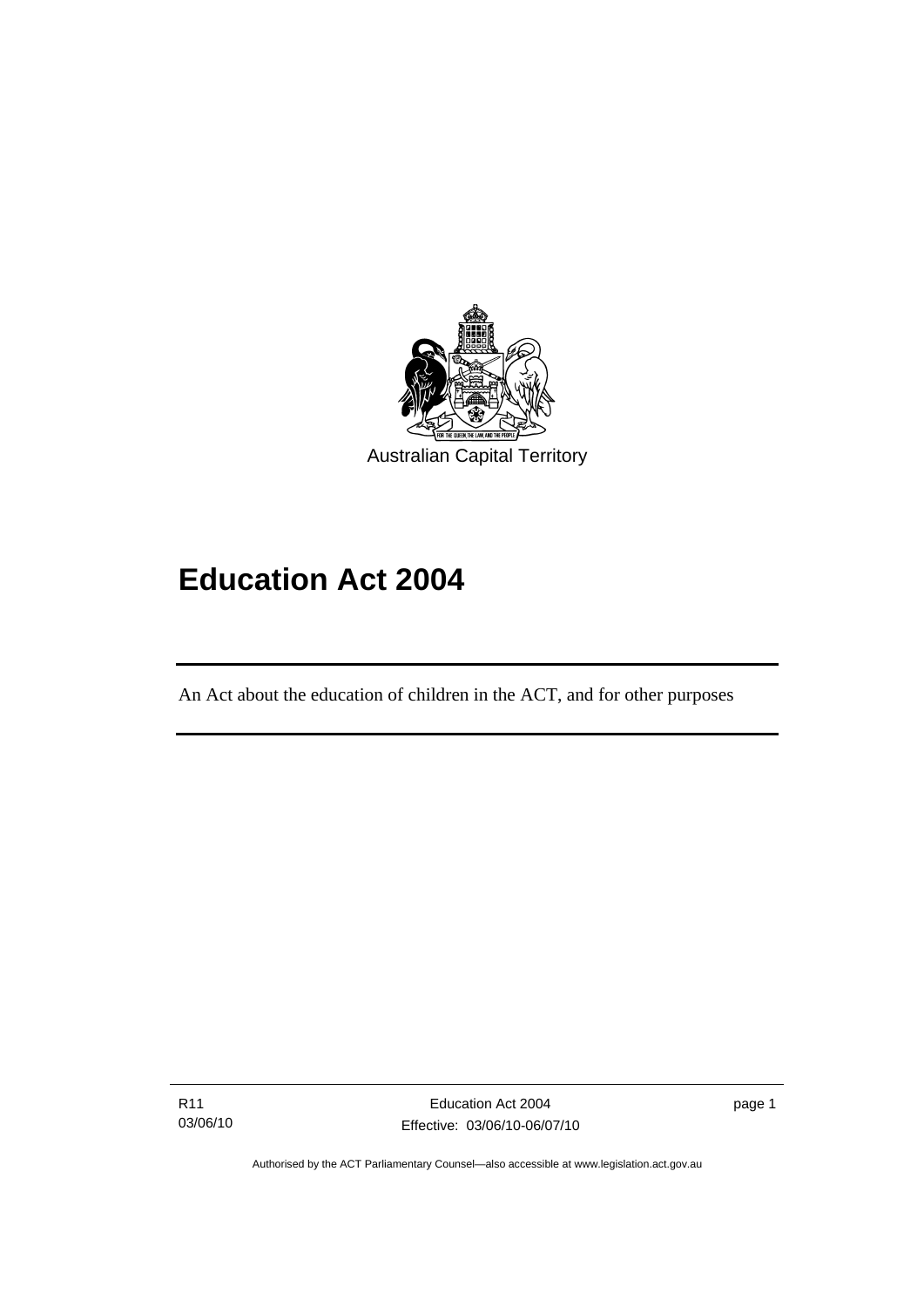<span id="page-13-0"></span>**Chapter 1 General**<br>**Part 1.1 Prelimina Preliminary** 

Section 1

### **Chapter 1 General**

### **Part 1.1** Preliminary

#### **1 Name of Act**

This Act is the *Education Act 2004*.

#### **3 Dictionary**

The dictionary at the end of this Act is part of this Act.

*Note 1* The dictionary at the end of this Act defines certain terms used in this Act, and includes references (*signpost definitions*) to other terms defined elsewhere in this Act.

> For example, the signpost definition '*carer*—see section 6.' means that the term 'carer' is defined in that section.

*Note 2* A definition in the dictionary (including a signpost definition) applies to the entire Act unless the definition, or another provision of the Act, provides otherwise or the contrary intention otherwise appears (see Legislation Act,  $s$  155 and  $s$  156 (1)).

#### **4 Notes**

A note included in this Act is explanatory and is not part of this Act.

*Note* See Legislation Act, s 127 (1), (4) and (5) for the legal status of notes.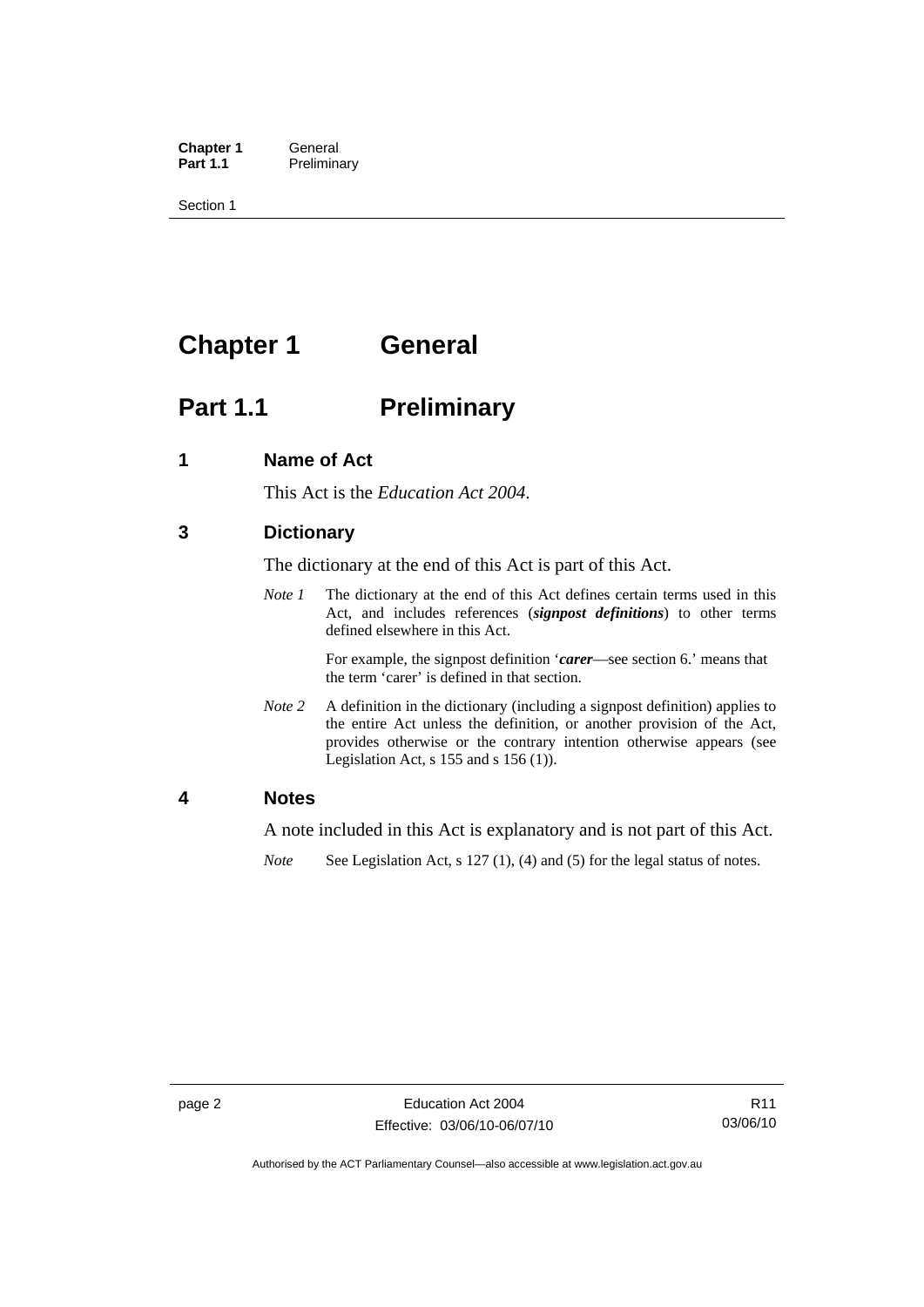#### <span id="page-14-0"></span>**5 Offences against Act—application of Criminal Code etc**

Other legislation applies in relation to offences against this Act.

*Note 1 Criminal Code*

The Criminal Code, ch 2 applies to all offences against this Act (see Code, pt 2.1).

The chapter sets out the general principles of criminal responsibility (including burdens of proof and general defences), and defines terms used for offences to which the Code applies (eg *conduct*, *intention*, *recklessness* and *strict liability*).

*Note 2 Penalty units* 

The Legislation Act, s 133 deals with the meaning of offence penalties that are expressed in penalty units.

#### **6 Meaning of** *parent* **and** *carer*

- (1) In this Act, a *parent* includes a carer.
- (2) In this Act, a *parent* is a person having parental responsibility for the child under the *Children and Young People Act 2008*, division 1.3.2.
- (3) In this Act, a *carer* is a person who is an out-of-home carer under the *Children and Young People Act 2008*, section 508 (Who is an *out-of-home carer*?).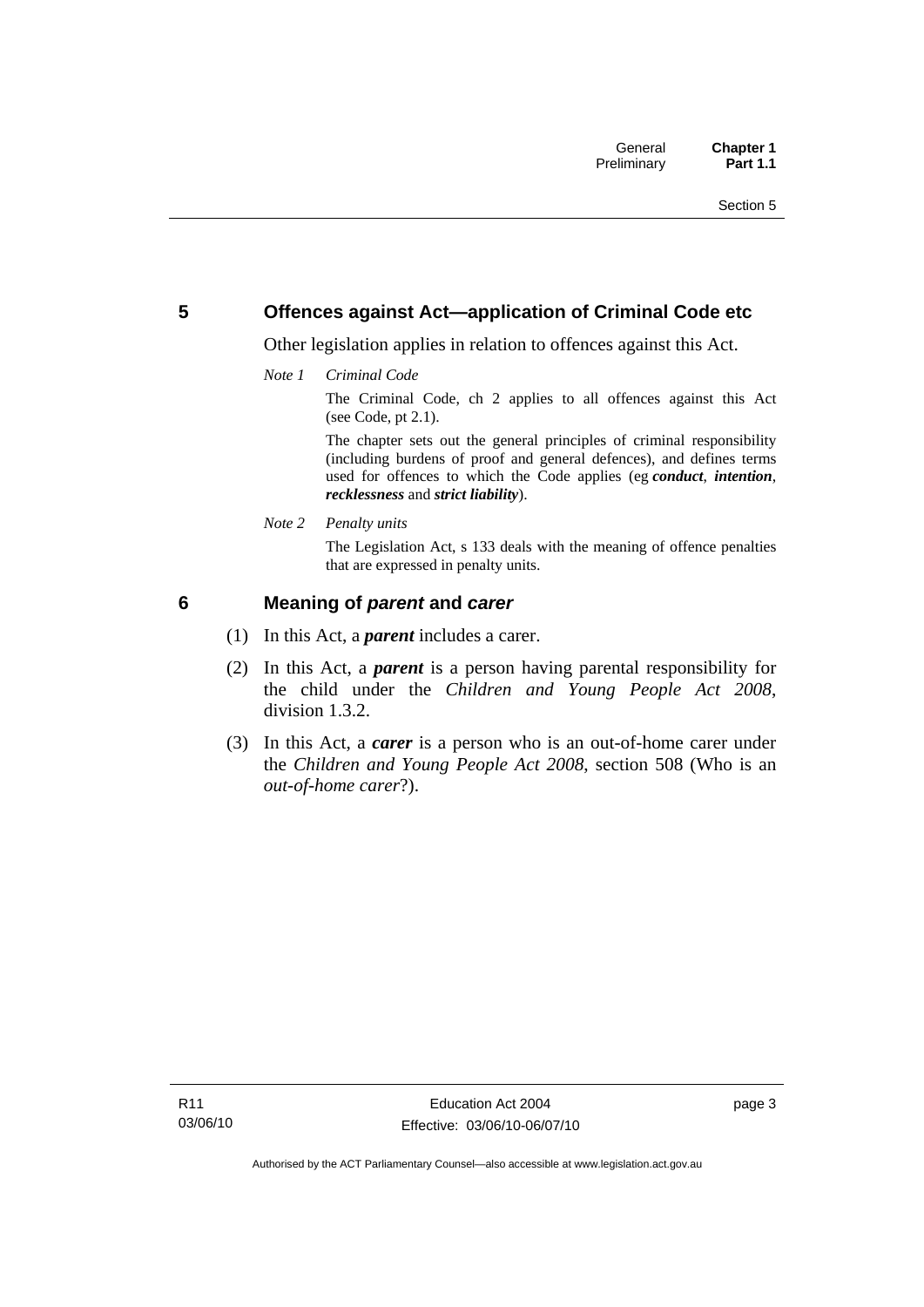### <span id="page-15-0"></span>**Part 1.2 General principles and objects**

**7 General principles of Act** 

- (1) Everyone involved in the administration of this Act, or in the school or home education of children in the ACT, is to apply the principle that every child has a right to receive a high-quality education.
- (2) Without limiting subsection (1), a high-quality education is based on the following principles:
	- (a) school education and home education provide a foundation for a democratic society;
	- (b) school education and home education should—
		- (i) aim to develop every child's potential and maximise educational achievements; and
		- (ii) promote children's enthusiasm for lifelong learning and optimism for the future; and
		- (iii) encourage parents to take part in the education of their children, and recognise their right to choose a suitable educational environment; and
		- (iv) promote respect for and tolerance of others; and
		- (v) recognise the social, religious, physical, intellectual and emotional needs of all students; and
		- (vi) aim over time to improve the learning outcomes of students so that the outcomes are free from disadvantage because of economic, social, cultural or other causes; and
		- (vii) encourage all students to complete their senior secondary education; and
		- (viii) provide access to a broad education; and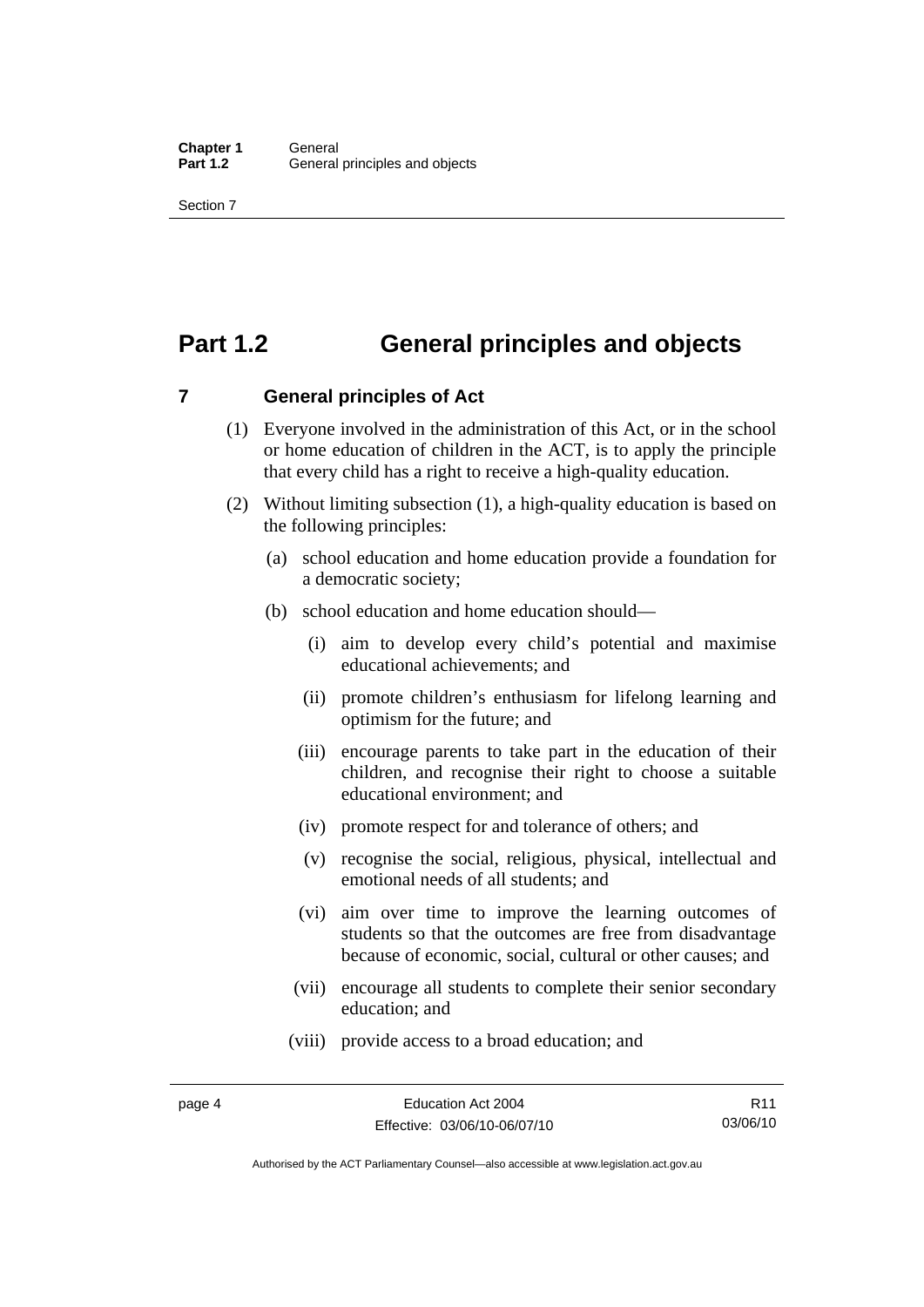- <span id="page-16-0"></span>(ix) recognise the needs of Indigenous students;
- (c) innovation, diversity and opportunity within and among schools should be encouraged;
- (d) effective quality assurance mechanisms should be applied to school education;
- (e) government funding should be directed to students through their schools or school system;
- (f) the partnership between the home, community and educational providers should be recognised;
- (g) school communities should be given information about the operation of their schools.
- (3) Everyone involved in the administration of this Act, or in the school education of children in the ACT, is to apply the principle that school education—
	- (a) recognises the individual needs of children with disabilities; and
	- (b) should make appropriate provision for those needs, unless it would impose unjustifiable hardship on the provider of the school education.
- (4) Corporal punishment is not allowed in ACT schools.

**8 Main objects of Act** 

The main objects of this Act are—

- (a) to state the responsibilities of parents and the government in relation to education and the principles and values on which government and non-government school education and home education are based; and
- (b) to promote compulsory education by ensuring that—
	- (i) children complete year 10; and

page 5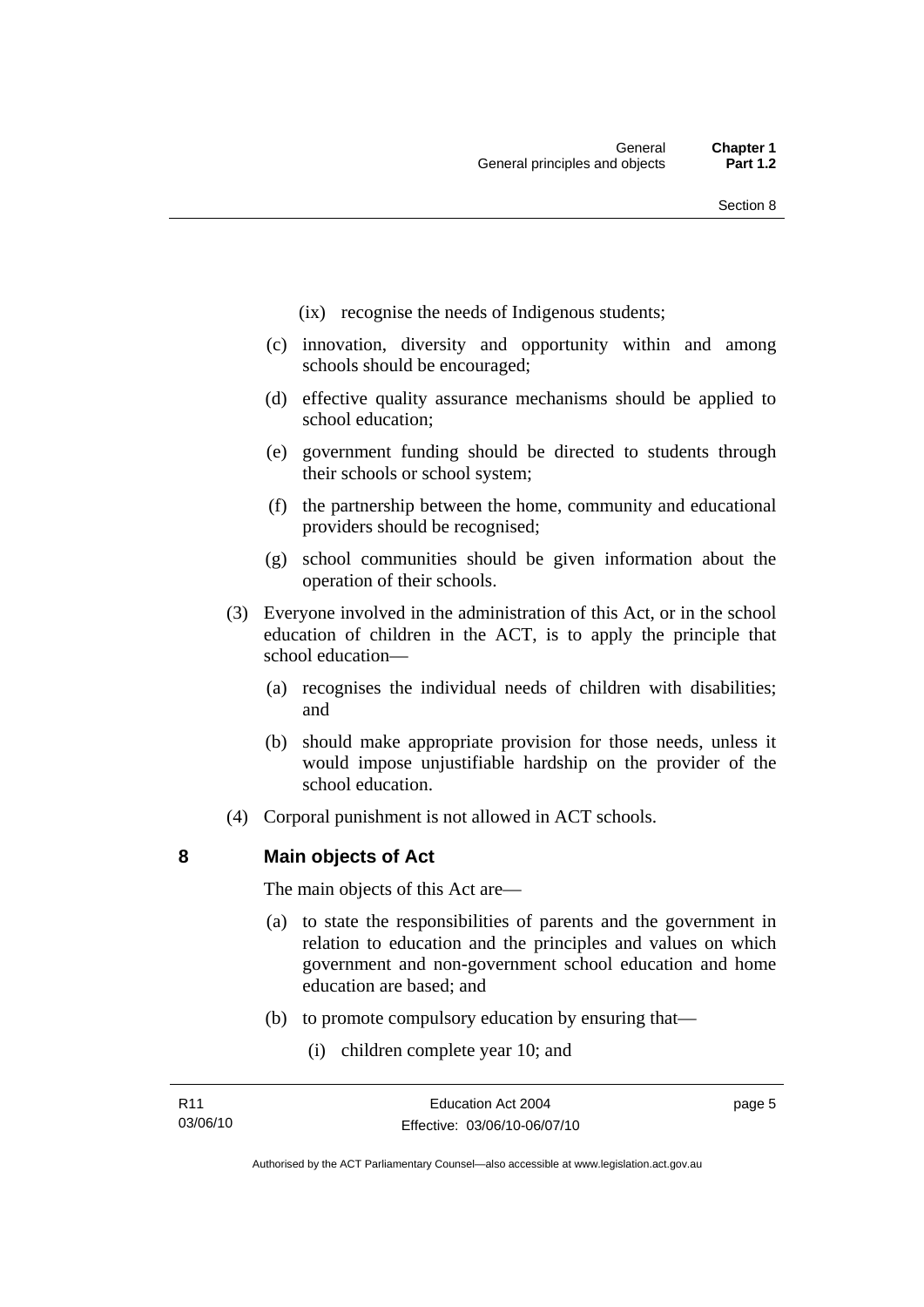Section 8

- (ii) children participate in education until they are 17 years old or complete year 12 (whichever happens first), with the opportunity to participate in training or employment after year 10; and
- (c) to state the circumstances in which school attendance is not required, including providing for suspension and exclusion from school; and
- (d) to provide for the operation and governance of government schools; and
- (e) to provide for the registration of non-government schools and home education.

page 6 **Education Act 2004** Effective: 03/06/10-06/07/10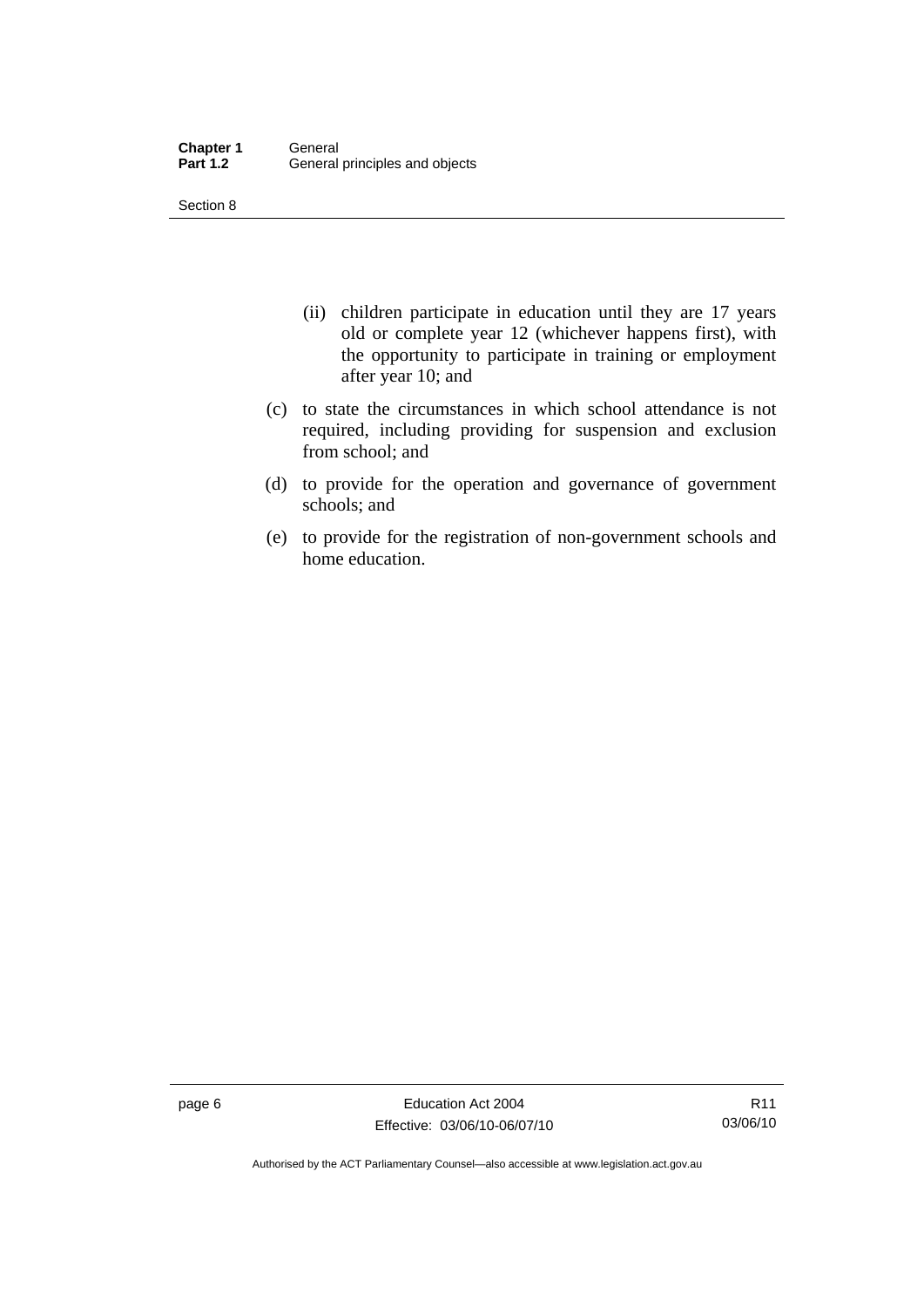### <span id="page-18-0"></span>**Chapter 2 Compulsory education**

### **Part 2.1 Preliminary—ch 2**

#### **9 Meaning of** *compulsory education age***—ch 2**

For this chapter, a child is of *compulsory education age* if the child is at least 6 years old and under the age that the first of the following happens:

- (a) the child is 17 years old;
- (b) the child completes year 12.

#### **9A Meaning of** *education course* **and** *education provider***— Act**

- (1) For this Act, each of the courses mentioned in table 9A, column 2 is an *education course*, and the entity mentioned in column 3 for the course is the provider (the *education provider*) of the course.
- (2) Also, the chief executive may approve another course as an *education course* and an entity as the provider (the *education provider*) of the course.
- (3) An approval is a notifiable instrument.

*Note* A notifiable instrument must be notified under the Legislation Act.

#### **Table 9A**

| column 1<br>item | column 2<br>education course | column 3<br>education provider                       |
|------------------|------------------------------|------------------------------------------------------|
|                  | a course of study            | a school                                             |
|                  | a course of study            | a school under a law of a State or another Territory |

page 7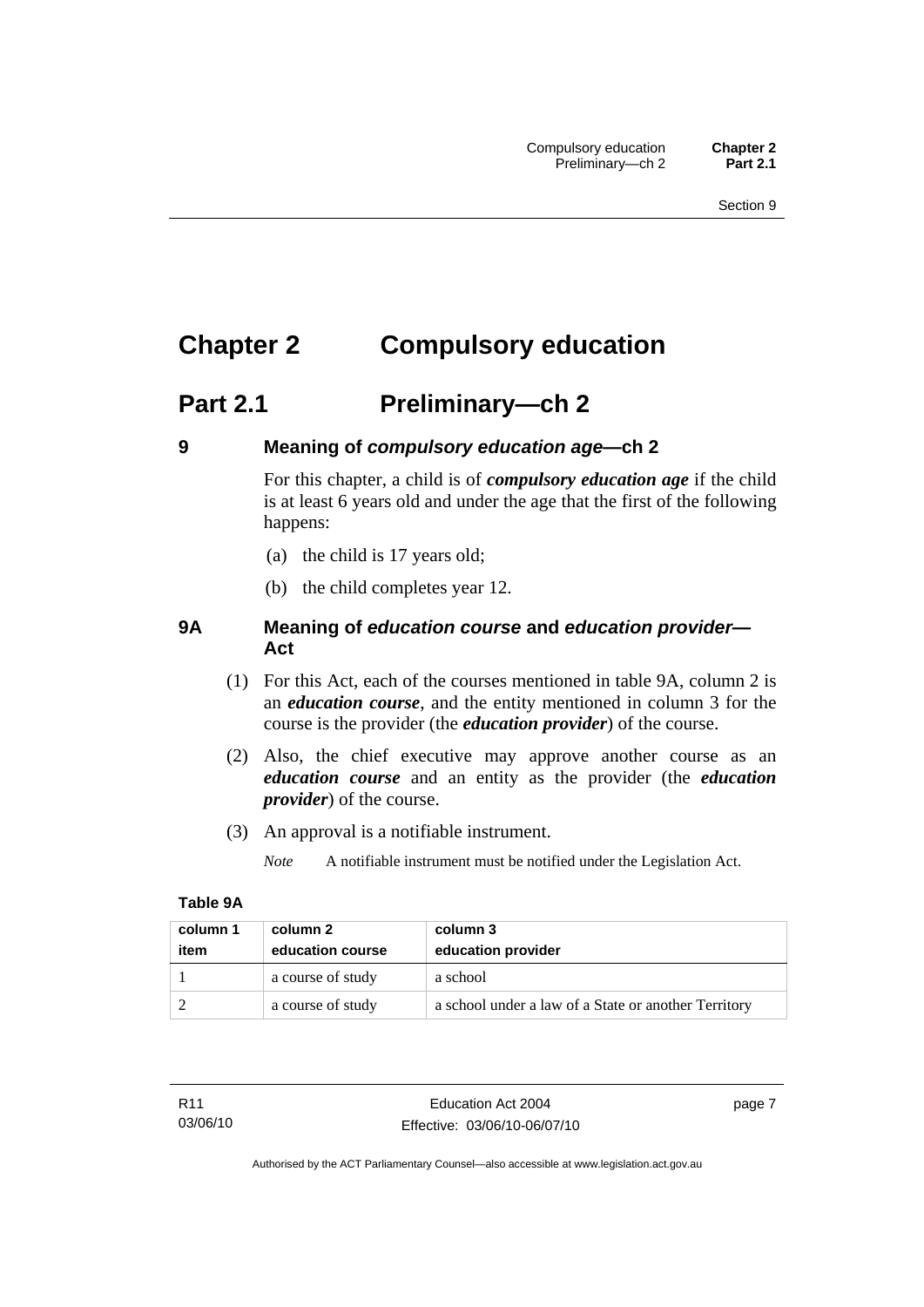<span id="page-19-0"></span>

| <b>Chapter 2</b> | Compulsory education |
|------------------|----------------------|
| <b>Part 2.1</b>  | Preliminary-ch 2     |

Section 9B

| column 1 | column <sub>2</sub>                                                                                                    | column 3                                                                                                                                                                                                    |
|----------|------------------------------------------------------------------------------------------------------------------------|-------------------------------------------------------------------------------------------------------------------------------------------------------------------------------------------------------------|
| item     | education course                                                                                                       | education provider                                                                                                                                                                                          |
| 3        | a course of study<br>leading to the<br>completion of year 10<br>or year 12                                             | a registered training organisation under the <i>Training</i><br>and Tertiary Education Act 2003 or a registered<br>training organisation (however described) under a law<br>of a State or another Territory |
| 4        | a vocational education<br>and training course<br>under the Training and<br><b>Tertiary Education</b><br>Act 2003       | a registered training organisation under the <i>Training</i><br>and Tertiary Education Act 2003                                                                                                             |
| 5        | a vocational education<br>and training course<br>(however described)<br>under a law of a State<br>or another Territory | a registered training organisation (however described)<br>under a law of a State or another Territory                                                                                                       |
| 6        | a higher education<br>course under the<br>Training and Tertiary<br>Education Act 2003                                  | a higher education provider under the Training and<br>Tertiary Education Act 2003                                                                                                                           |
| 7        | a higher education<br>course under the<br>Training and Tertiary<br>Education Act 2003                                  | a university under the Training and Tertiary Education<br>Act 2003                                                                                                                                          |

### **9B Meaning of** *completes year 10***—Act**

- (1) For this Act, a child *completes year 10* at an education provider if the child—
	- (a) is awarded or has completed the requirements for being awarded a year 10 certificate (however described) by the provider; or
	- (b) is given or has completed the requirements for being given a high school record (however described) in relation to year 10 by the provider; or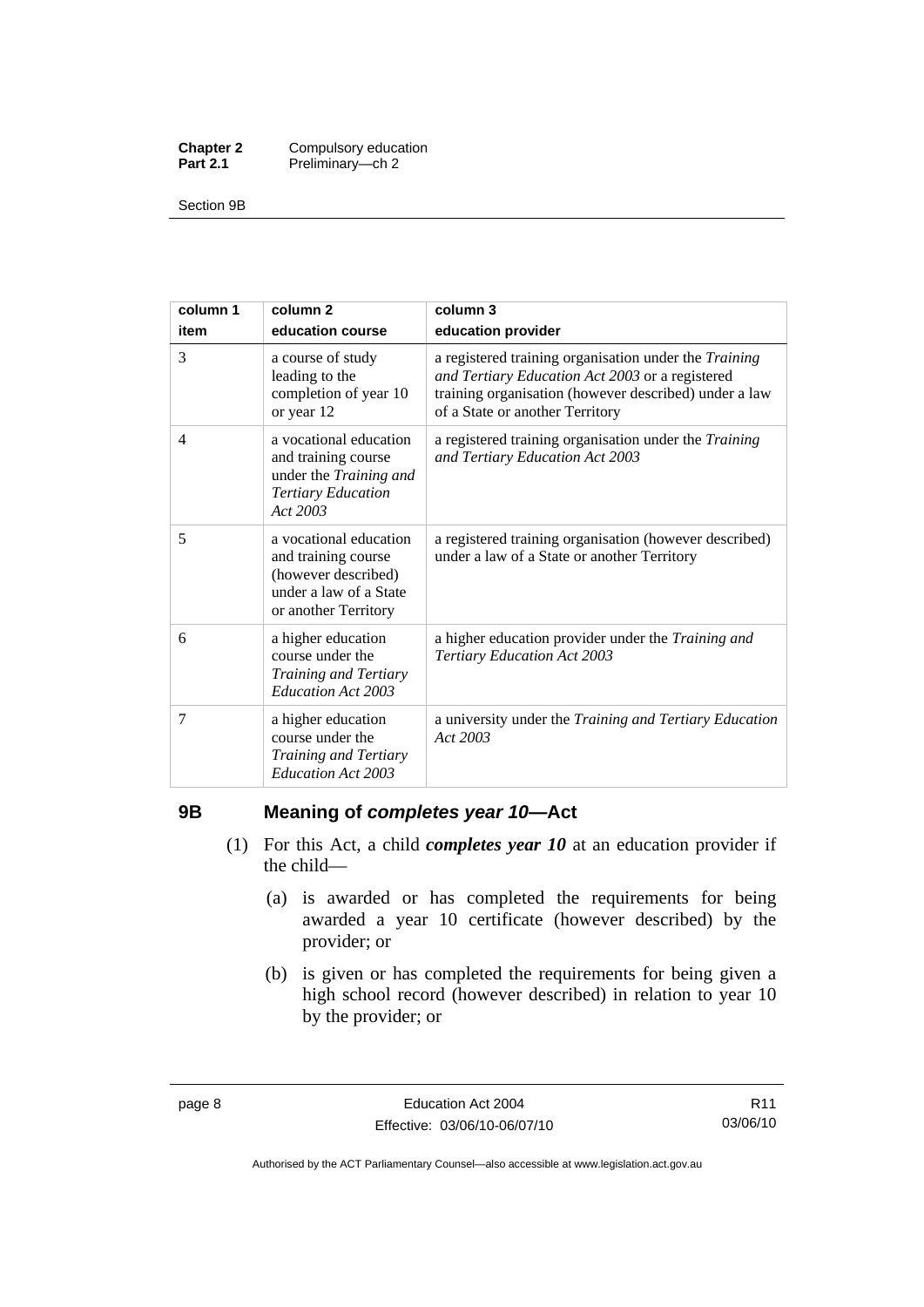- <span id="page-20-0"></span> (c) is awarded a certificate (however described) approved by the chief executive.
- (2) An approval is a notifiable instrument.

*Note* A notifiable instrument must be notified under the Legislation Act.

- (3) Also, for this Act, a child *completes year 10* if*—*
	- (a) the child is awarded or has completed the requirements for being awarded a year 10 certificate (however described) in a State or another Territory under a law of the State or Territory; or
	- (b) the chief executive is satisfied on reasonable grounds that the child has completed year 10 or its equivalent in the ACT, a State, another Territory or a foreign country.
- (4) A child mentioned in subsection (3) (b) may be given a certificate or record by the chief executive.
	- *Note* If a form is approved under s 154 for s (4), the form must be used.

#### **9C Meaning of** *completes year 12***—Act**

- (1) For this Act, a child *completes year 12* if the child is awarded or has completed the requirements for being awarded—
	- (a) a year 12 certificate (however described) by the Board of Senior Secondary Studies under the *Board of Senior Secondary Studies Act 1997*; or

page 9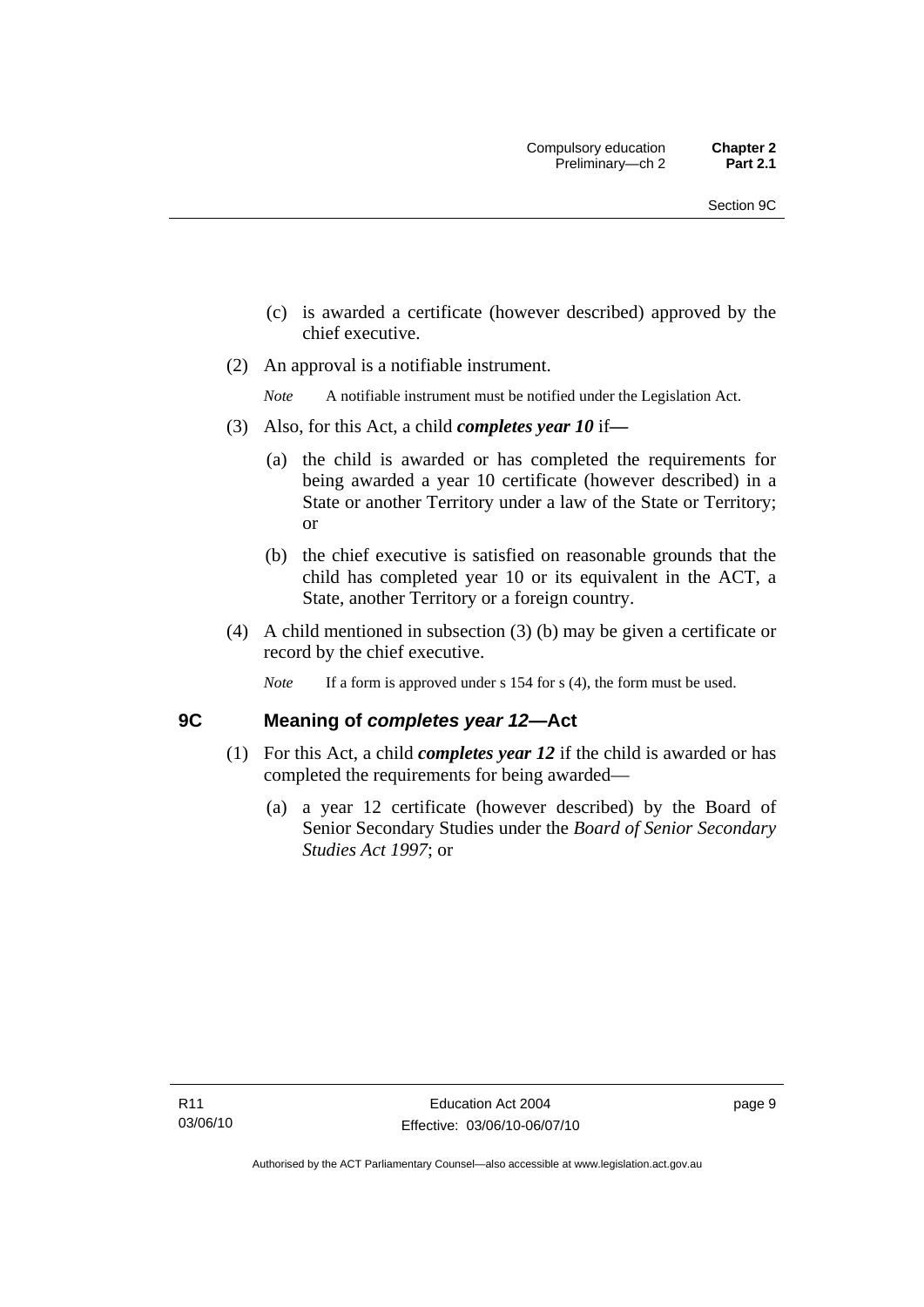| <b>Chapter 2</b> | Compulsory education |
|------------------|----------------------|
| <b>Part 2.1</b>  | Preliminary-ch 2     |

Section 9C

 (b) a certificate equivalent to a year 12 certificate that shows completion of a higher education pre-entry course; or

#### **Examples**

- 1 the Certificate of General Education for Adults (at Certificate II or above)
- 2 the International Baccalaureate
- *Note* An example is part of the Act, is not exhaustive and may extend, but does not limit, the meaning of the provision in which it appears (see Legislation Act, s 126 and s 132).
- (c) a certificate equivalent to a year 12 certificate issued under the AQF; or

#### **Example**

the Australian Qualification Framework (AQF) Certificate II

- (d) a certificate (however described) approved by the chief executive.
- (2) An approval is a notifiable instrument.

*Note* A notifiable instrument must be notified under the Legislation Act.

- (3) Also, for this Act, a child *completes year 12* if—
	- (a) the child is awarded or has completed the requirements for being awarded a year 12 certificate (however described) in a State or another Territory under a law of the State or Territory; or
	- (b) the chief executive is satisfied on reasonable grounds that the child has completed year 12 or its equivalent in the ACT, a State, another Territory or a foreign country.
- (4) A child mentioned in subsection (3) (b) may be given a certificate or record by the chief executive.

*Note* If a form is approved under s 154 for s (4), the form must be used.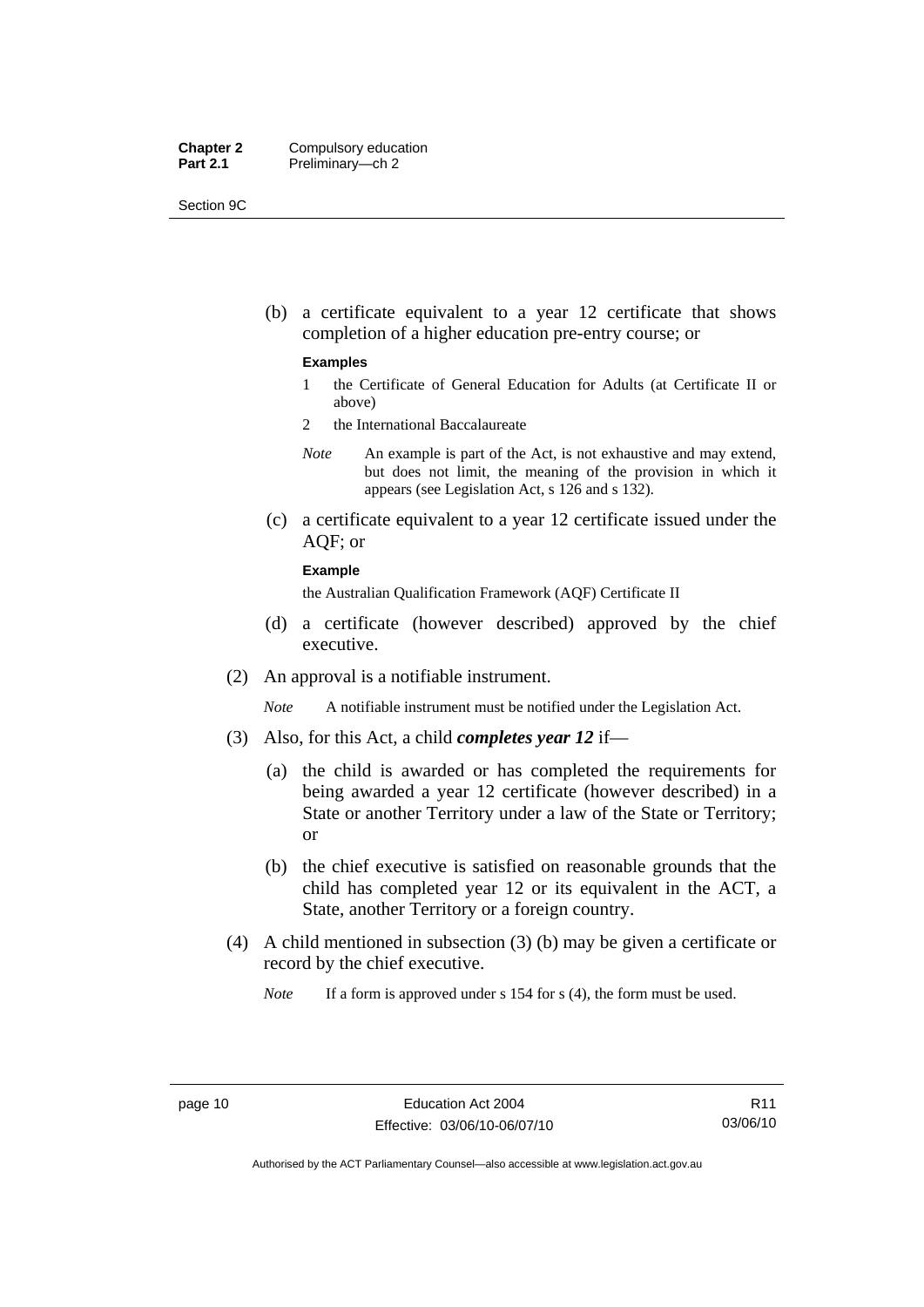<span id="page-22-0"></span>(5) In this section:

*AQF*—see the *Training and Tertiary Education Act 2003*, dictionary.

#### **9D Guidelines—certain chief executive functions**

- (1) The chief executive may make guidelines about the exercise of the chief executive's functions under the following provisions:
	- section 10 (6) (c) (Child of compulsory education age enrolment and registration requirement);
	- section 10A (3) (Child of compulsory education age enrolment and registration requirement);
	- section 10D (4) (Child of compulsory education age participation requirement);
	- section 14D (3) (Approval statement—compliance requirement).
- (2) A guideline is a notifiable instrument.

*Note* A notifiable instrument must be notified under the Legislation Act.

(3) The chief executive must comply with any guidelines.

page 11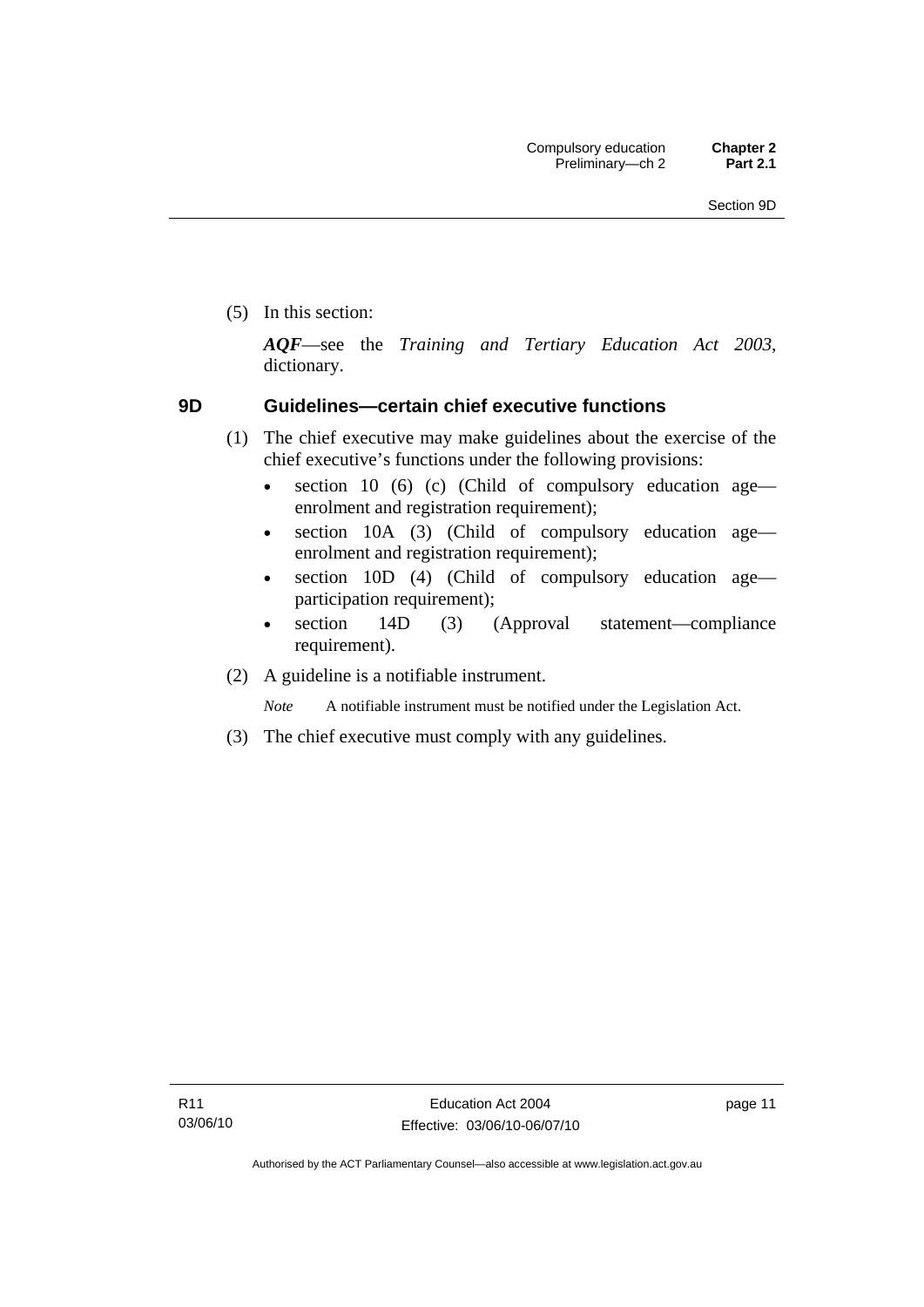### <span id="page-23-0"></span>**Part 2.2 Compulsory education requirements**

### **Division 2.2.1 Enrolment, registration and attendance requirements**

### **10 Child of compulsory education age—enrolment and registration requirement**

- (1) This section applies if a child—
	- (a) lives in the ACT; and
	- (b) is of compulsory education age.
- (2) The child's parents must do either or both of the following:
	- (a) enrol the child at an education provider for the purpose of the provider's education course not later than 14 days after the day the course starts;
	- (b) apply to register the child for home education not later than 10 school term days after the first of the following happens:
		- (i) the start of the school year;
		- (ii) the day the child begins to live in the ACT.
- (3) Also, the child's parents must enrol the child under subsection (2) (a) not later than 10 school term days after—
	- (a) the day the child turns 6 years old; or
	- (b) for a child who has not completed year 10—the day the child begins to live in the ACT.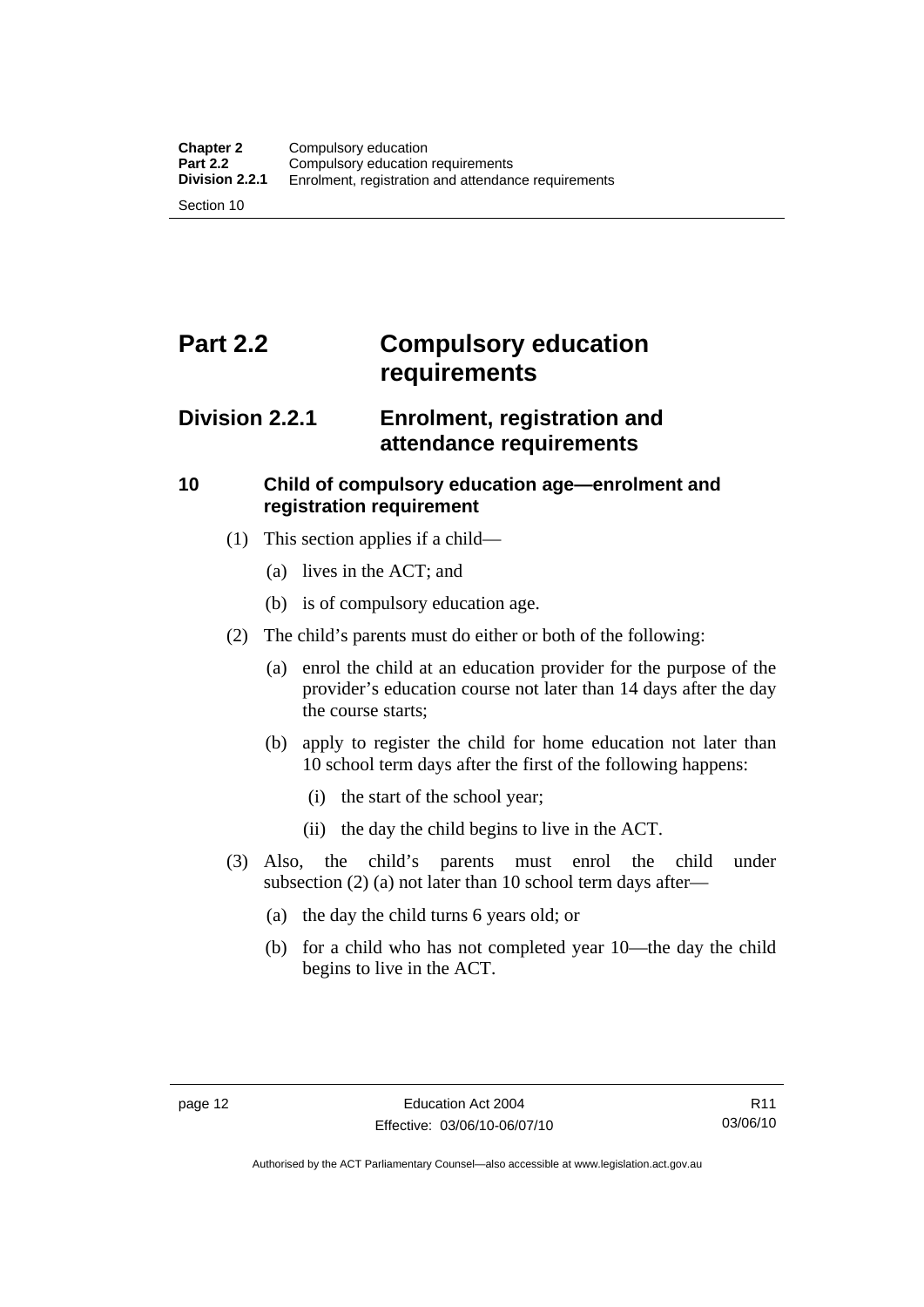- <span id="page-24-0"></span> (4) If the child's enrolment at an education provider is cancelled by the child's parents, the parents must do either or both of the following within 14 days after the day the enrolment is cancelled:
	- (a) enrol the child at another education provider for the purpose of the provider's education course;
	- (b) apply to register the child for home education.
- (5) If the child's registration for home education is cancelled under section 135 (Cancellation of registration for home education), the parents must enrol the child at an education provider for the purpose of the provider's education course not later than 14 days after the day the cancellation takes effect.
	- *Note* See s 135 (6) for when the cancellation of registration for home education takes effect.
- (6) This section does not apply if—
	- (a) an exemption certificate is in force for the child; or
	- (b) the child is participating in a training or employment alternative in accordance with part 2.4 (After year 10—training and employment alternatives); or
	- (c) the child's parents have an excuse for not complying with this section that the chief executive is satisfied is a reasonable excuse.
	- *Note 1* The chief executive must comply with any guidelines about the exercise of the chief executive's functions under s (6) (c) (see s 9D).
	- *Note* 2 For offences in relation to this requirement, see pt 2.6 (Offences parents).

#### **10A Child of compulsory education age—school attendance requirement**

- (1) This section applies if a child—
	- (a) lives in the ACT; and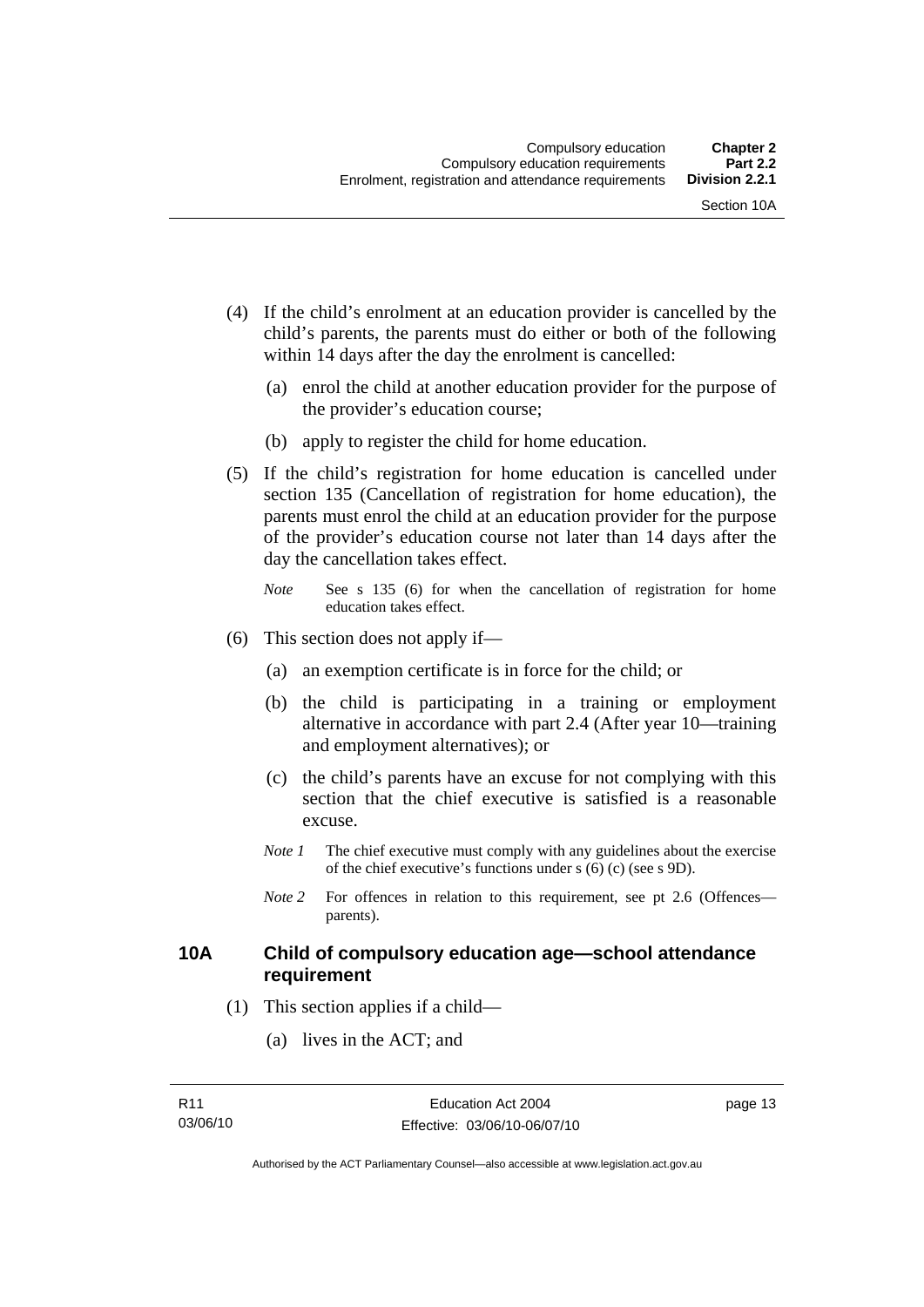<span id="page-25-0"></span>(b) is of compulsory education age; and

- (c) is enrolled at a school.
- (2) The child's parents must ensure that the child—
	- (a) attends the school on every day, and during the times on every day, when the school is open for attendance; and
	- (b) attends every activity of the school (including attendance at an approved educational course) that the school requires the child to attend.
- (3) This section does not apply if the child's parents have an excuse for not complying with this section that the chief executive is satisfied is a reasonable excuse.
	- *Note 1* The chief executive must comply with any guidelines about the exercise of the chief executive's functions under s (3) (see s 9D).
	- *Note* 2 For offences in relation to this requirement, see pt 2.6 (Offences parents).

### **Division 2.2.2 Participation requirement**

#### **10B Meaning of** *participates* **in education course—div 2.2.2**

For this division, a child *participates* in an education course if the child complies with—

- (a) the provider's requirements about physically attending, at particular times, the provider's premises or another place; or
- (b) for an education course that is completed by distance education (however described)—the provider's requirements for distance education.

#### **Examples—par (b)**

- 1 complete and return the assigned work for the course
- 2 communicate with or contact the provider for the purpose of participating in the course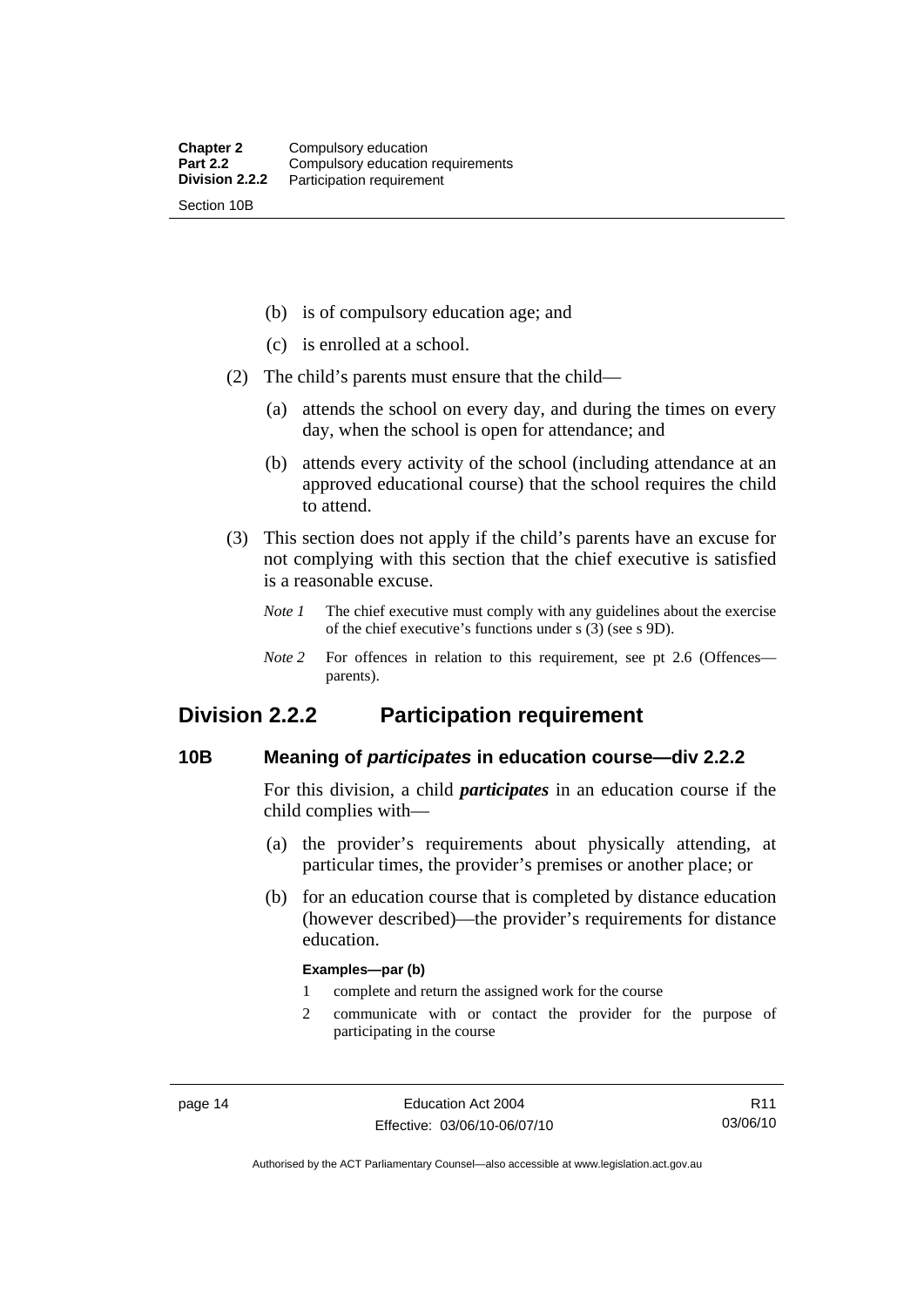- <span id="page-26-0"></span>3 attend the provider for 1 week twice a year
- *Note* An example is part of the Act, is not exhaustive and may extend, but does not limit, the meaning of the provision in which it appears (see Legislation Act, s 126 and s 132).

#### **10C Meaning of** *full-time participation* **in education course div 2.2.2**

- (1) For this division, *full-time participation* in an education course means participation in the course—
	- (a) at a level that is full-time under the requirements of the course; or
	- (b) for at least 25 hours each week.
- (2) Also, for this division, *full-time participation* in an education course includes—
	- (a) part-time participation in 2 or more education courses to an extent that is at least equivalent to full-time participation in 1 education course; and
	- (b) participation in any combination of the following that is equivalent to full-time participation in 1 education course:
		- (i) an education course;
		- (ii) a training alternative;
		- (iii) an employment alternative.
	- *Note* A child needs the chief executive's approval to participate in a training or employment alternative (see pt 2.4 (After year 10—training and employment alternatives)).

#### **10D Child of compulsory education age—participation requirement**

- (1) This section applies if a child—
	- (a) lives in the ACT; and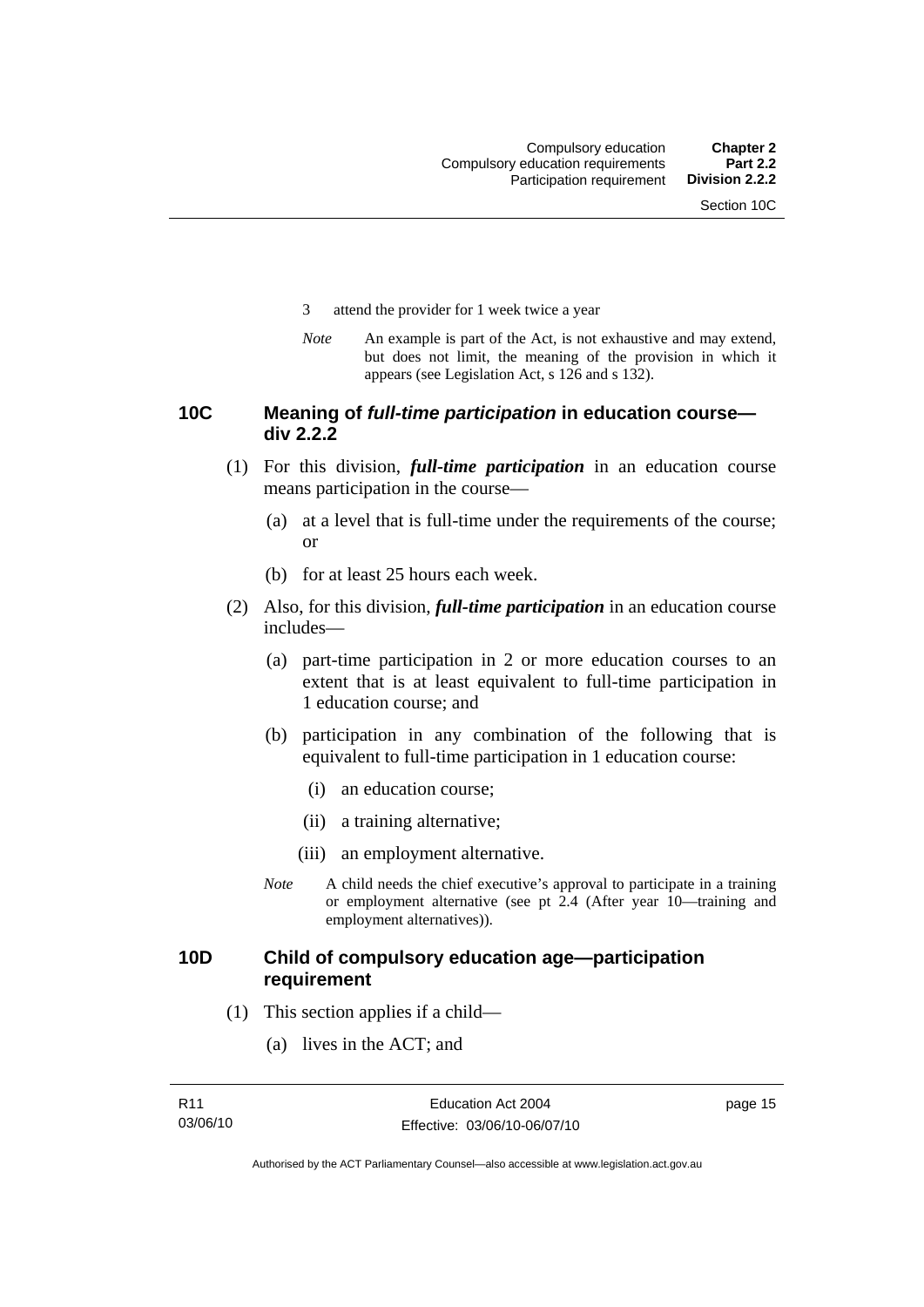<span id="page-27-0"></span>(b) is of compulsory education age; and

- (c) is enrolled at an education provider other than a school for the purpose of the provider's education course.
- (2) The child's parents must ensure that the child participates in the education course.
- (3) Also, the child's participation must be—
	- (a) full-time participation (the *full-time participation requirement*); or
	- (b) if an exemption certificate is in force for the child for the course—participation in accordance with the certificate.
- (4) This section does not apply if the child's parents have an excuse for not complying with this section that the chief executive is satisfied is a reasonable excuse.
	- *Note 1* The chief executive must comply with any guidelines about the exercise of the chief executive's functions under s (4) (see s 9D).
	- *Note 2* For offences in relation to this requirement, see pt 2.6 (Offences parents).

#### **11 Participation requirement—absence**

A child's participation in an education course is taken for this Act to continue during an absence that is—

 (a) allowed under the requirements of the course or by the provider of the course; or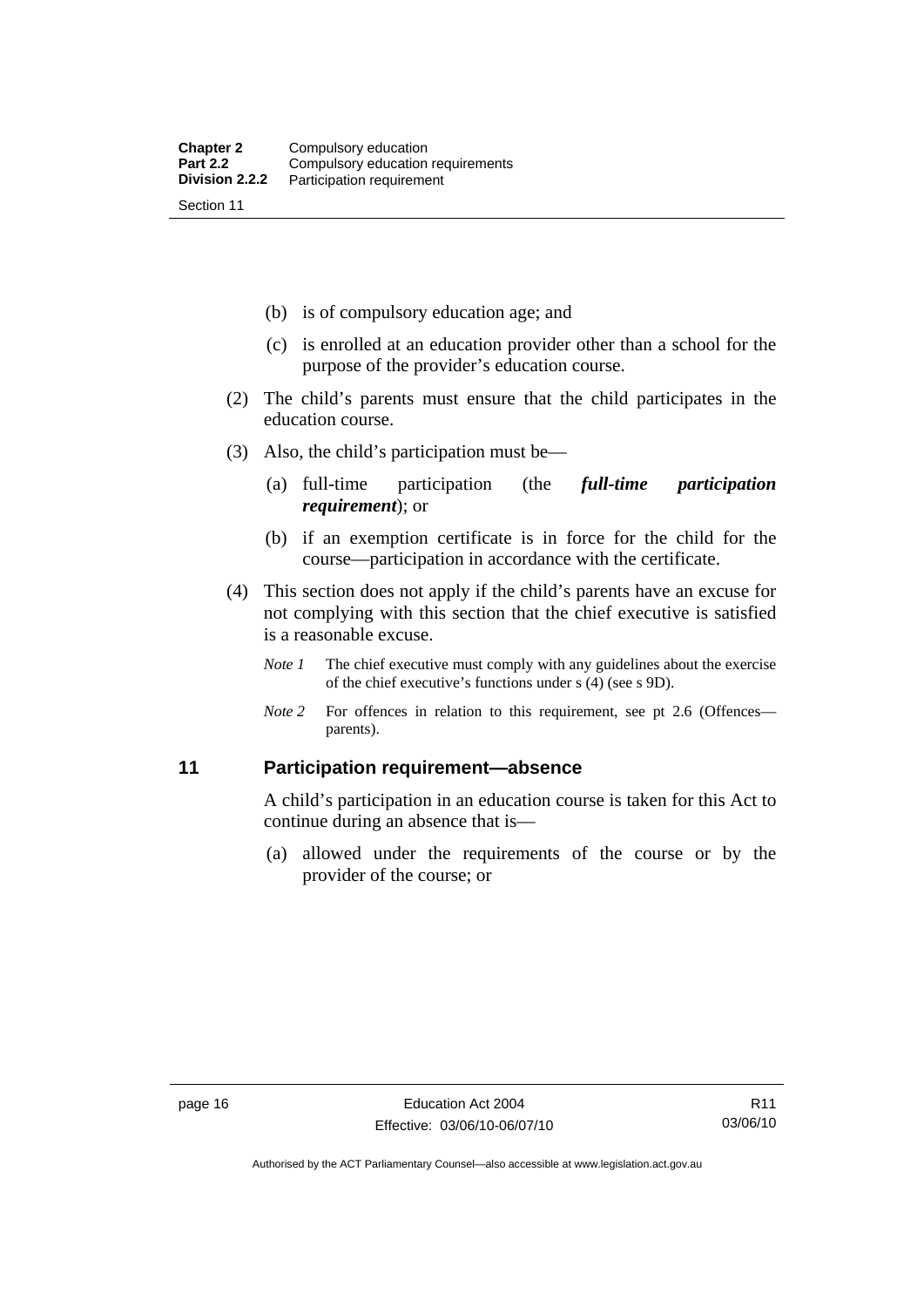<span id="page-28-0"></span> (b) required under a territory law or a law of the Commonwealth, a State or another Territory.

#### **Example—par (b)**

Will is absent from an education provider because a public health direction under the *Public Health Act 1997* requires that he be confined to home for 2 weeks.

*Note* An example is part of the Act, is not exhaustive and may extend, but does not limit, the meaning of the provision in which it appears (see Legislation Act, s 126 and s 132).

### **11A Participation requirement—suspension**

- (1) This section applies if a child participating in an education course stops attending the provider because the child has been suspended from attending the provider.
- (2) The child's participation in the course is taken for this Act to continue during the suspension period.

#### **11B Participation requirement—exclusion**

- (1) This section applies if a child participating in an education course stops attending the provider because the child has been excluded from attending the provider.
- (2) The child's participation in the course is taken for this Act to continue—
	- (a) at the same level as before the exclusion; and
	- (b) for the time reasonably required for the child to resume participation in an education course or apply for approval to participate in a training or employment alternative under part 2.4 (After year 10—training and employment alternatives).

page 17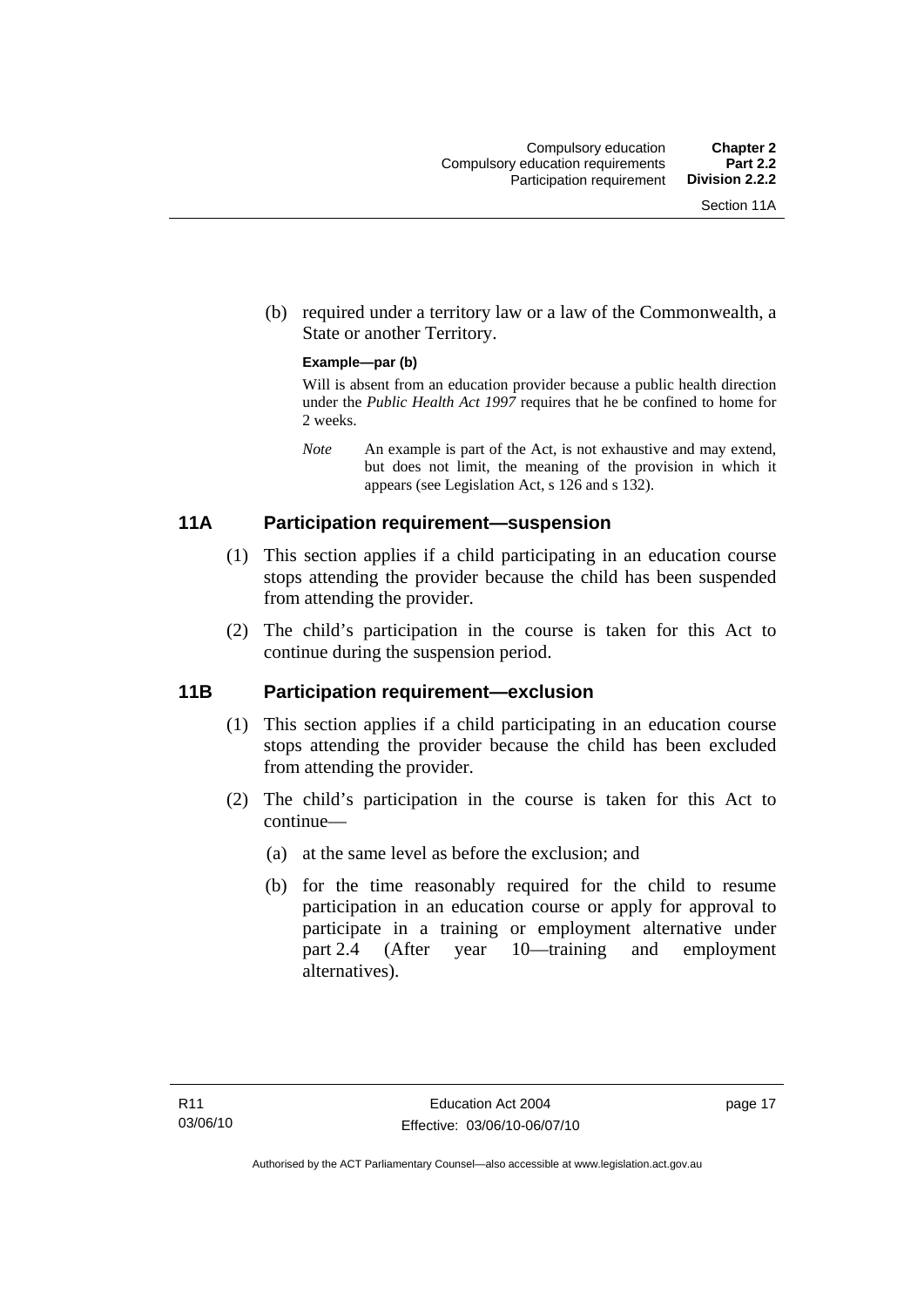### <span id="page-29-0"></span>**Division 2.2.3 Information requirement**

#### **11C Giving information notice**

- (1) This section applies if a child—
	- (a) lives in the ACT; and
	- (b) is at least 6 years old but under 17 years old.
- (2) The chief executive may give a written notice (an *information notice*) to the child's parents if the chief executive believes on reasonable grounds that—
	- (a) the child is not enrolled at an education provider; or
	- (b) the child is not registered for home education; or
	- (c) if the child is enrolled at a school—the child is not attending the school; or
	- (d) if the child is enrolled at an education provider other than a school for the purpose of the provider's education course—the child is not participating in the course or the child is contravening section 10D (3) (Child of compulsory education age—participation requirement); or
	- (e) the child is not participating in a training or employment alternative in accordance with part 2.4 (After year 10—training and employment alternatives).
	- *Note* For how documents may be served, see the Legislation Act, pt 19.5.

#### **11D Contents of information notice**

- (1) An information notice in relation to a child must—
	- (a) state that it is an information notice under this Act; and
	- (b) state the information sought; and

Authorised by the ACT Parliamentary Counsel—also accessible at www.legislation.act.gov.au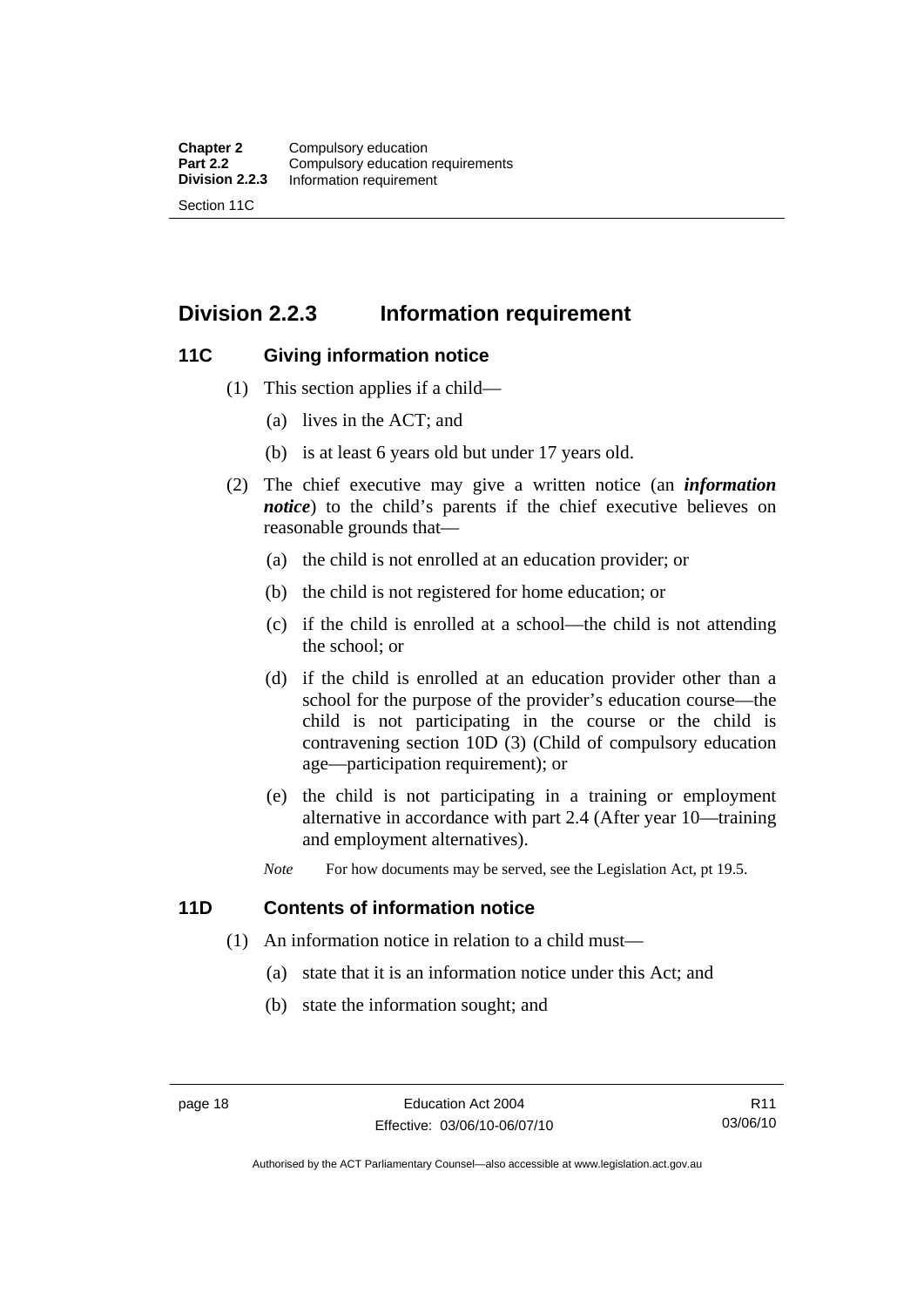- <span id="page-30-0"></span> (c) state what the child's parents need to do to comply with the notice; and
- (d) state the period for complying with the notice; and
- (e) contain a statement to the effect that failure to comply with the notice is an offence.
- (2) The information notice may include any other information the chief executive considers appropriate.

#### **11E Extension of time for compliance with information notice**

- (1) This section applies if a child's parents have been given an information notice.
- (2) The chief executive may, by written notice given to the child's parents, extend the compliance period for the information notice on the chief executive's own initiative or if asked by the parents.
- (3) However, the chief executive may extend the compliance period only if the period has not ended.
- (4) In this section:

*compliance period* means the period stated in the information notice under section 11D (1) (d), and includes the period as extended under this section.

### **11F Revocation of information notice on compliance**

If the chief executive is satisfied on reasonable grounds that an information notice given to a child's parents has been complied with, the chief executive must revoke the notice by written notice given to the parents.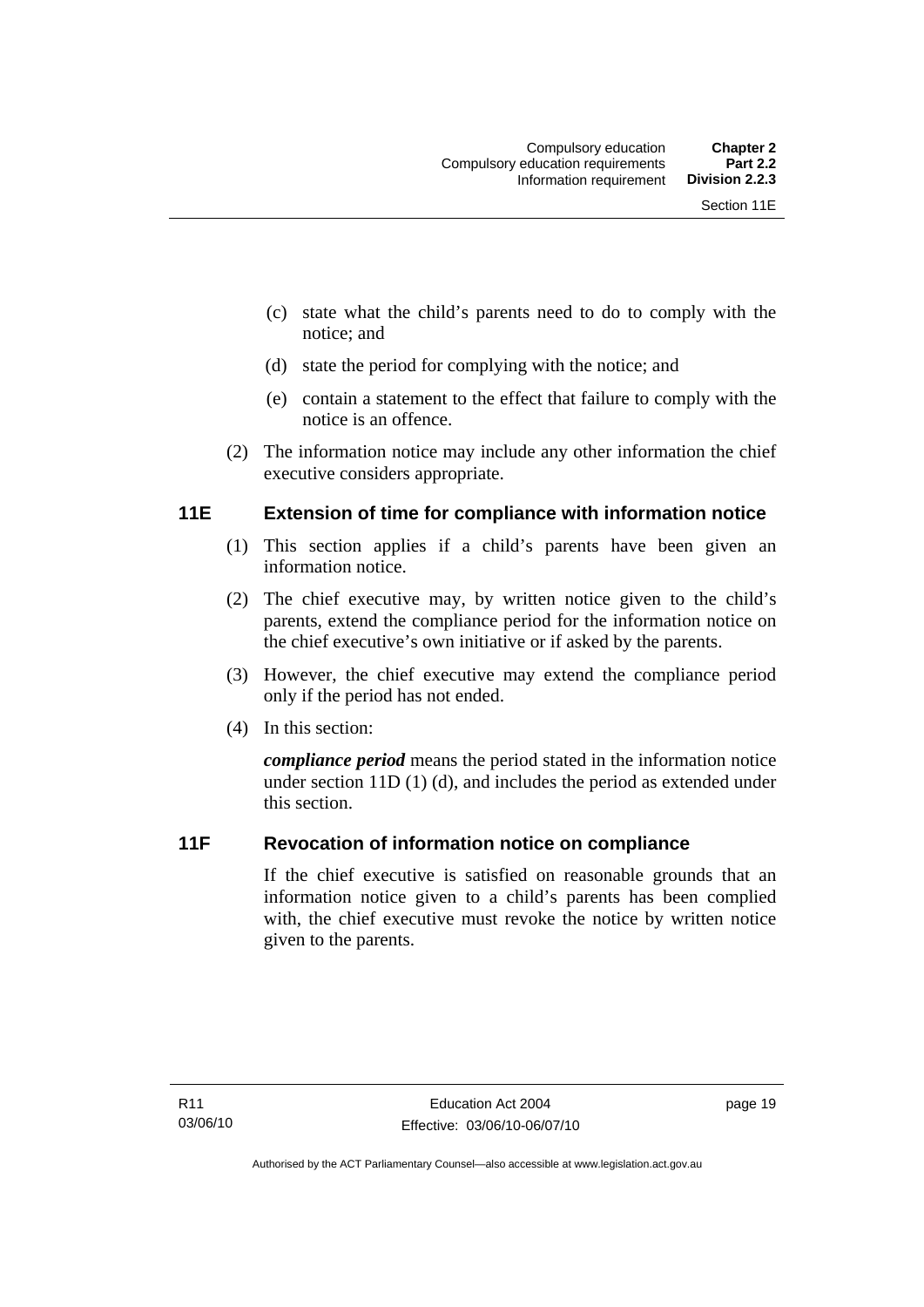<span id="page-31-0"></span>**Chapter 2 Compulsory education**<br>**Part 2.3 Exemption certificates Exemption certificates** 

Section 11G

### **Part 2.3 Exemption certificates**

### **11G Meaning of** *full-time participation requirement***—pt 2.3**

In this part:

*full-time participation requirement*—see section 10D (3).

#### **11H Exemption certificate—application**

- (1) A child or the child's parents may apply to the chief executive for a certificate (an *exemption certificate*) exempting the child from—
	- (a) the requirement to be enrolled at an education provider or registered for home education; or
		- *Note* See s 10 (Child of compulsory education age—enrolment and registration requirement).
	- (b) the full-time participation requirement.
		- *Note* See s 10D (Child of compulsory education age—participation requirement).
- (2) Application may be made for either or both of the following:
	- (a) exempting the child until the child is 17 years old or for a shorter period;
	- (b) exempting the child from the full-time participation requirement.
- (3) An application made by a child must contain the signed consent of the child's parents.
- (4) However, subsection (3) does not apply if the chief executive is satisfied on reasonable grounds that it is not appropriate to require the signed consent.

*Note* If a form is approved under s 154 for this provision, the form must be used.

Authorised by the ACT Parliamentary Counsel—also accessible at www.legislation.act.gov.au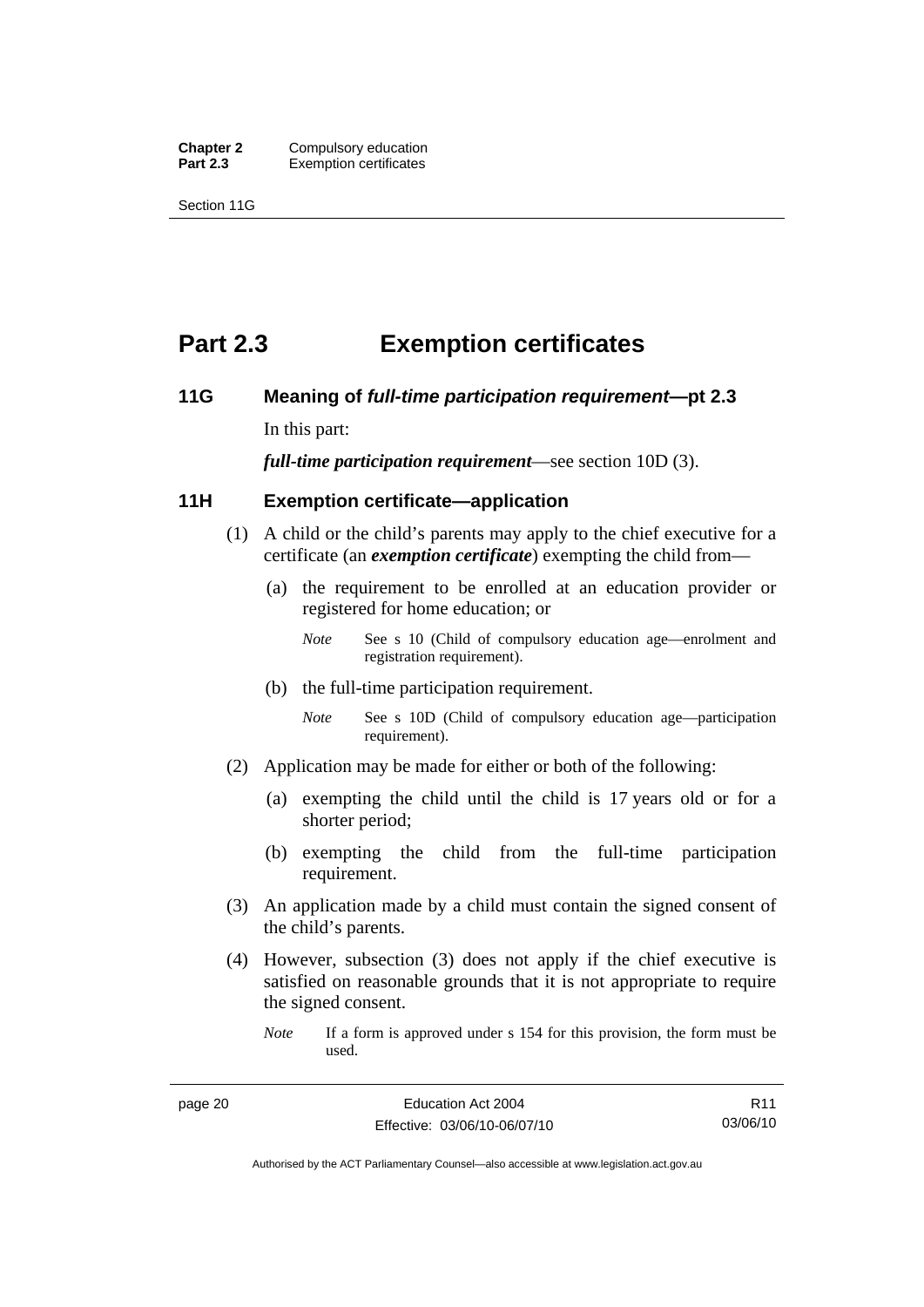#### <span id="page-32-0"></span>**12 Exemption certificate—requirement for further information**

- (1) The chief executive may give an applicant mentioned in section 11H (1) a written notice requiring the applicant to give the chief executive stated further information or documents that the chief executive reasonably needs to decide the application.
- (2) If the applicant does not comply with the requirement, the chief executive may refuse to consider the application further.

### **12A Exemption certificate—issue**

- (1) The chief executive may—
	- (a) issue an exemption certificate for a child if the chief executive is satisfied on reasonable grounds that it is in the child's best interests to issue the certificate; or
	- (b) refuse to issue an exemption certificate for a child.
- (2) Without limiting subsection (1) (a), in deciding whether it is in a child's best interests to exempt the child, the chief executive may consider the following:
	- (a) the child's health;
	- (b) the child's education;
	- (c) the child's sense of racial, ethnic, religious or cultural identity;
	- (d) the child's development;

page 21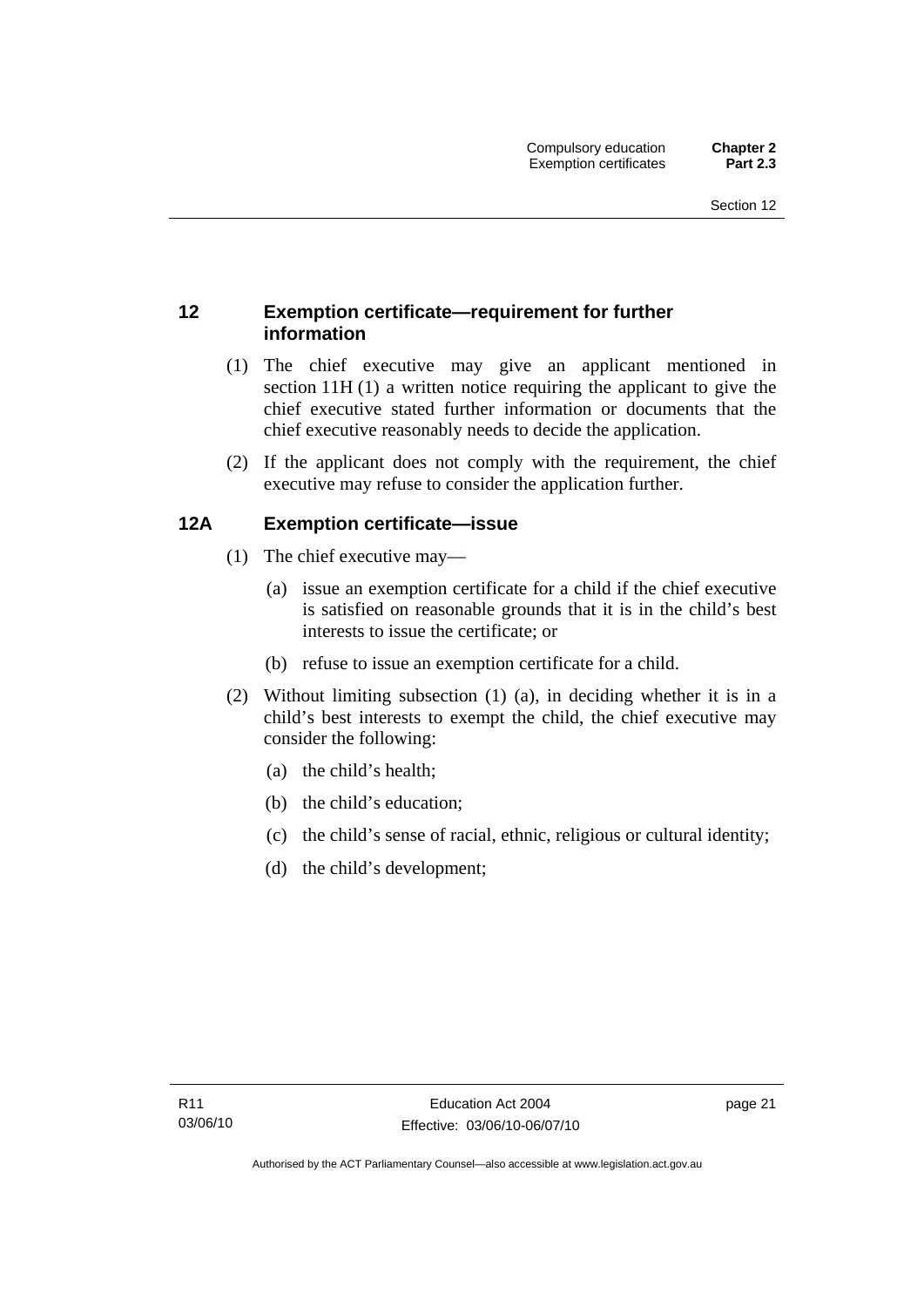<span id="page-33-0"></span>Section 12B

(e) whether the exemption would benefit the child.

#### **Example—par (e)**

Felicity's education alternative finishes shortly before she turns 17. The chief executive is satisfied that exempting Felicity from participating in another education alternative until she turns 17 benefits her, because it means that she is not compelled to participate in another education alternative for a short time just to comply with the participation requirement.

- *Note* An example is part of the Act, is not exhaustive and may extend, but does not limit, the meaning of the provision in which it appears (see Legislation Act, s 126 and s 132).
- (3) An exemption certificate for a child may be issued for either or both of the following:
	- (a) exempting the child until the child is 17 years old or for a shorter period;
	- (b) exempting the child from the full-time participation requirement.

#### **12B Exemption certificate—form**

An exemption certificate issued for a child must—

- (a) state the day it is issued; and
- (b) state the child's name; and
- (c) state the period for which it is in force; and
- (d) for an exemption from the full-time participation requirement—state the exemption and the extent to which the child must participate; and
- (e) state any condition to which it is subject; and
- (f) contain any other particulars prescribed by regulation.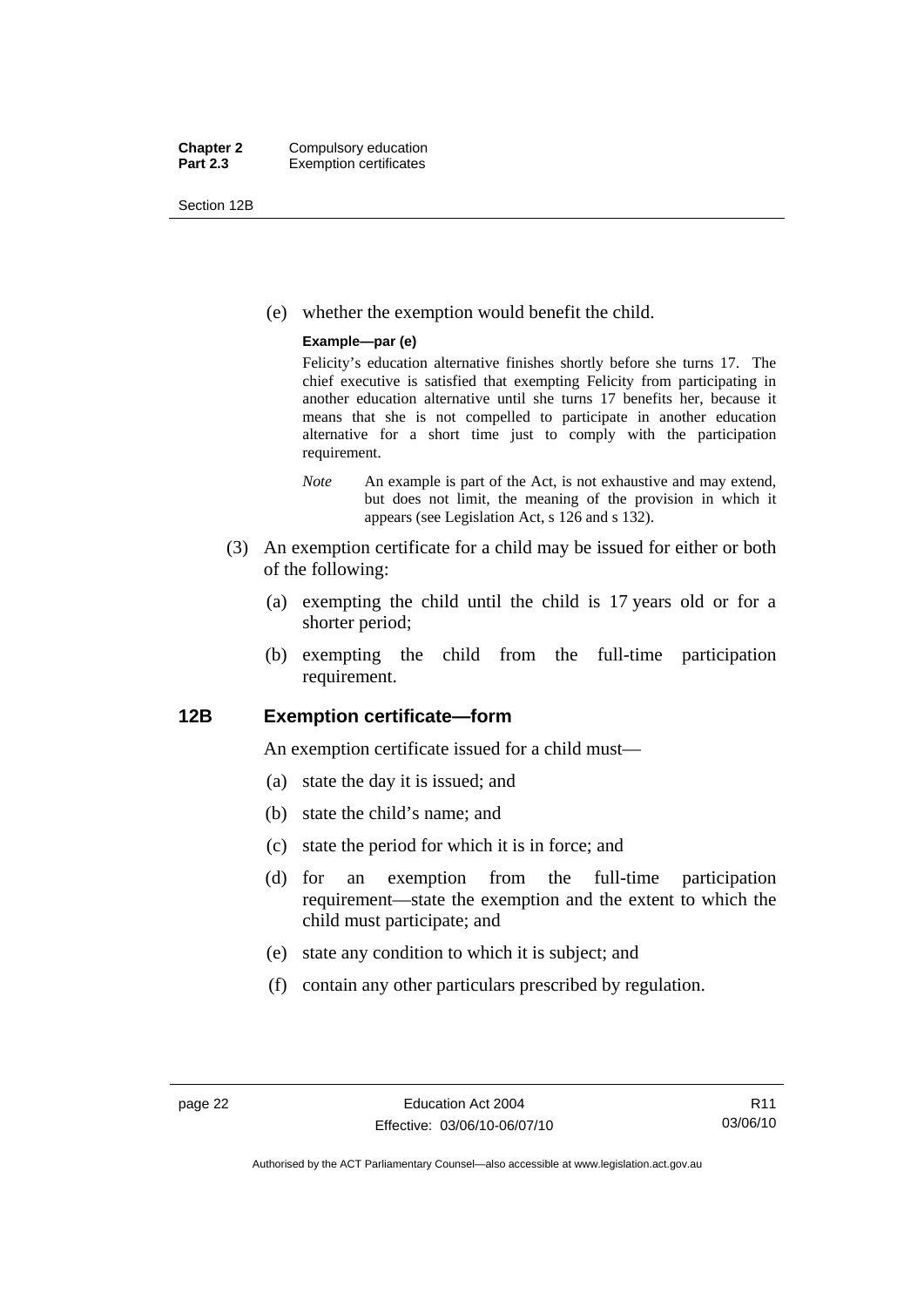#### <span id="page-34-0"></span>**12C Exemption certificate—conditions**

The chief executive may issue an exemption certificate subject to any condition that the chief executive believes on reasonable grounds is appropriate.

#### **12D Exemption certificate—duration**

An exemption certificate may be issued for a child until—

- (a) the end of the period stated in the certificate; or
- (b) the ground for the issue of the certificate no longer applies in relation to the child.

#### **13 Exemption certificate—revocation**

The chief executive may revoke an exemption certificate issued for a child if—

- (a) the certificate is issued in error; or
- (b) the ground for the issue of the certificate no longer applies in relation to the child; or
- (c) a condition of the certificate has been contravened.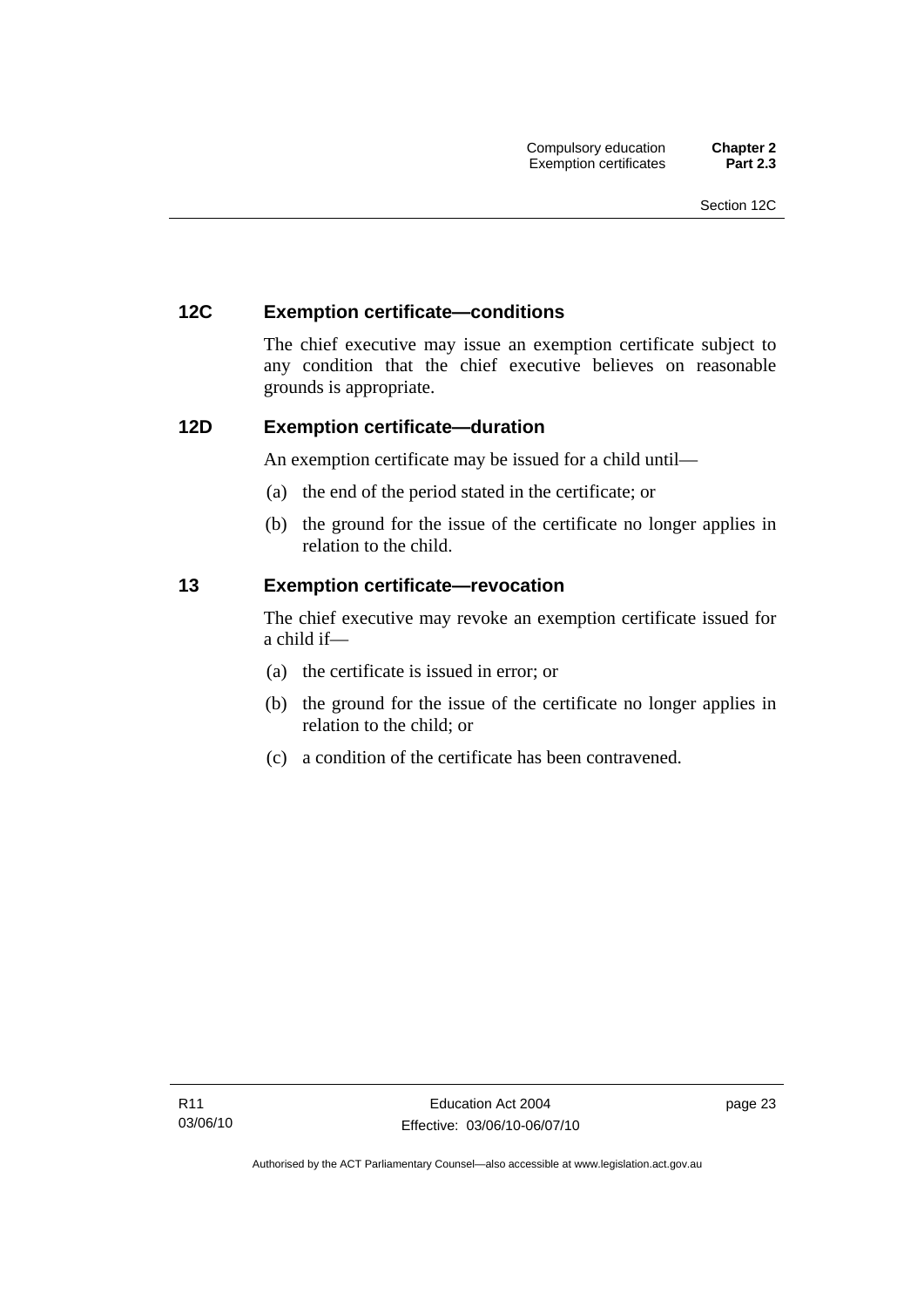## <span id="page-35-0"></span>**Part 2.4 After year 10—training and employment alternatives**

### **Division 2.4.1 Definitions—pt 2.4**

#### **13A Meaning of** *training alternative* **and** *training alternative provider***—Act**

- (1) For this Act, each training mentioned in table 13A, column 2 is a *training alternative*, and the entity mentioned in column 3 for the training alternative is the provider (the *training alternative provider*) of the training alternative.
- (2) Also, the chief executive may approve other training as a *training alternative*, and an entity as the provider (the *training alternative provider*) of the training alternative.
- (3) An approval is a notifiable instrument.
	- *Note* A notifiable instrument must be notified under the Legislation Act.

| column 1<br>item | column 2<br>training alternative                                                               | column 3<br>training alternative provider                                                                                                                 |
|------------------|------------------------------------------------------------------------------------------------|-----------------------------------------------------------------------------------------------------------------------------------------------------------|
|                  | work-related training<br>under the Training and<br><b>Tertiary Education</b><br>Act 2003       | employer with whom child has approved training<br>contract under the Training and Tertiary Education<br>Act 2003 in relation to the work-related training |
|                  | work-related training<br>(however described)<br>under a law of a State<br>or another Territory | provider (however described) under a law of the State<br>or other Territory                                                                               |

#### **Table 13A**

page 24 Education Act 2004 Effective: 03/06/10-06/07/10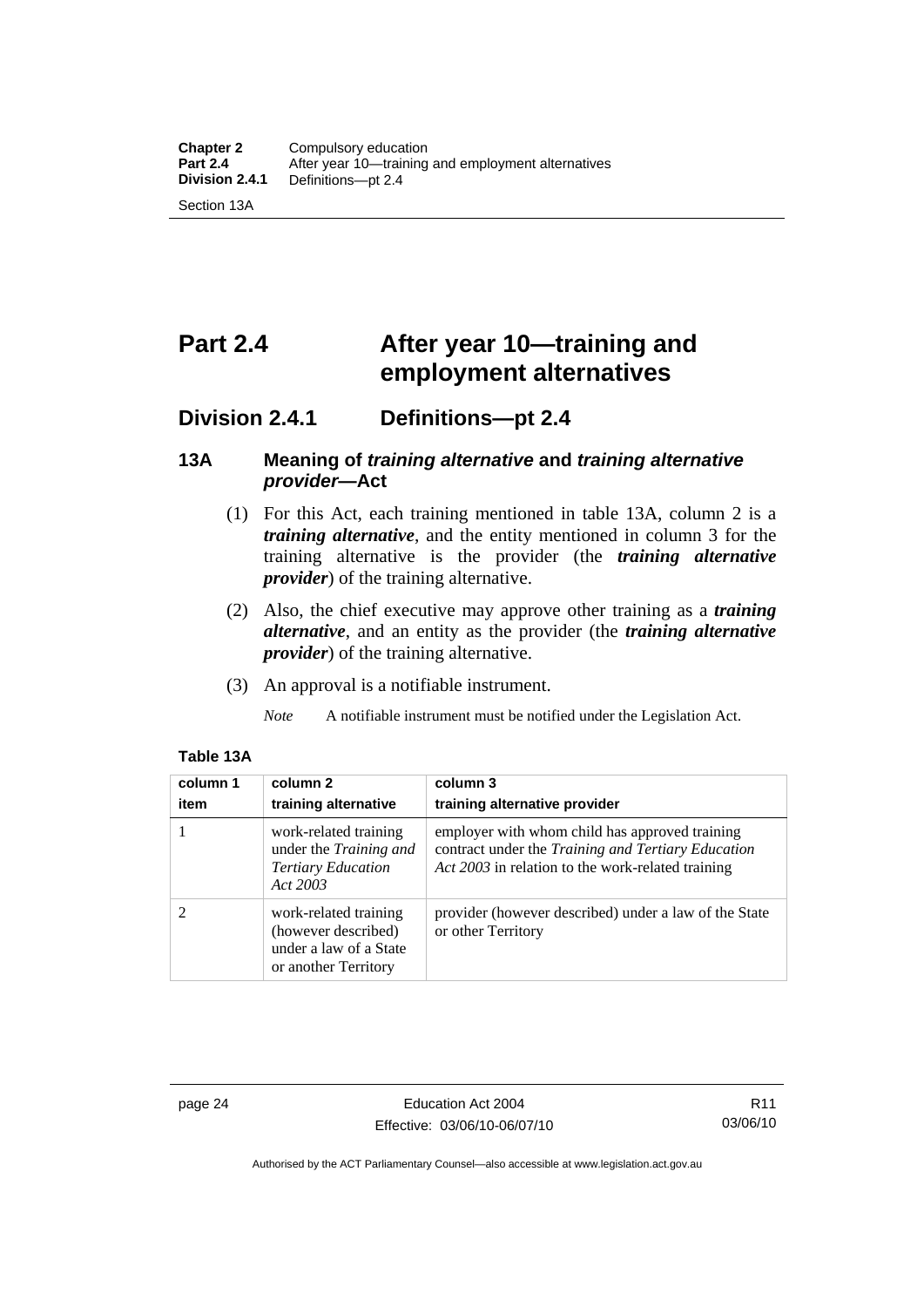### **13B Meaning of** *employment alternative***—Act**

For this Act, each of the following is an *employment alternative*:

- (a) performance of paid work under a contract of service (whether written or unwritten);
- (b) performance of paid work under a contract for services (whether written or unwritten).
- *Note* The *Children and Young People Act 2008*, ch 21 deals with the employment of children and young people.

### **13C Meaning of** *full-time participation* **in training or employment alternative—pt 2.4**

- (1) For this part, *full-time participation* in a training or employment alternative means participation in the alternative—
	- (a) at a level that is full-time under the requirements of the alternative; or
	- (b) for at least 25 hours each week.
- (2) Also, for this part, *full-time participation* in a training or employment alternative includes—
	- (a) part-time participation in 2 or more of a particular alternative to an extent that is at least equivalent to full-time participation in 1 of the particular alternatives; and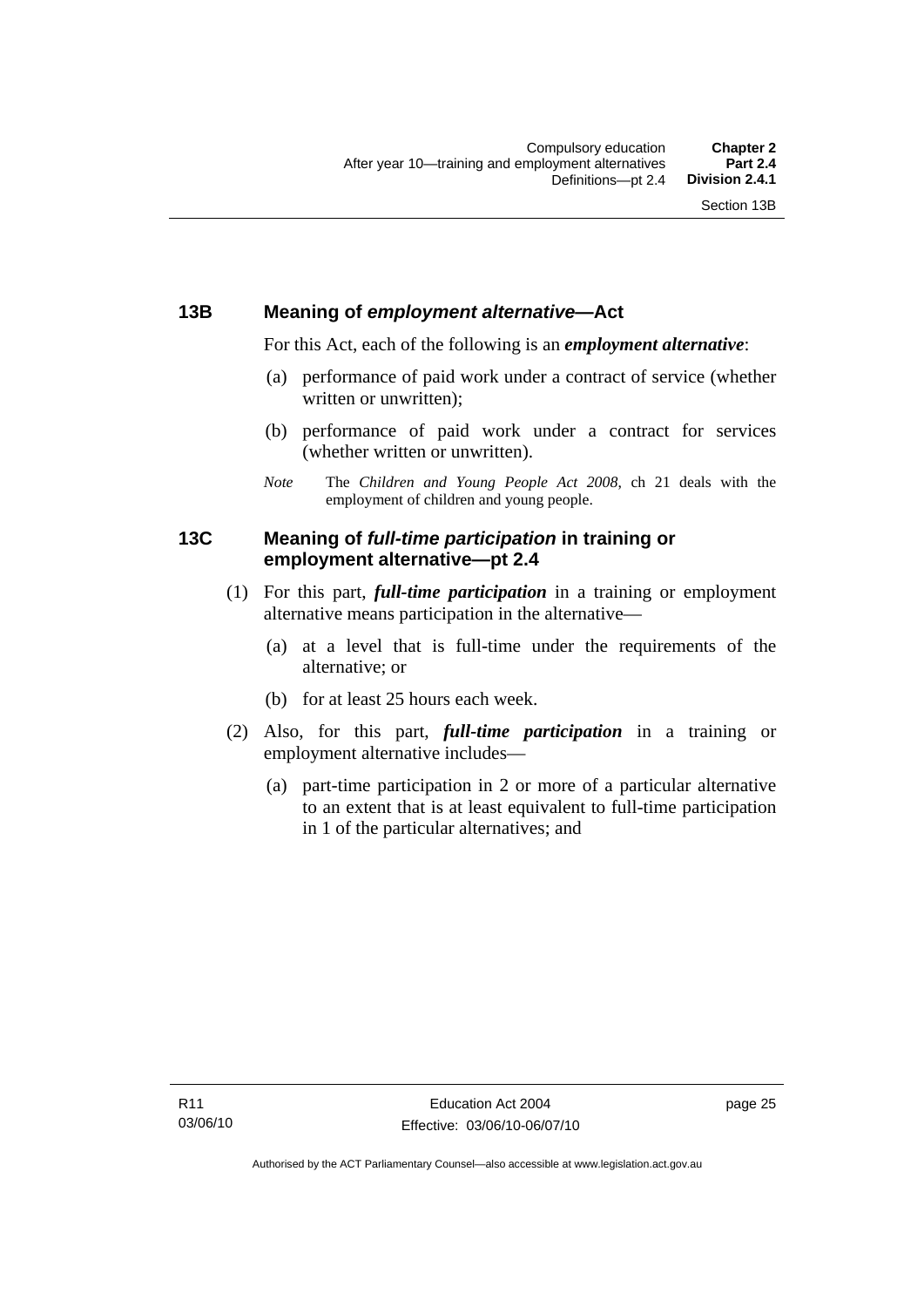(b) participation in any combination of training and employment alternatives to an extent that is at least equivalent to full-time participation in 1 training or employment alternative.

#### **Example—s (2) (a)**

part-time participation in 2 or more training alternatives to an extent that is at least equivalent to full-time participation in 1 training alternative

#### **Example—s (2) (b)**

part-time participation in a training alternative and part-time participation in an employment alternative for a combined total of at least 25 hours each week

*Note* An example is part of the Act, is not exhaustive and may extend, but does not limit, the meaning of the provision in which it appears (see Legislation Act, s 126 and s 132).

# **Division 2.4.2 Approval to participate in training and employment alternatives**

#### **13D Approval statement—application**

- (1) A child or the child's parents may apply to the chief executive for a statement (an *approval statement***)** approving the child's participation in a training or employment alternative during the child's post-year 10 period.
- (2) Application may be made for either or both of the following:
	- (a) approving the child's participation in a training or employment alternative for all or part of the child's post-year 10 period;
	- (b) approving that the child's participation in a training or employment alternative be other than full-time participation.
- (3) An application made by a child must contain the signed consent of the child's parents.
- (4) However, subsection (3) does not apply if the chief executive is satisfied on reasonable grounds that it is not appropriate to require the signed consent.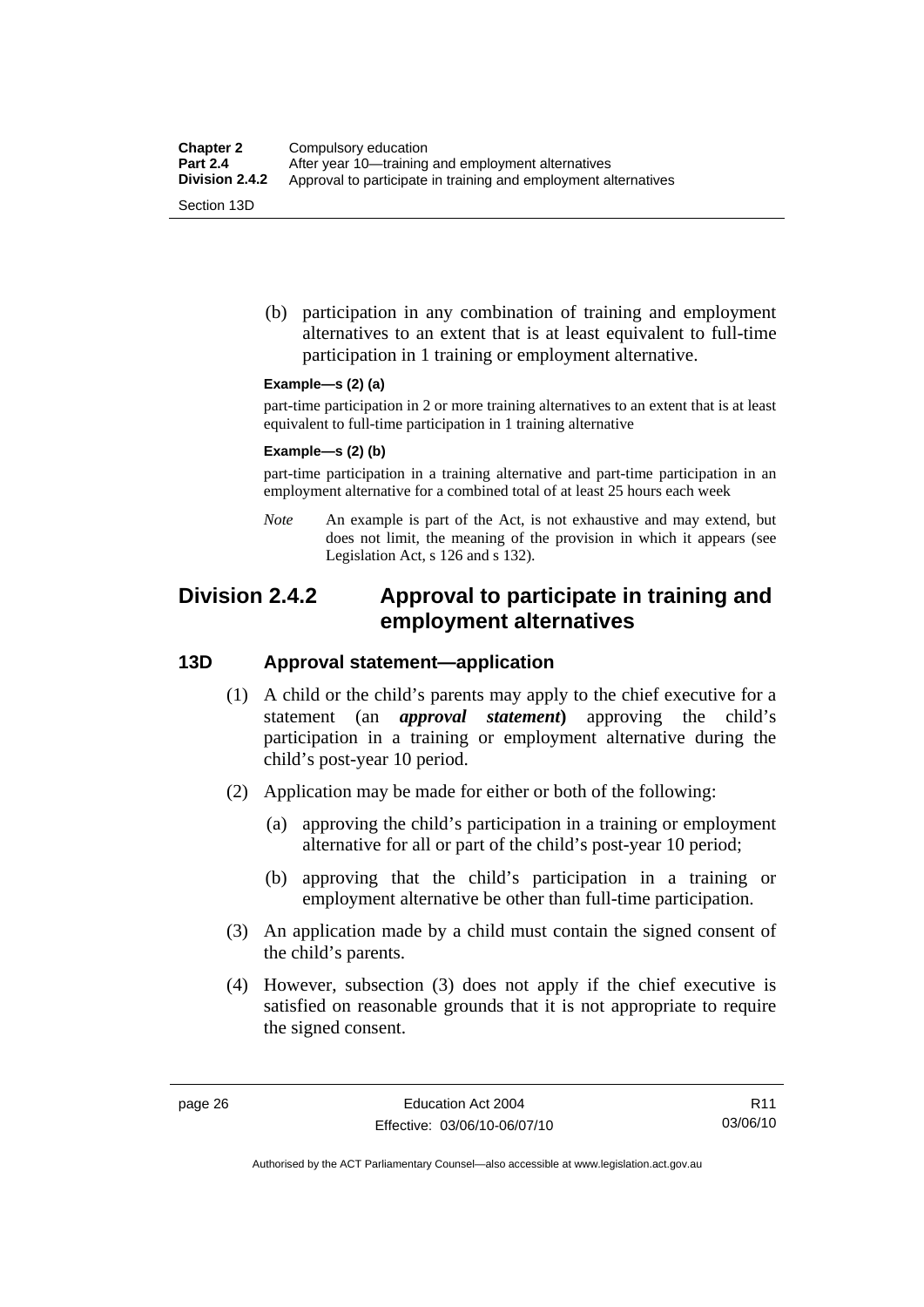- (5) For this section, a child's *post-year 10 period* starts when the child completes year 10 and ends when the first of the following happens:
	- (a) the child completes year 12;
	- (b) the child is 17 years old.
	- *Note* If a form is approved under s 154 for this provision, the form must be used.

#### **14 Approval statement—requirement for further information**

- (1) The chief executive may give an applicant mentioned in section 13D (1) a written notice requiring the applicant to give the chief executive stated further information or documents that the chief executive reasonably needs to decide the application.
- (2) If the applicant does not comply with the requirement, the chief executive may refuse to consider the application further.

### **14A Approval statement—issue**

- (1) The chief executive may—
	- (a) issue an approval statement for a child if the chief executive is satisfied on reasonable grounds that it is in the child's best interests to issue the statement; or
	- (b) refuse to issue an approval statement for a child.
- (2) Without limiting subsection (1) (a), in deciding whether it is in a child's best interests to issue an approval statement for the child, the chief executive may consider the following:
	- (a) the child's health;
	- (b) the child's education;
	- (c) the child's sense of racial, ethnic, religious or cultural identity;
	- (d) the child's development;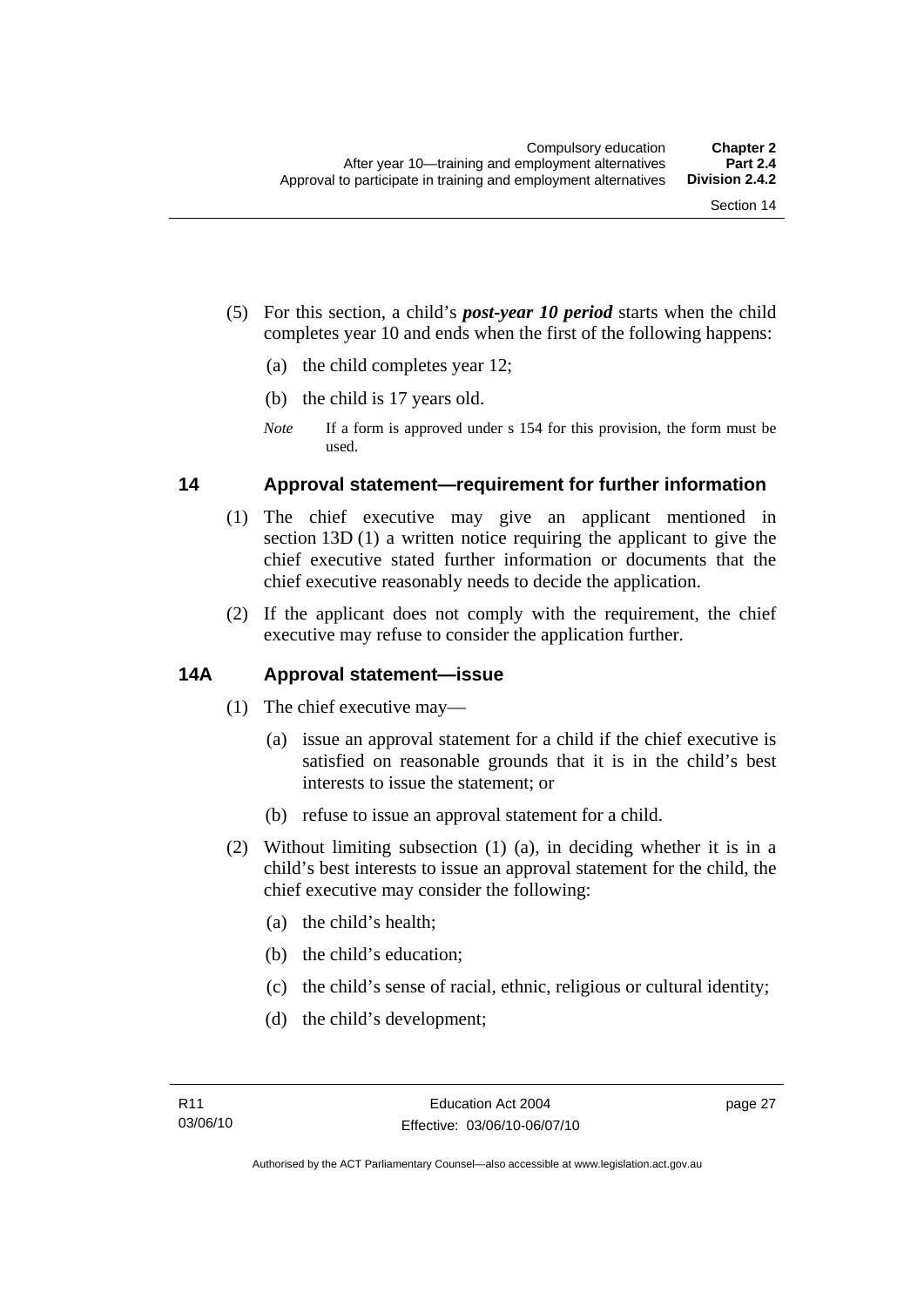(e) whether the training or employment alternative for which the statement is sought would benefit the child.

#### **Example—par (e)**

Thomas is 15 years old, has completed year 10 and wants to be a chef. Thomas has been offered an apprenticeship with a chef. The chief executive decides that it is in Thomas's best interests to issue an approval statement for him, because it means that Thomas can pursue the career path that he wants to pursue.

- *Note* An example is part of the Act, is not exhaustive and may extend, but does not limit, the meaning of the provision in which it appears (see Legislation Act, s 126 and s 132).
- (3) An approval statement may be issued for a child for either or both of the following:
	- (a) approving the child's participation in a training or employment alternative for all or part of the child's post-year 10 period;
	- (b) approving that the child's participation in a training or employment alternative be other than full-time participation.
- (4) In this section:

*post-year 10 period*—see section 13D (5).

#### **14B Approval statement—form**

An approval statement issued for a child must—

- (a) state the day it is issued; and
- (b) state the child's name; and
- (c) state the period for which it is in force; and
- (d) if the child's approved participation in a training or employment alternative is other than full-time participation state the approval and the extent to which the child is required to participate in the alternative; and

R11 03/06/10

Authorised by the ACT Parliamentary Counsel—also accessible at www.legislation.act.gov.au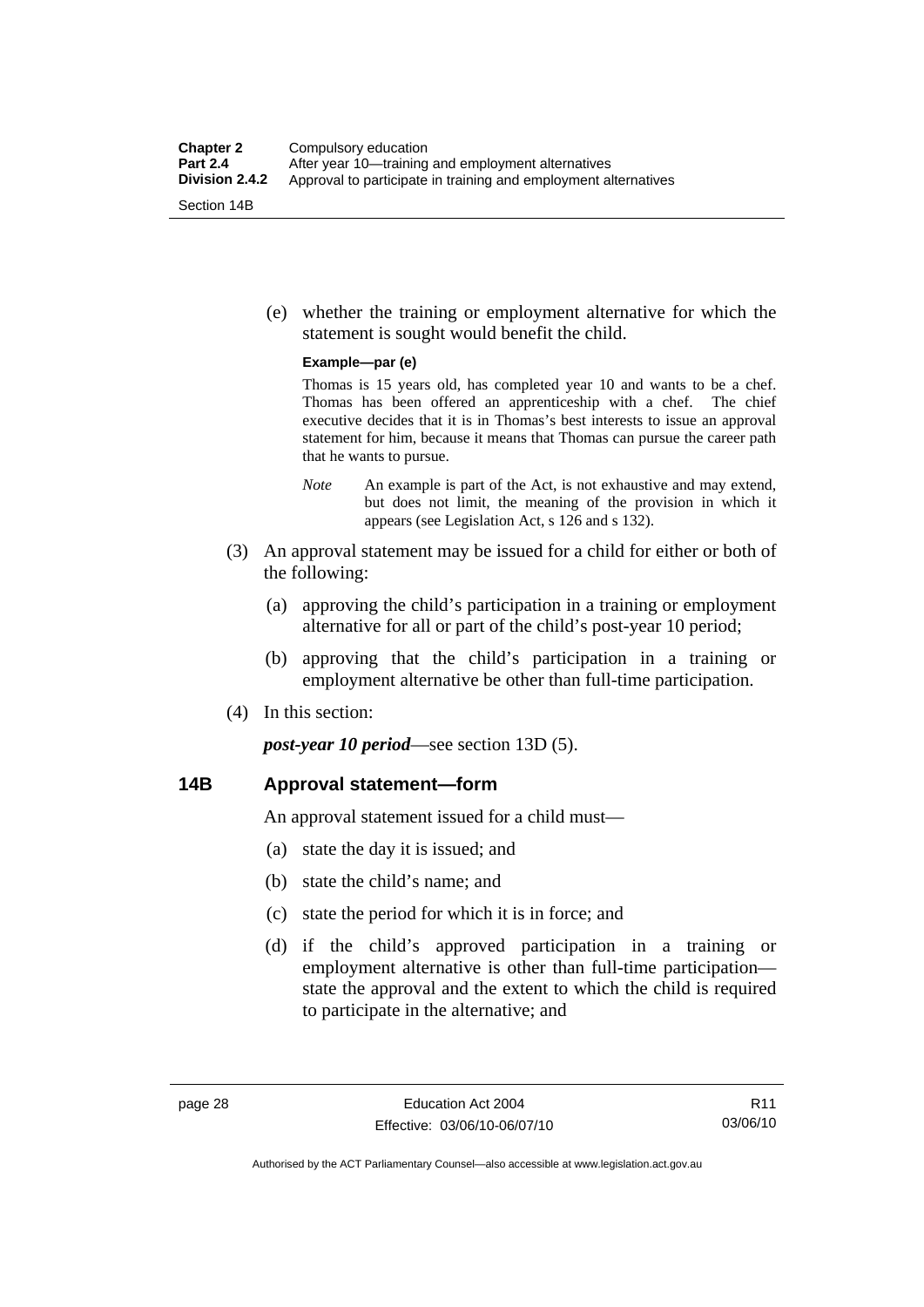- (e) state any condition to which it is subject; and
- (f) contain any other particulars prescribed by regulation.

#### **14C Approval statement—conditions**

- (1) An approval statement issued for a child is subject to a condition that—
	- (a) the child's participation is full-time participation unless otherwise stated in the statement; or
	- (b) if the statement contains a statement mentioned in section 14B (d)—the child must comply with the stated participation requirement.
- (2) An approval statement that approves a child's participation in a training alternative is also subject to each of the following conditions:
	- (a) that the child is enrolled with the training alternative provider;
	- (b) that the child complies with the training alternative provider's attendance requirements.
- (3) The training alternative provider's attendance requirements are the requirements about physically attending, at particular times, the provider's premises or another place.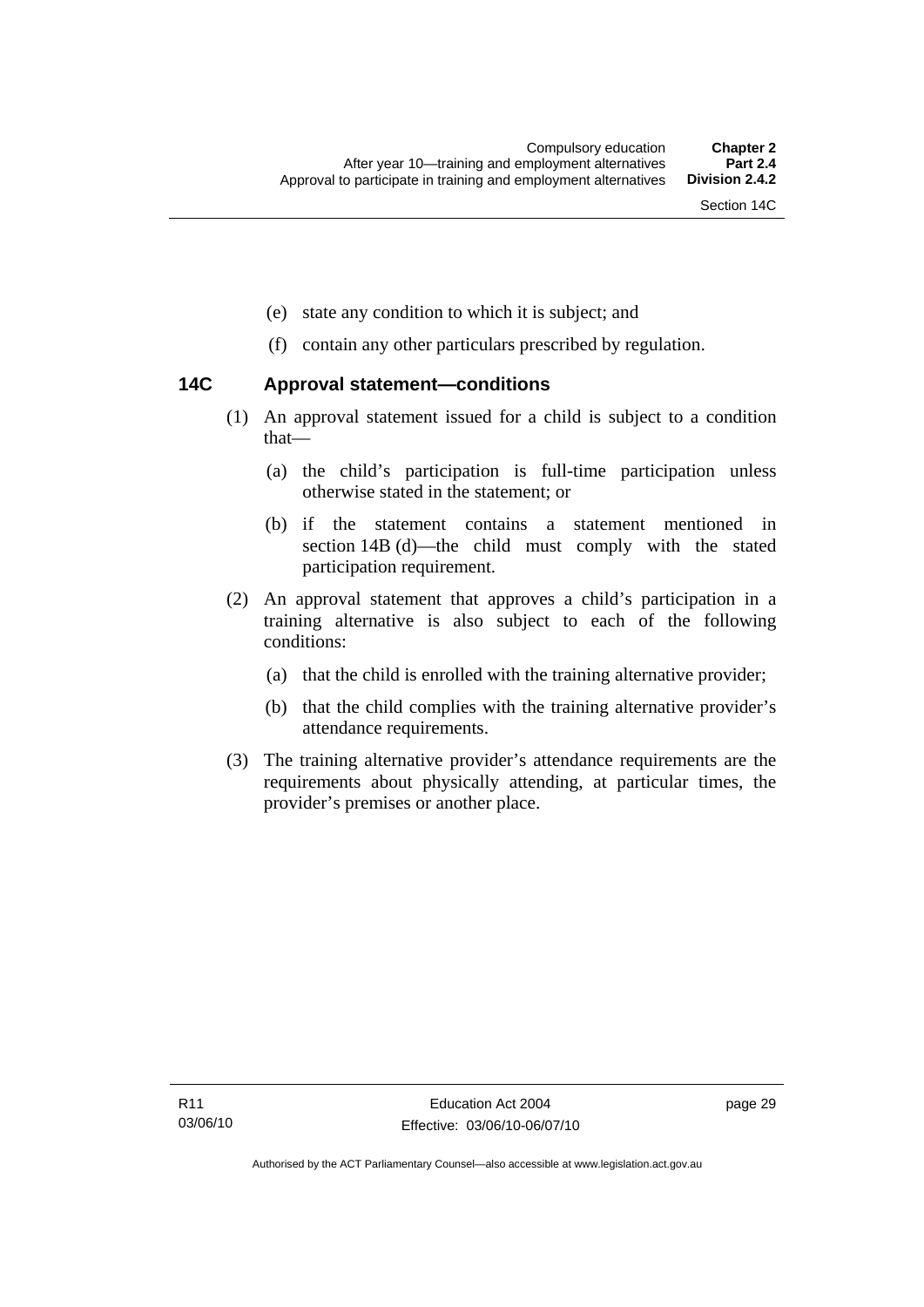(4) The chief executive may issue an approval statement subject to any condition that the chief executive believes on reasonable grounds is appropriate.

#### **Example—s (4)**

Farouk wants to participate part-time in an education course and part-time in an employment alternative (he wants to work at least 10 hours each week). Under this Act, an approval statement is not required for an education course, but is for an employment alternative. The chief executive issues an approval statement for the employment alternative that states that Farouk's approved participation in that employment is part-time, and that he must participate in that employment for at least 10 hours each week. The chief executive also puts a condition on the approval statement that Farouk must participate in the education course for at least 15 hours each week.

*Note* An example is part of the Act, is not exhaustive and may extend, but does not limit, the meaning of the provision in which it appears (see Legislation Act, s 126 and s 132).

### **14D Approval statement—compliance requirement**

- (1) This section applies if an approval statement is issued for a child.
- (2) The child's parents must ensure that the child complies with the statement, including any conditions of the statement.
- (3) This section does not apply if the child's parents have an excuse for not complying with this section that the chief executive is satisfied is a reasonable excuse.
	- *Note 1* The chief executive must comply with any guidelines about the exercise of the chief executive's functions under s (3) (see s 9D).
	- *Note 2* For offences in relation to this requirement, see pt 2.6 (Offences parents).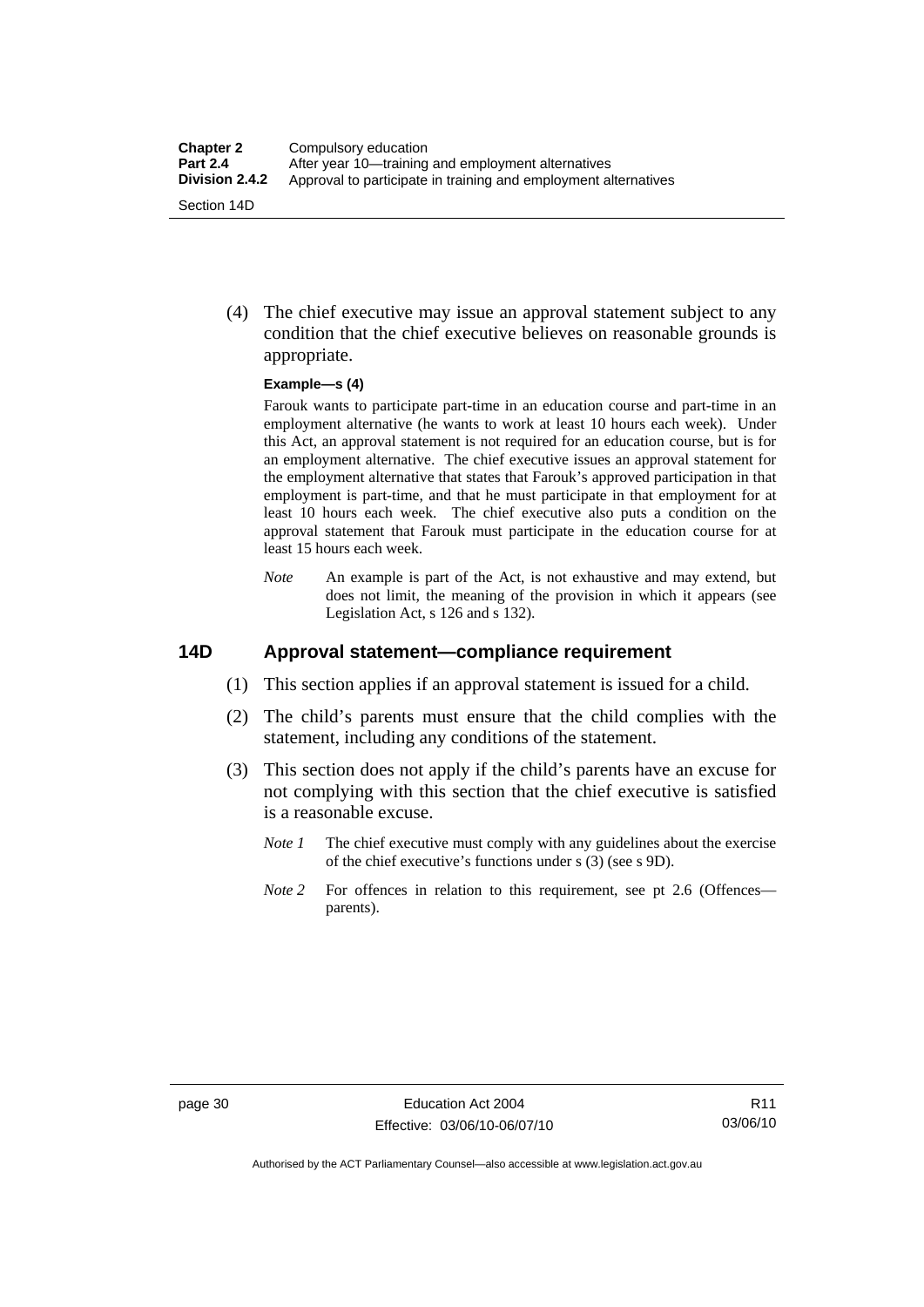# **15 Approval statement—duration**

An approval statement may be issued for a child until—

- (a) the end of the period stated in the statement; or
- (b) the ground for the issue of the statement no longer applies in relation to the child.

# **15A Approval statement—revocation**

The chief executive may revoke an approval statement issued for a child if—

- (a) the statement is issued in error; or
- (b) the ground for the issue of the statement no longer applies in relation to the child; or
- (c) a condition of the statement has been contravened.

# **15B Return to education while approval statement in force**

- (1) This section applies if—
	- (a) an approval statement is in force for a child; and
	- (b) the child is enrolled at an education provider for the purpose of the provider's education course.
- (2) The child's parents must tell the chief executive in writing about the enrolment.

# **Division 2.4.3 Training and employment alternatives—deemed participation**

# **15C Training and employment alternatives—absence**

A child's participation in a training or employment alternative is taken for this Act to continue during an absence that is—

(a) allowed under the requirements of the alternative; or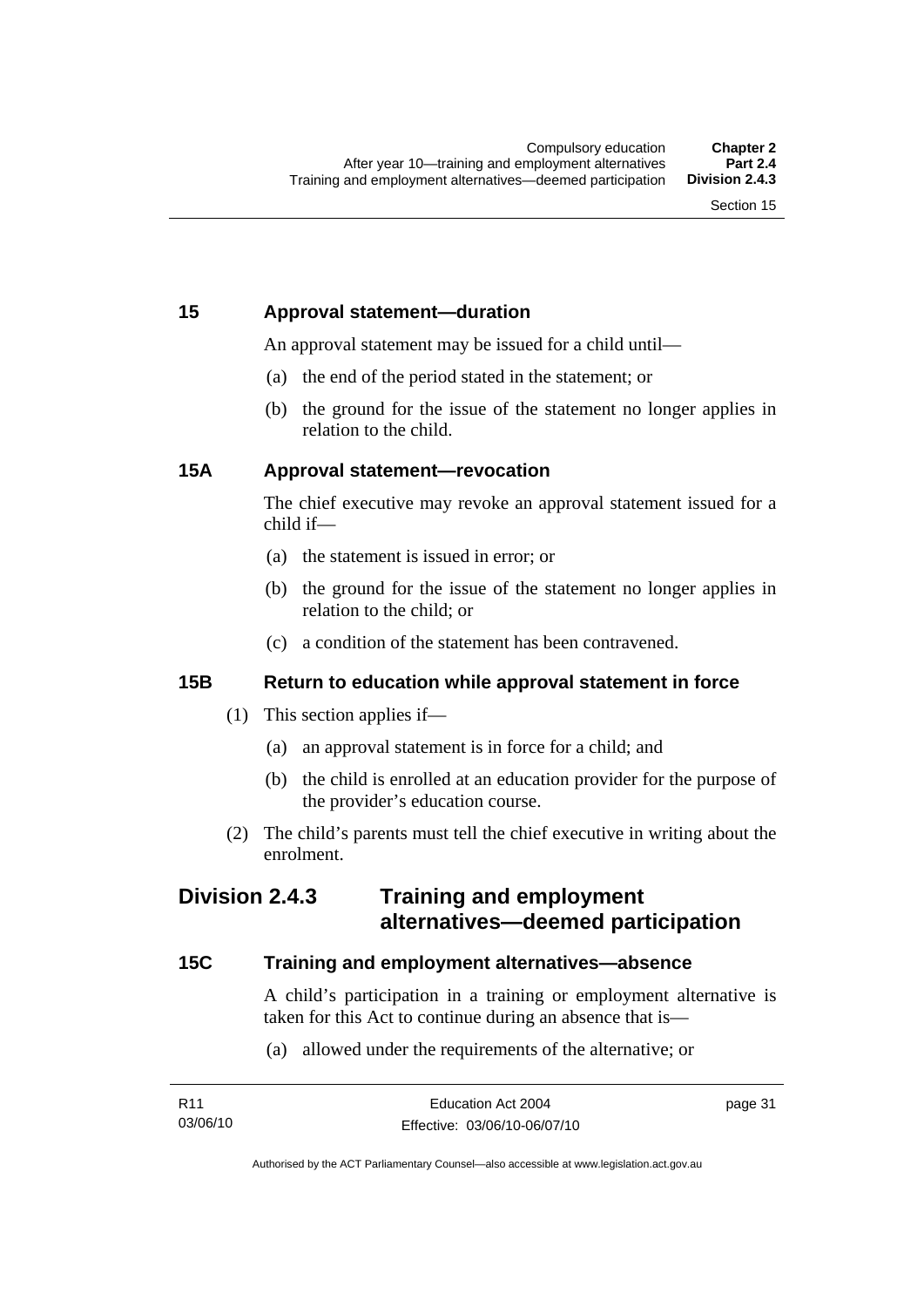(b) required under a territory law or a law of the Commonwealth, a State or another Territory.

#### **Example—par (b)**

Sarah is absent from a training alternative provider because a personal protection order prohibits her from attending the provider.

*Note* An example is part of the Act, is not exhaustive and may extend, but does not limit, the meaning of the provision in which it appears (see Legislation Act, s 126 and s 132).

#### **15D Training alternative—suspension**

- (1) This section applies if a child participating in a training alternative stops attending the training alternative provider because the child has been suspended from attending the provider.
- (2) The child's participation in the alternative is taken for this Act to continue during the suspension period.

#### **16 Training alternative—exclusion**

- (1) This section applies if a child participating in a training alternative stops attending the training alternative provider because the child has been excluded from attending the provider.
- (2) The child's participation in the training alternative is taken for this Act to continue—
	- (a) at the same level as before the exclusion; and
	- (b) for the time reasonably required for the child to—
		- (i) enrol in an education course; or
		- (ii) apply for approval to participate in another training alternative or an employment alternative.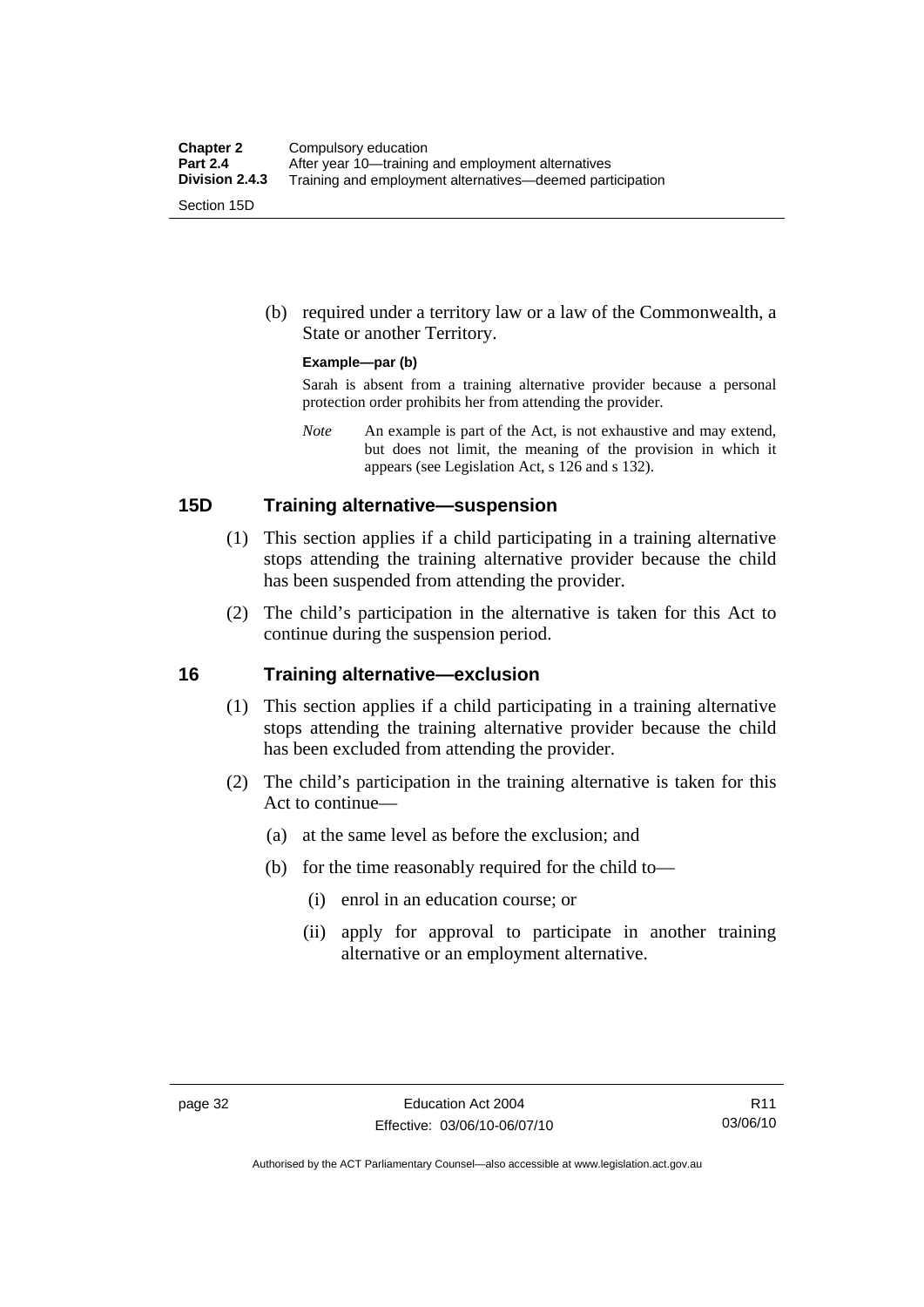# **16A Employment alternative—termination**

- (1) This section applies if a child participating in an employment alternative stops working because the child's employment has been ended other than by the child.
- (2) The child's participation in the employment alternative is taken for this Act to continue—
	- (a) at the same level as before the termination; and
	- (b) for the time reasonably required for the child to—
		- (i) enrol in an education course; or
		- (ii) apply for approval to participate in another employment alternative or a training alternative.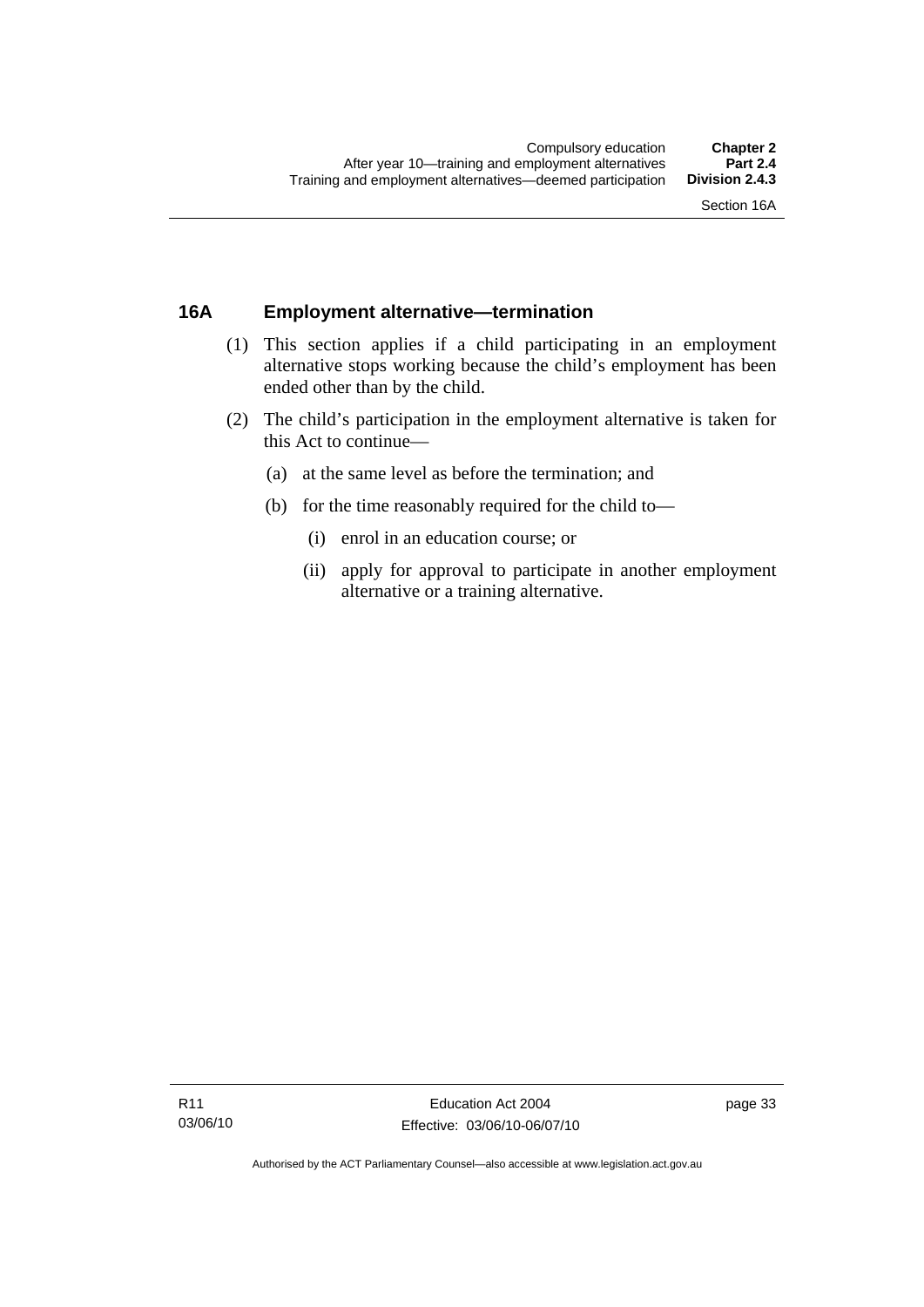**Chapter 2** Compulsory education<br>**Part 2.5** Compliance notices **Compliance notices** 

Section 16B

# **Part 2.5 Compliance notices**

#### **16B Giving compliance notice**

The chief executive may give a notice (a *compliance notice*) to a child's parents if the chief executive believes on reasonable grounds that the parents have contravened or are contravening—

- (a) section 10 (Child of compulsory education age—enrolment and registration requirement); or
- (b) section 10A (Child of compulsory education age—school attendance requirement); or
- (c) section 10D (Child of compulsory education age participation requirement); or
- (d) section 14D (Approval statement—compliance requirement).
- *Note* For how documents may be served, see the Legislation Act, pt 19.5.

#### **16C Contents of compliance notice**

- (1) A compliance notice in relation to a child must—
	- (a) state that it is a compliance notice under this Act; and
	- (b) include a brief description of the contravention of this Act in relation to which the notice is given; and
	- (c) state what the child's parents need to do to comply with the notice; and
	- (d) state the period for complying with the notice; and
	- (e) contain a statement to the effect that failure to comply with the notice is an offence.
- (2) The compliance notice may include any other information the chief executive considers appropriate.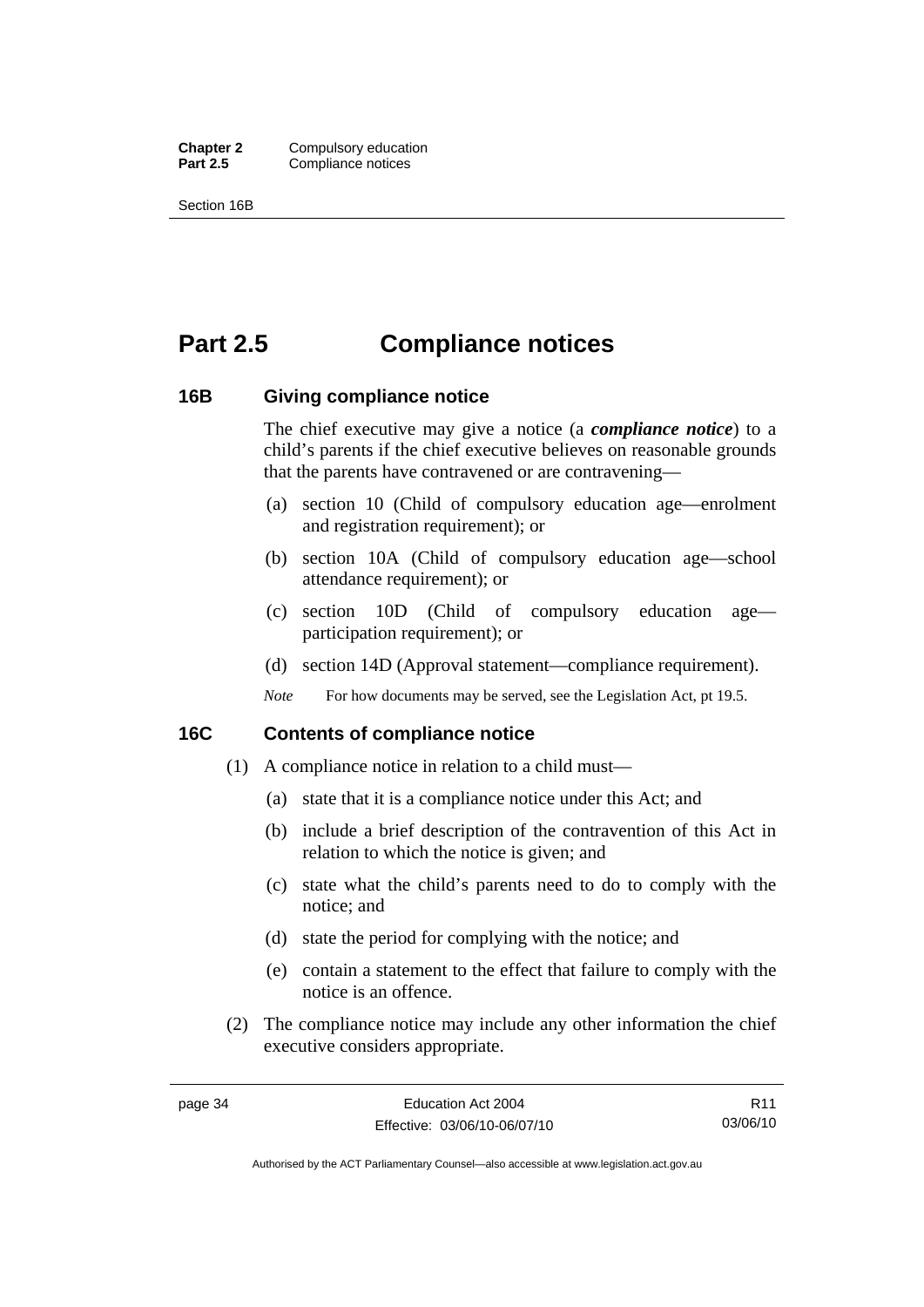### **16D Extension of time for compliance with compliance notice**

- (1) This section applies if a child's parents have been given a compliance notice.
- (2) The chief executive may, by written notice given to the child's parents, extend the compliance period for the compliance notice on the chief executive's own initiative or if asked by the parents.
- (3) However, the chief executive may extend the compliance period only if the period has not ended.
- (4) In this section:

*compliance period* means the period stated in the compliance notice under section 16C (1) (d), and includes the period as extended under this section.

#### **17 Revocation of compliance notice on compliance**

If the chief executive is satisfied on reasonable grounds that a compliance notice given to a child's parents has been complied with, the chief executive must revoke the notice by written notice given to the parents.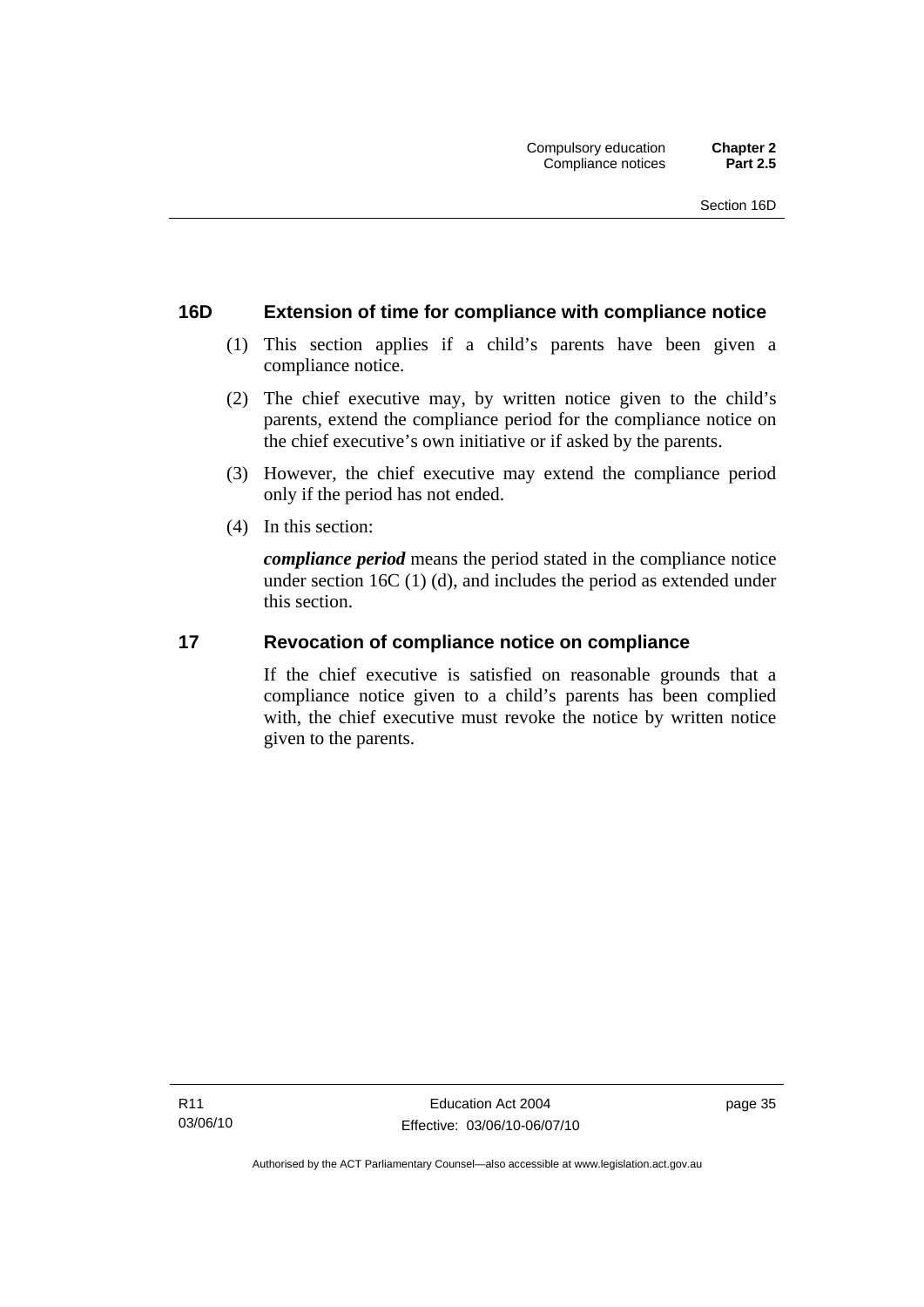**Chapter 2** Compulsory education<br> **Part 2.6 C** Offences—parents **Offences—parents** 

Section 17A

# **Part 2.6 Offences—parents**

#### **17A Contravention of information and compliance notices**

- (1) A child's parents commit an offence if—
	- (a) an information notice is given to the parents; and
	- (b) the parents fail to comply with the notice.

Maximum penalty: 5 penalty units.

- (2) A child's parents commit an offence if—
	- (a) a compliance notice is given to the parents; and
	- (b) the parents fail to comply with the notice.

Maximum penalty: 10 penalty units.

- (3) An offence against this section is a strict liability offence.
- (4) This section does not apply if the child's parents have a reasonable excuse for failing to comply with the notice.
- (5) Without limiting subsection (4), it is a reasonable excuse for a parent of the child (the *stated parent*) that—
	- (a) the child lives with another parent and the stated parent believes on reasonable grounds that the other parent is complying with the notice; or
	- (b) the stated parent is not reasonably able to control the child's behaviour to the extent necessary to comply with the notice.

Authorised by the ACT Parliamentary Counsel—also accessible at www.legislation.act.gov.au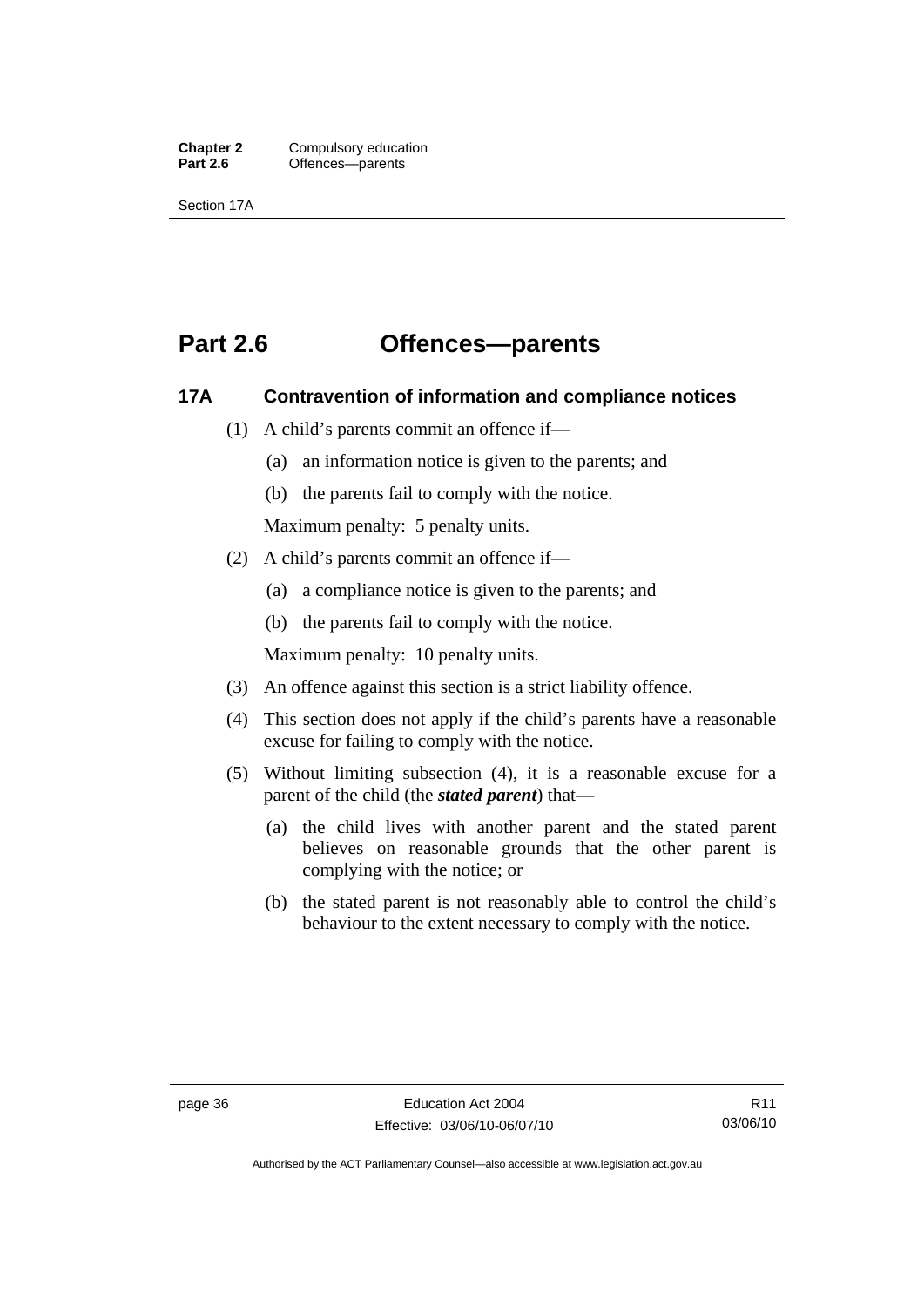# **Chapter 3 Government schools**

# **Part 3.1 General**

# **18 Principles on which ch 3 based**

The following are the principles on which this chapter is based:

- (a) the ACT government school system is based on the principles of equity, universality and nondiscrimination;
- (b) government schools are free and open to everyone;
- (c) government schools offer a broad and balanced secular education to all students from preschool to year 12 by providing access to a broad curriculum;
- (d) the government school system is committed to—
	- (i) providing reasonable access to public education for all students in the ACT;
	- (ii) maximising student educational achievements and opportunities; and
	- (iii) developing emotional, physical and intellectual wellbeing of all students; and
	- (iv) responsiveness to community needs; and
	- (v) innovation, diversity and choice; and
	- (vi) preparing students to be independent and effective local and global citizens; and
	- (vii) teacher, student and parent participation in all aspects of school education; and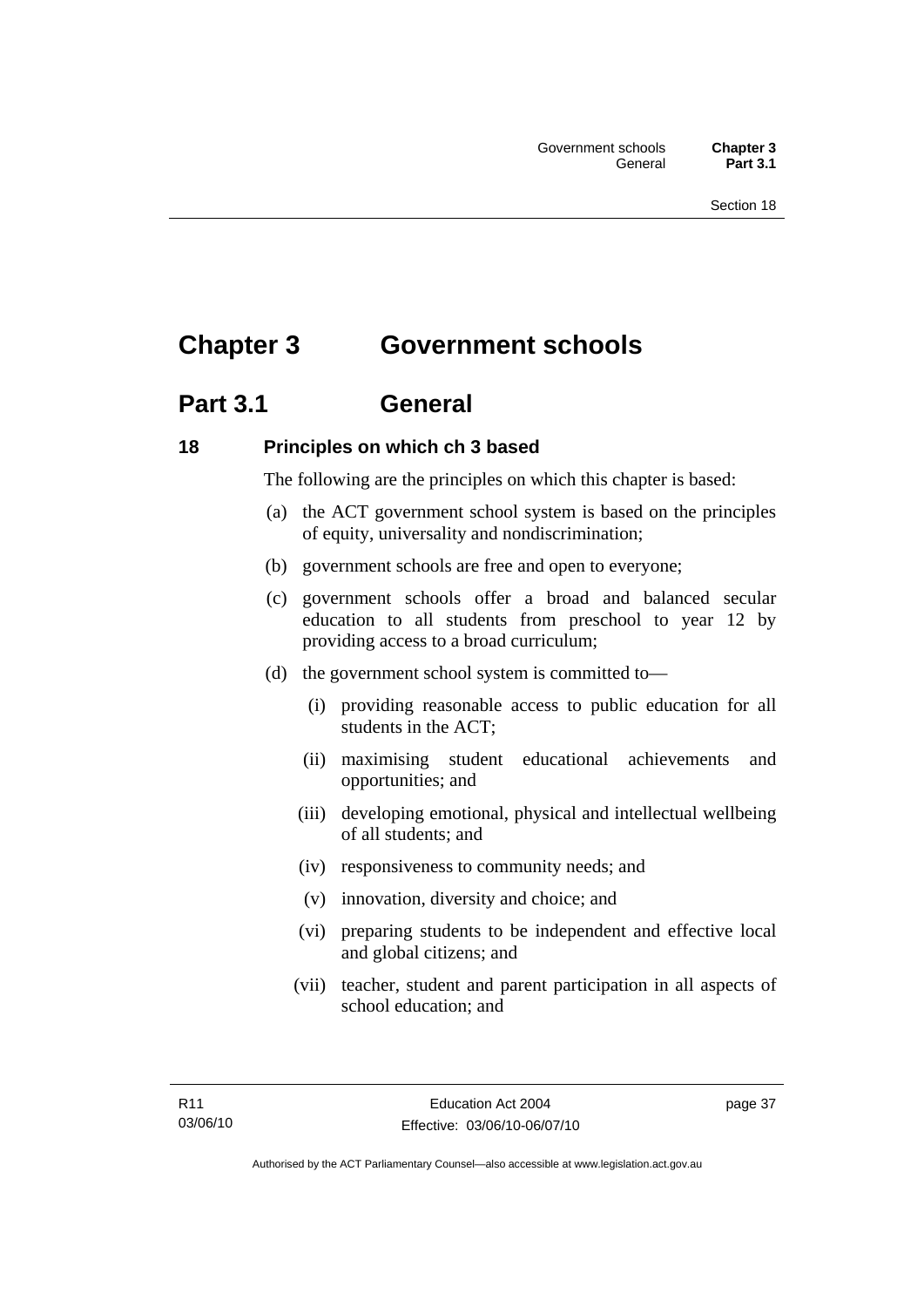| Chapter 3       | Government schools |
|-----------------|--------------------|
| <b>Part 3.1</b> | General            |

Section 18

- (viii) combining central policies and guidelines with school level policies and decision-making; and
	- (ix) making information available about, and being accountable for, the operation of government schools;
- (e) government school funding is provided to schools in recognition of the principles mentioned in paragraphs (a) to (d) and the diversity of students' needs.

page 38 Education Act 2004 Effective: 03/06/10-06/07/10

R11 03/06/10

Authorised by the ACT Parliamentary Counsel—also accessible at www.legislation.act.gov.au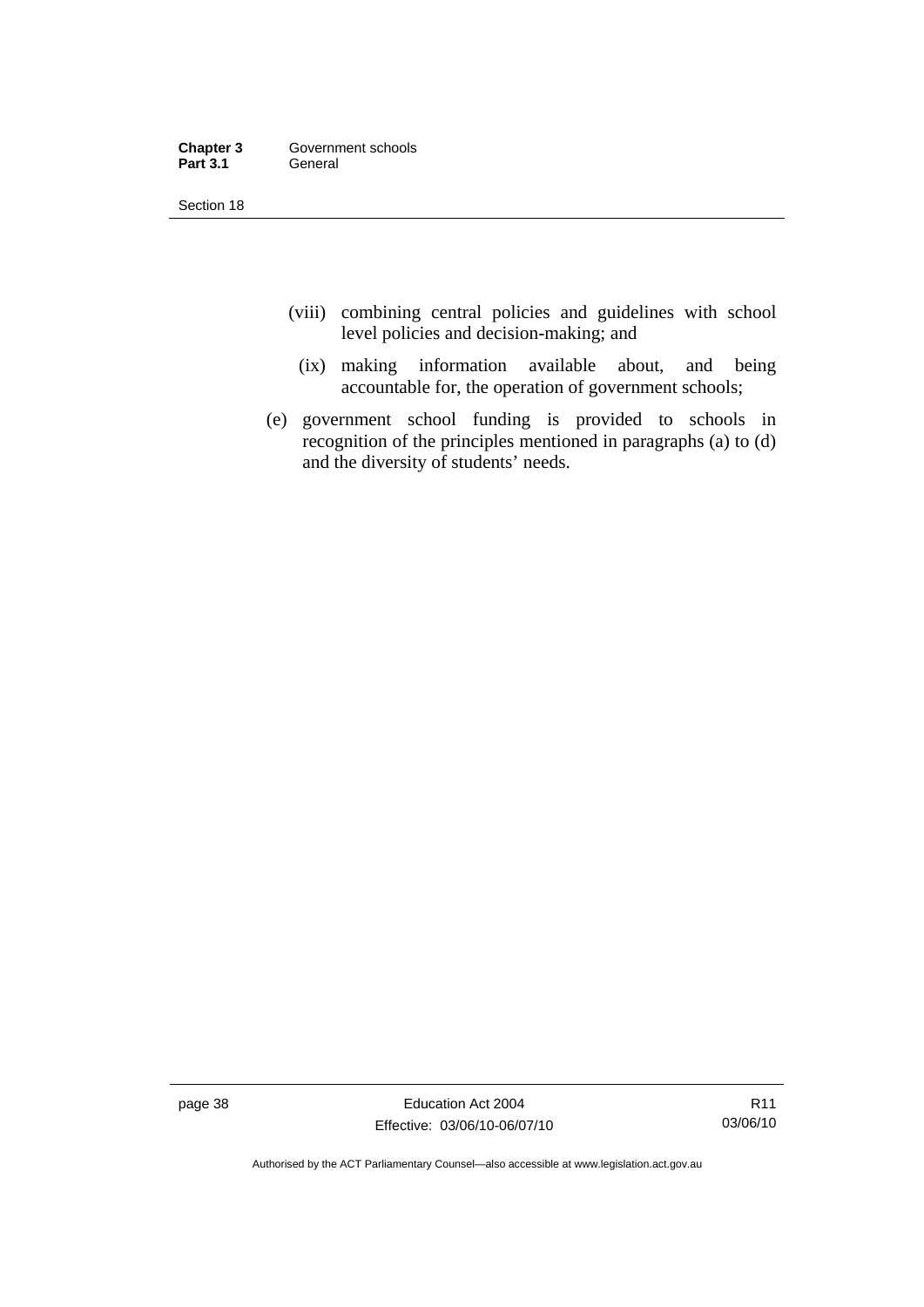# **Part 3.2 Establishment and operation of government schools**

#### **20 Establishing government schools etc**

- (1) The Minister may establish government schools and preschools (*government schools*).
- (2) The Minister may decide the kinds of government schools to be established and the educational level or levels for the schools.
- (3) The Minister may establish school-related educational institutions and services (*school-related institutions*).

#### **Example of school-related institution**

Murrumbidgee Education and Training Centre

- *Note* An example is part of the Act, is not exhaustive and may extend, but does not limit, the meaning of the provision in which it appears (see Legislation Act, s 126 and s 132).
- (4) The Minister may name, and change the name of, a government school or school-related institution.
- (5) Before closing or amalgamating a government school, the Minister must—
	- (a) have regard to the educational, financial and social impact on students at the school, the students' families and the general school community; and
	- (b) ensure that school communities affected by the closure or amalgamation have been adequately consulted during a period of at least 6 months.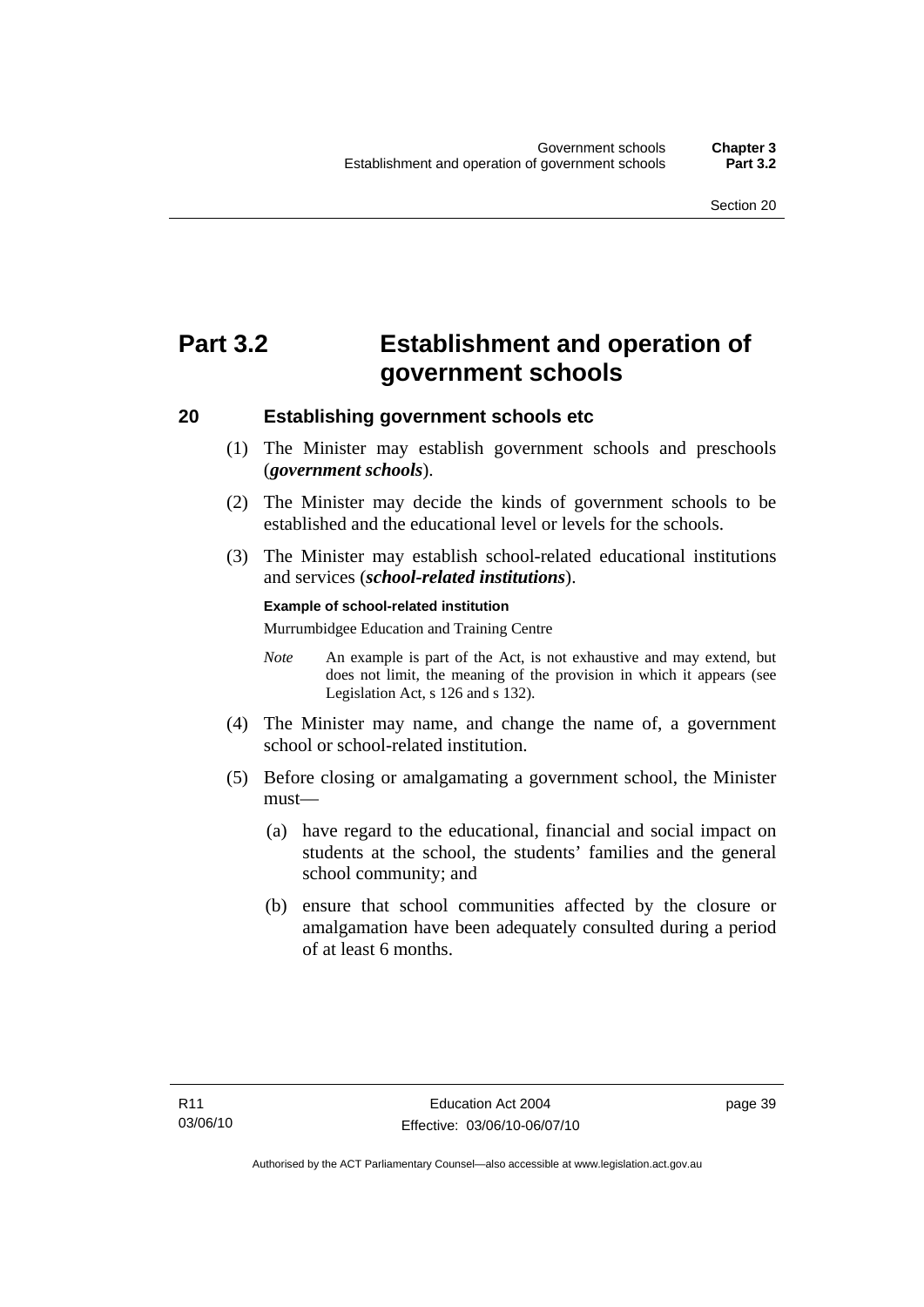- (6) To ensure that school communities affected by closing or amalgamating a government school are adequately consulted, the Minister must, before a decision is made on the proposal—
	- (a) tell the school communities about the proposal; and
	- (b) listen to, and consider, their views.
- (7) The consultation must be done in a way that gives effect to the following principles:
	- (a) consultation should focus on access to, and the provision of, quality educational opportunities;
	- (b) consultation should be open and transparent;
	- (c) consultation should lead to sustainable decisions by involving effective community engagement;
	- (d) without limiting paragraph (c), consultation should ensure that—
		- (i) relevant information is provided in a timely and accessible way to enable maximum community participation in debate about the proposal; and
		- (ii) opportunities are provided for feedback about the proposal, especially from families and other people with significant interest in the proposal;
	- (e) consultation should include seeking the views of school boards that are likely to be affected by the proposal.

### **21 Operation of government schools**

- (1) The chief executive is responsible to the Minister for the operation of government schools.
- (2) Government schools are to be publicly owned and operated by the Territory itself.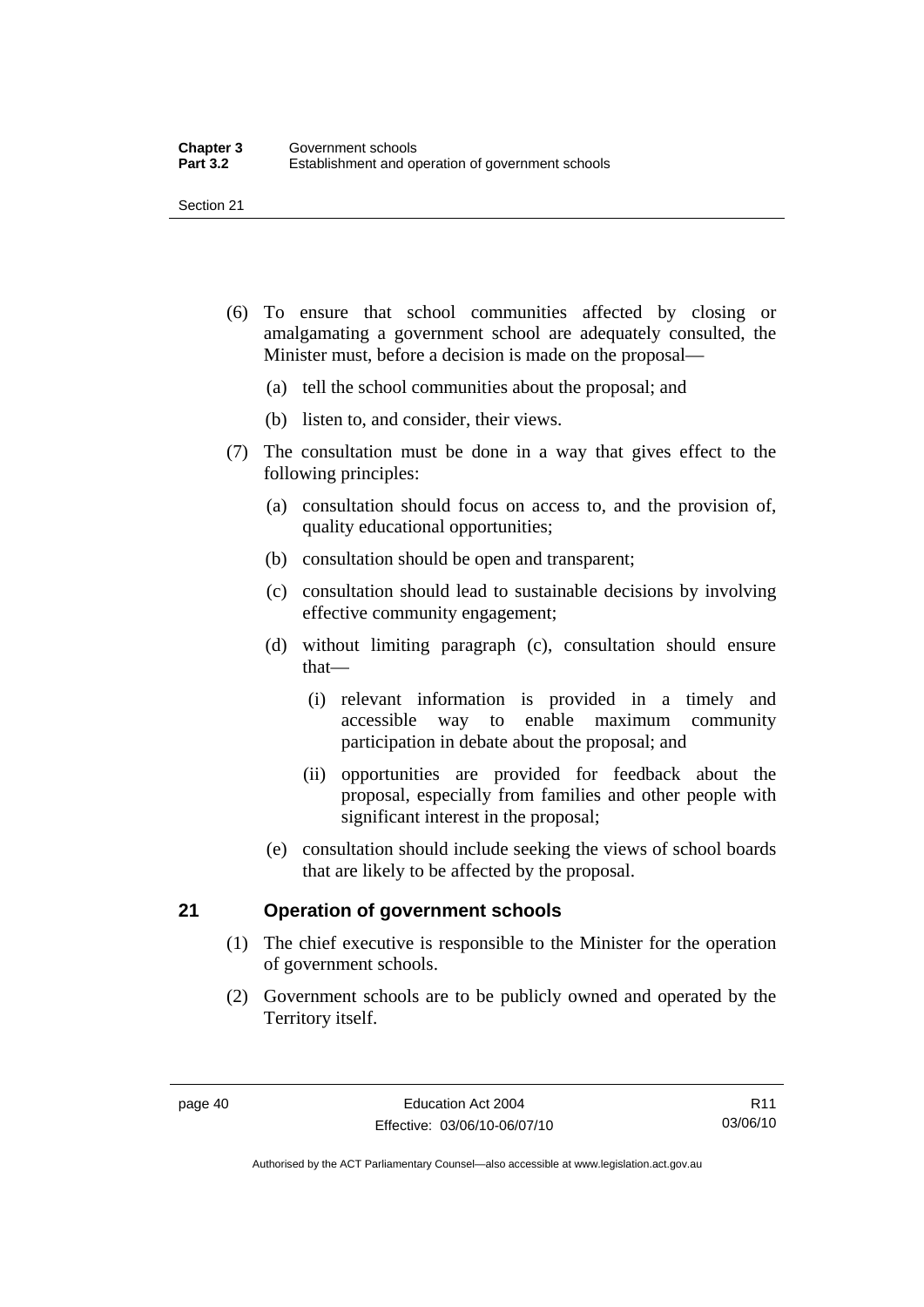- (3) The chief executive must establish procedures that give priority to the enrolment of children in the government school in their neighbourhood.
- (4) The principal of a government school is responsible for—
	- (a) educational leadership and management of the school; and
	- (b) educational outcomes for students at the school; and
	- (c) providing support to the school board in the carrying out of its functions; and
	- (d) contributing to the development and implementation of educational policies and strategies.
- (5) The principal of a government school must make available to parents of students at the school, and to the staff and students of the school, information about the school's educational programs and policies, and the school's operation.

#### **22 Investigation of complaints—government schools**

- (1) The chief executive must develop and implement a complaints policy for government schools.
- (2) The chief executive must, as soon as practicable, investigate any complaint about the administration, management and operation of government schools that, in the chief executive's opinion, is not a frivolous or vexatious complaint.
- (3) The chief executive must, in an annual report under the *Annual Reports (Government Agencies) Act 2004* for a financial year, include details about the number of complaints investigated by the chief executive under this section in that financial year.

#### **23 Review of government school system**

The chief executive must regularly review, and report to the Minister on, the government school system as a whole.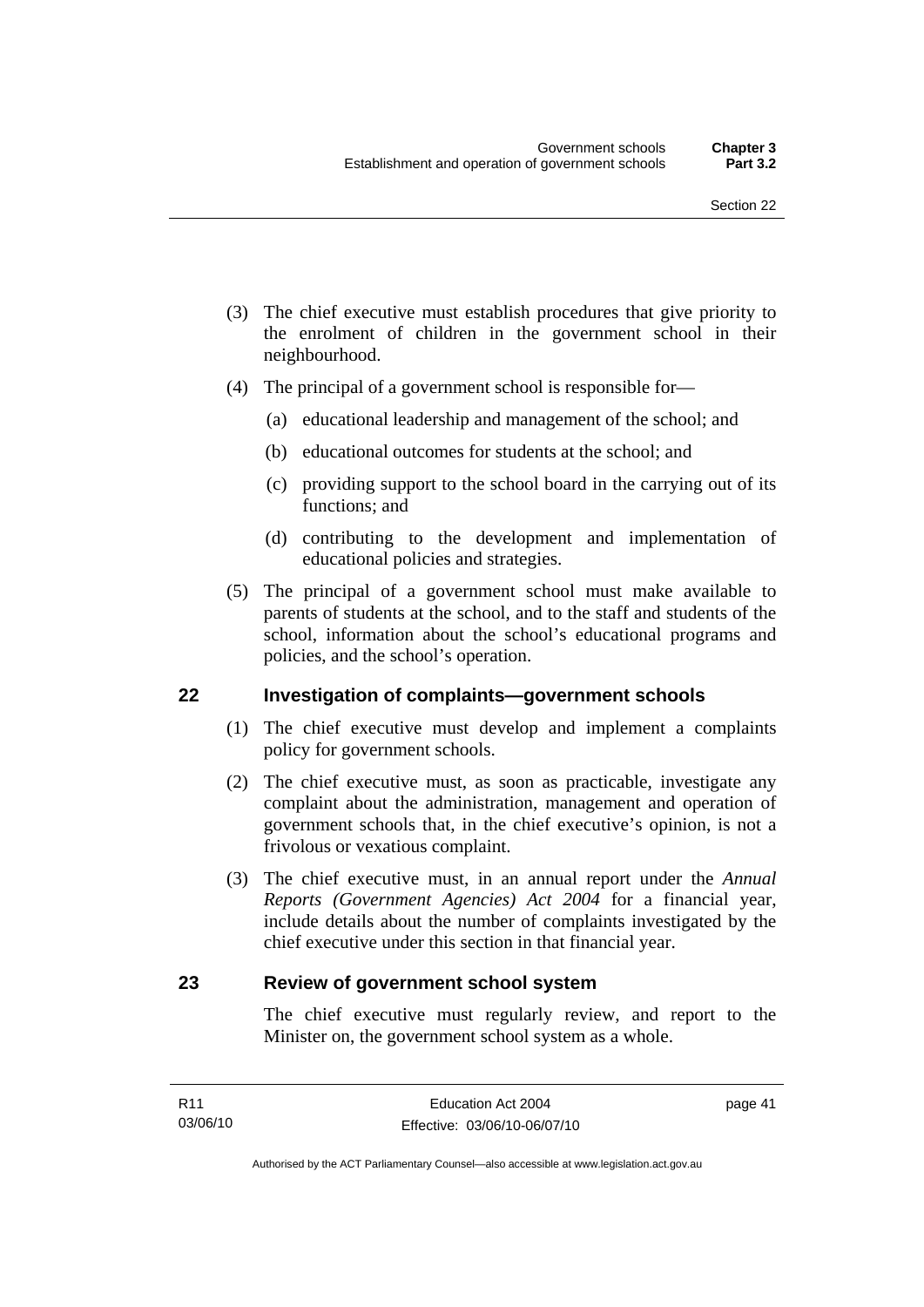Section 24

# **24 Review of operation of government schools**

- (1) The chief executive must ensure that—
	- (a) the effectiveness of each government school is reviewed at least once every 5 years; and
	- (b) a report of the review is prepared.
- (2) The chief executive must ensure that a review seeks the input of the local community served by the school.
- (3) A review must take into account the views of—
	- (a) the parents of students at the school; and
	- (b) the teachers at the school; and
	- (c) the students at the school.
- (4) The chief executive must make the report of a review of a school available to—
	- (a) the parents of students at the school; and
	- (b) the staff of the school; and
	- (c) the students at the school.

### **25 Reporting to parents—government schools**

- (1) The principal of a government school must set up procedures for giving reports to the parents of a student enrolled at the school about the student's academic progress and social development at the school.
- (2) A report must be given to the student's parents at least twice a year.

#### **26 Education to be free**

 (1) Education in government schools is to be free and no fees are chargeable for it.

R11 03/06/10

Authorised by the ACT Parliamentary Counsel—also accessible at www.legislation.act.gov.au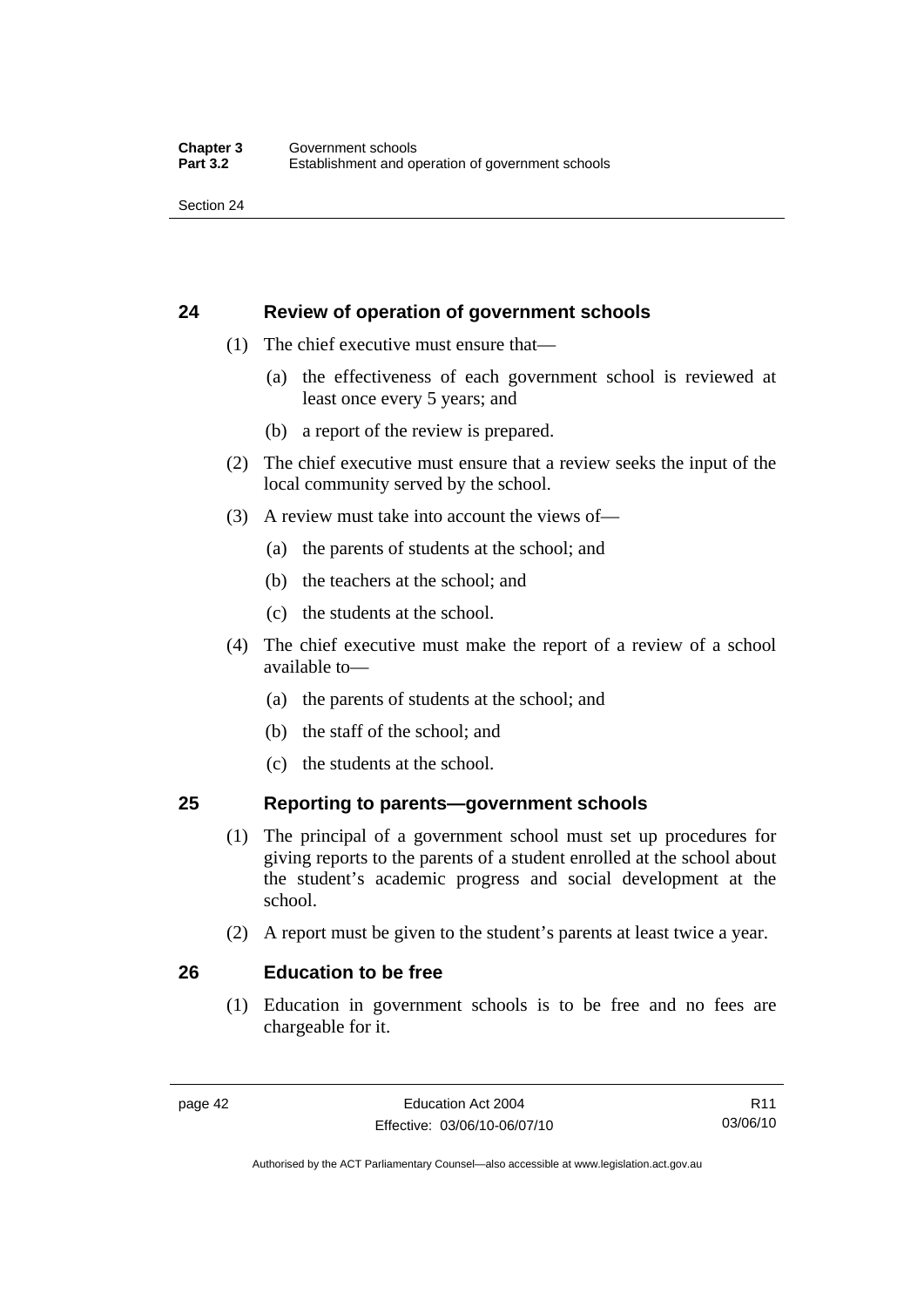- (2) Subsection (1) does not apply—
	- (a) in relation to course money paid to a registered provider; or
	- (b) to people who hold a temporary visa under the *Migration Act 1958* (Cwlth), section 30 (2).
- (3) In subsection (2):

*course money*—see the *Education Services for Overseas Students Act 2000* (Cwlth), section 7.

*registered provider*—see the *Education Services for Overseas Students Act 2000* (Cwlth), section 5.

### **27 Voluntary financial contributions**

- (1) The school board of a government school may ask the parents of a student enrolled at the school, or anyone else, to make a financial contribution to the school.
- (2) The following principles apply in relation to financial contributions:
	- (a) each contribution is to be voluntary;
	- (b) a student at the school is not to be refused benefits or services because the student's parents do not make a contribution;
	- (c) a student is not to be approached or harassed for contributions;
	- (d) any record of contributions is confidential.
- (3) If the school board asks the parents of a student enrolled at the school to make a financial contribution, the school board must tell the parents about the principles that apply in relation to financial contributions.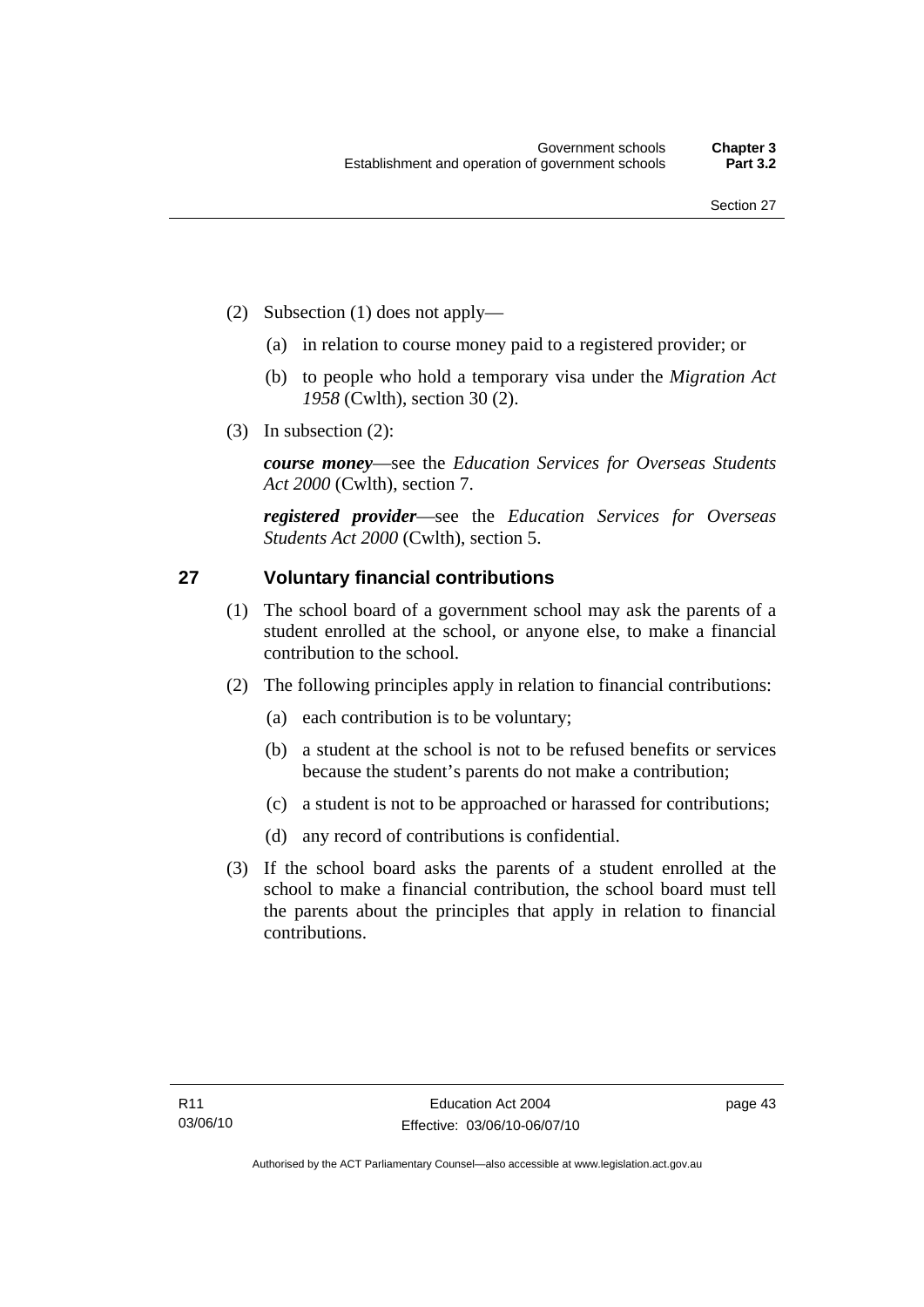# **28 Secular education**

- (1) Education in government schools is to be non-sectarian, secular education.
- (2) Secular education in government schools may include the study of different religions as distinct from education in a particular religion.

# **29 Religious education**

- (1) If parents of children at a government school ask the principal for their children to receive religious education in a particular religion, the principal must ensure that reasonable time is allowed for their children's religious education in that religion.
- (2) The principal must ensure that the educational program continues for students at the school not attending religious education.
- (3) Religious education must be authorised by the religious body to which the person providing the instruction belongs.
- (4) Students attending a religious education class at a government school must be separated from other students at the school while the class is held.
- (5) In this section:

*religious education* means education in a particular religion as distinct from the study of different religions.

# **30 Curriculum**

- (1) The chief executive must decide the curriculum requirements for students attending government schools (other than in years 11 and 12).
- (2) For subsection (1), the requirements include the framework of the curriculum and the principles on which the curriculum is based.

R11 03/06/10

Authorised by the ACT Parliamentary Counsel—also accessible at www.legislation.act.gov.au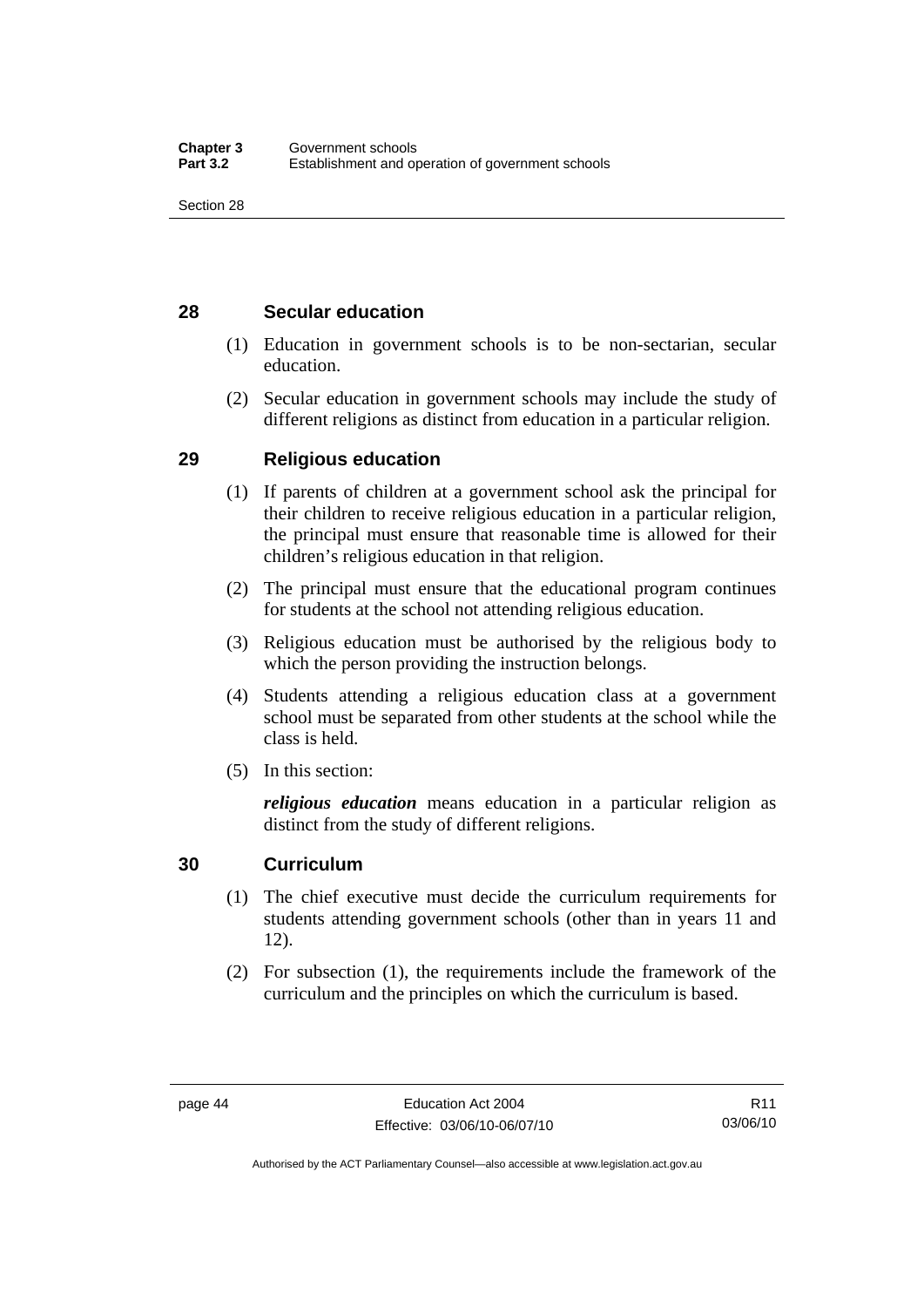# **31 Approved educational courses for students at government schools**

- (1) The chief executive may approve educational courses for a student enrolled at a government school that may be provided to the student at a place other than the school.
- (2) An approval may be subject to conditions.
- (3) However, the chief executive may approve an educational course only if satisfied that—
	- (a) the standard of the course is appropriate; and
	- (b) there are adequate facilities for conducting the course; and
	- (c) the premises where the course is to be conducted comply with any relevant Territory laws about health and safety standards.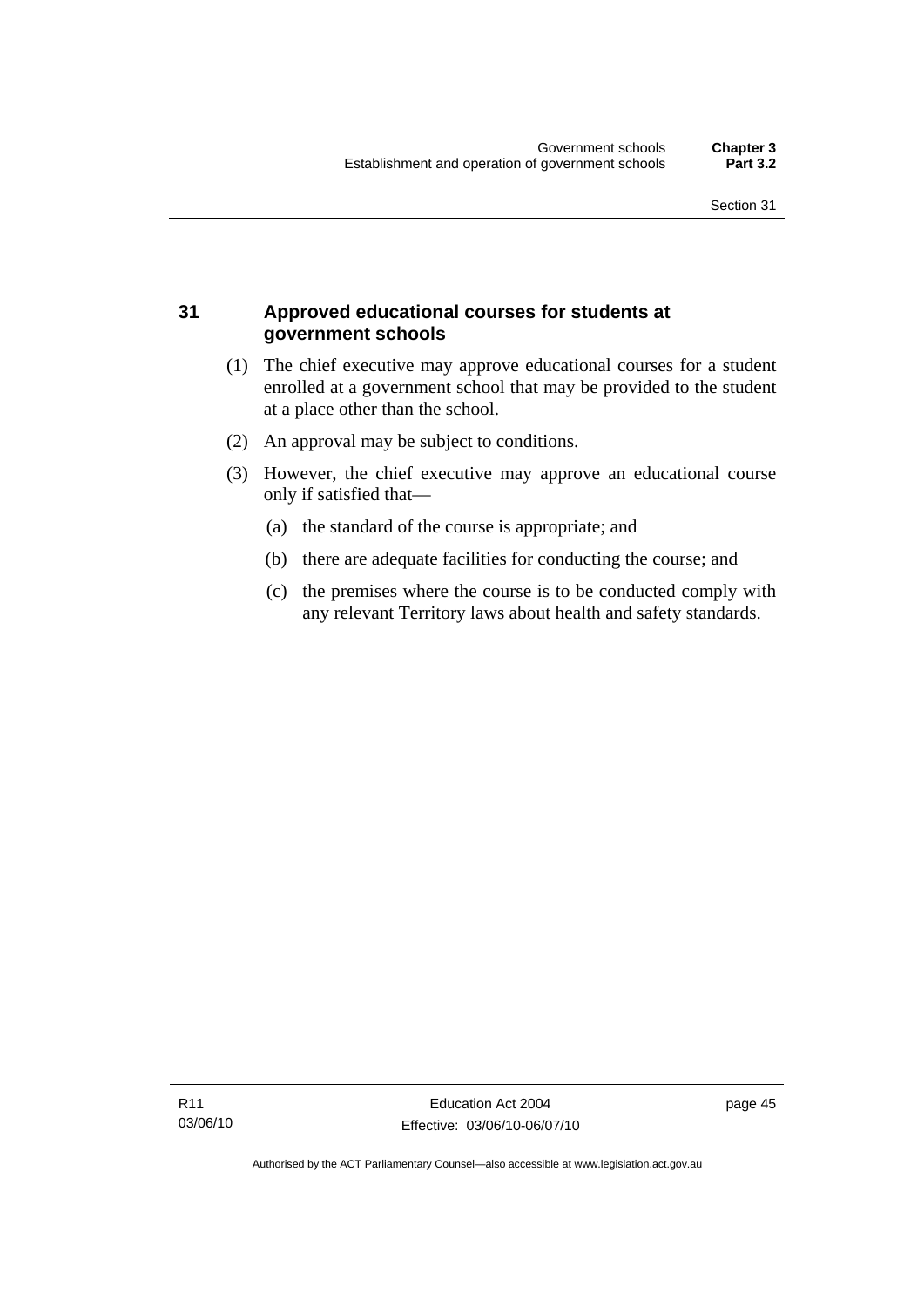Section 32

# **Part 3.3 Attendance at government schools**

# **32 Keeping of register of enrolments and attendances for government schools**

 (1) The principal of a government school, or the person giving an approved educational course (government), commits an offence if the principal or person fails to keep a register of enrolments and attendances.

Maximum penalty: 10 penalty units.

(2) An offence against this section is a strict liability offence.

# **33 Keeping records of enrolment and attendances for government schools**

- (1) The principal of a government school, or the person giving an approved educational course (government), must ensure that the following information is entered in the register of enrolments and attendances:
	- (a) the full name of each student enrolled at the school or course;
	- (b) a record of the attendance or nonattendance of the student at the school or course on every day when the school or course is open for attendance.

Maximum penalty: 10 penalty units.

- (2) The principal of a government school, or the person giving an approved educational course (government), commits an offence if—
	- (a) the principal or person makes an entry in the register of enrolments and attendances; and

R11 03/06/10

Authorised by the ACT Parliamentary Counsel—also accessible at www.legislation.act.gov.au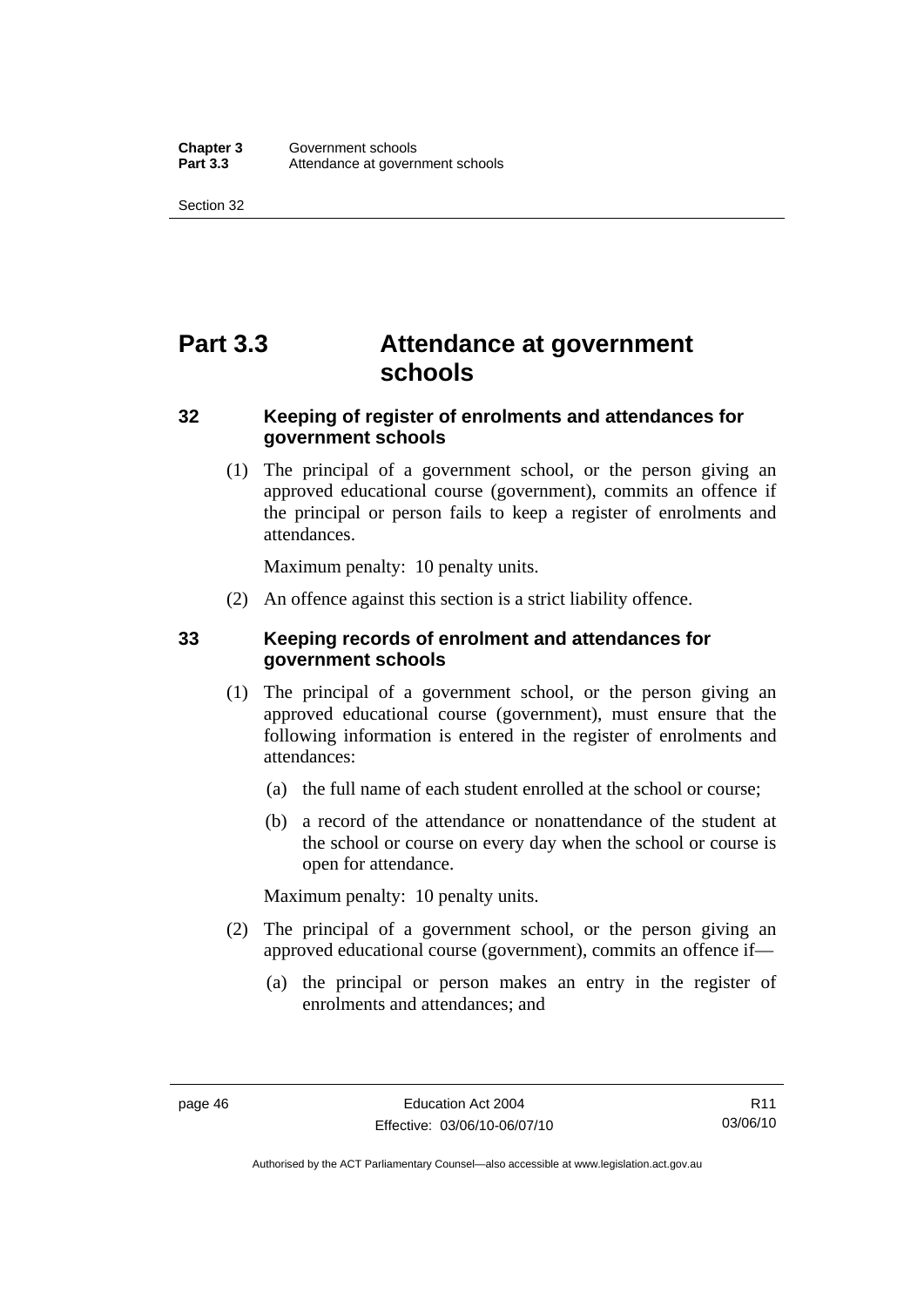(b) the principal or person is reckless about whether the entry is correct.

Maximum penalty: 10 penalty units.

(3) An offence against subsection (1) is a strict liability offence.

### **34 Inspection of register of enrolment and attendances for government schools**

- (1) The principal of a government school, or the person giving an approved educational course (government), commits an offence if—
	- (a) an authorised person (government) asks the principal or person to make the register of enrolments and attendances available to the authorised person; and
	- (b) the principal or person fails to make the register available as asked.

Maximum penalty: 10 penalty units.

- (2) The principal of a government school, or the person giving an approved educational course (government), commits an offence if—
	- (a) the chief executive or an authorised person (government) asks the principal or the person to give the chief executive or authorised person stated information about enrolments or attendances of students at the school or course during a stated period or at a stated time; and
	- (b) the principal or person fails to give the information in accordance with the request.

Maximum penalty: 50 penalty units

 (3) An authorised person (government) may make copies of the register of enrolments and attendances or any part of the register.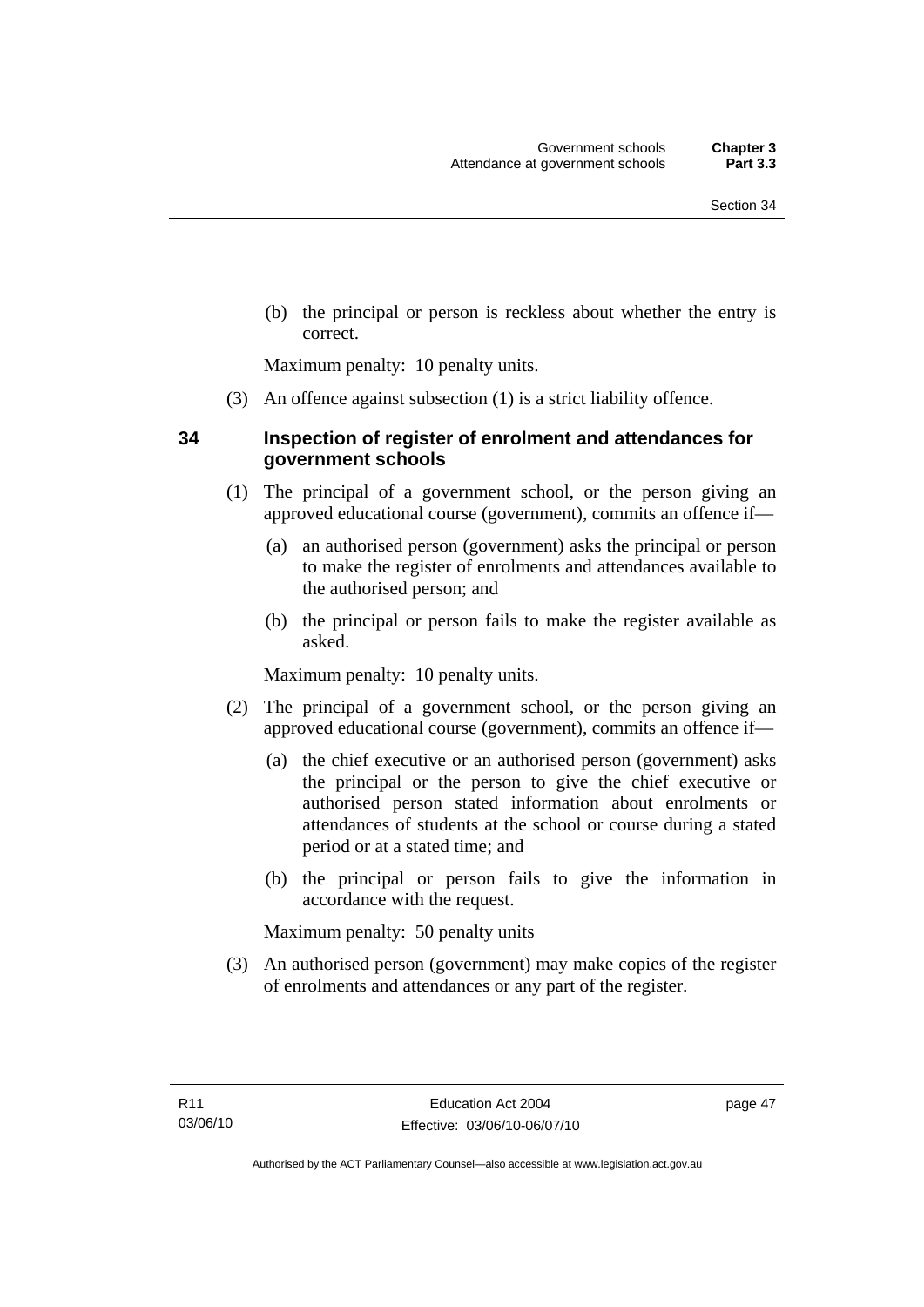#### Section 35

- (4) The principal of a government school, or the person giving an approved educational course (government), must take reasonable steps to assist an authorised person (government) in exercising functions under this section.
- (5) An offence against this section is a strict liability offence.

#### **35 Procedures to encourage school attendance at government schools**

- (1) The principal of a government school must set up procedures—
	- (a) to encourage students to attend school regularly; and
	- (b) to help parents to encourage their children to attend school regularly.
- (2) The principal must refer parents and children to support services that encourage children to attend school regularly when the procedures mentioned in subsection (1) are not successful.
- (3) If a student enrolled at a government school has not been attending school regularly, the principal of the school may, by written notice, require the student's parents and the child to meet with an authorised person at a stated place and time.

### **36 Suspension, exclusion or transfer of student by chief executive**

- (1) This section applies if—
	- (a) a student attending a government school—
		- (i) is persistently and wilfully noncompliant; or
		- (ii) threatens to be violent or is violent to another student attending the school, a member of the staff of the school or anyone else involved in the school's operation; or
		- (iii) acts in a way that otherwise threatens the good order of the school or the safety or wellbeing of another student

Authorised by the ACT Parliamentary Counsel—also accessible at www.legislation.act.gov.au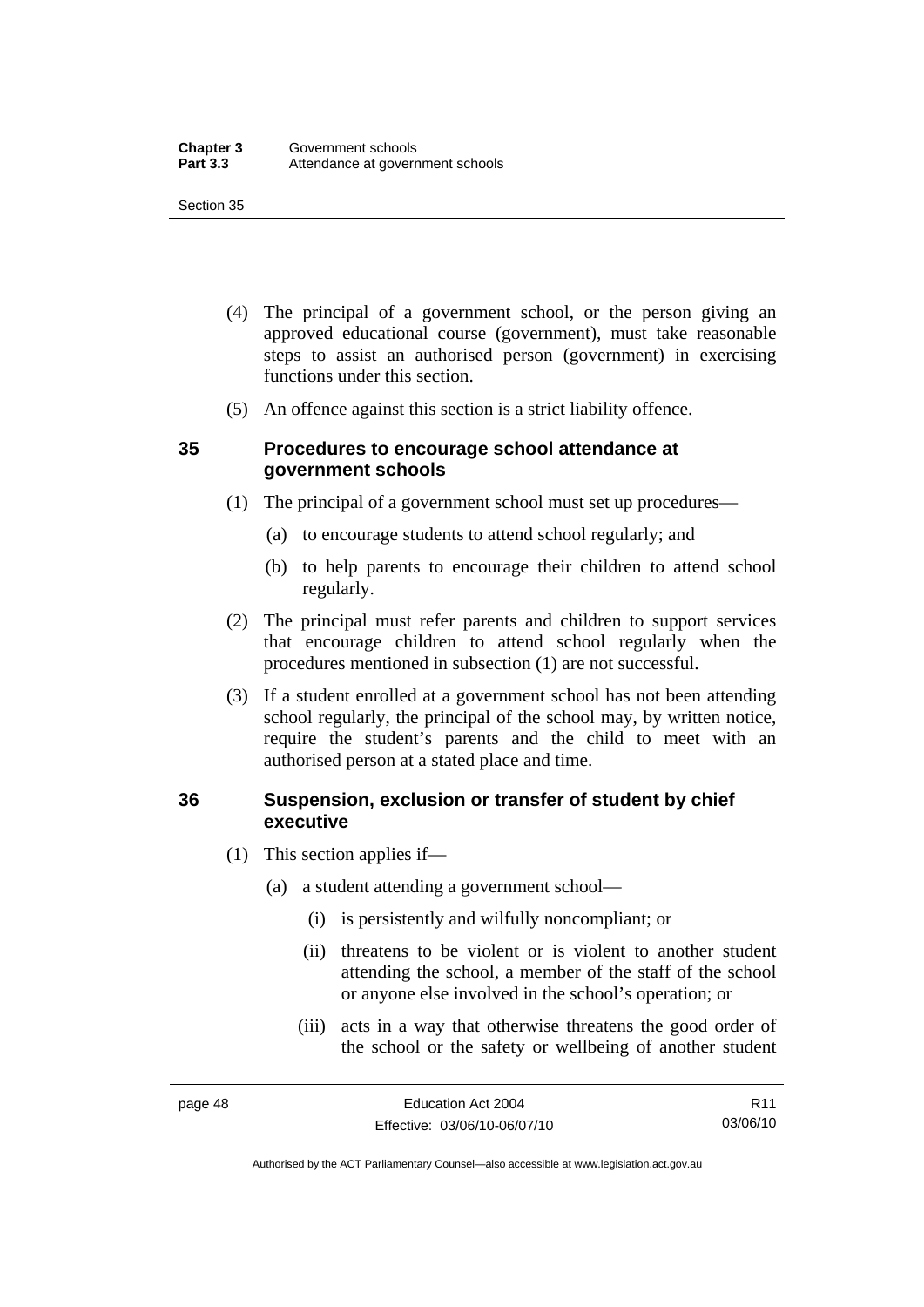attending the school, a member of staff of the school or anyone else involved in the school's operation; or

- (iv) displays behaviour that is disruptive to the student's learning or that of other students; and
- (b) the principal of the school is satisfied that action should be taken under this section.
- (2) The principal may recommend to the chief executive that the chief executive—
	- (a) suspend the student from the school for a stated period of not longer than 20 days; or
	- (b) transfer the student to another government school; or
	- (c) exclude the student from all government schools.
- (3) After considering the principal's recommendation, the chief executive may—
	- (a) give effect to the recommendation; or
	- (b) take any other action mentioned in subsection (2) that the chief executive considers appropriate; or
	- (c) suspend the student for not longer than 20 days.
- (4) The chief executive may exclude the student only if—
	- (a) the student's parents have been given an opportunity to be consulted, and told in writing, about the proposed exclusion of the child and the reasons for it; and
	- (b) the student has been given a reasonable opportunity to attend counselling, undertake relevant educational programs or receive other appropriate assistance; and
	- (c) as far as the student's maturity and capacity for understanding allow, the participation of the student has been sought, and any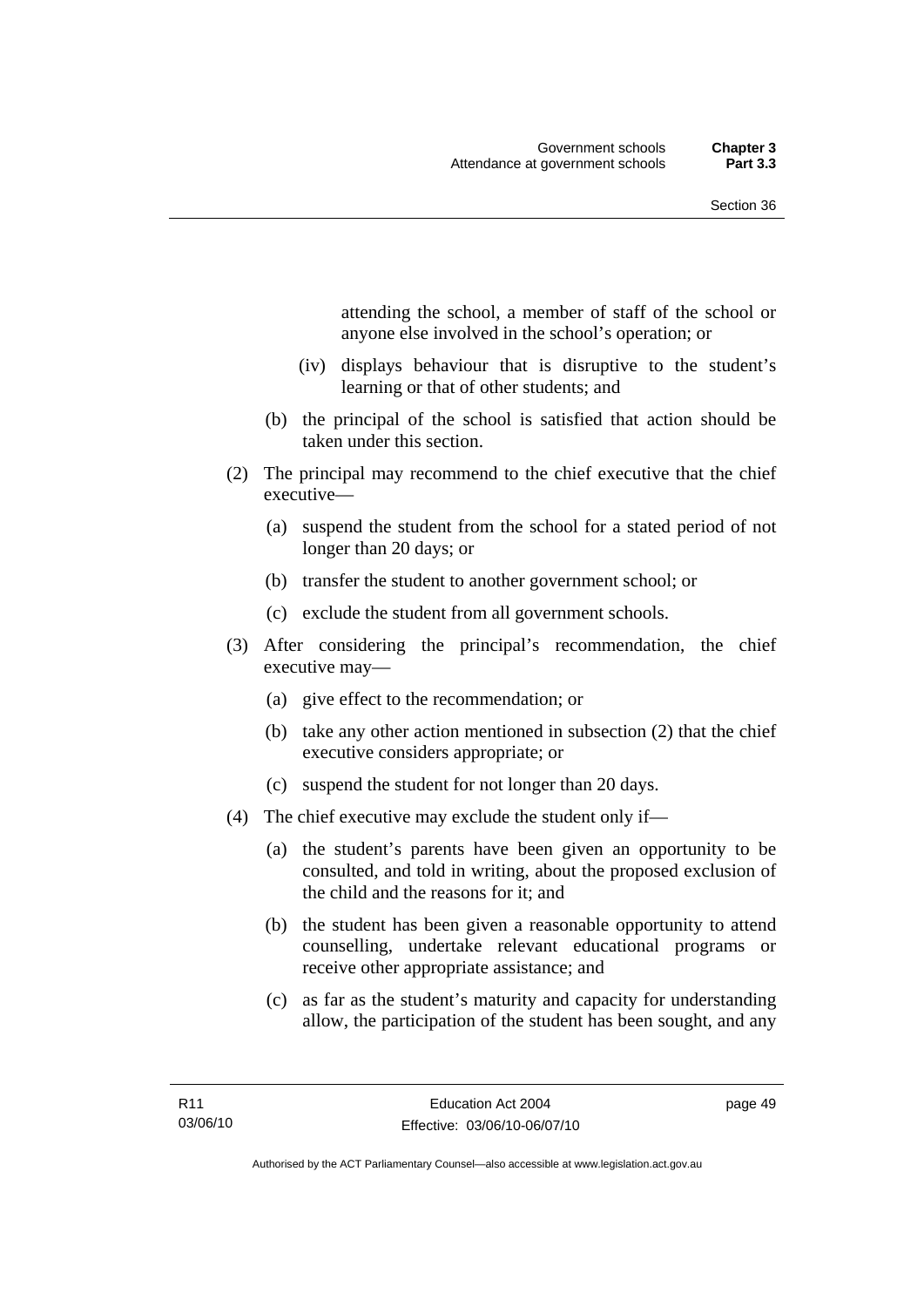Section 36

views of the student considered, in deciding whether to exclude the student; and

- (d) the student has been given sufficient information about the decision-making process, in a language and way that the student can understand, to allow the student to take part in the process; and
- (e) the student has been offered alternatives for continuing the student's education during the exclusion.
- (5) The chief executive may suspend or transfer the student only if—
	- (a) the student's parents have been given an opportunity to be consulted, and told in writing, about the proposed suspension or transfer of the student and the reasons for it; and
	- (b) as far as the student's maturity and capacity for understanding allow, the participation of the student has been sought, and any views of the student considered, in deciding whether to suspend or transfer the student; and
	- (c) the student has been given sufficient information about the decision-making process, in a language and way that the student can understand, to allow the student to take part in the process; and
	- (d) the student has been given a reasonable opportunity to continue the child's education during the suspension.
- (6) Despite subsection (5), the chief executive may immediately suspend the student for not longer than 5 days if, in the chief executive's opinion, the circumstances are of such urgency or seriousness to require the child's immediate suspension.
- (7) However, before suspending the student under subsection (6), the chief executive must comply with the requirements of subsection  $(5)$  (a) to (d) to the extent that it is practicable and appropriate to do so.

Authorised by the ACT Parliamentary Counsel—also accessible at www.legislation.act.gov.au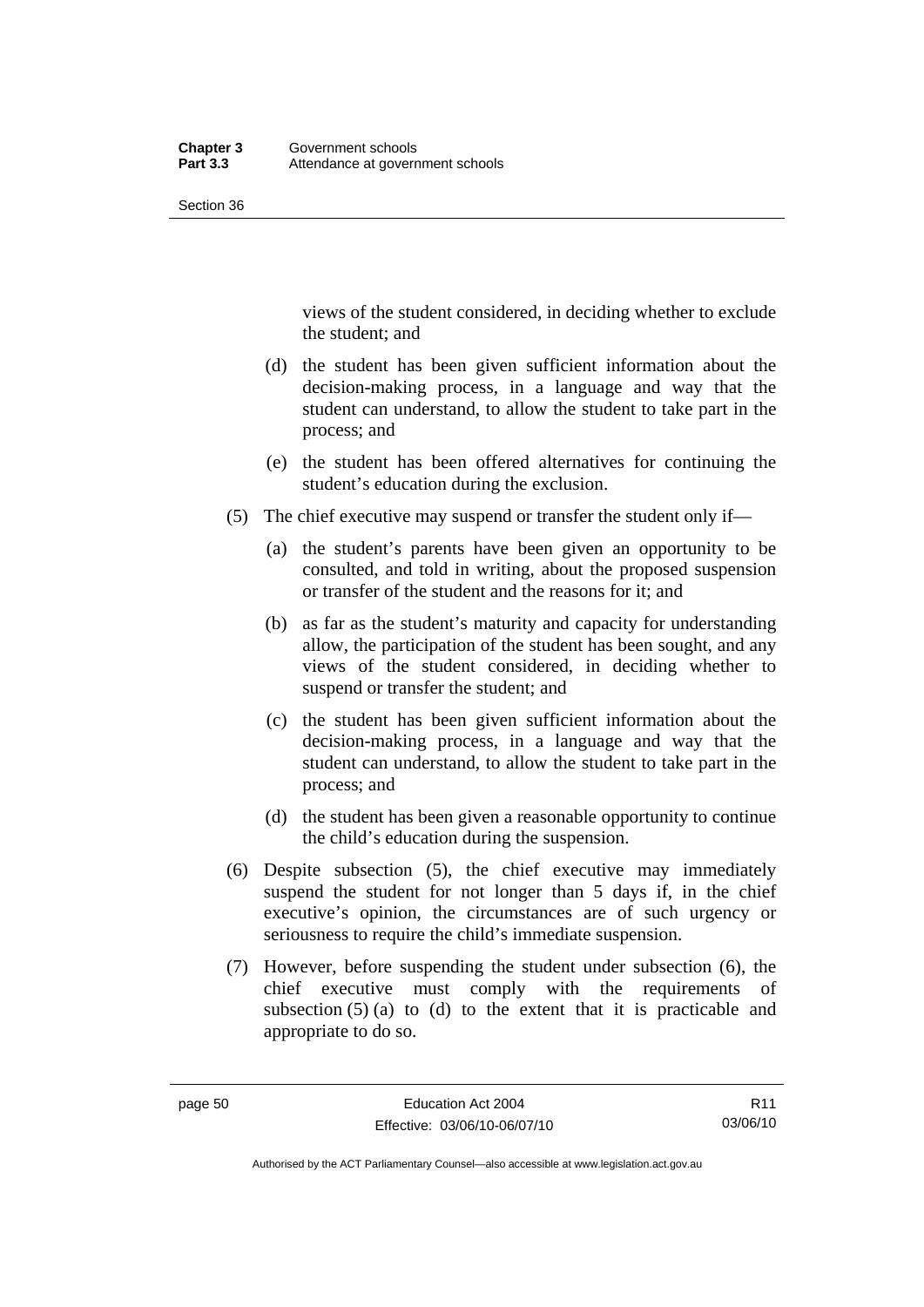- (8) To remove any doubt, the chief executive may suspend the student under subsection (6) while deciding what other action (if any) should be taken in relation to the student under this section.
- (9) If the student is suspended for 7 or more school days in a school term (whether or not consecutive school days), the chief executive must ensure that the student is given a reasonable opportunity to attend appropriate counselling.
- (10) The chief executive may delegate the chief executive's power to suspend a student from a government school for not longer than 15 days to the principal of the school.
	- *Note* For the making of delegations and the exercise of delegated functions, see Legislation Act, pt 19.4.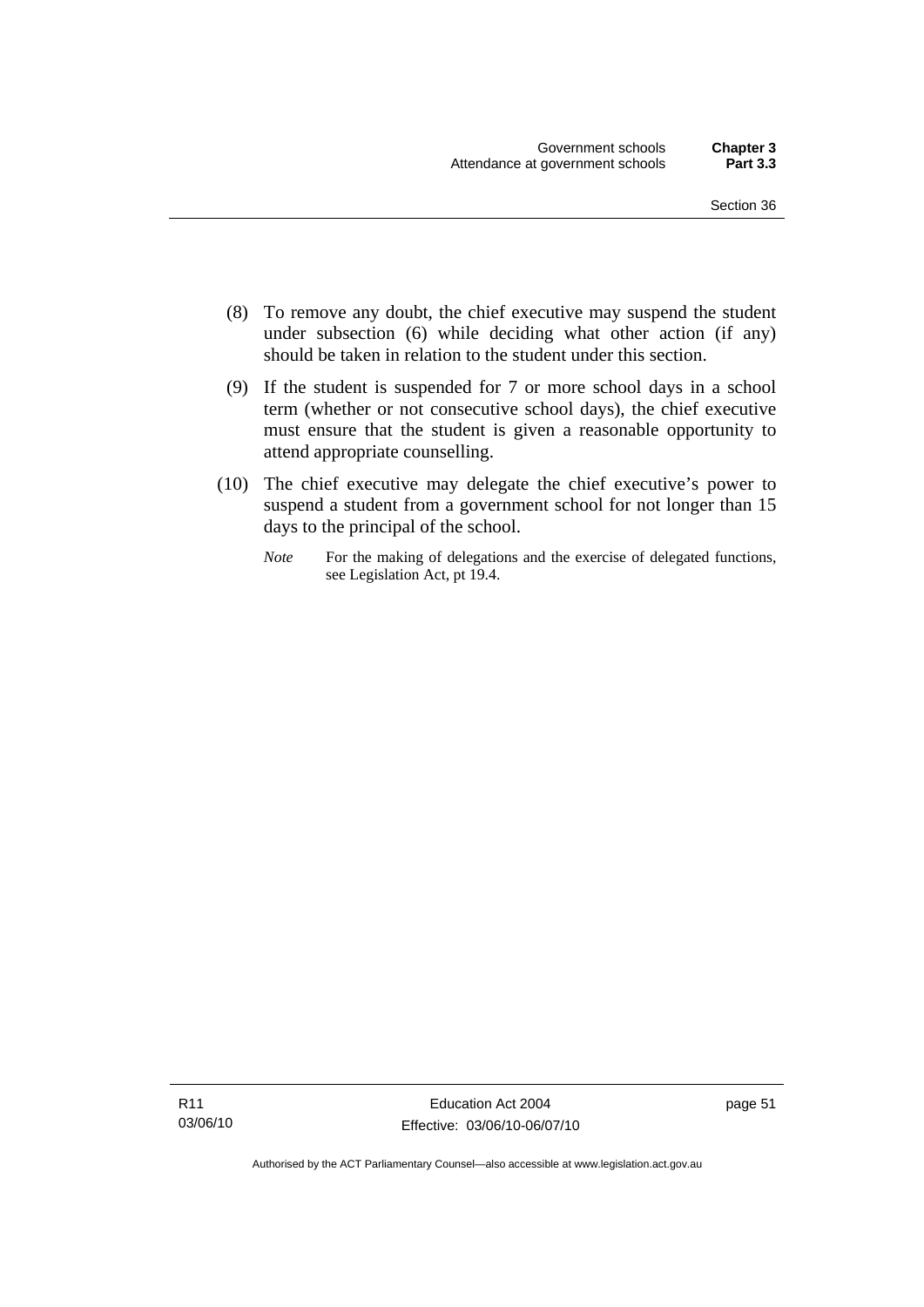# **Part 3.4 School boards of government schools**

# **Division 3.4.1 Interpretation**

#### **37 Definitions for pt 3.4**

In this part:

*half-year* means a period of 6 months ending on 30 June or 31 December.

*money*, of a school, means money allocated to the school by the chief executive or otherwise received by the school.

#### **Examples of money otherwise received**

voluntary financial contributions, other donations and sponsorships

*Note* An example is part of the Act, is not exhaustive and may extend, but does not limit, the meaning of the provision in which it appears (see Legislation Act, s 126 and s 132).

#### *parents and citizens association*, of a school, means

- (a) the entity declared under section 40 (Declaration of parents and citizens associations in certain circumstances) to be the parents and citizens association of the school; or
- (b) if there is no declaration under that section for the school—the parents and citizens association incorporated under the *Associations Incorporation Act 1991* or the *Associations Incorporation Act 1953* (repealed) in relation to the school.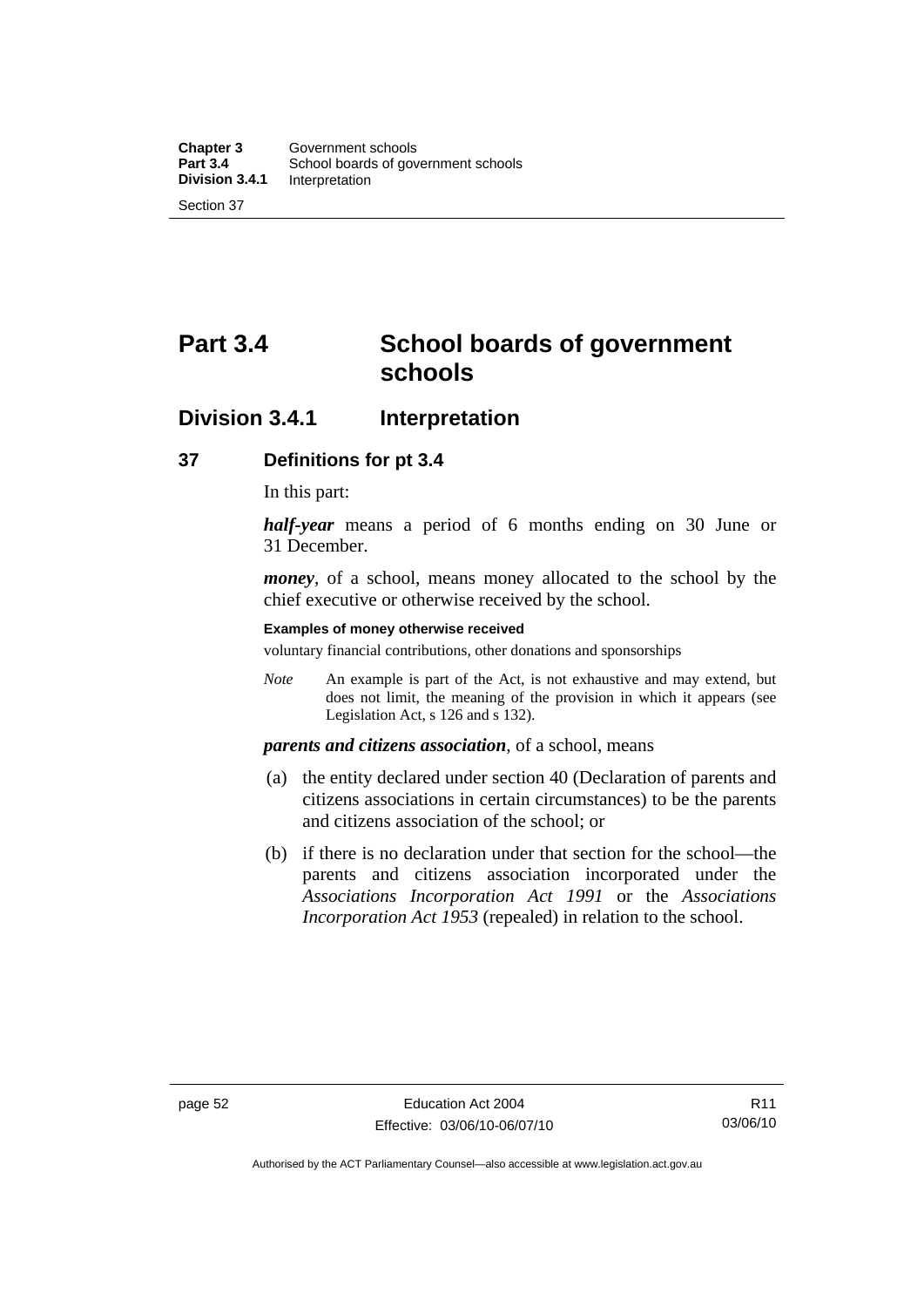*prescribed period*, for a term of office of a member of a school board (other than the principal), means the period—

- (a) beginning on whichever of the following is later:
	- (i) 1 April in the year of the member's election or appointment;
	- (ii) the date of the member's election or appointment; and
- (b) ending at the end of the March at least 12 months, and not more than 24 months, after the beginning of the period.

*school* means a government school, but does not include a preschool.

*small school* means a school (other than a school-related institution) where fewer than 4 teachers are employed.

*student* means a student who attends classes at a school for at least 12 hours per week.

# **Division 3.4.2 Establishment and membership**

#### **38 Establishment of school boards**

A school board is established for each government school.

*Note* Section 146 (Preschools) deals with opportunities for parents of children at preschools to participate in the conduct of the preschool.

**39 Functions of school boards etc** 

(1) The functions of the school board of a government school are—

- (a) to establish strategic direction and priorities for the school; and
- (b) to monitor and review school performance and to report on it to the chief executive, parents of students at the school and staff; and
- (c) to develop, maintain and review curriculum for the school; and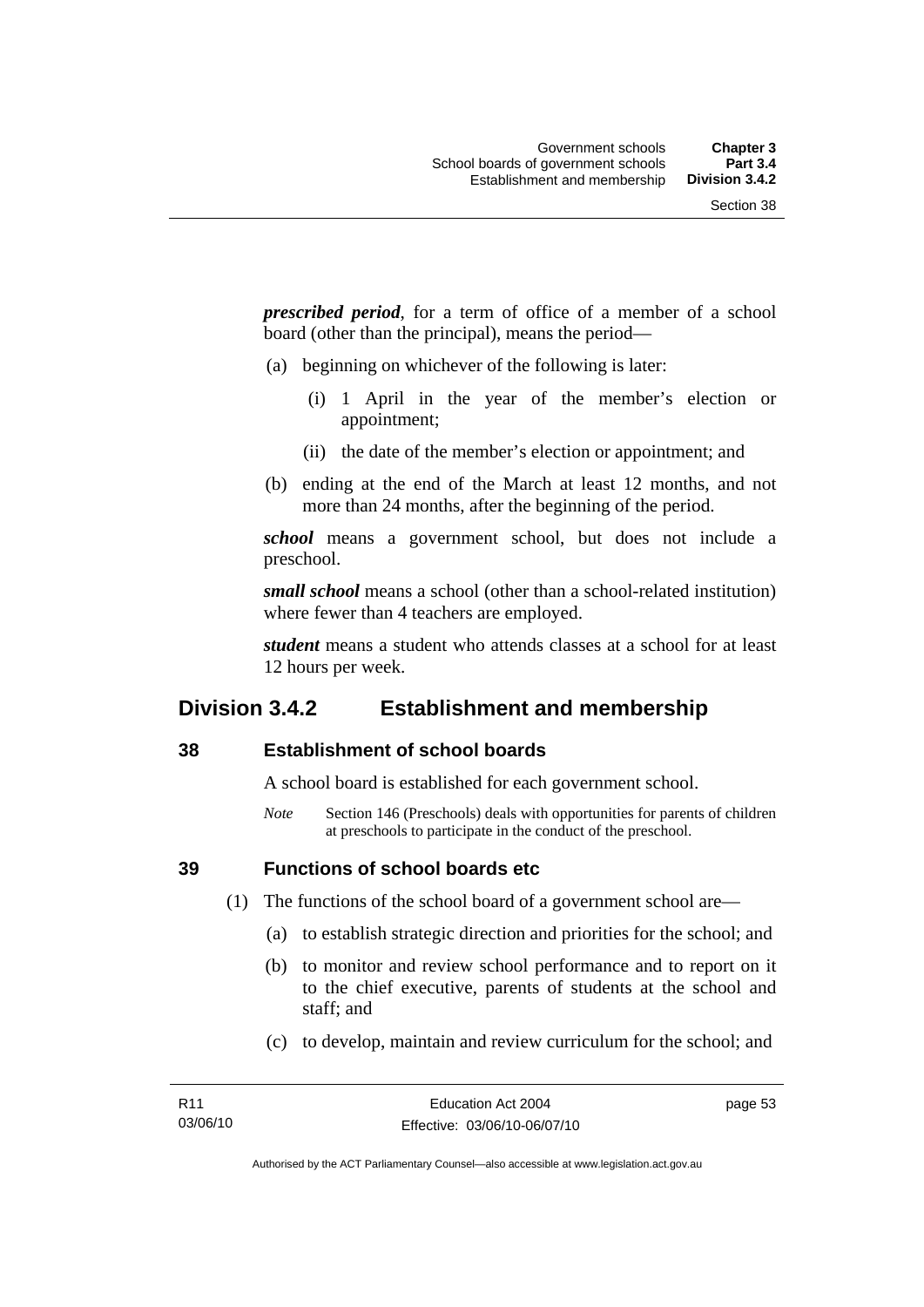(d) to develop and review education policies at the school; and

- (e) to establish budgetary policies for the school and approve the school budget; and
- (f) to establish policies for the efficient and effective use of school assets and the management of financial risk; and
- (g) to develop relationships between the school and the community and between the school and community organisations; and
- (h) to make recommendations to the chief executive on issues affecting the school; and
- (i) to encourage parent participation in their children's learning; and
- (j) to exercise any other function given to the board under this Act or any other Territory law.
- (2) The chief executive may give written directions to the school board about the exercise of its functions, either generally or in relation to a particular issue.
- (3) The chief executive must, in an annual report under the *Annual Reports (Government Agencies) Act 2004* for a financial year, include particulars of any direction given by the chief executive under this section in that financial year to a particular school board and not to school boards generally.
- (4) The school board must give effect to the chief executive's directions.
- (5) The chief executive is not required—
	- (a) to accept, or act in accordance with, a recommendation of the school board; or
	- (b) to carry out a policy decided by the school board.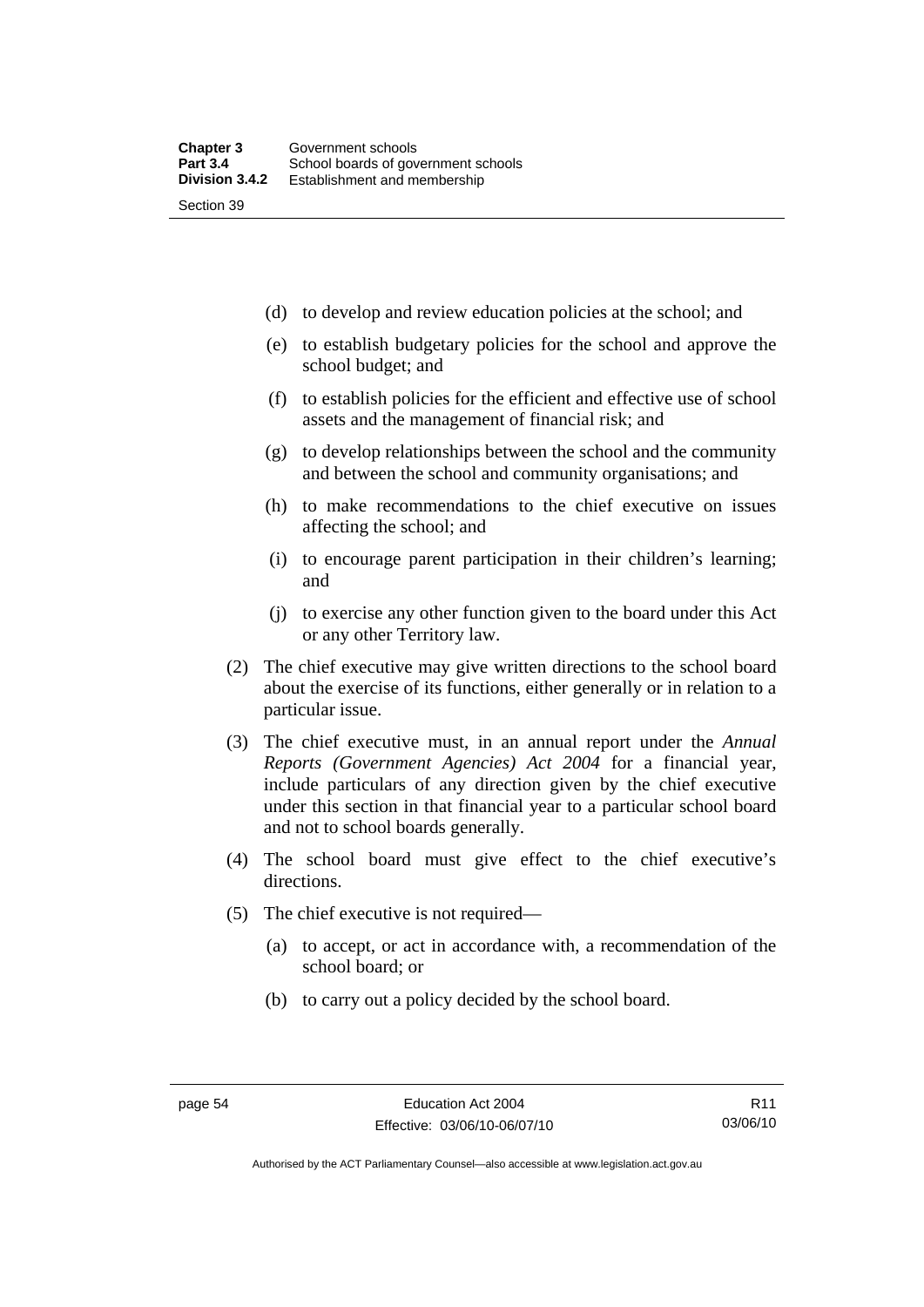# **40 Declaration of parents and citizens associations in certain circumstances**

- (1) If there is a dispute about the entity that should be the parents and citizens association of a government school, the chief executive must call a meeting of parents of students at the school and interested members of the community to discuss the entity to be the representative of the parents and community.
- (2) If, in the chief executive's opinion, it is appropriate in the circumstances to do so, the chief executive may call a meeting of parents of students at a government school and interested members of the community to discuss the entity to be the representative of the parents and community.
- (3) The chief executive may, after considering the outcome of a meeting under subsection (1) or (2) in relation to a government school, recommend to the Minister the entity to be the representative of the parents and community.
- (4) After receiving a recommendation under subsection (3), the Minister may, in writing, declare an entity to be the parents and citizens association of a government school.
- (5) A declaration under subsection (4) is a notifiable instrument.

*Note* A notifiable instrument must be notified under the Legislation Act.

# **41 Composition of school boards generally**

- (1) This section applies to a school board of a government school other than—
	- (a) a small school or a school-related institution; or
	- (b) a school to which section 43 (Composition of school boards of school-related institutions and other schools in special circumstances) applies.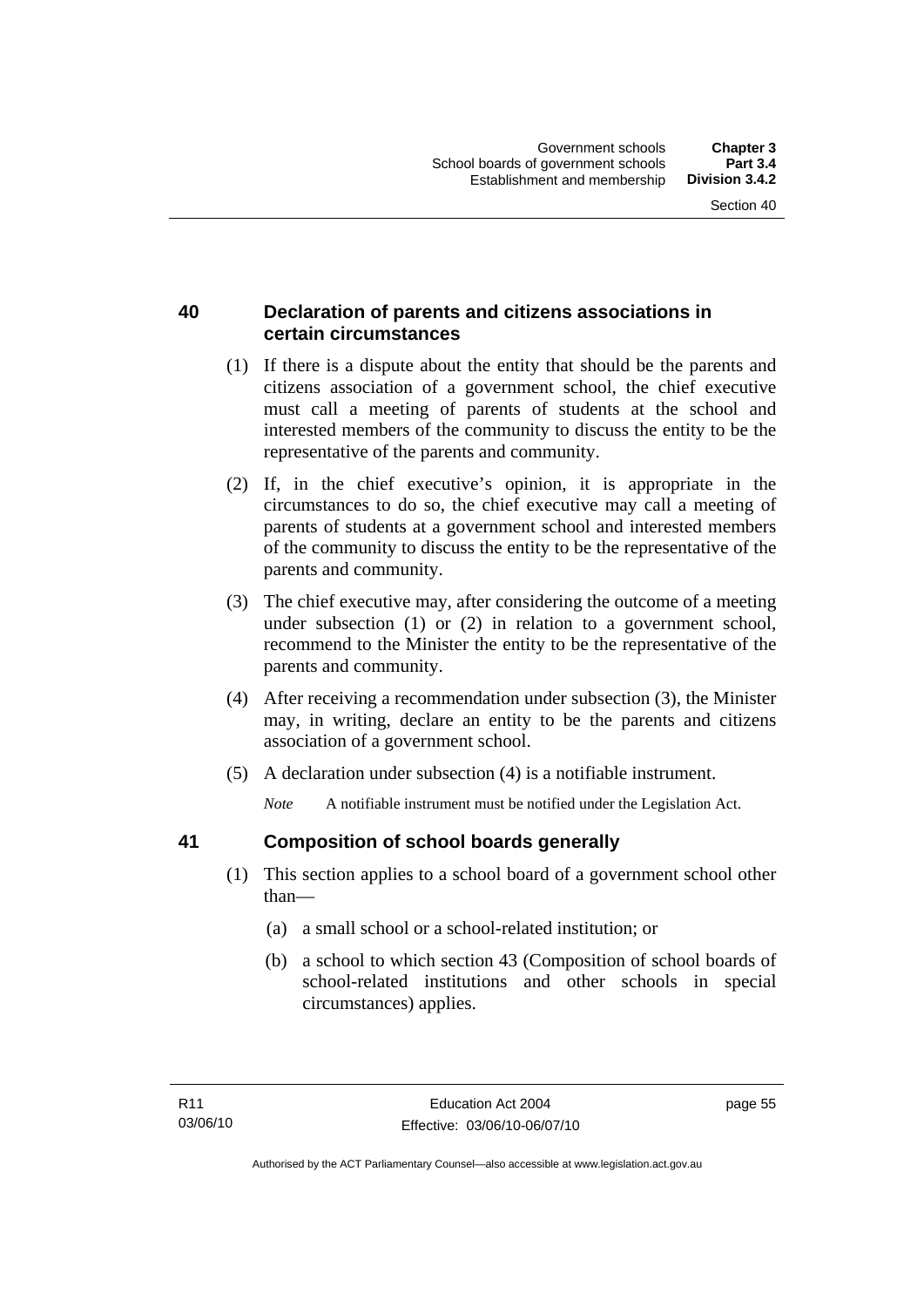- (2) The school board of a government school consists of—
	- (a) the principal of the school; and
	- (b) 1 member (the *appointed member*) appointed by the chief executive as the appointed member; and
	- (c) 2 members (the *staff members*) elected by staff of the school and appointed by the chief executive; and
	- (d) 3 members (the *parents and citizens members*) elected by the parents and citizens association of the school and appointed by the chief executive; and
	- (e) the members (the *board appointed members*) (if any) appointed by the board under subsection (6); and
	- (f) for a school prescribed under the regulations—2 members (the *student members*) elected by the students at the school and appointed by the chief executive.
	- *Note 1* For the making of appointments (including acting appointments), see the Legislation Act, pt 19.3.
	- *Note* 2 In particular, a person may be appointed for a particular provision of a law (see Legislation Act, s 7 (3)) and an appointment may be made by naming a person or nominating the occupant of a position (see s 207).
- (3) A person is eligible to be elected or appointed as a staff member only if the person is employed as a member of the staff of the school.
- (4) A person is eligible to be elected or appointed a student member only if the person is a student at the school.
- (5) The appointed member, staff members, parent and citizens members and student members are appointed for the prescribed period.
- (6) The school board may appoint 1 or more people to be members of the board for a term (not longer than 12 months) decided by the school board.

Authorised by the ACT Parliamentary Counsel—also accessible at www.legislation.act.gov.au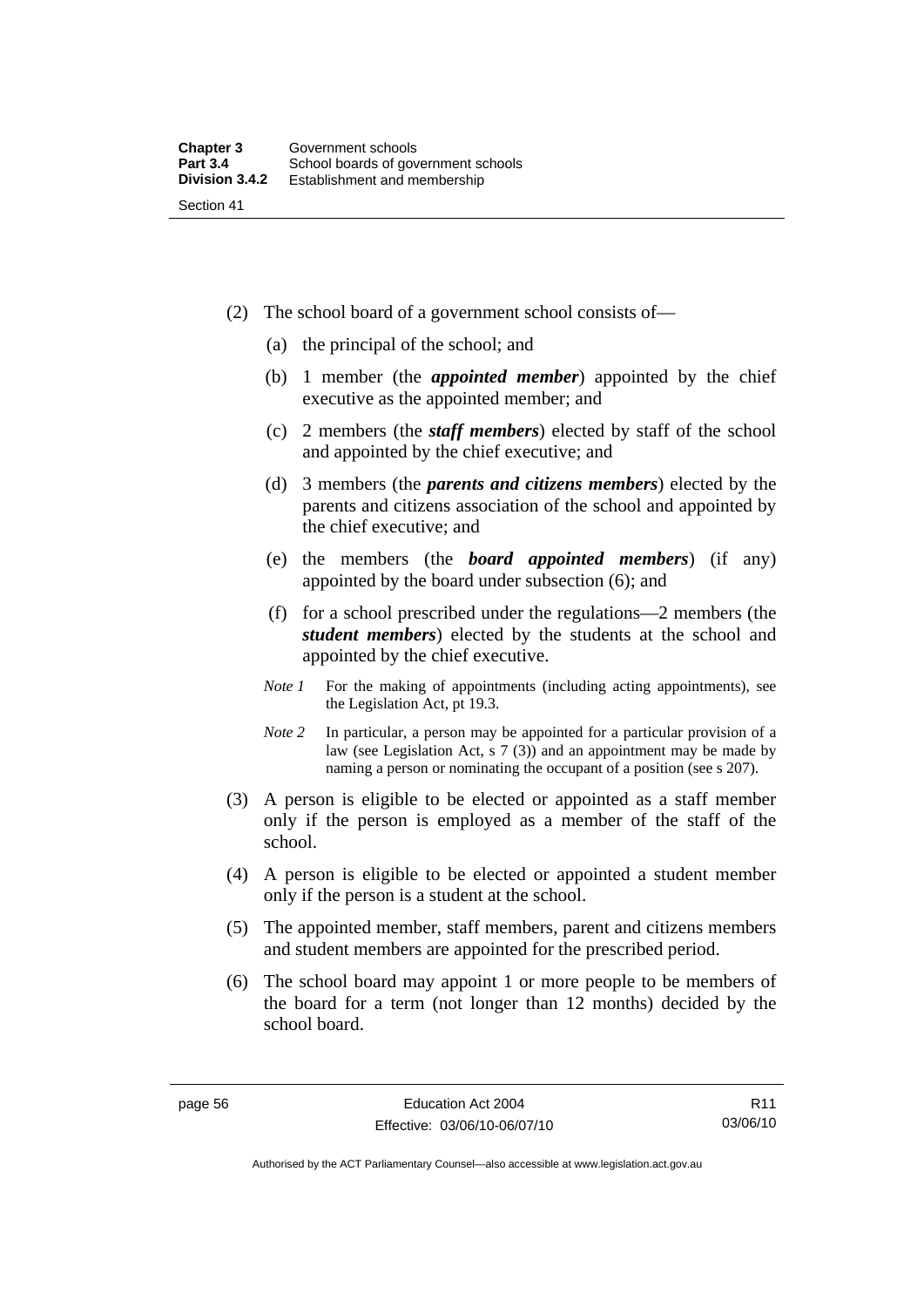(7) The school board must not make an appointment under subsection (6) if there would be more than 2 board appointed members at the same time.

#### **42 Composition of school boards of small schools**

- (1) This section applies to a school board of a small school other than a school to which section 43 (Composition of school boards of school-related institutions and other schools in special circumstances) applies.
- (2) The school board of a small school consists of—
	- (a) the principal of the school; and
	- (b) 1 member (the *appointed member*) appointed by the chief executive as the appointed member; and
	- (c) 1 member (the *staff member*) appointed by the chief executive as the staff member; and
	- (d) 2 members (the *parents and citizens members*) elected by the parents and citizens association of the school and appointed by the chief executive; and
	- (e) the members (the *board appointed member*) (if any) appointed by the board under subsection (6).
	- *Note 1* For the making of appointments (including acting appointments), see the Legislation Act, pt 19.3.
	- *Note* 2 In particular, a person may be appointed for a particular provision of a law (see Legislation Act, s 7 (3)) and an appointment may be made by naming a person or nominating the occupant of a position (see s 207).
- (3) A person is eligible to be appointed as the staff member only if the person is employed as a member of the staff of the school.
- (4) The staff member is to be appointed in a way prescribed under the regulations.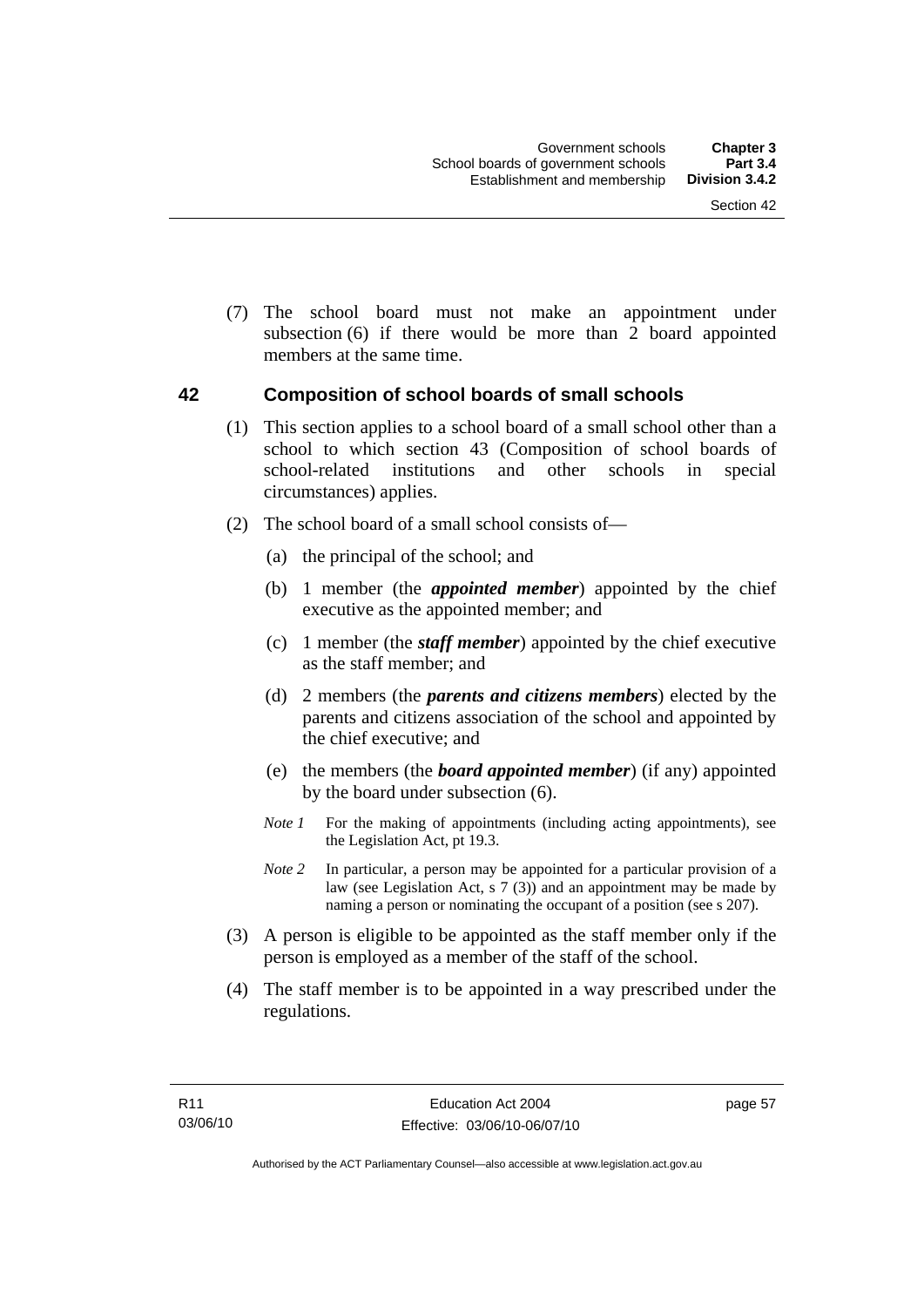- (5) The appointed member, staff member and parent and citizen members are appointed for the prescribed period.
- (6) The school board may appoint 1 or more people to be members of the board for a term (not longer than 12 months) decided by the school board.
- (7) The school board must not make an appointment under subsection (6) if there would be more than 2 board appointed members at the same time.

# **43 Composition of school boards of school-related institutions and other schools in special circumstances**

- (1) This section applies to a school that is—
	- (a) a school-related institution; or
	- (b) declared, in writing, by the chief executive to be a school to which special circumstances apply.
- (2) If the school is a school-related institution, the chief executive must, if practical, determine the composition of the school board of the school.

#### **Example**

It may not be practical to establish a school board for a school-related institution with fewer than 3 staff.

- *Note* An example is part of the Act, is not exhaustive and may extend, but does not limit, the meaning of the provision in which it appears (see Legislation Act, s 126 and s 132).
- (3) Subsection (2) does not prevent the chief executive from determining the composition of a single school board for 2 or more institutions.
- (4) If the chief executive makes a determination under subsection (2) for the school, the chief executive may also determine—
	- (a) the members who are required to be present at a meeting of the board; and

Authorised by the ACT Parliamentary Counsel—also accessible at www.legislation.act.gov.au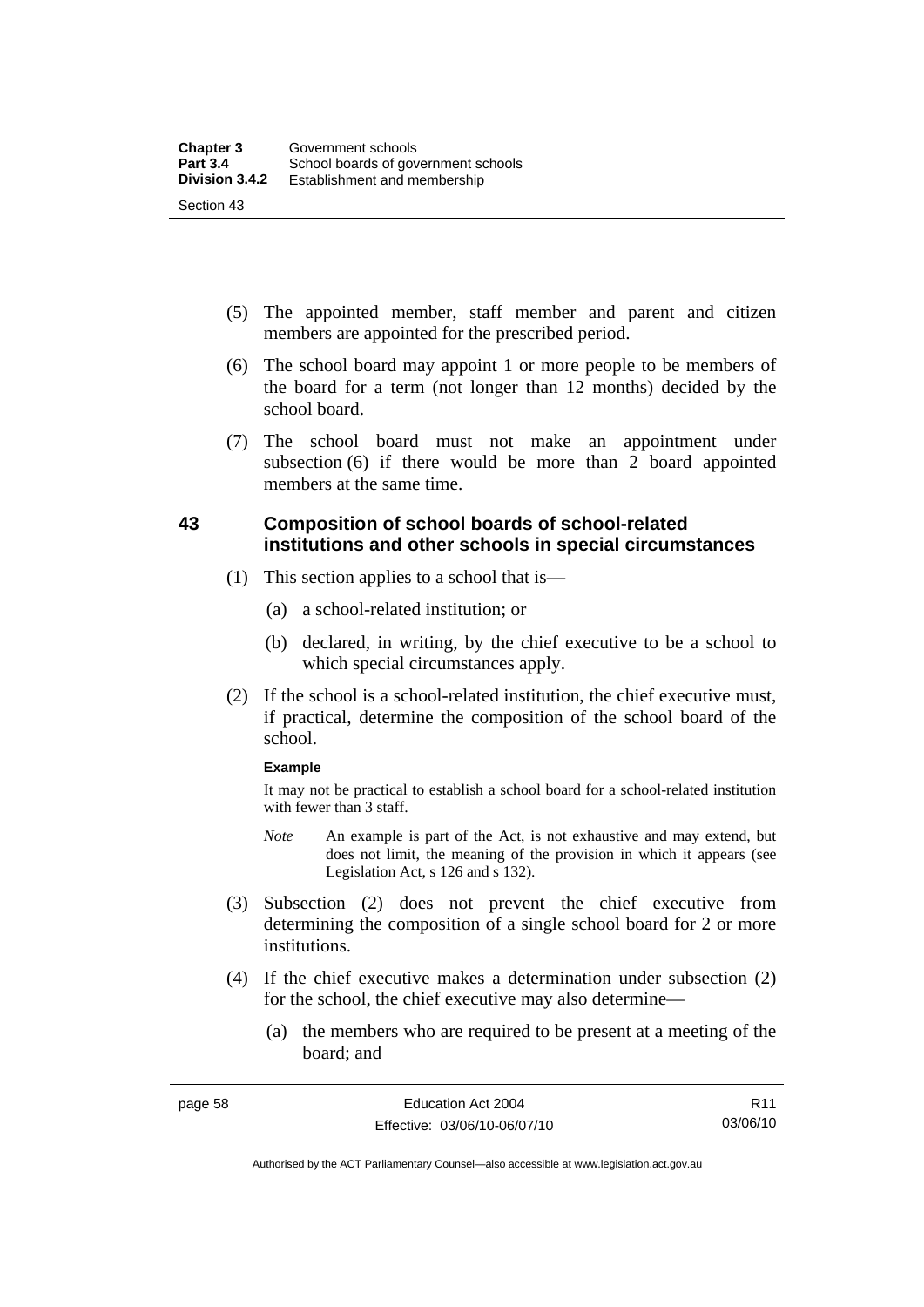- (b) the members who may not vote at a meeting of the board.
- (5) If the school is a school to which special circumstances apply, the chief executive may determine the following:
	- (a) the composition of the school board of the school;
	- (b) the members who are required to be present at a meeting of the board;
	- (c) the members who may not vote at a meeting of the board.
- (6) The chief executive may make a determination under subsection (2), (4) or (5) only with the Minister's written approval.
- (7) Before making the determination the chief executive must, if practical, consult with the parents of students at the school, at a general meeting of the parents, about the composition of the board.
- (8) In deciding whether or not to give the approval, the Minister must have regard to—
	- (a) the need for the principal of the school to be a member of the board; and
	- (b) the need for the chief executive to be represented on the board; and
	- (c) whether staff of the school and students at the school have been consulted about the composition of the board; and
	- (d) any comments made by the staff and students at the school about the composition of the board; and
	- (e) the administrative needs, educational or related objectives, and any special characteristics of the school.
- (9) The chief executive may appoint a person in accordance with the determination to be a member of the board of the school.
	- *Note 1* For the making of appointments (including acting appointments), see Legislation Act, pt 19.3.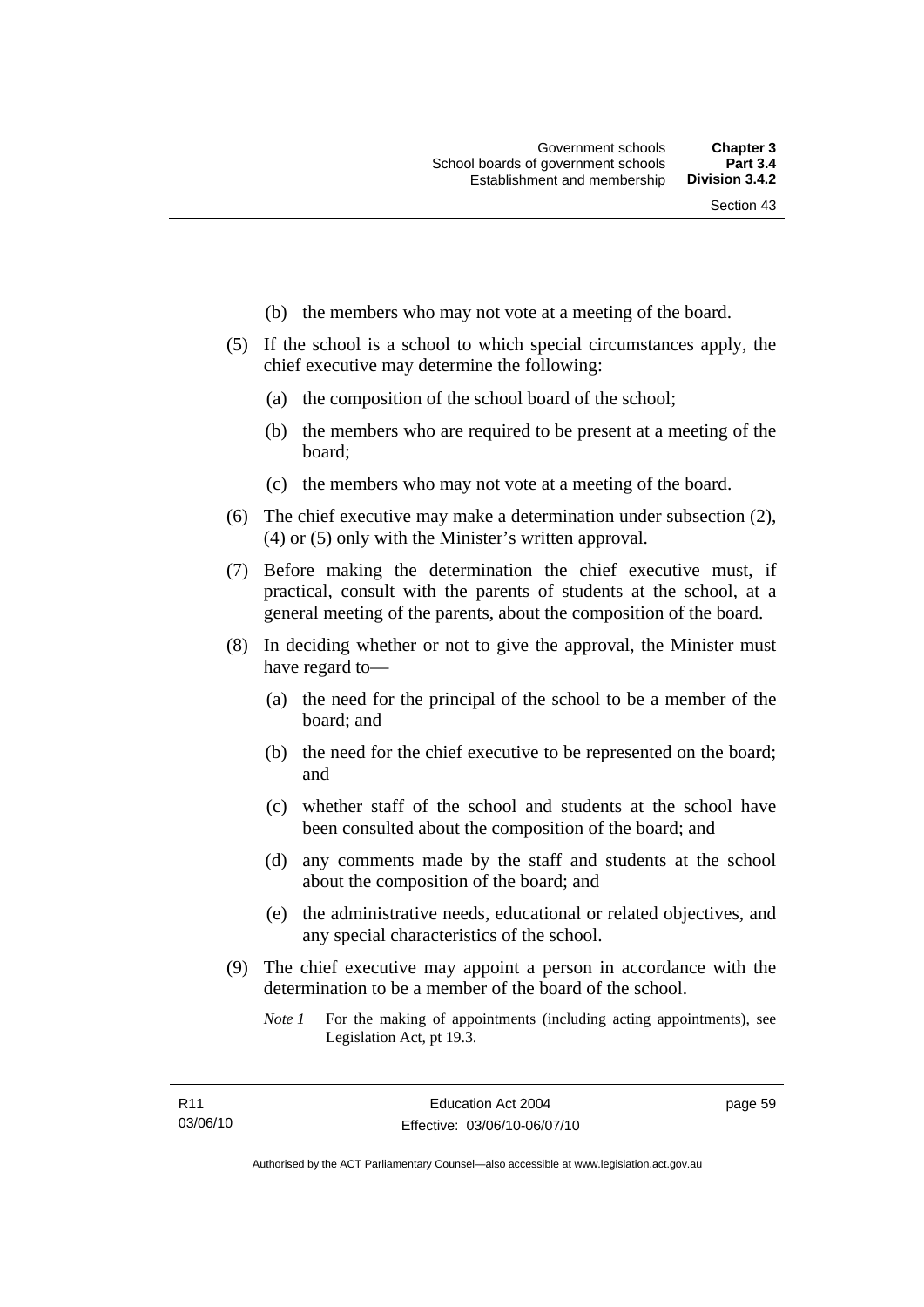Section 44

- *Note 2* In particular, an appointment may be made by naming a person or nominating the occupant of a position (see s 207).
- (10) A member of the board is appointed for the term stated in the instrument making or evidencing the appointment.
- (11) A determination under subsection (2), (4) or (5) must be in writing and is a disallowable instrument.
	- *Note* A disallowable instrument must be notified, and presented to the Legislative Assembly, under the Legislation Act.

#### **44 Ending of appointment of members of school board**

- (1) The chief executive must end the appointment of a member of the school board of a government school if the member ceases to be eligible to be appointed or elected to the position.
- (2) The chief executive must end the appointment of a member of the school board of a government school, other than the principal of the school, if—
	- (a) the member is absent from 3 consecutive meetings of the board without reasonable excuse or leave given by the board; or
	- (b) contravenes section 49 (Disclosure of interests by members of school boards) without reasonable excuse.
- (3) The chief executive may end the appointment of a member of the school board of a government school, other than the principal at the school, for misbehaviour or physical or mental incapacity.
	- *Note* A person's appointment also ends if the person resigns (see Legislation Act, s 210).

# **45 Chairperson and deputy chairperson of school boards**

- (1) The members of the school board of a government school must, whenever necessary, elect—
	- (a) a member to be chairperson; and

Authorised by the ACT Parliamentary Counsel—also accessible at www.legislation.act.gov.au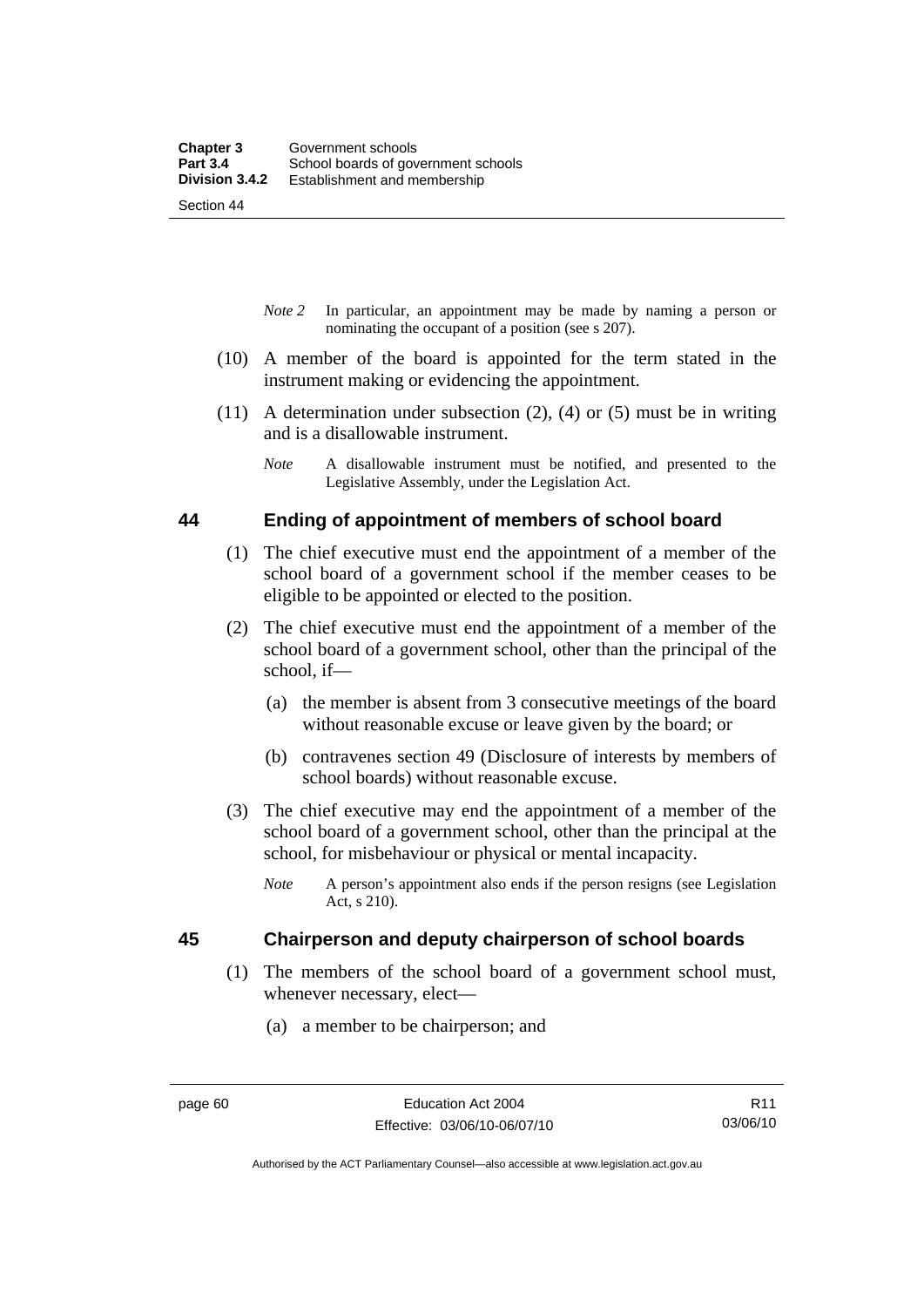- (b) another member to be deputy chairperson.
- (2) The school board must tell the chief executive of the election of a member as chairperson or deputy chairperson.
- (3) The members of the school board must not appoint the principal of the school or a member of staff of the school to be chairperson of the board.

# **46 School boards to take part in selection of school principals**

The members of the school board of a government school must, whenever necessary, nominate a member of the board as a member of any selection panel established by the chief executive to make recommendations to the chief executive about the appointment of the principal for the school.

# **Division 3.4.3 Proceedings of school boards**

# **47 Time and place of meetings of school boards**

- (1) The school board of a government school meets at the times and places it decides.
- (2) However, the school board must meet at least 4 times a year.
- (3) The chairperson—
	- (a) may at any time call a meeting of the school board; and
	- (b) must call a meeting if asked by the Minister, the chief executive or 3 members of the board.
- (4) If the chairperson is not available to call a meeting for any reason, the deputy chairperson or the principal of the school may call a meeting of the school board.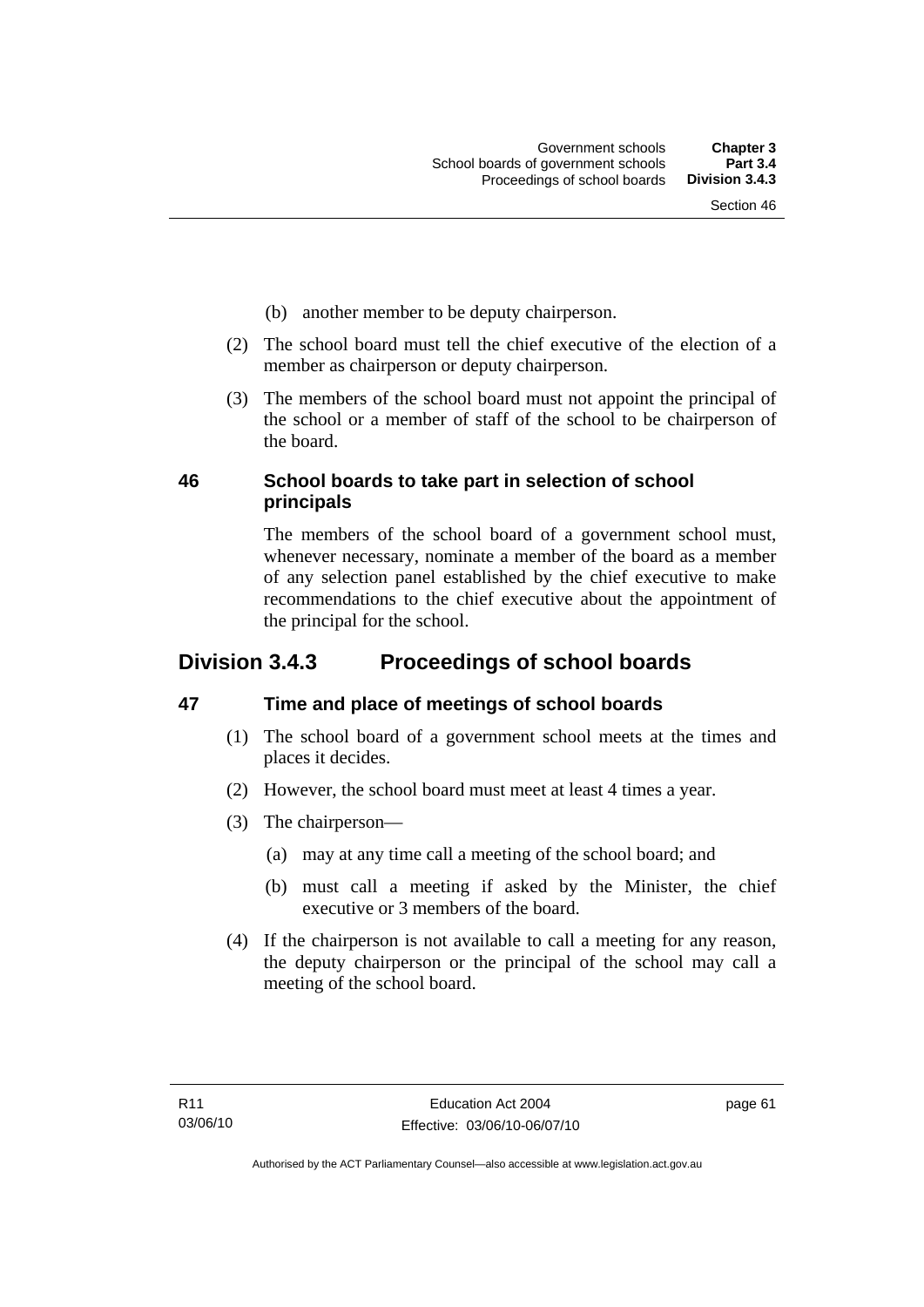**48 Procedures governing proceedings of school boards** 

- (1) The chairperson of the school board of a government school presides at all meetings of the board at which the chairperson is present.
- (2) If the chairperson is absent, the deputy chairperson presides.
- (3) If the chairperson and deputy chairperson are both absent, the member chosen by the members present presides.
- (4) Business may be carried out at a meeting of the school board only if 3 or more members are present and—
	- (a) for the school board of a school other than a school to which section 43 (Composition of school boards of school-related institutions and other schools in special circumstances) applies—at least 1 of the members present is a staff member and at least 1 of the members present is a parents and citizens association member; or
	- (b) for the school board of a school to which section 43 applies the members (if any) who are required, under the determination under section 43 (4) or (5) applying to the school, to be present at a meeting of the school board are present.
- (5) At a meeting of the school board each member (other than a nonvoting member) has a vote on each question to be decided.
- (6) A question is to be decided by a majority of the votes of the members present and voting but, if the votes are equal, the member presiding has a casting vote.
- (7) The school board may hold meetings, or allow members to take part in meetings, by telephone, closed-circuit television or another form of communication.
- (8) A member who takes part in a meeting under subsection (7) is taken to be present at the meeting.

R11 03/06/10

Authorised by the ACT Parliamentary Counsel—also accessible at www.legislation.act.gov.au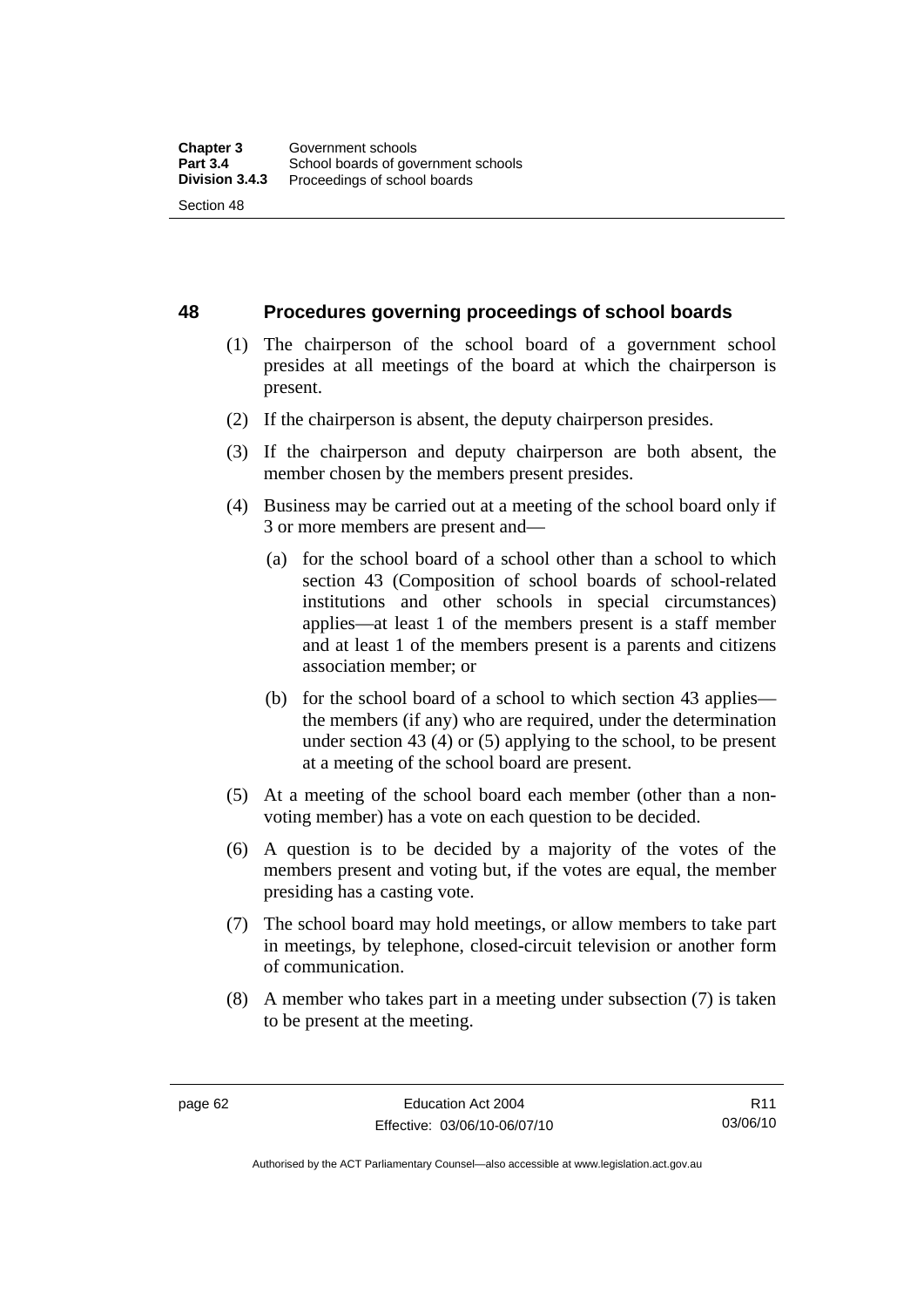- (9) A resolution of the school board is a valid resolution, even though it is not passed at a meeting of the board, if—
	- (a) all members (other than the non-voting members) agree, in writing, to the proposed resolution; and
	- (b) notice of the resolution is given under procedures decided by the school board.
- (10) The school board must keep minutes of its meetings.
- (11) The school board may conduct its proceedings (including its meetings) as it otherwise considers appropriate.
- (12) In this section:

*non-voting member* means—

- (a) for the school board of a school other than a school to which section 43 applies—a board appointed member; or
- (b) for the school board of a school to which section 43 applies—a member who, under the determination under section 43 (4) or (5) applying to the school, may not vote at a meeting of the school board.

# **49 Disclosure of interests by members of school boards**

- (1) This section applies to a member of a school board if—
	- (a) the member has a direct or indirect financial interest in an issue being considered, or about to be considered, by the board; and
	- (b) the interest could conflict with the proper exercise of the member's functions in relation to the board's consideration of the issue.
- (2) As soon as practicable after the relevant facts come to the member's knowledge, the member must disclose the nature of the interest to a meeting of the school board.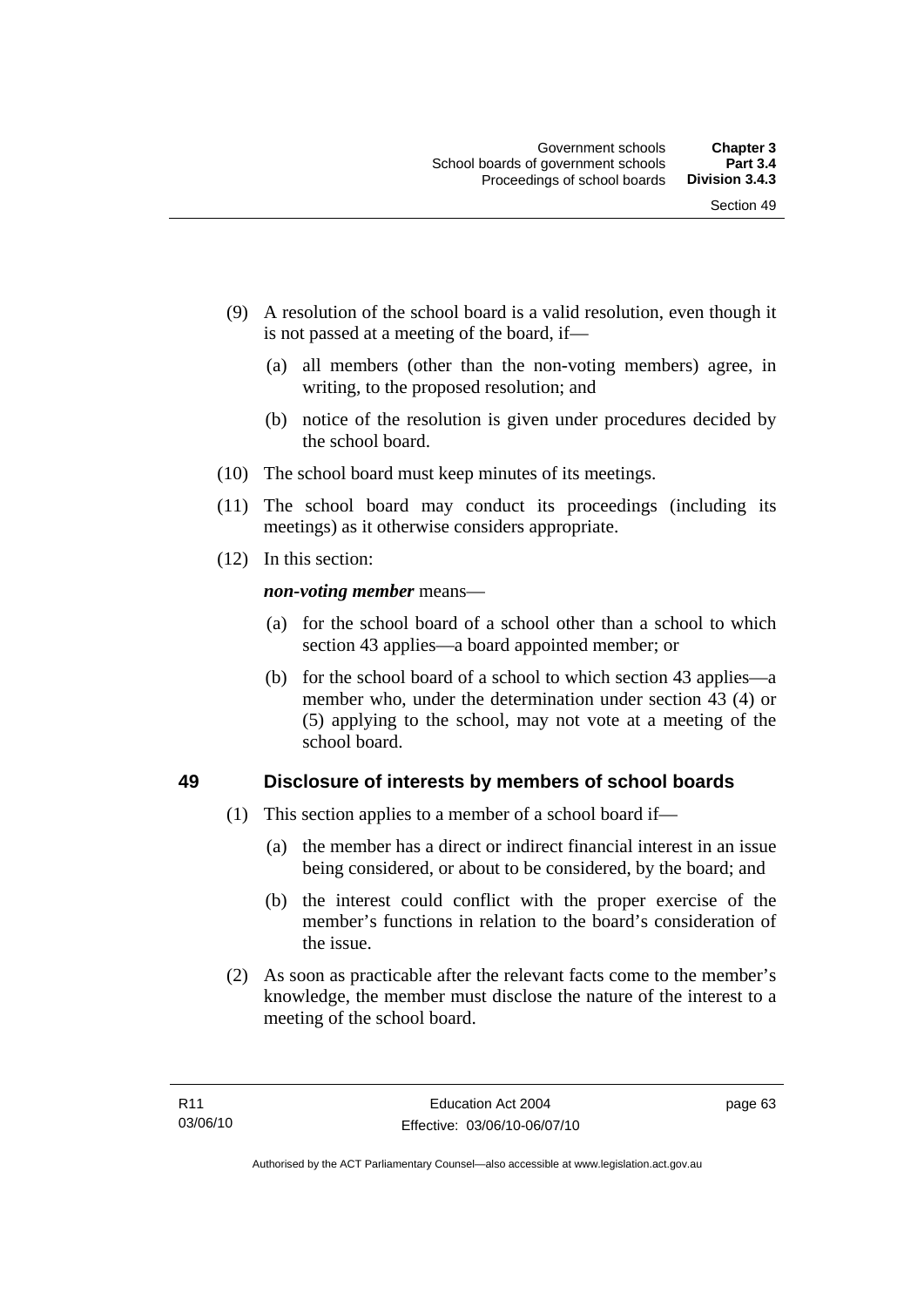- (3) The disclosure must be recorded in the school board's minutes and, unless the board otherwise decides, the member (the *first member*) must not—
	- (a) be present when the board considers the issue; or
	- (b) take part in a decision of the board on the issue.
- (4) Any other member who also has a direct or indirect financial interest in the issue must not—
	- (a) be present when the school board is considering its decision under subsection (3) in relation to the first member; or
	- (b) take part in making the decision.
- (5) Within 14 days after the end of each financial year, the chairperson of the school board must give the chief executive a statement of any disclosure of interest made under this section in relation to the school board during the financial year.

#### **49A Protection of members of school boards**

- (1) A person who is, or has been, a member of a school board of a government school is not civilly liable for an act or omission done honestly in the exercise of a function under this Act.
- (2) Any liability that would, apart from subsection (1), attach to a person attaches to the Territory.

# **Division 3.4.4 Financial matters**

#### **50 School boards to approve budgets**

- (1) The school board of a government school must approve a budget for each year.
- (2) The school board must approve the budget before the date decided by the chief executive.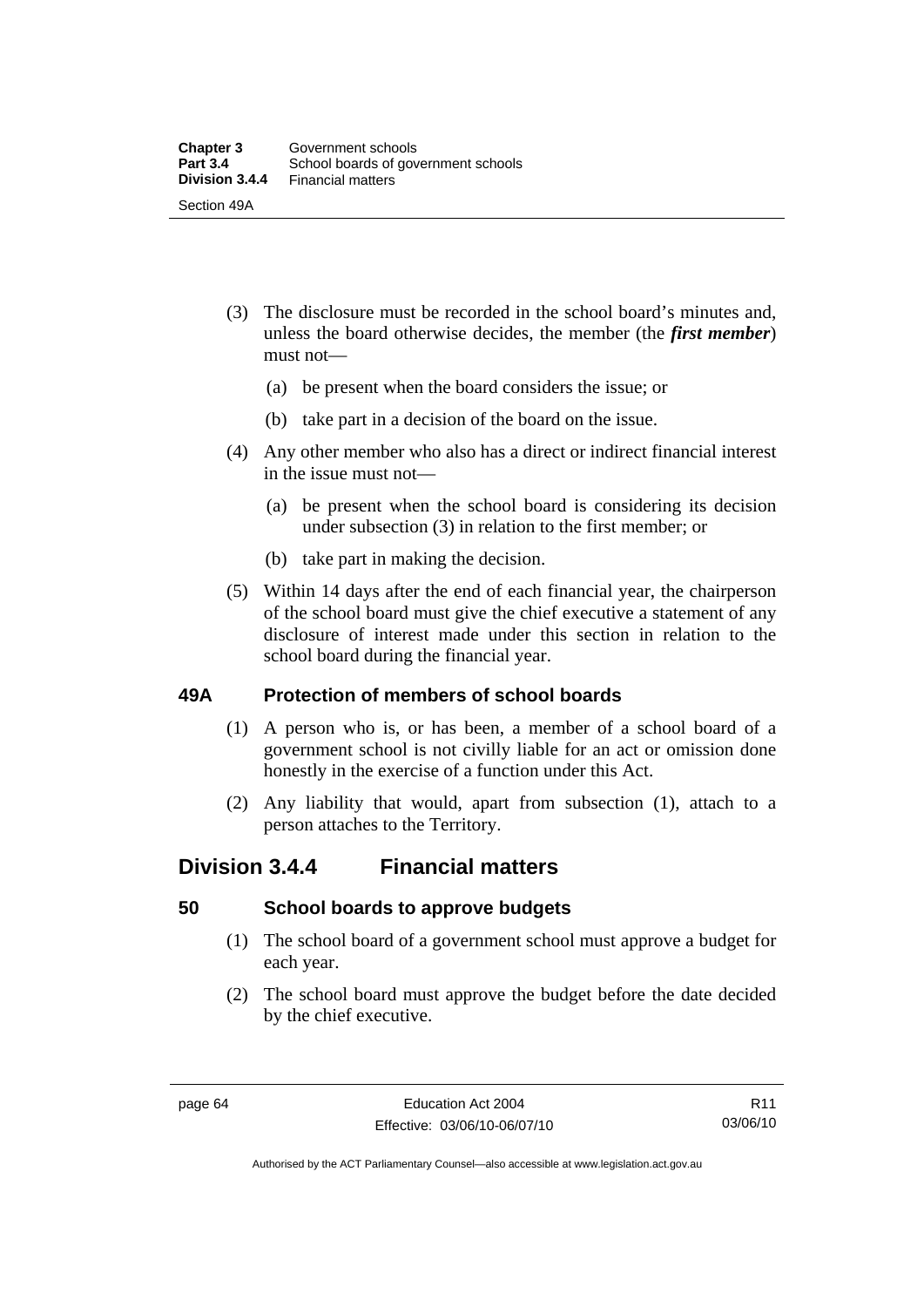- (3) The budget may only be approved by the school board if it is in the form, and based on the accounting or other policies or practices, (if any) required by the chief executive.
- (4) The chief executive may ask the school board to approve a budget for a part of a year.
- (5) The school board must comply with the request.
- (6) If the school board approves the budget, money of the school may be spent in accordance with the budget.

# **51 Application of money of school**

The school board of a government school may approve the spending of money of the school only in payment or discharge of the costs of, or liabilities incurred by, the school.

# **52 School boards to approve financial statement and report**

- (1) As soon as practicable after the end of each half-year (but not later than the date decided by the chief executive), the school board of a government school must approve a financial statement for the halfyear, in a form approved by the chief executive or as the chief executive directs.
- (2) As soon as practicable after the end of each year (but not later than the date decided by the chief executive), the school board of a government school must approve an annual report on the board's operations during the year.
- (3) The annual report must include—
	- (a) the financial statements approved under subsection (1) for each half-year; and
	- (b) a statement of how voluntary contributions made to the school have been or will be spent; and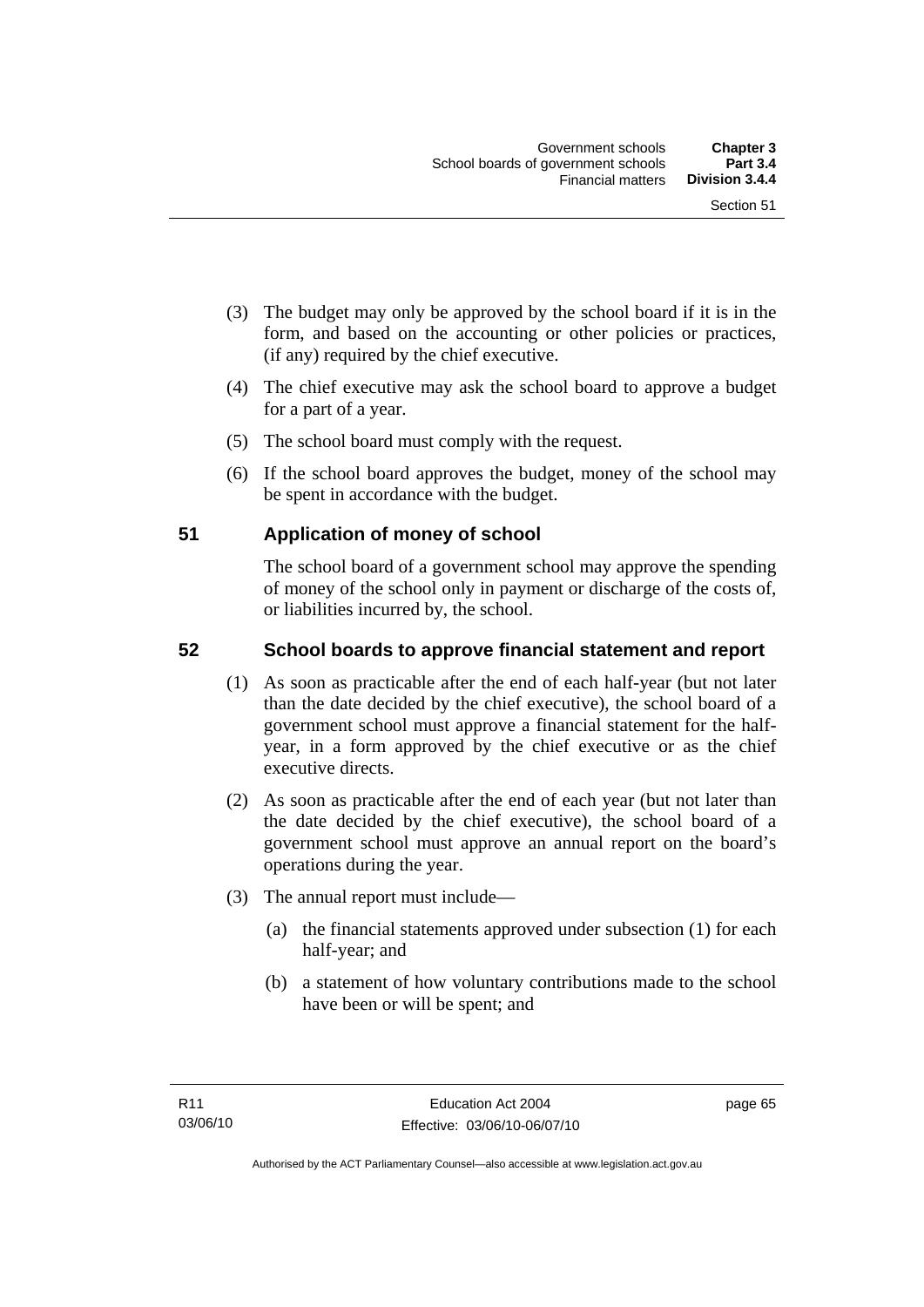- (c) if a school board is holding funds in reserve—a statement setting out the purposes for which the funds are being held and the amount being held for each of those purposes.
- *Note* If a form is approved under s 154 for a statement under par (c), the form must be used.
- (4) The school board must give a copy of each report approved under this section to the chief executive.
- (5) The chief executive may issue guidelines about what is, or is not, holding funds in reserve.

### **53 School boards to make available summaries of budget and annual report**

- (1) Not later than 14 days after approving the budget for a year, the school board of a government school must make a summary of the budget available to parents of students at the school and to the staff and students of the school.
- (2) Not later than 14 days after approving the annual report for a year, the school board of a government school must make a summary of the report available to parents of students at the school and to the staff and students of the school.

page 66 Education Act 2004 Effective: 03/06/10-06/07/10

Authorised by the ACT Parliamentary Counsel—also accessible at www.legislation.act.gov.au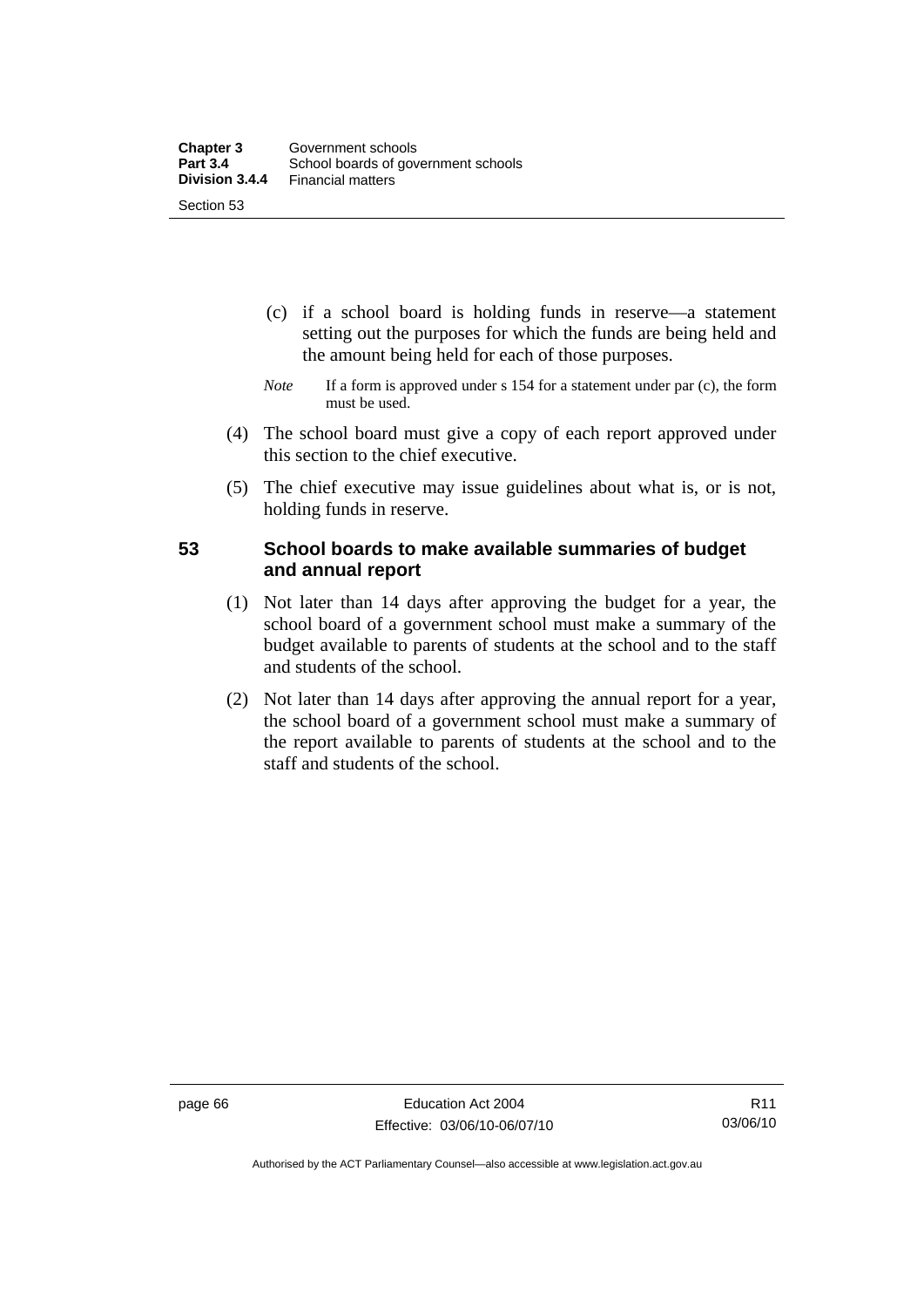# **Part 3.5 Government Schools Education Council**

# **Division 3.5.1 Establishment and membership**

# **54 Establishment of council (government)**

The Government Schools Education Council (in this part called the *council*) is established.

# **55 Functions of council (government)**

The functions of the council are—

- (a) to advise the Minister on any aspect of the ACT government school system; and
- (b) when asked by the Minister under this paragraph, to inquire into and give advice to the Minister on any aspect of the ACT government school system; and
- (c) to meet with the Non-Government Schools Education Council to discuss matters of mutual interest; and
- (d) to exercise any other function given to the council under this Act or any other Territory law.
- *Note* The Minister must present a copy of any advice given under s 55 (a) or (b) to the Legislative Assembly (see s 66A).

# **56 Membership of council (government)**

The council consists of the following members:

- (a) the chief executive;
- (b) the members (*appointed members*) appointed under section 57.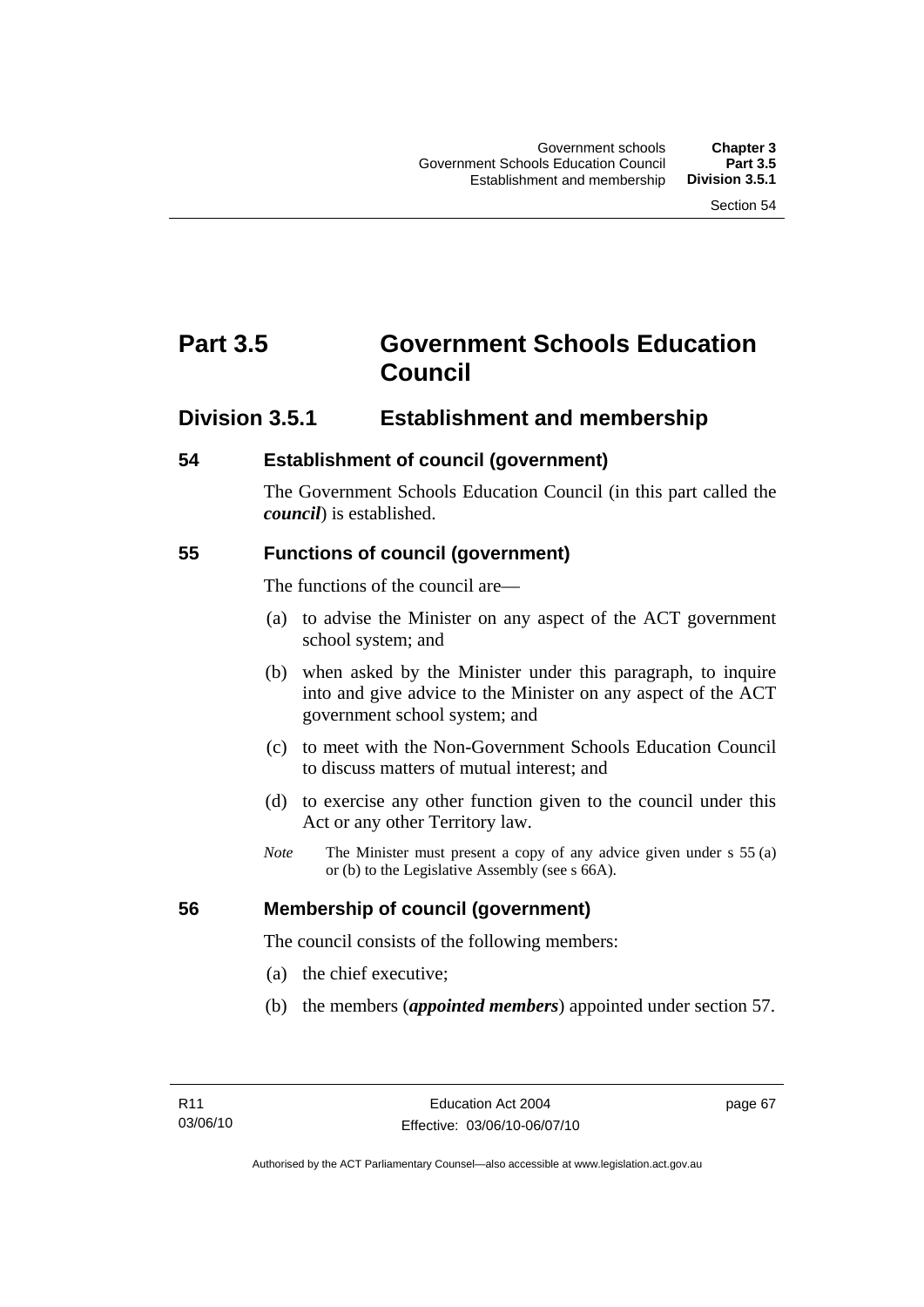# **57 Appointed members of council (government)**

- (1) The Minister must appoint the following members of the council:
	- (a) a chairperson;
	- (b) 6 people who, in the Minister's opinion, have experience in 1 or more of the areas of business and commerce, public policy, early childhood care, education, the special needs of young people and teacher education (the *community members*);
	- (c) 10 people who, in the Minister's opinion, represent the views of government school education (the *education members*).
	- *Note 1* For the making of appointments (including acting appointments), see Legislation Act, pt 19.3.
	- *Note 2* In particular, an appointment may be made by naming a person or nominating the occupant of a position (see s 207).
	- *Note 3* Certain Ministerial appointments require consultation with a Legislative Assembly committee and are disallowable (see Legislation Act, div 19.3.3).
- (2) For subsection (1) (c), the Minister must appoint—
	- (a) 2 education members chosen from nominations of the peak organisation representing principals; and
	- (b) 2 education members chosen from nominations of the government teacher union; and
	- (c) 2 education members chosen from nominations of the peak organisation representing parent associations of government schools; and
	- (d) 2 education members chosen from nominations of the peak organisation representing students; and
	- (e) 1 education member chosen from nominations of the peak organisation representing school boards; and

R11 03/06/10

Authorised by the ACT Parliamentary Counsel—also accessible at www.legislation.act.gov.au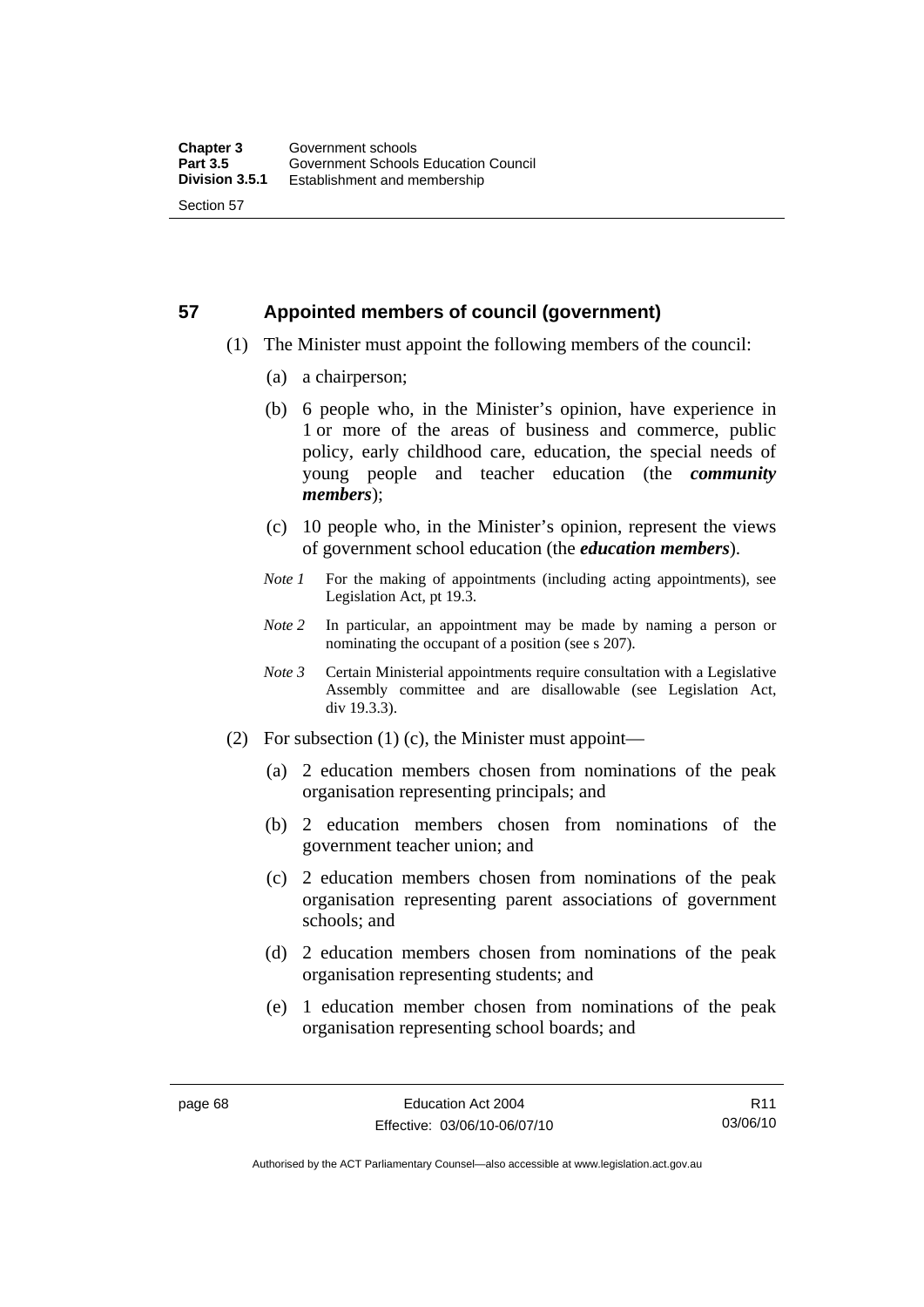(f) 1 education member chosen from nominations of the peak organisation representing preschool parents.

# **58 Deputy chairperson of council (government)**

- (1) The appointed members must, whenever necessary, elect another appointed member to be deputy chairperson.
- (2) The council must tell the Minister of the election of an appointed member as deputy chairperson.

#### **59 Term of appointment to council (government)**

- (1) An appointed member is to be appointed for a term not longer than 3 years.
- (2) The instrument appointing, or evidencing the appointment of, an appointed member must state whether the person is appointed as chairperson or a community or education member.
	- *Note* A person may be reappointed to a position if the person is eligible to be appointed to the position (see Legislation Act, s 208 and dict, pt 1, def *appoint*).

# **60 Ending of appointment to council (government)**

- (1) The Minister may end the appointment of an appointed member—
	- (a) for misbehaviour; or
	- (b) for contravening section 65 (Disclosure of interests by members of council (government)).
	- *Note* A person's appointment also ends if the person resigns (see Legislation Act, s 210).
- (2) The Minister may also end the appointment of an education member if satisfied that the person no longer represents the views of the organisation from which the person was chosen.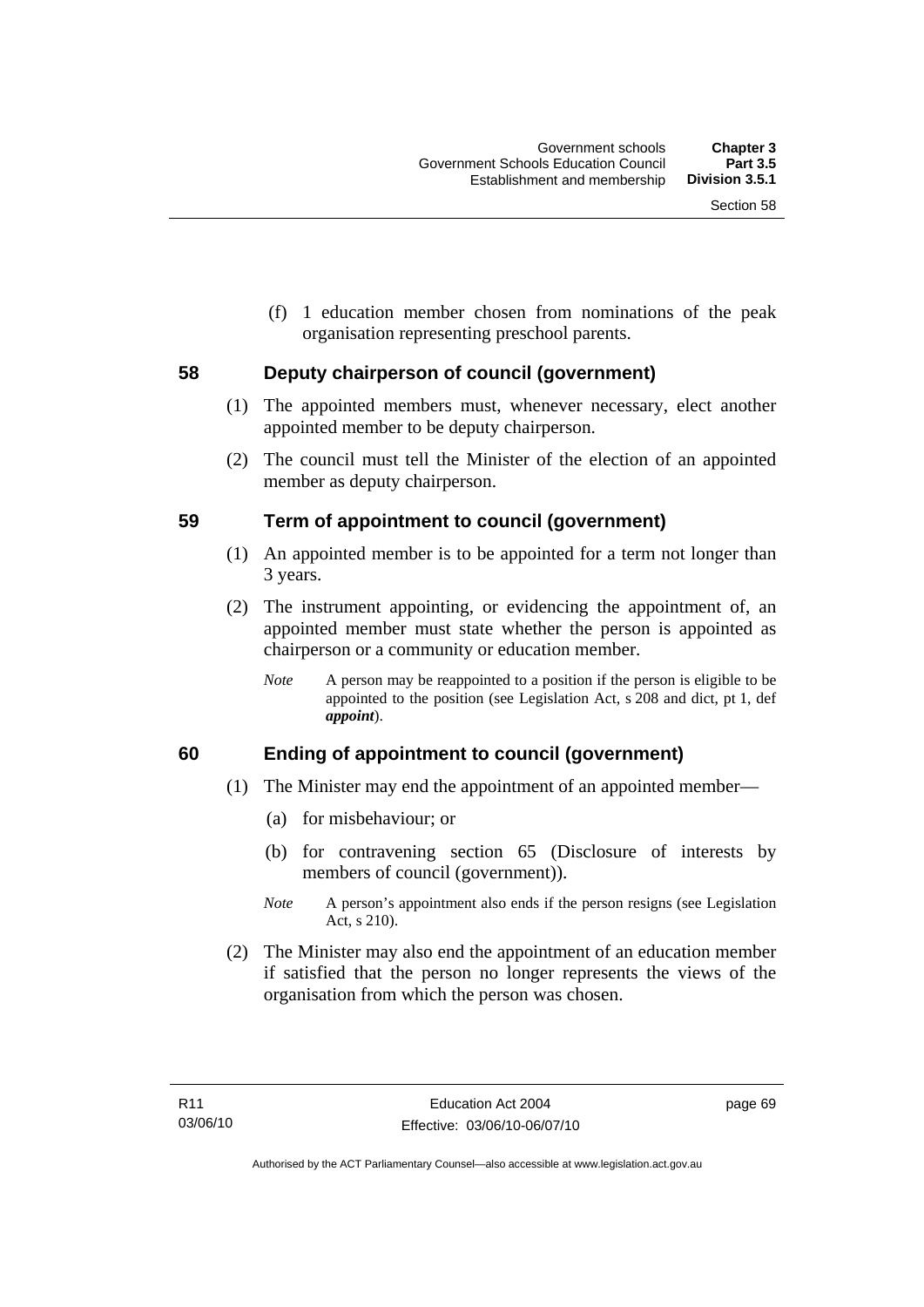# **61 Conditions of appointment generally of appointed members**

An appointed member holds the position on the conditions not provided by this Act or another Territory law that are decided by the Minister.

# **62 Arrangements for staff**

- (1) The council may arrange with the chief executive to use public servants in the administrative unit under the chief executive's control.
- (2) The *Public Sector Management Act 1994* applies to the management by the council of public servants the subject of an arrangement under subsection (1).

# **Division 3.5.2 Proceedings of council (government)**

# **63 Time and place of meetings of council (government)**

- (1) The council meets at the times and places it decides.
- (2) However, the council must meet at least twice a year.
- (3) The chairperson—
	- (a) may at any time call a meeting of the council; and
	- (b) must call a meeting if asked by the Minister, the chief executive or at least 9 members.
- (4) If the chairperson is not available to call a meeting for any reason, the deputy chairperson may call a meeting of the council.

# **64 Procedures governing proceedings of council (government)**

 (1) The chairperson of the council presides at all meetings of the council at which the chairperson is present.

R11 03/06/10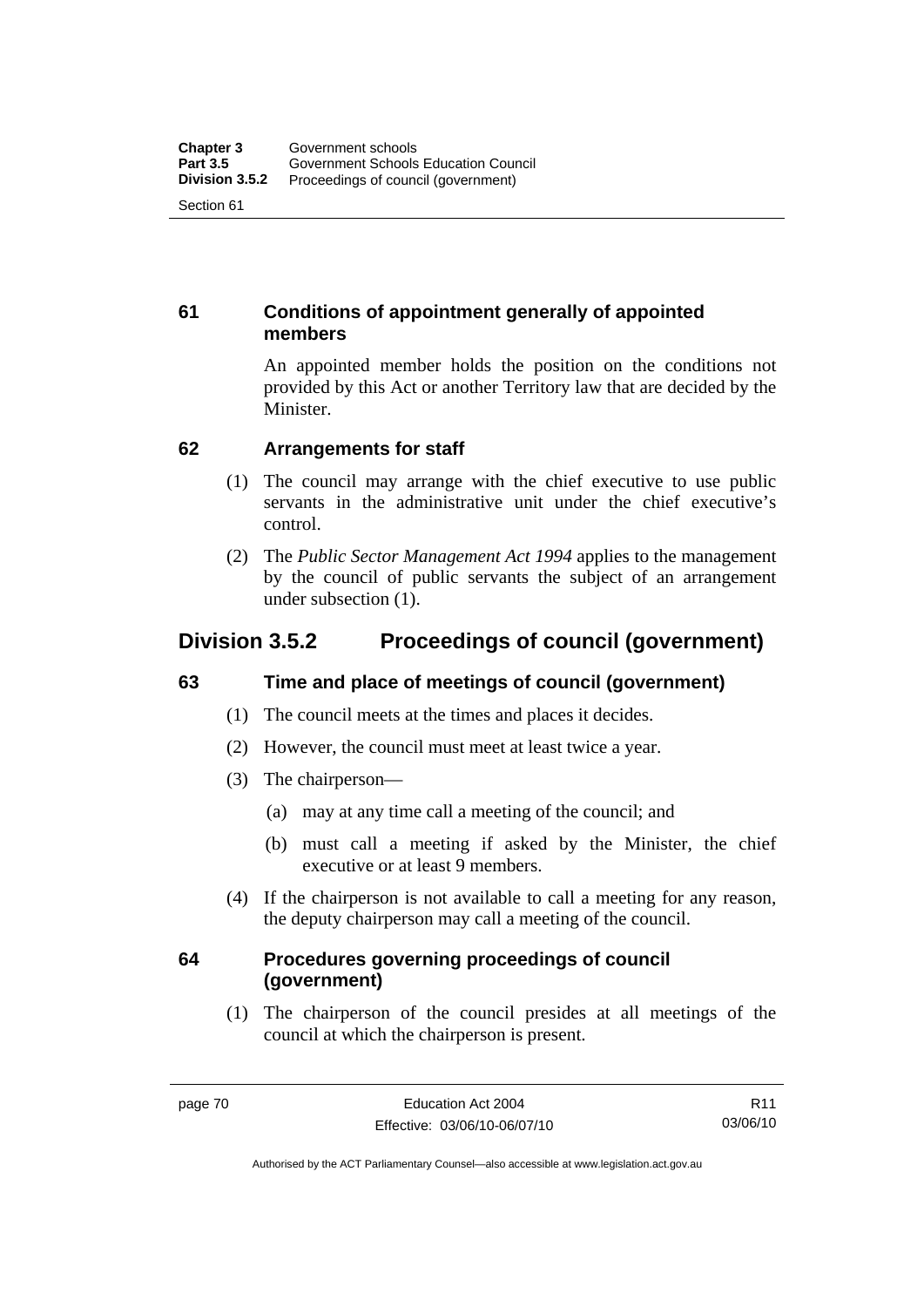- (2) If the chairperson is absent, the deputy chairperson presides.
- (3) If the chairperson and deputy chairperson are both absent, the member chosen by the members present presides.
- (4) Business may be carried out at a meeting of the council only if 9 members are present.
- (5) At a meeting of the council each appointed member has a vote on each question to be decided.
- (6) A question is to be decided by a majority of the votes of the members present and voting but, if the votes are equal, the member presiding has a casting vote.
- (7) The council may hold meetings, or allow members to take part in meetings, by telephone, closed-circuit television or another form of communication.
- (8) A member who takes part in a meeting under subsection (7) is taken to be present at the meeting.
- (9) A resolution of the council is a valid resolution, even though it was not passed at a meeting of the council, if—
	- (a) all appointed members agree, in writing, to the proposed resolution; and
	- (b) notice of the resolution is given under procedures decided by the council.
- (10) The council must keep minutes of its meetings.
- (11) The council may conduct its proceedings (including its meetings) as it otherwise considers appropriate.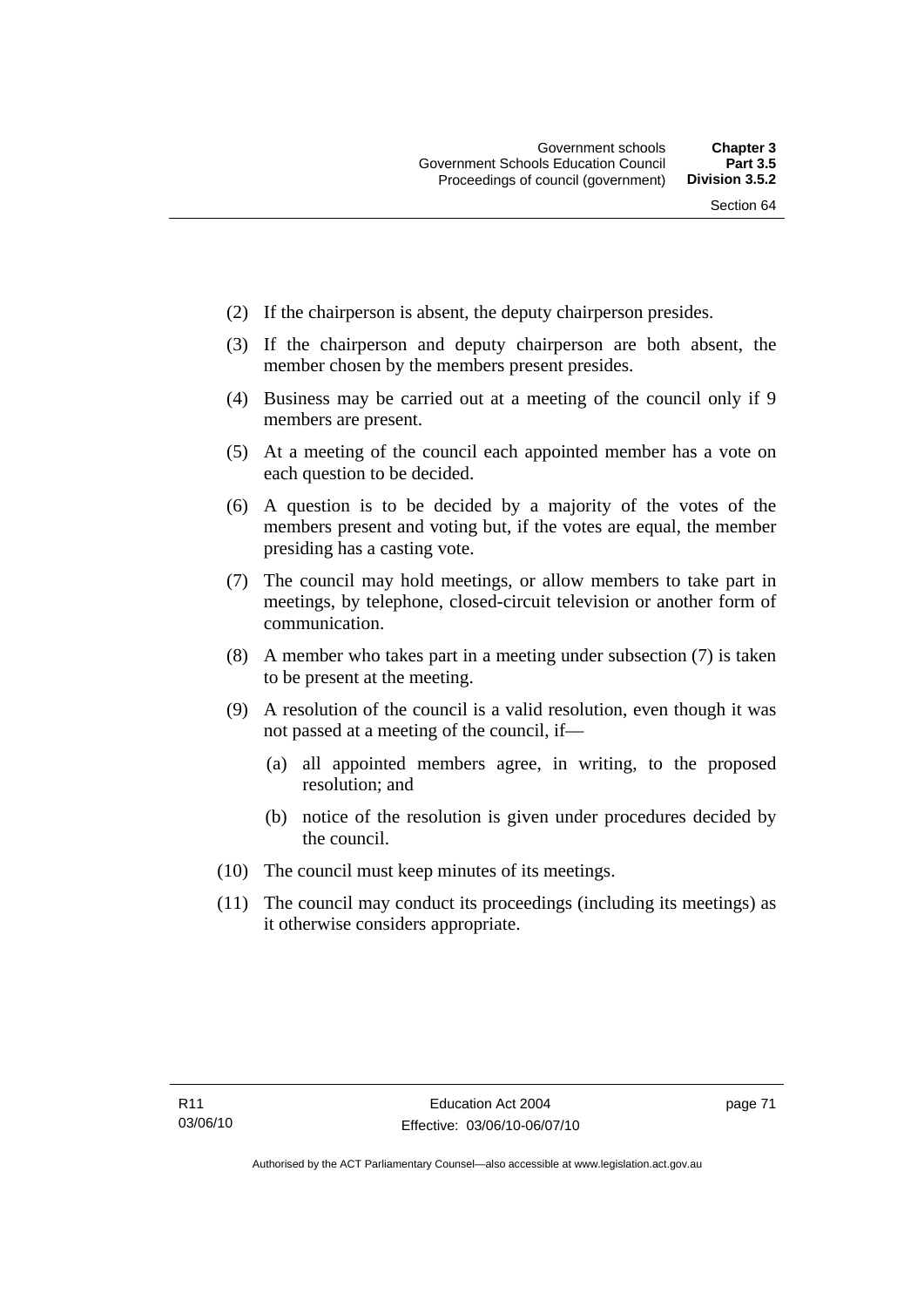# **65 Disclosure of interests by members of council (government)**

- (1) This section applies to a member of the council if—
	- (a) the member has a direct or indirect financial interest in an issue being considered, or about to be considered, by the council; and
	- (b) the interest could conflict with the proper exercise of the member's functions in relation to the council's consideration of the issue.
- (2) As soon as practicable after the relevant facts come to the member's knowledge, the member must disclose the nature of the interest to a meeting of the council.
- (3) The disclosure must be recorded in the council's minutes and, unless the council otherwise decides, the member (the *first member*) must not—
	- (a) be present when the council considers the issue; or
	- (b) take part in a decision of the council on the issue.
- (4) Any other member who also has a direct or indirect financial interest in the issue must not—
	- (a) be present when the council is considering its decision under subsection (3) in relation to the first member; or
	- (b) take part in making the decision.
- (5) Within 14 days after the end of each financial year, the chairperson of the council must give the Minister a statement of any disclosure of interest made under this section during the financial year.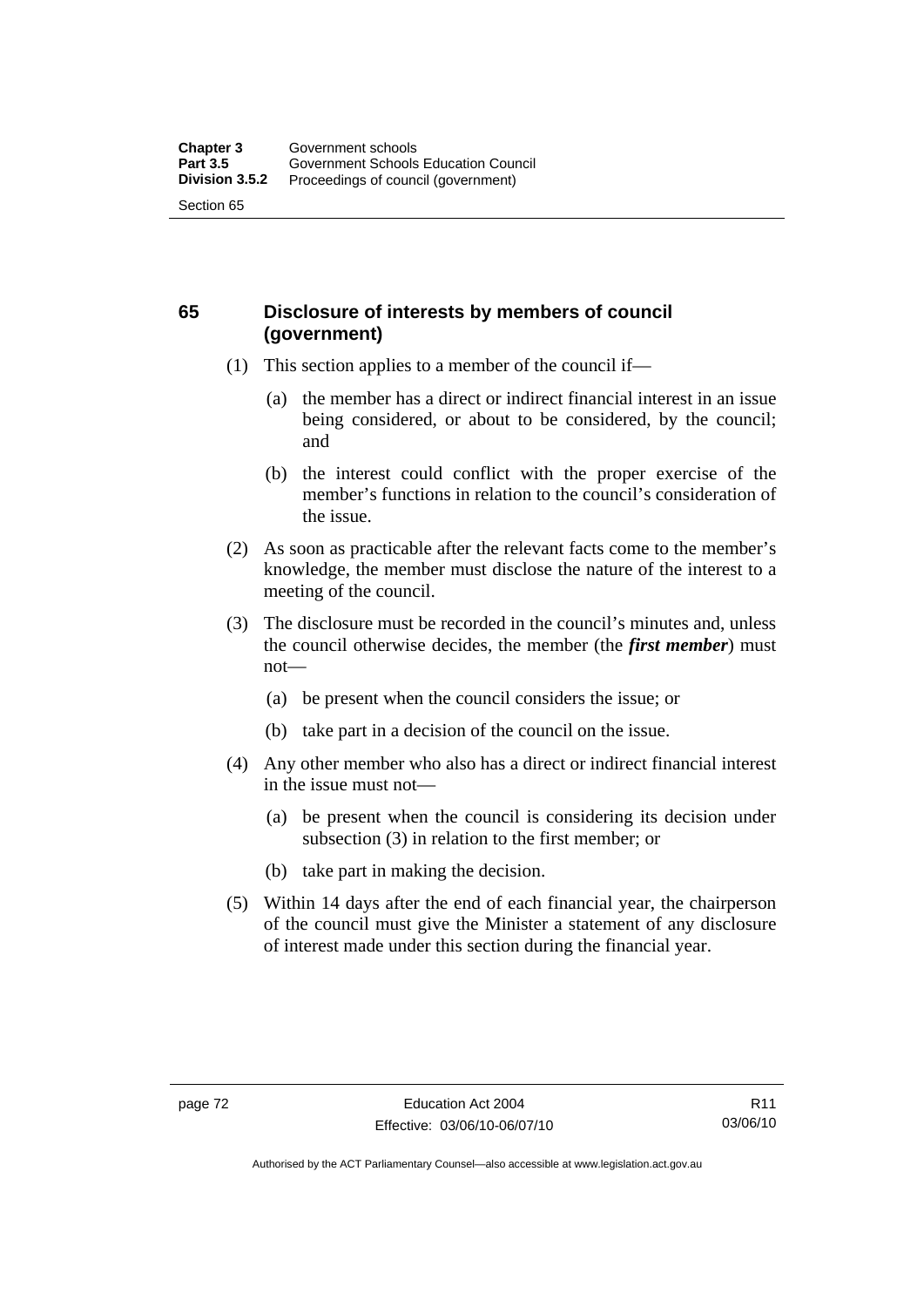# **Division 3.5.3 Other provisions relating to council (government)**

#### **66 Minister to seek advice**

- (1) Before deciding the budget priorities and strategic directions for government schools each year, the Minister must ask for, and consider the advice of, the Government Schools Education Council.
- (2) This section does not limit the matters that the Minister may take into account in deciding the budget priorities and strategic directions for government schools.

# **66A Minister to present advice of council (government)**

The Minister must present a copy of advice given to the Minister under section 55 (a) or (b) (Functions of council (government)) to the Legislative Assembly within 6 sitting days after the day it is given to the Minister.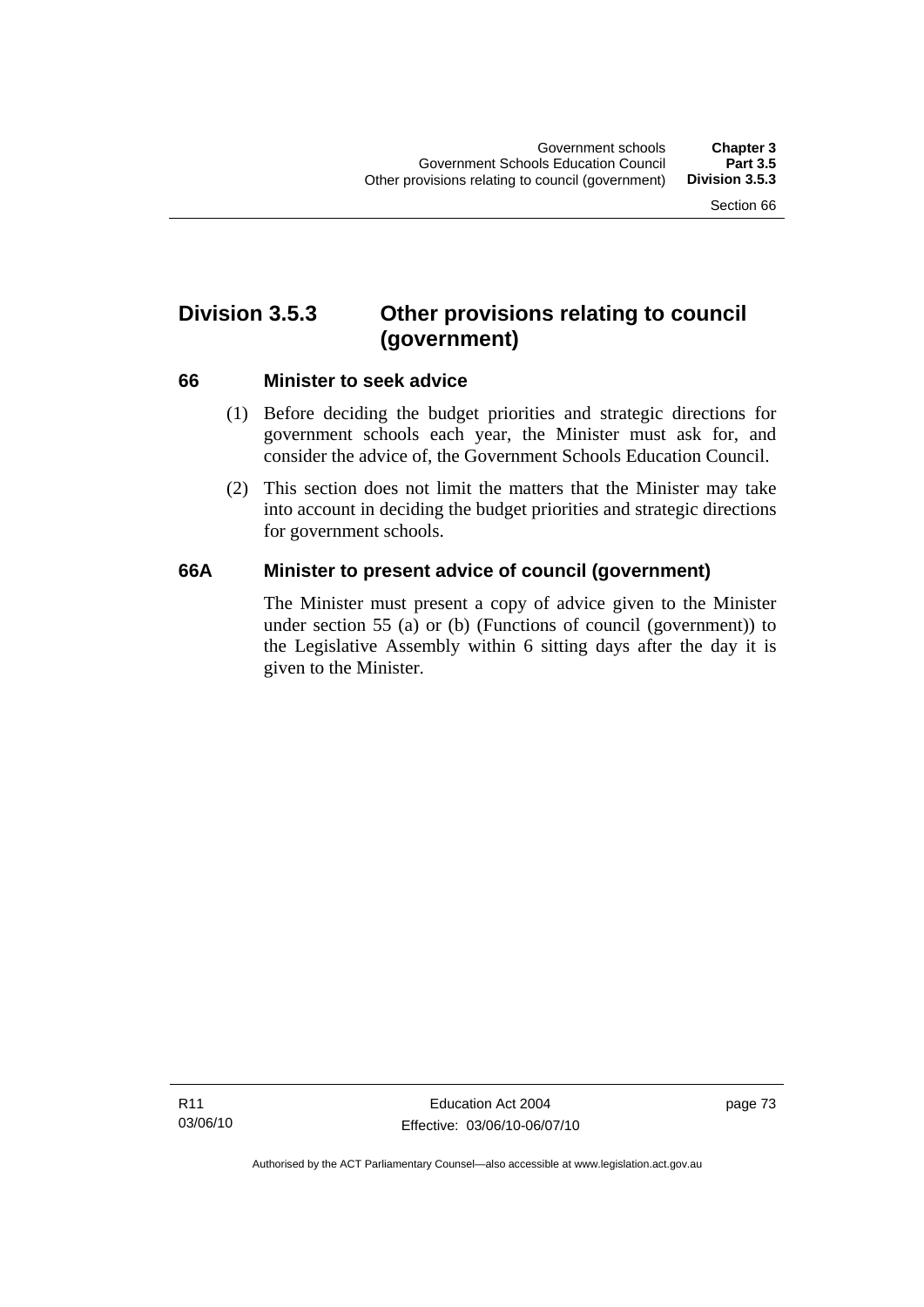# **Part 3.6 Other provisions**

# **Division 3.6.1 Authorised persons (government)**

#### **67 Appointment of authorised persons (government)**

- (1) The chief executive may appoint a person to be an authorised person (government) for this Act or a provision of this Act, other than chapter 4 (Non-government schools).
	- *Note 1* For the making of appointments (including acting appointments), see the Legislation Act, pt 19.3.
	- *Note 2* In particular, a person may be appointed for a particular provision of a law (see Legislation Act, s 7 (3)) and an appointment may be made by naming a person or nominating the occupant of a position (see s 207).
- (2) The regulations may prescribe a person to be an authorised person (government) for this Act or a provision of this Act, other than chapter 4.
- (3) A person may be appointed as an authorised person (government) under subsection (1) only if—
	- (a) the person is an Australian citizen or a permanent resident of Australia; and
	- (b) the chief executive is satisfied that the person is a suitable person to be appointed, having regard in particular to—
		- (i) whether the person has any criminal convictions; and
		- (ii) the person's employment record; and
	- (c) the person has satisfactorily completed adequate training to exercise the powers of an authorised person (government) proposed to be given to the person.
- (4) To remove any doubt, a person may be both an authorised person (government) and an authorised person (non-government).

R11 03/06/10

Authorised by the ACT Parliamentary Counsel—also accessible at www.legislation.act.gov.au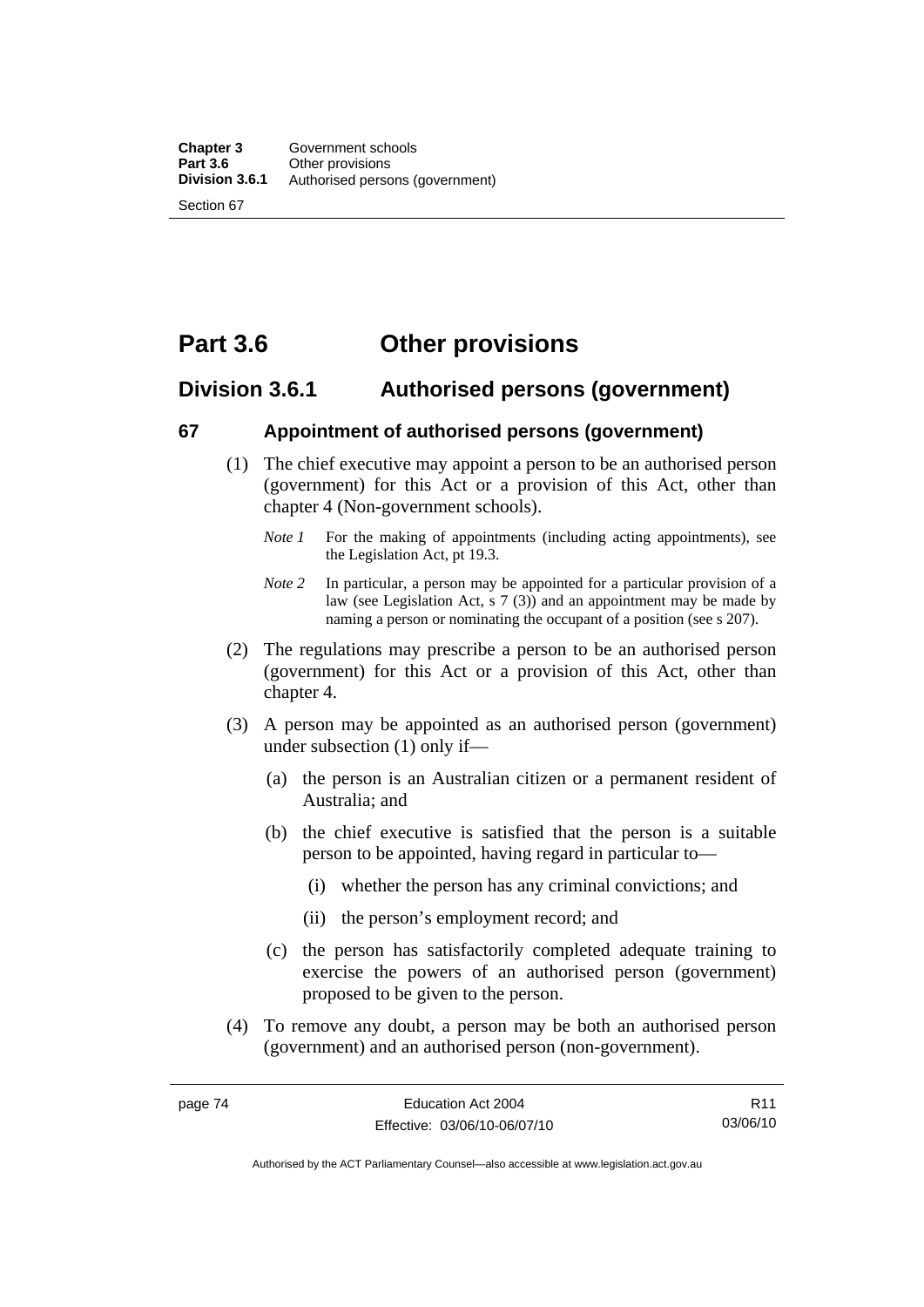# **68 Identity cards for authorised persons (government)**

- (1) The chief executive must give an authorised person (government) an identity card that states the person is an authorised person (government) for this Act, or stated provisions of this Act, and shows—
	- (a) a recent photograph of the person; and
	- (b) the name of the person; and
	- (c) the date of issue of the card; and
	- (d) an expiry date for the card; and
	- (e) anything else prescribed under the regulations.
- (2) A person who ceases to be an authorised person (government) must return his or her identity card to the chief executive as soon as practicable, but within 21 days after the day the person ceases to be an authorised person.

Maximum penalty: 1 penalty unit.

(3) An offence against subsection (2) is a strict liability offence.

# **Division 3.6.2 Inspection powers for government schools**

# **69 Power not to be exercised before identity card shown etc**

- (1) An authorised person (government) may exercise a power under this chapter in relation to a person only if the authorised person first shows the person his or her identity card.
- (2) An authorised person (government) may not remain in a government school entered under this division if, when asked by the principal, the authorised person does not show his or her identity card.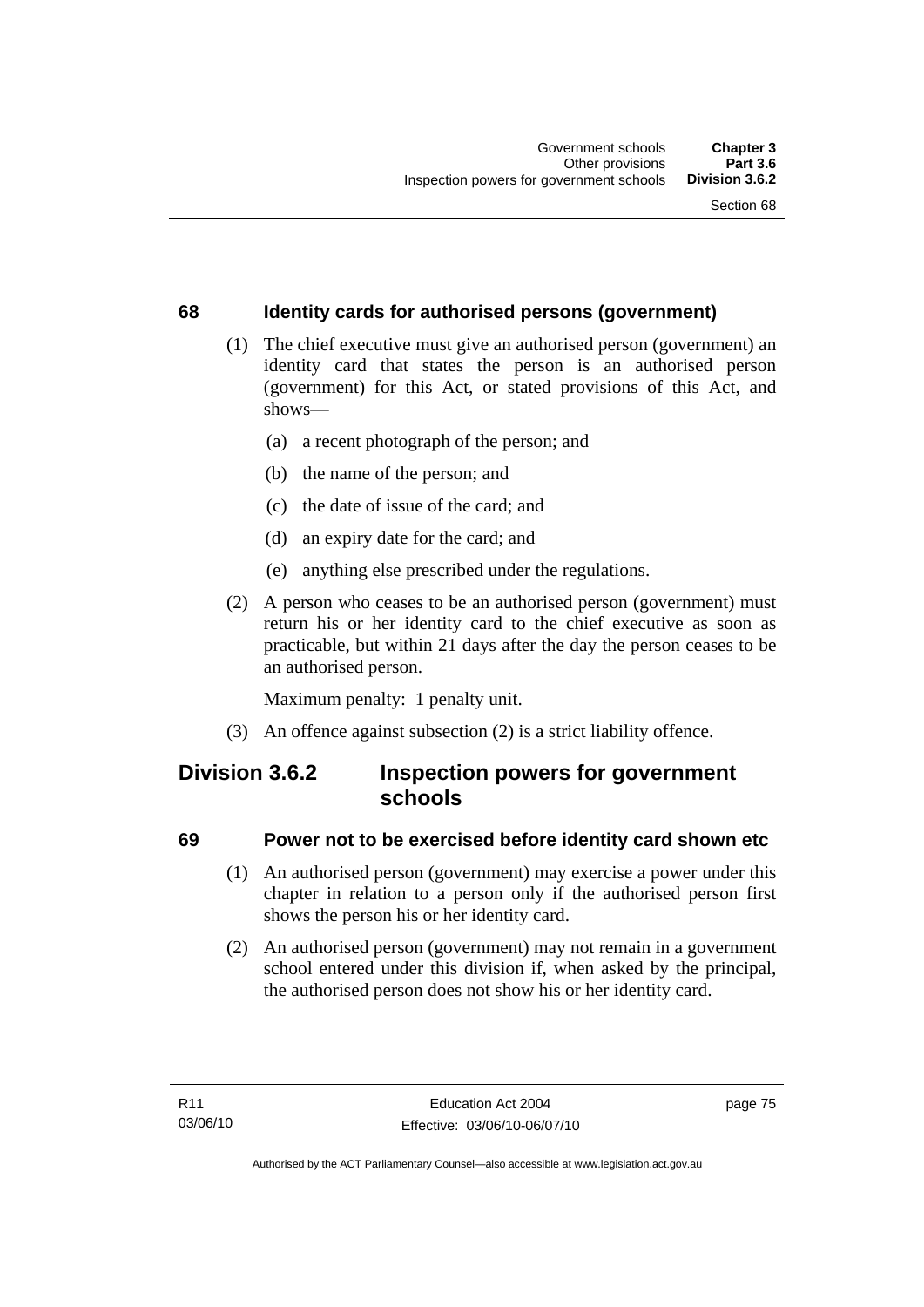# **70 Entry to government schools**

An authorised person (government) may enter a government school at any time.

#### **71 Powers on entry**

An authorised person (government) who enters a government school under section 70 may inspect the school or anything in it (including the register of enrolment and attendances).

page 76 **Education Act 2004** Effective: 03/06/10-06/07/10

Authorised by the ACT Parliamentary Counsel—also accessible at www.legislation.act.gov.au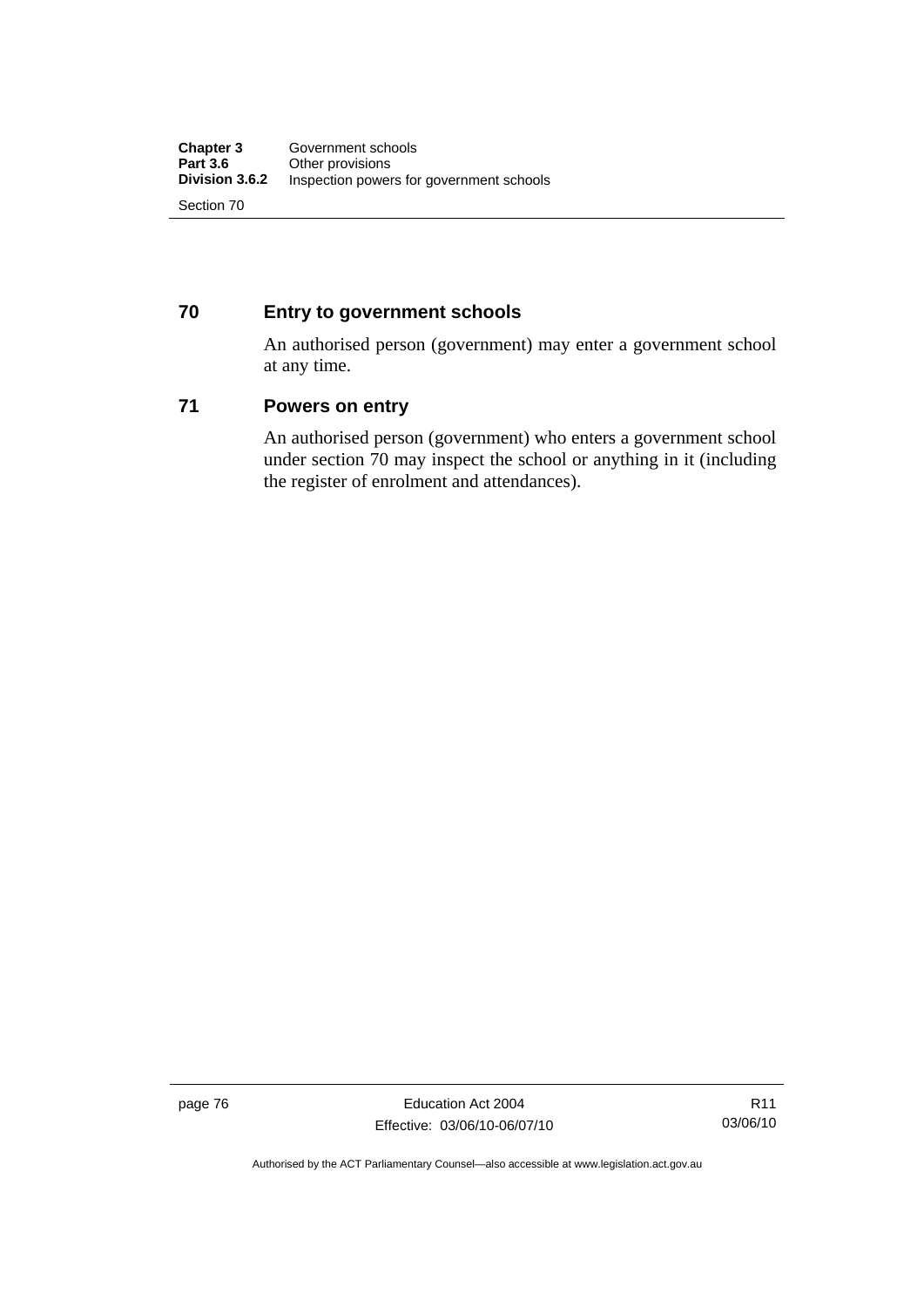# **Chapter 4 Non-government schools**

# **Part 4.1 General**

# **74 Meaning of** *school* **in ch 4**

In this chapter:

*school* does not include a government school.

# **75 Principles on which ch 4 based**

The following are the principles on which this chapter is based:

- (a) the non-government school sector consists of schools from a range of different educational and religious philosophies;
- (b) the variety of schools in the sector reflects the diversity of the community in the ACT and the preferences of parents for a particular style of education for their children;
- (c) the non-government schools sector is committed to—
	- (i) developing the spiritual, physical, emotional and intellectual welfare of its students; and
	- (ii) innovation, diversity and choice; and
	- (iii) maximising student outcomes; and
	- (iv) teacher, parent and student participation in all aspects of school education; and
	- (v) promoting the partnership between home and school; and
	- (vi) preparing students for their full participation in all aspects of a democratic society.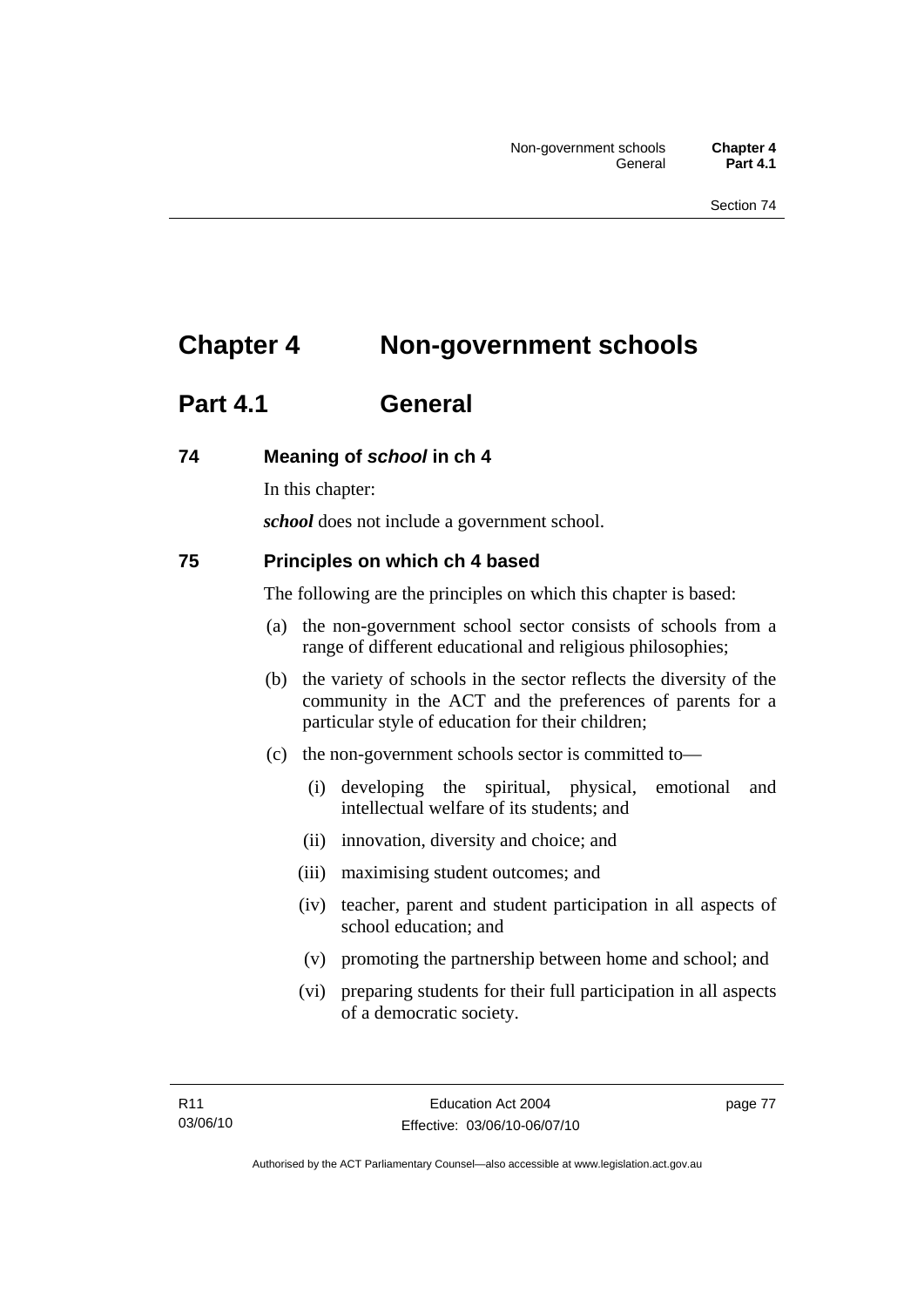# **77 Registrar**

The Minister must appoint a Registrar of Non-Government Schools.

- *Note 1* For the making of appointments (including acting appointments), see Legislation Act, pt 19.3.
- *Note* 2 In particular, an appointment may be made by naming a person or nominating the occupant of a position (see s 207).
- *Note 3* Certain Ministerial appointments require consultation with a Legislative Assembly committee and are disallowable (see Legislation Act, div 19.3.3).

#### **78 Functions of registrar**

The registrar has the following functions:

- (a) to register non-government schools;
- (b) to keep a register of non-government schools;
- (c) to exercise any other function given to the registrar under this Act or any other Territory law.

#### **79 Register of non-government schools**

- (1) The registrar must keep a register of non-government schools.
- (2) A person may, without charge, inspect the register of non-government schools during ordinary business hours at the office of the chief executive.
- (3) A person may, on payment of the reasonable copying costs, obtain a copy of all or part of the register.

#### **80 Availability of information about operation of nongovernment schools and their educational programs**

 (1) The principal of a non-government school must make available to parents of students at the school and to the staff and students of the school information about the school's educational programs and policies, and the operation of the school.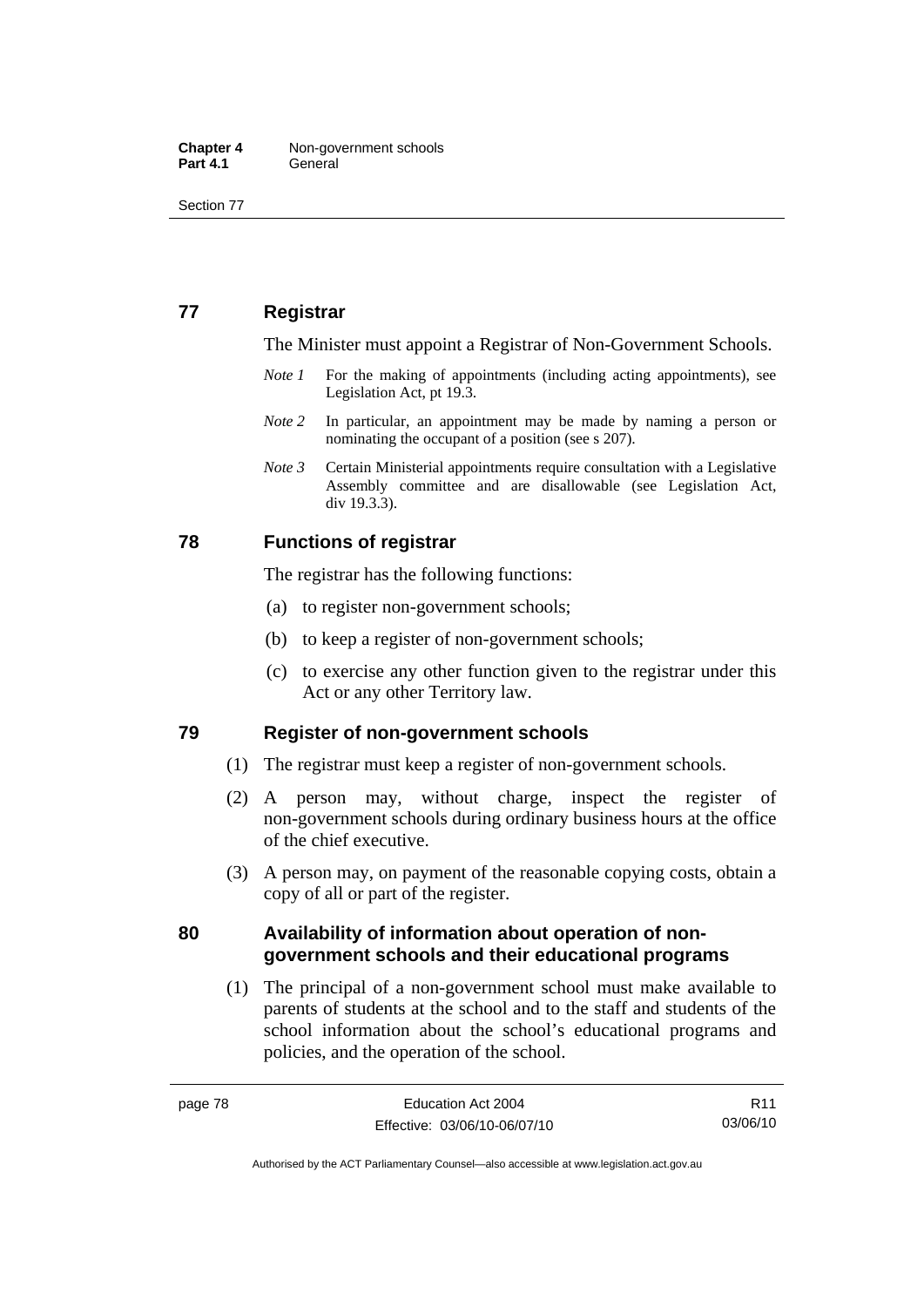(2) The principal of a non-government school must also consult parents of students at the school about the operation of the school, including its educational programs and policies.

### **81 Approved educational courses for students at nongovernment schools**

- (1) The principal of a non-government school may approve educational courses that may be provided to a student enrolled at the school at a place other than the school.
- (2) An approval may be subject to conditions.
- (3) However, the principal may approve an educational course only if satisfied that—
	- (a) the standard of the course is appropriate; and
	- (b) there are adequate facilities for conducting the course; and
	- (c) the premises where the course is to be conducted comply with any relevant Territory laws about health and safety standards.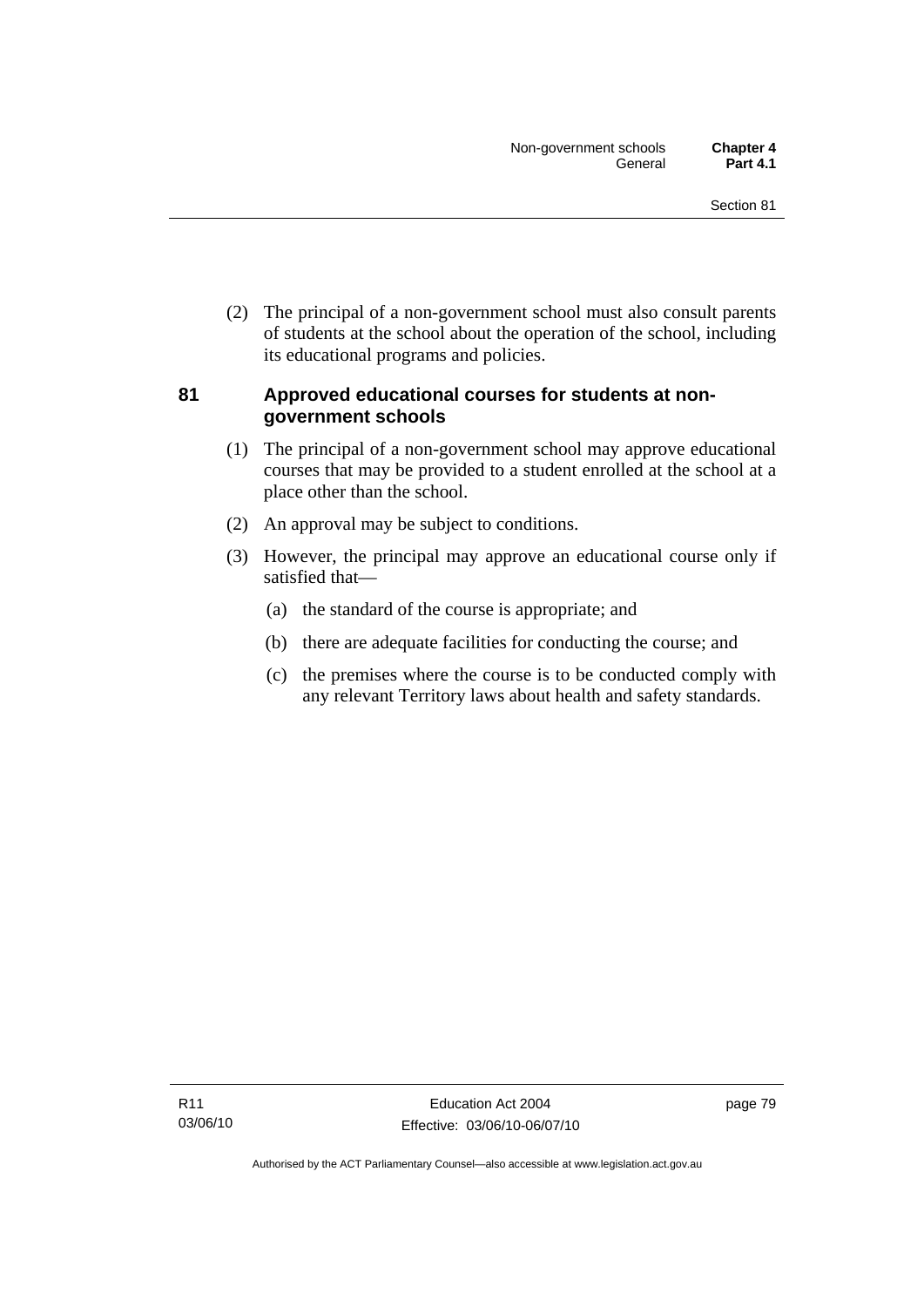# **Part 4.2 Registration—non-government schools**

#### **82 Schools to be registered**

 (1) A person must not conduct a school unless it is registered or provisionally registered under this part.

Maximum penalty: 50 penalty units.

- (2) The principal of a school commits an offence if—
	- (a) the school is not registered or provisionally registered under this part; and
	- (b) the school begins educating a student at any educational level.

Maximum penalty: 20 penalty units.

- (3) The principal of a school commits an offence if—
	- (a) the school is not registered or provisionally registered under this part for education at a particular campus; and
	- (b) the school begins educating a student at that campus.

Maximum penalty: 10 penalty units.

- (4) The principal of a school commits an offence if—
	- (a) the school is not registered or provisionally registered under this part for education at a particular education level; and
	- (b) the school begins educating a student at that education level.

Maximum penalty: 10 penalty units.

(5) An offence against this section is a strict liability offence.

R11 03/06/10

Authorised by the ACT Parliamentary Counsel—also accessible at www.legislation.act.gov.au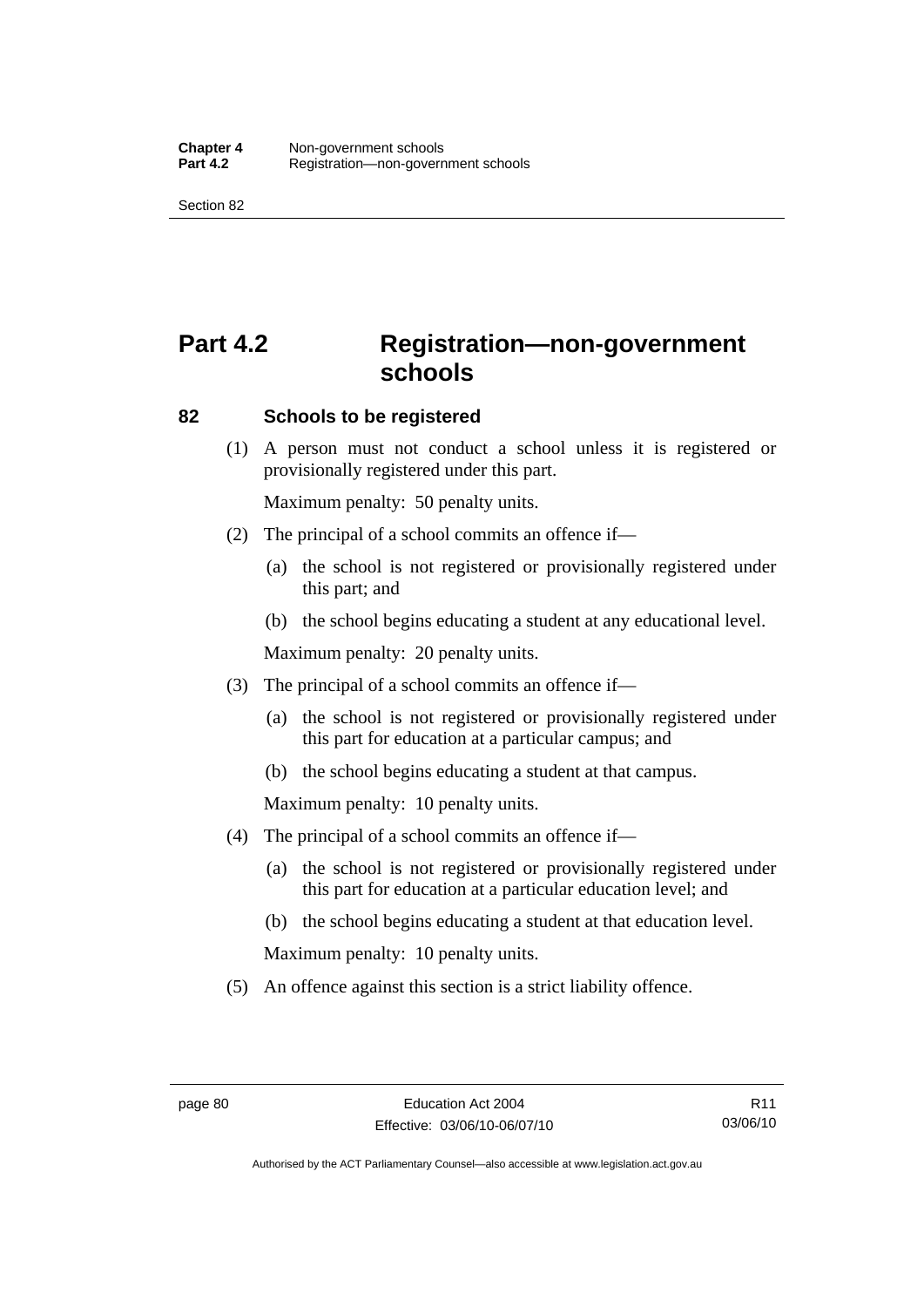# **83 Applications for in-principle approval for proposed registration**

- (1) This section applies if a person intends to make application under—
	- (a) section 85 for provisional registration of a school; or
	- (b) section 88A for registration of a school at an additional campus; or
	- (c) section 89 for registration of a school at an additional educational level.
- (2) The person must apply in writing to the Minister for approval (*inprinciple approval*) to apply for the proposed registration.
- (3) The application must state the day the person proposes to begin operating the school or operating the school at the additional campus or additional educational level (the *proposed opening day*).
- (4) The proposed opening day must be at least 2 years, but not more than 4 years, after the day the application is made.
- (5) The chief executive must publish notice of the making of the application in a daily newspaper.
- (6) The notice must state that written comments on the proposed registration may be made to the Minister within a stated period of at least 60 days after the day the notice is published.
- (7) The chief executive must make a copy of the application for in-principle approval available for inspection free of charge to the public during ordinary business hours at the office of an administrative unit administered by the chief executive.

# **84 Deciding in-principle applications**

 (1) In deciding whether to give in-principle approval for the provisional registration of a school, the Minister must have regard to—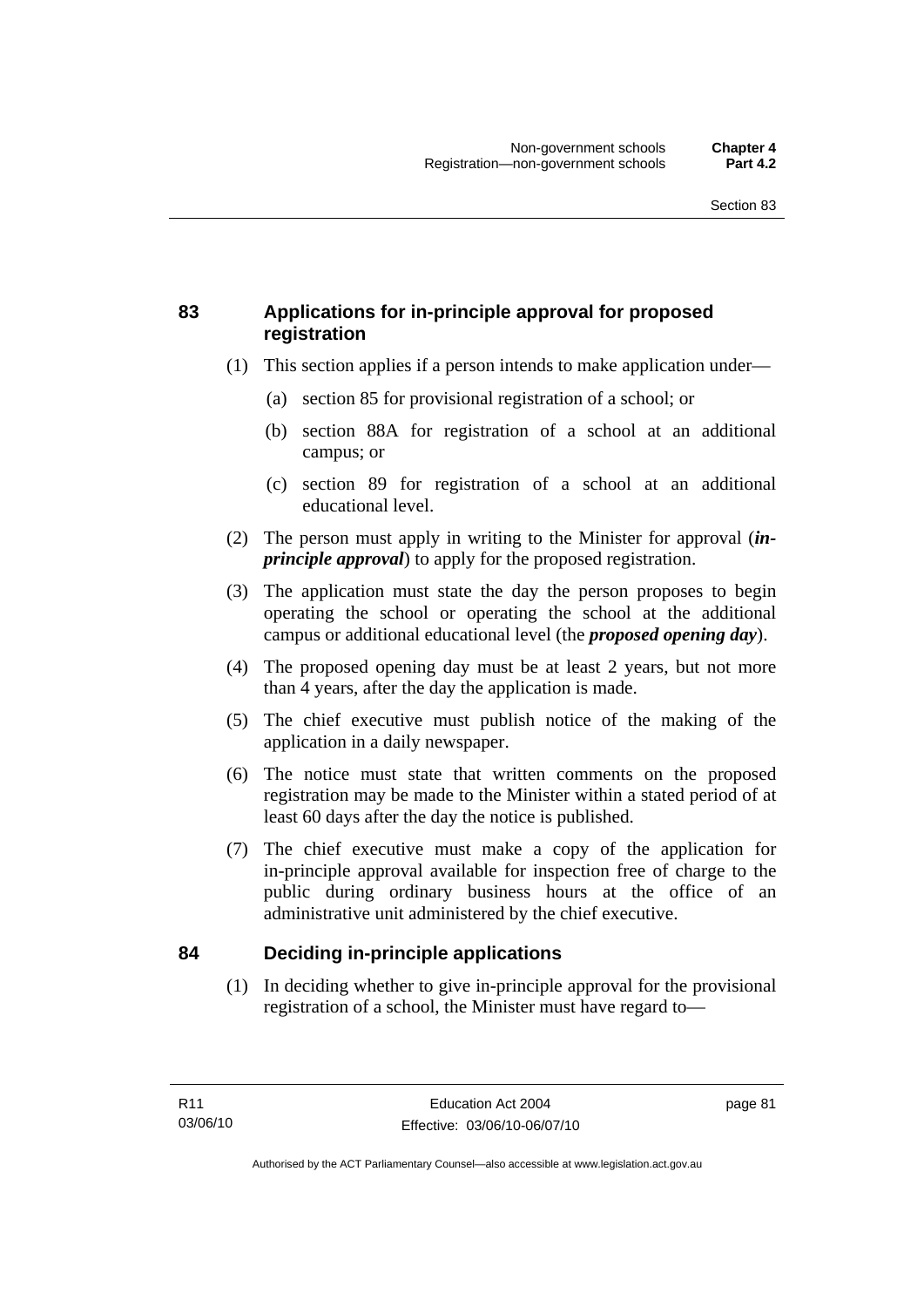- (a) whether the proposed school would undermine the viability of existing schools; and
- (b) whether there is, or is likely to be, demand in the community for the proposed school, including—
	- (i) any increase, or likely increase, in the number of schoolage children in the area where the school is to be located; and
	- (ii) the level of registration of interest shown by the community for the proposed school.
- (2) In deciding whether to give in-principle approval for the registration of a school at an additional campus, the Minister must have regard to—
	- (a) whether the provision of the additional campus by the school would undermine the viability of other existing schools; and
	- (b) the demand for the additional campus, including the level of registration of interest shown by the community for the proposed provision of the additional campus by the school.
- (3) In deciding whether to give in-principle approval for the registration of a school at an additional educational level, the Minister must have regard to—
	- (a) whether the provision of the additional educational level by the school would undermine the viability of other existing schools; and
	- (b) the demand for the additional educational level, including the level of registration of interest shown by the community for the proposed provision of the additional educational level by the school.
- (4) If the Minister is satisfied after considering the application, and after having regard to any comments made under section 83 (6) and the matters mentioned in subsection (1), (2) or (3), that in-principle

R11 03/06/10

Authorised by the ACT Parliamentary Counsel—also accessible at www.legislation.act.gov.au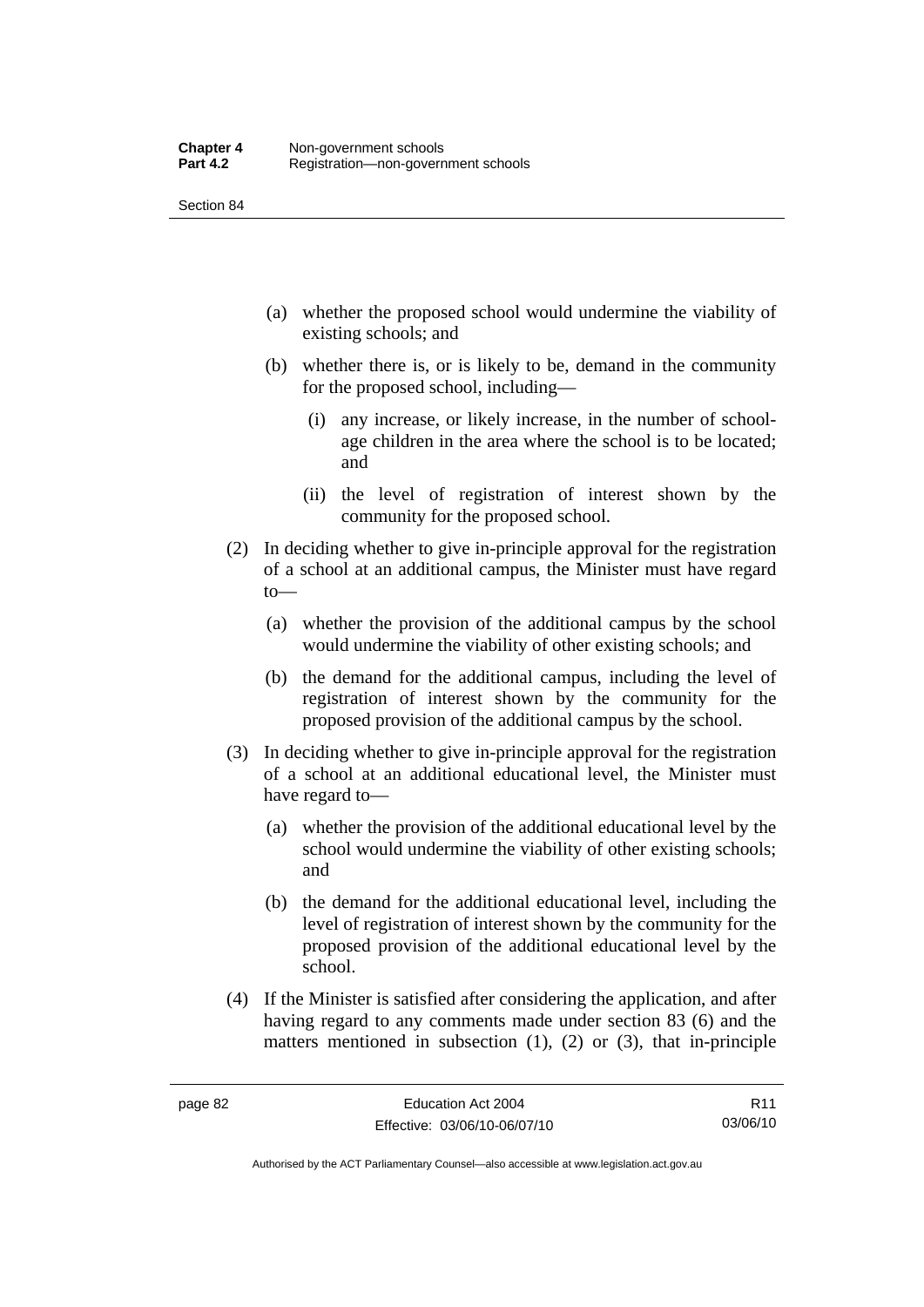approval should be given for the proposed registration, the Minister must, by written notice, give the person in-principle approval for the proposed application.

- (5) If the Minister is not satisfied after considering the application, and after having regard to any comments made under section 83 (6) and the matters mentioned in subsection  $(1)$ ,  $(2)$  or  $(3)$ , that in-principle approval should be given for the proposed registration, the Minister must, by written notice, refuse to give the person in-principle approval for the proposed application.
- (6) A notice under subsection (4) or (5) must state the Minister's reasons for giving or refusing to give in-principle approval for the proposed registration.
- (7) The chief executive must make a copy of the Minister's reasons available for inspection by members of the public at the chief executive's office during ordinary business hours.
- (8) An in-principle approval lapses on whichever of the following is later:
	- (a) 2 years after the day it is given;
	- (b) the proposed opening day.

- **85 Application for provisional registration** 
	- (1) This section applies if—
		- (a) a person has in-principle approval under section 84 to apply for provisional registration of a school; and
		- (b) the person has given the registrar written notice of the person's intention to apply at least the prescribed period before the first day of the school year or term when it is proposed to begin operating the school; and
		- (c) the in-principle approval has not lapsed.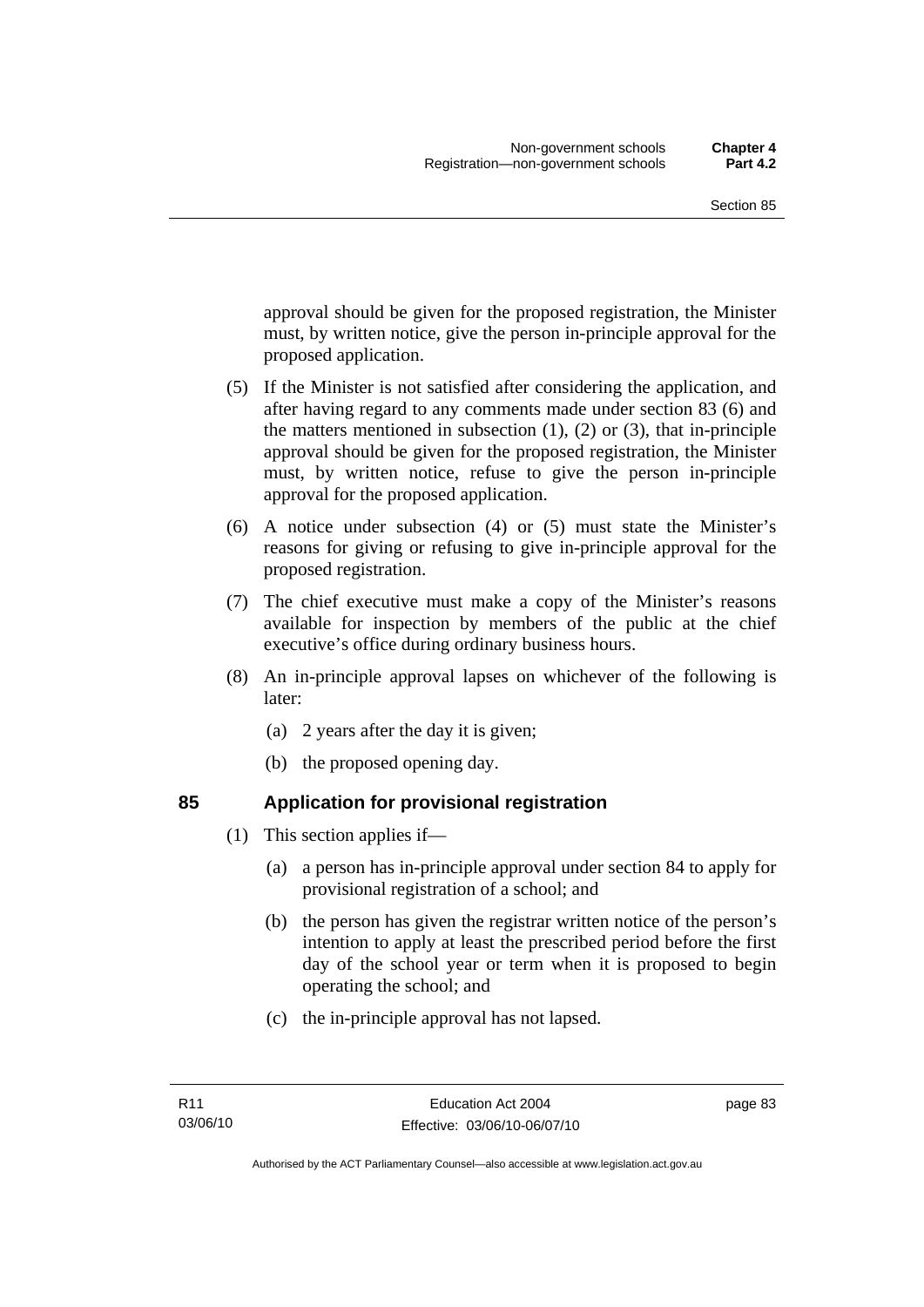- (2) The person may apply in writing to the Minister for provisional registration of the school.
- (3) The application must state where the school is to be located.
- (4) The chief executive must publish notice of the making of the application in a daily newspaper.
- (5) The chief executive must make a copy of the application for provisional registration available for inspection free of charge to the public during ordinary business hours at the office of an administrative unit administered by the chief executive.
- (6) In this section:

#### *prescribed period* means—

- (a) 6 months; or
- (b) if the Minister approves a shorter period for the notice—that period.

#### **86 Provisional registration**

- (1) This section applies if an application is made under section 85 for provisional registration of a school.
- (2) Before deciding whether the school should be provisionally registered, the Minister must appoint a panel to report to the Minister on the application.
	- *Note 1* For the making of appointments (including acting appointments), see the Legislation Act, pt 19.3.
	- *Note 2* In particular, a person may be appointed for a particular provision of a law (see Legislation Act, s 7 (3)) and an appointment may be made by naming a person or nominating the occupant of a position (see s 207).
	- *Note 3* Certain Ministerial appointments require consultation with an Assembly committee and are disallowable (see Legislation Act, div 19.3.3).
- (3) If the Minister is satisfied after considering the panel's report that the school meets the criteria mentioned in subsection (6), the

Authorised by the ACT Parliamentary Counsel—also accessible at www.legislation.act.gov.au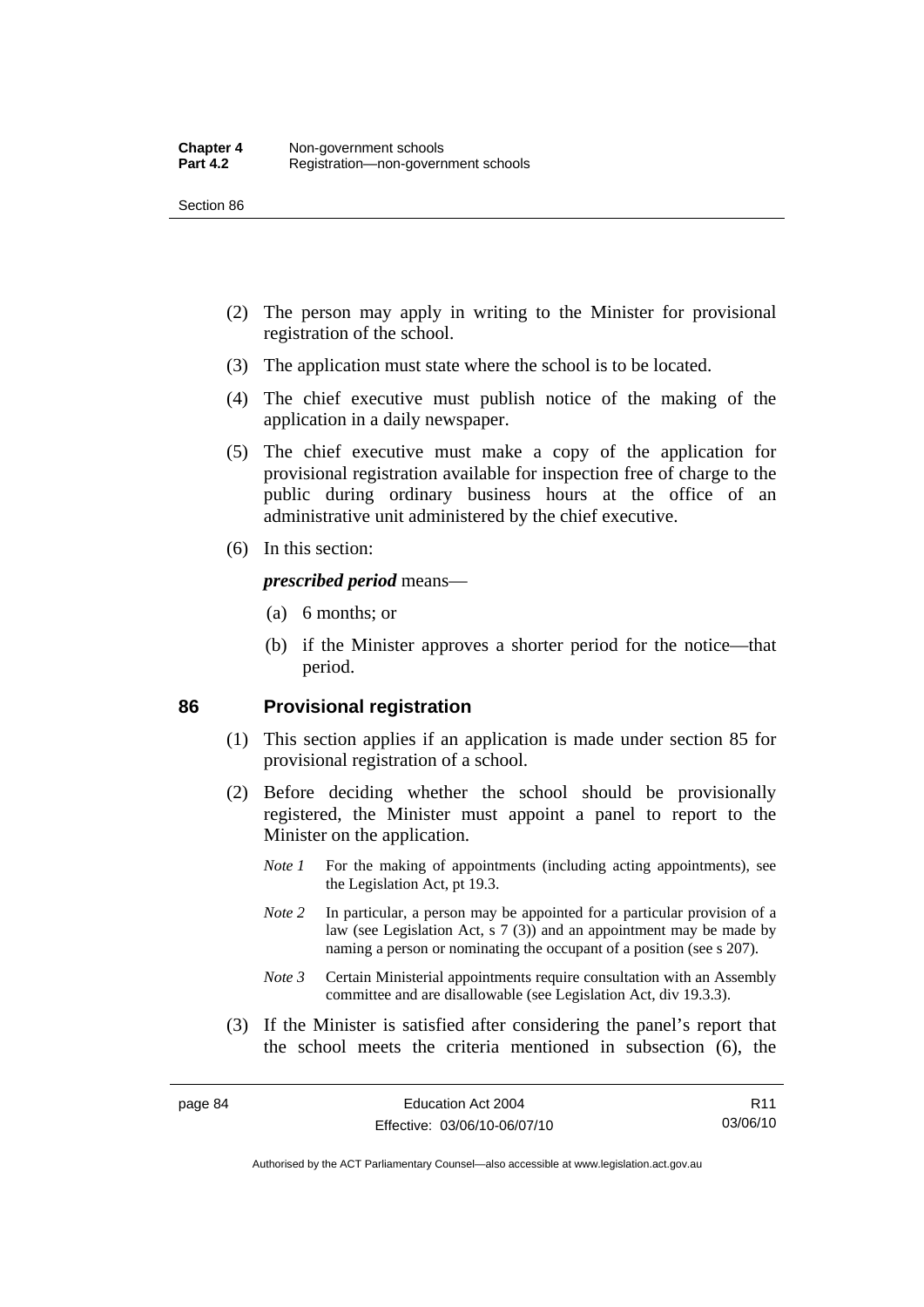Minister must direct the registrar to provisionally register the school.

*Note* Section 93 deals with the duration of provisional registration.

- (4) If the Minister directs the registrar to provisionally register the school, the registrar must provisionally register the school by—
	- (a) entering particulars of the school required under the regulations in the register of non-government schools; and
	- (b) giving the proprietor of the school a certificate of provisional registration for the school.
- (5) If the Minister is not satisfied after considering the panel's report that the school meets the criteria mentioned in subsection (6), the Minister must direct the registrar to refuse to provisionally register the school.
- (6) The criteria for provisional registration of a school are that—
	- (a) the proprietor of the school is a corporation; and
	- (b) the school will have appropriate policies, facilities and equipment for—
		- (i) the curriculum to be offered by the school; and
		- (ii) the safety and welfare of its students; and
	- (c) the curriculum (including the framework of the curriculum and the principles on which the curriculum is based) will meet the curriculum requirements for students attending government schools; and
	- (d) the nature and content of the education to be offered at the school will be appropriate for the educational levels for which provisional registration of the school is sought; and
	- (e) the teaching staff will be qualified to teach at the educational levels at which they are to be employed to teach; and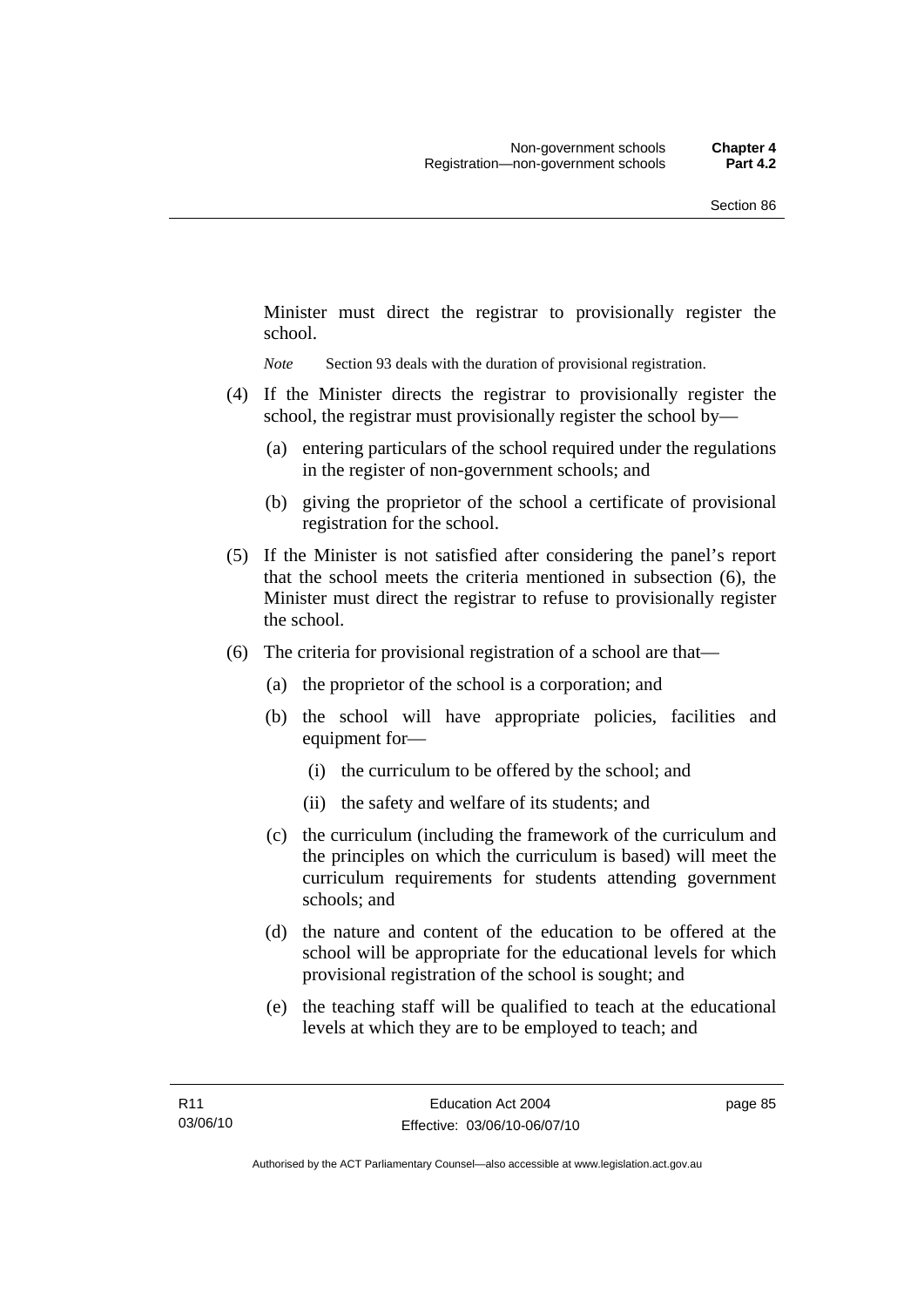- (f) the school will have satisfactory processes to monitor quality educational outcomes; and
- (g) the school will be financially viable.

#### **87 Application for registration**

- (1) This section applies to a school that has been provisionally registered for at least 12 months.
- (2) The proprietor of the school may apply in writing to the Minister for registration of the school at the educational levels for which the school is provisionally registered.
- (3) The chief executive must publish notice of the making of the application in a daily newspaper.
- (4) The chief executive must make a copy of the application for registration available for inspection free of charge to the public during ordinary business hours at the office of an administrative unit administered by the chief executive.

#### **88 Registration**

- (1) This section applies if an application is made under section 87 for registration of a school.
- (2) Before deciding whether the school should be registered, the Minister must appoint a panel to report to the Minister on the application.
	- *Note 1* For the making of appointments (including acting appointments), see the Legislation Act, pt 19.3.
	- *Note 2* In particular, a person may be appointed for a particular provision of a law (see Legislation Act, s 7 (3)) and an appointment may be made by naming a person or nominating the occupant of a position (see s 207).
	- *Note 3* Certain Ministerial appointments require consultation with an Assembly committee and are disallowable (see Legislation Act, div 19.3.3).

Authorised by the ACT Parliamentary Counsel—also accessible at www.legislation.act.gov.au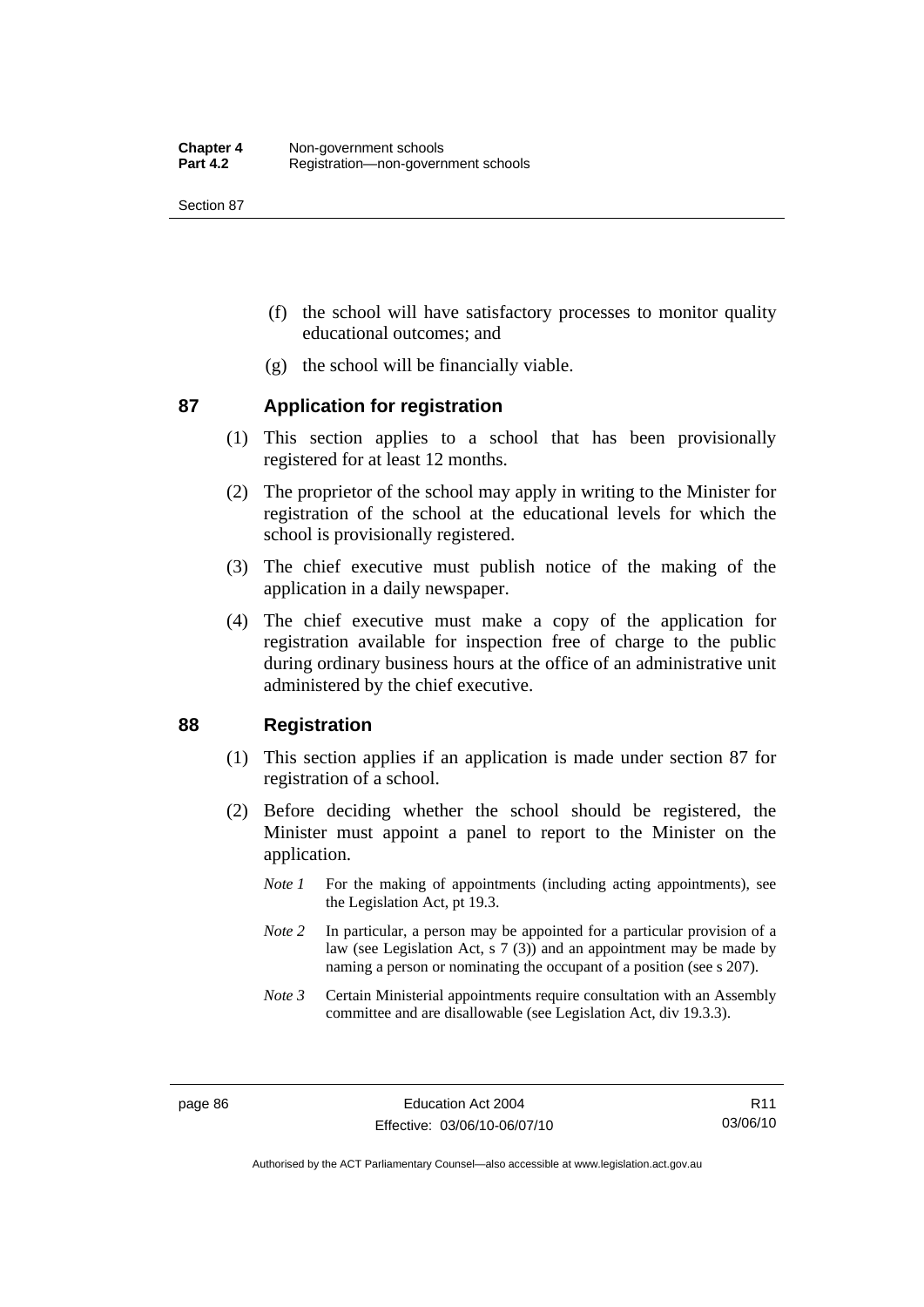- (3) If the Minister is satisfied after considering the panel's report that the school meets the criteria mentioned in subsection (6), the Minister must direct the registrar to register the school for a stated period of not longer than 5 years.
- (4) If the Minister directs the registrar to register the school, the registrar must register the school by—
	- (a) entering particulars of the school required under the regulations in the register of non-government schools; and
	- (b) giving the proprietor of the school a certificate of registration for the school.
- (5) If the Minister is not satisfied after considering the panel's report that the school meets the criteria mentioned in subsection (6), the Minister must direct the registrar to refuse to register the school.
- (6) The criteria for registration of a school are that—
	- (a) the proprietor of the school is a corporation; and
	- (b) the school has appropriate policies, facilities and equipment for—
		- (i) the curriculum offered by the school; and
		- (ii) the safety and welfare of its students; and
	- (c) the curriculum (including the framework of the curriculum and the principles on which the curriculum is based) meets the curriculum requirements for students attending government schools; and
	- (d) the nature and content of the education offered at the school are appropriate for the educational levels for which the school is provisionally registered; and
	- (e) the teaching staff are qualified to teach at the educational levels at which they are employed to teach; and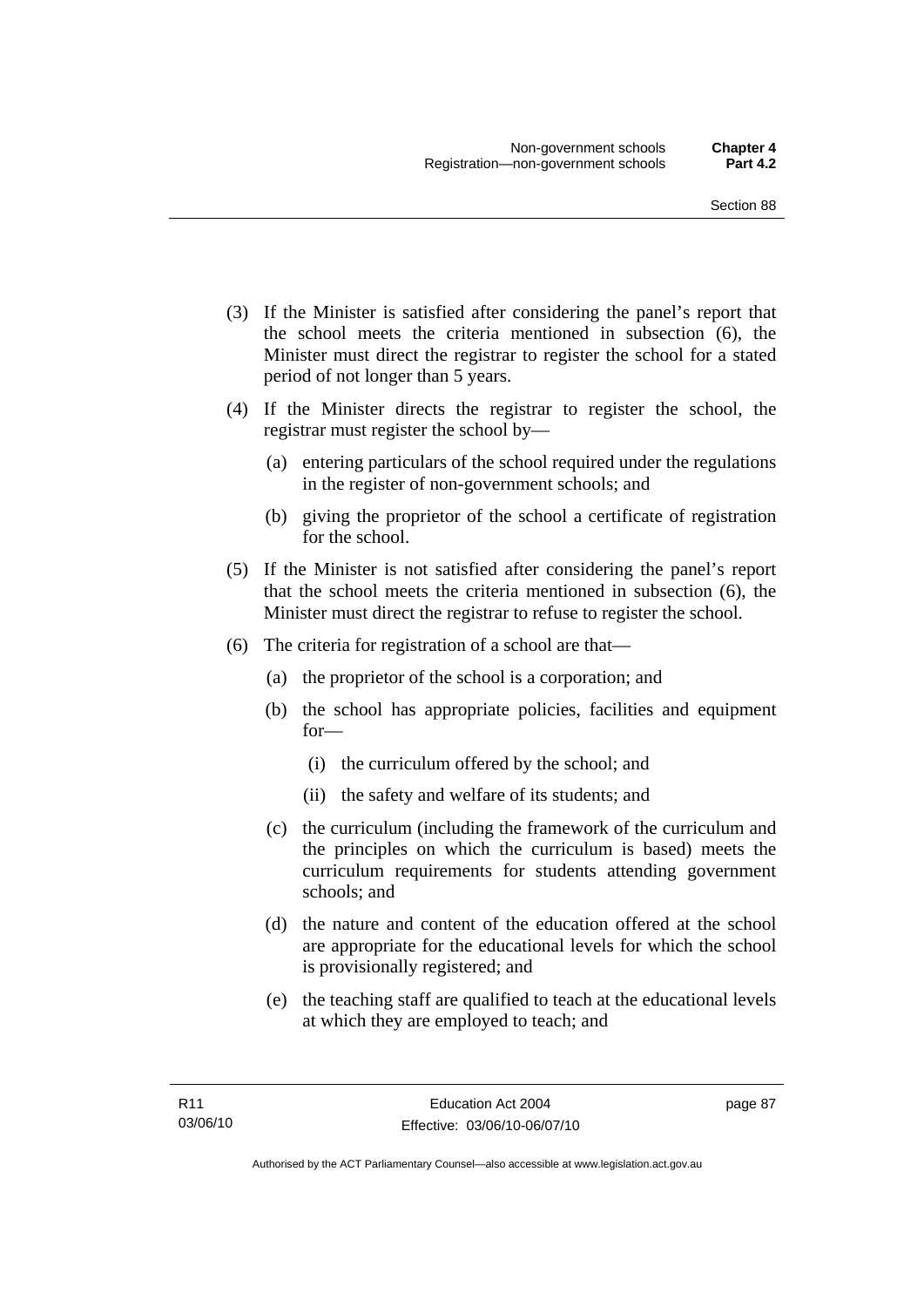Section 88A

- (f) the school has satisfactory processes to monitor quality educational outcomes; and
- (g) the school is financially viable.

#### **88A Application for registration at additional campus**

- (1) This section applies if—
	- (a) a proprietor of a registered non-government school has in-principle approval under section 84 (Deciding in-principle applications) to apply for registration of the school at a stated additional campus; and
	- (b) the proprietor has given the registrar written notice of the proprietor's intention to apply at least the prescribed period before the first day of the school year or term when it is proposed to begin operating the school at the additional campus; and
	- (c) the in-principle approval has not lapsed.
- (2) The proprietor of the school may apply in writing to the Minister for registration of the school at the additional campus.
- (3) The chief executive must publish notice of the making of the application in a daily newspaper.
- (4) The notice must state that written comments on the proposed registration may be made to the Minister within a stated period of at least 60 days after the day the notice is published.
- (5) The chief executive must make a copy of the application for registration available for inspection free of charge to the public during ordinary business hours at the office of an administrative unit administered by the chief executive.
- (6) In this section:

*prescribed period* means—

Authorised by the ACT Parliamentary Counsel—also accessible at www.legislation.act.gov.au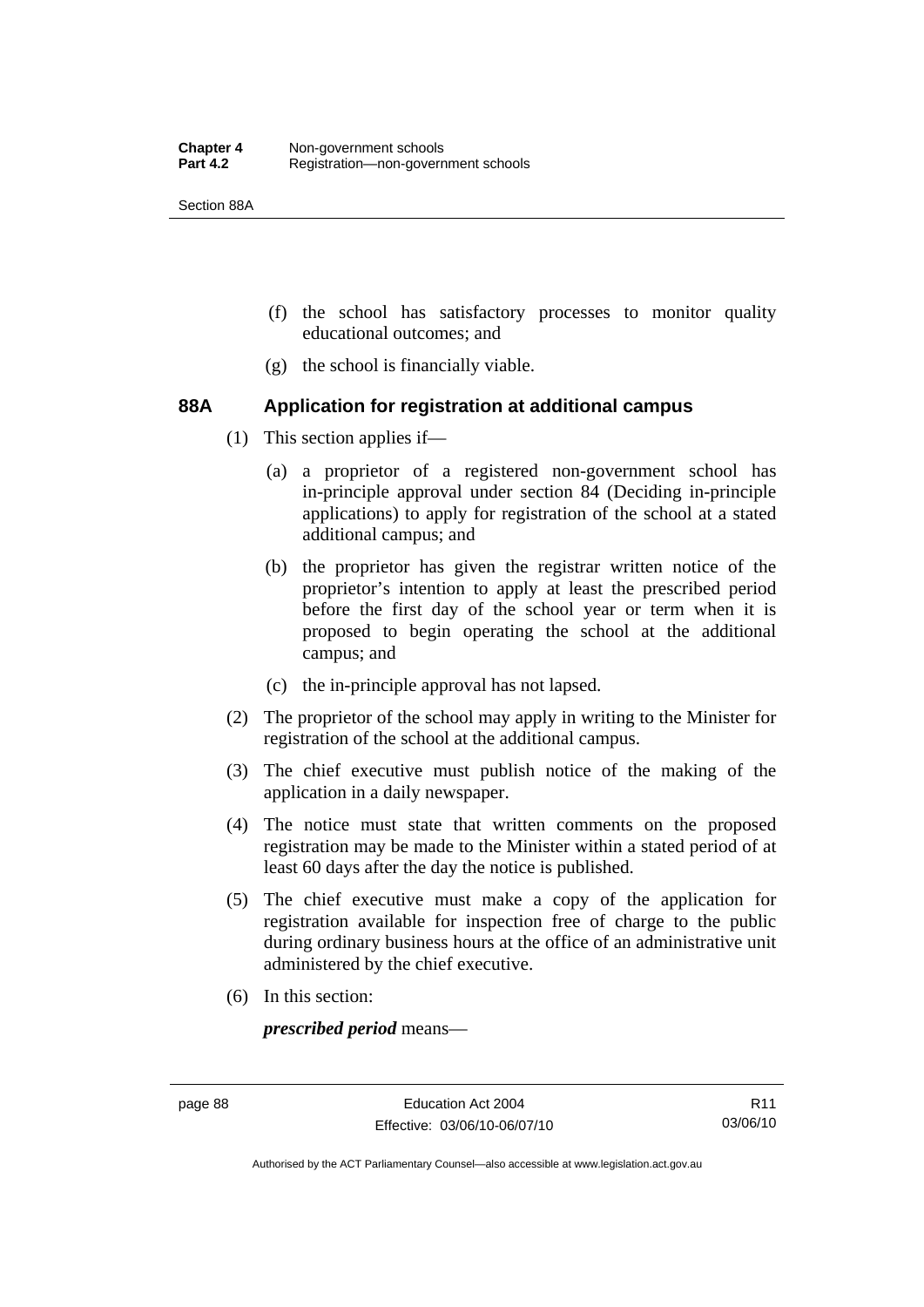- (a) 6 months; or
- (b) if the Minister approves a shorter period for the application that period.

#### **88B Registration at additional campus**

- (1) This section applies if an application is made under section 88A for registration of a school at an additional campus.
- (2) Before deciding whether the school should be registered at the additional campus, the Minister must appoint a panel to report to the Minister on the application.
	- *Note 1* For the making of appointments (including acting appointments), see the Legislation Act, pt 19.3.
	- *Note 2* In particular, a person may be appointed for a particular provision of a law (see Legislation Act, s  $7(3)$ ) and an appointment may be made by naming a person or nominating the occupant of a position (see s 207).
	- *Note 3* Certain Ministerial appointments require consultation with an Assembly committee and are disallowable (see Legislation Act, div 19.3.3).
- (3) If the Minister is satisfied after considering the panel's report that the school meets the criteria mentioned in subsection (7), the Minister must direct the registrar to register the school at the additional campus.
- (4) If the Minister directs the registrar to register the school at the additional campus, the registrar must register the school at the additional campus by—
	- (a) entering the particulars of the school required under the regulations in the register of non-government schools; and
	- (b) giving the proprietor of the school a certificate of registration that includes the additional campus (a *new certificate*).
- (5) If the registrar gives the proprietor a new certificate, the proprietor must return the school's existing certificate of registration to the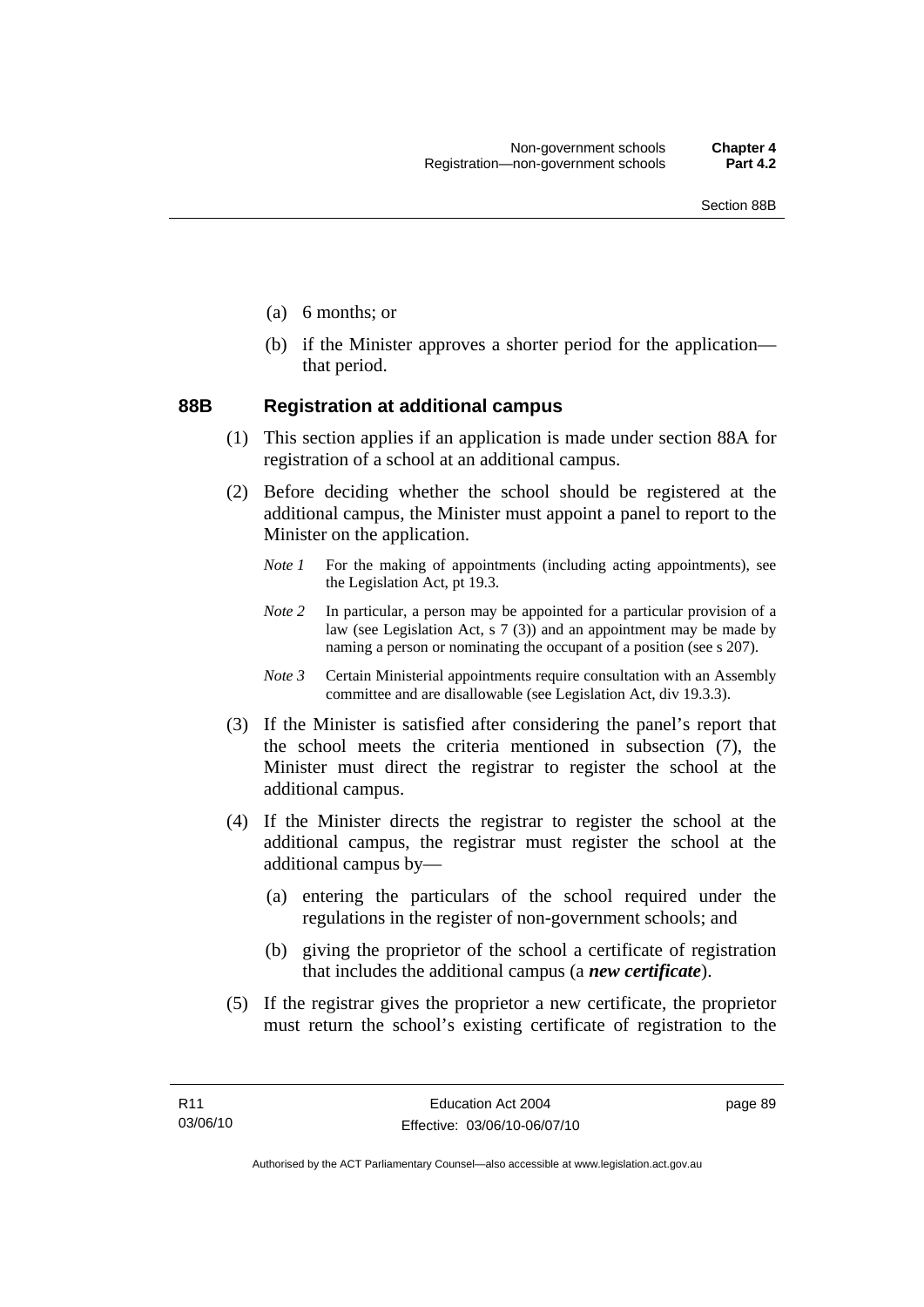registrar within 14 days after the day the proprietor receives the new certificate.

- (6) If the Minister is not satisfied after considering the panel's report that the school meets the criteria mentioned in subsection (7), the Minister must direct the registrar to refuse to register the school at the additional campus.
- (7) The criteria for registration of a school at an additional campus are that—
	- (a) the school will have appropriate policies, facilities and equipment for—
		- (i) the curriculum to be offered by the school at the additional campus; and
		- (ii) the safety and welfare of its students at the additional campus; and
	- (b) the curriculum (including the framework of the curriculum and the principles on which the curriculum is based) meets the curriculum requirements for students attending government schools; and
	- (c) the nature and content of the education to be offered at the school will be appropriate for the additional campus; and
	- (d) the teaching staff will be qualified to teach at the additional campus; and
	- (e) the school will have satisfactory processes to monitor quality educational outcomes at the additional campus; and
	- (f) the school will be financially viable.

# **89 Application for registration at additional educational levels**

(1) This section applies if—

Authorised by the ACT Parliamentary Counsel—also accessible at www.legislation.act.gov.au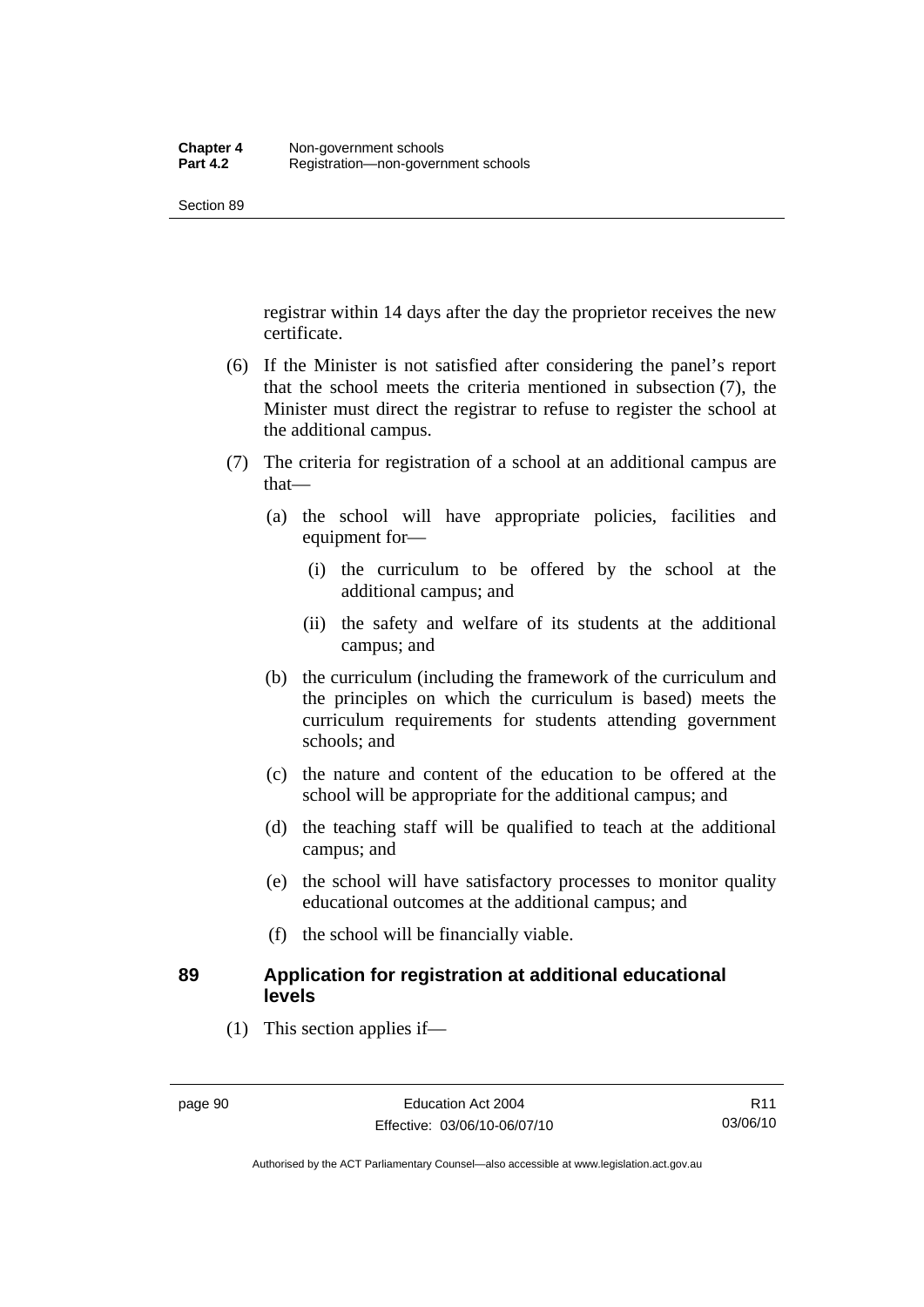- (a) a proprietor of a registered non-government school has inprinciple approval under section 84 (Deciding in-principle applications) to apply to operate the school at a stated additional educational level; and
- (b) the proprietor has given the registrar written notice of the proprietor's intention to apply at least the prescribed period before the first day of the school year or term when it is proposed to begin operating the school at the additional educational level; and
- (c) the in-principle approval has not lapsed.
- (2) The proprietor of the school may apply in writing to the Minister for registration of the school at the additional educational level.
- (3) The chief executive must publish notice of the making of the application in a daily newspaper.
- (4) The notice must state that written comments on the proposed registration may be made to the Minister within a stated period of at least 60 days after the day the notice is published.
- (5) The chief executive must make a copy of the application for registration available for inspection free of charge to the public during normal business hours at the office of an administrative unit administered by the chief executive.
- (6) In this section:

#### *prescribed period* means—

- (a) 6 months; or
- (b) if the Minister approves a shorter period for the application that period.

#### **90 Registration at additional educational levels**

 (1) This section applies if an application made under section 89 for registration of a school at an additional educational level.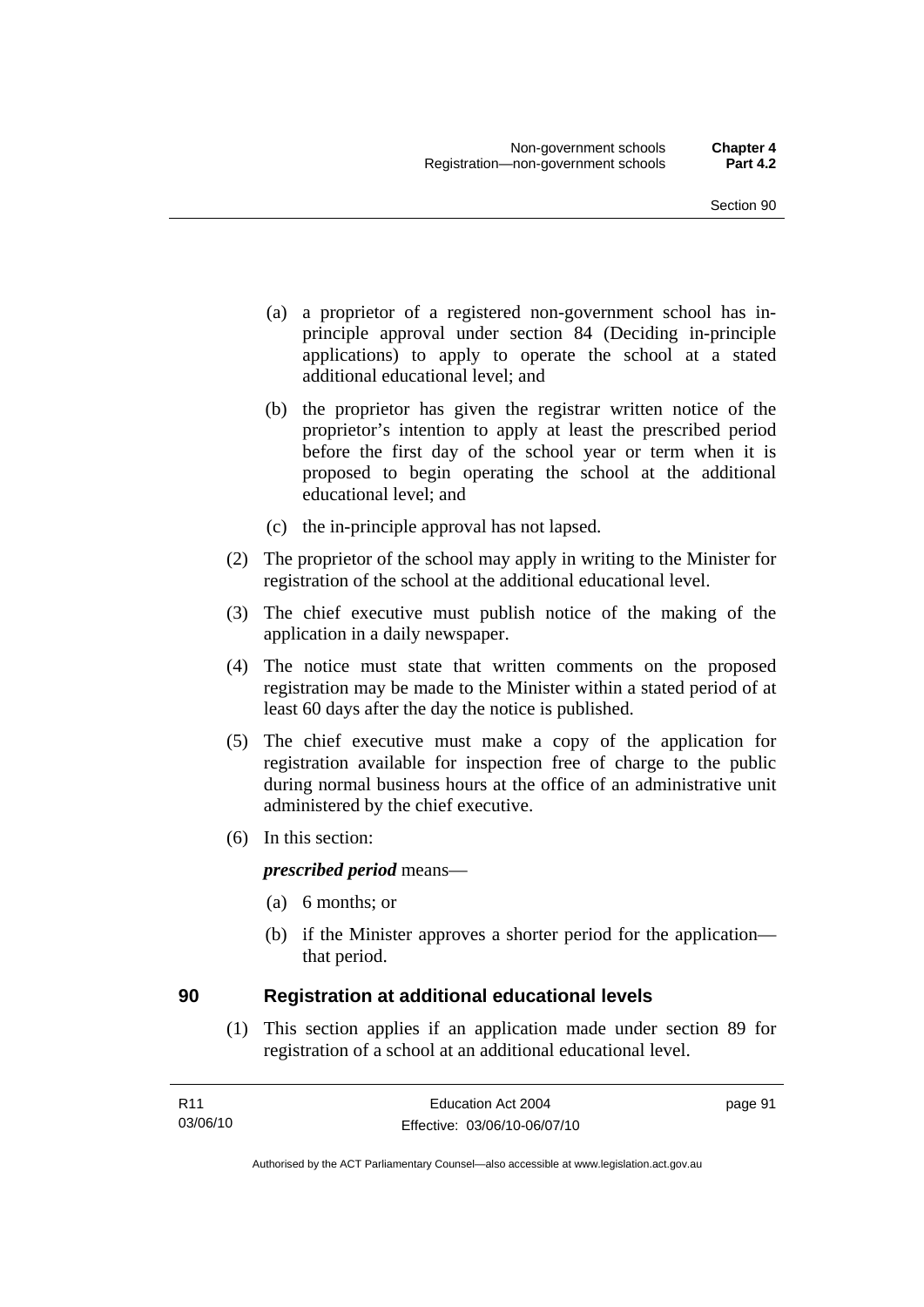- (2) Before deciding whether a school should be registered at the additional educational level, the Minister must appoint a panel to report to the Minister on the application.
	- *Note 1* For the making of appointments (including acting appointments), see the Legislation Act, pt 19.3.
	- *Note 2* In particular, a person may be appointed for a particular provision of a law (see Legislation Act, s 7 (3)) and an appointment may be made by naming a person or nominating the occupant of a position (see s 207).
	- *Note 3* Certain Ministerial appointments require consultation with an Assembly committee and are disallowable (see Legislation Act, div 19.3.3).
- (3) If the Minister is satisfied after considering the panel's report that the school meets the criteria mentioned in subsection (7), the Minister must direct the registrar to register the school at the additional educational level.
- (4) If the Minister directs the registrar to register the school at the additional educational level, the registrar must register the school at the additional educational level by—
	- (a) entering the particulars of the school required under the regulations in the register of non-government schools; and
	- (b) giving the proprietor of the school a certificate of registration that includes the additional educational level (a *new certificate*).
- (5) If the registrar gives the proprietor a new certificate, the proprietor must return the school's existing certificate of registration to the registrar within 14 days after the day the proprietor receives the new certificate.
- (6) If the Minister is not satisfied after considering the panel's report that the school meets the criteria mentioned in subsection (7), the Minister must direct the registrar to refuse to register the school at the additional educational level.

R11 03/06/10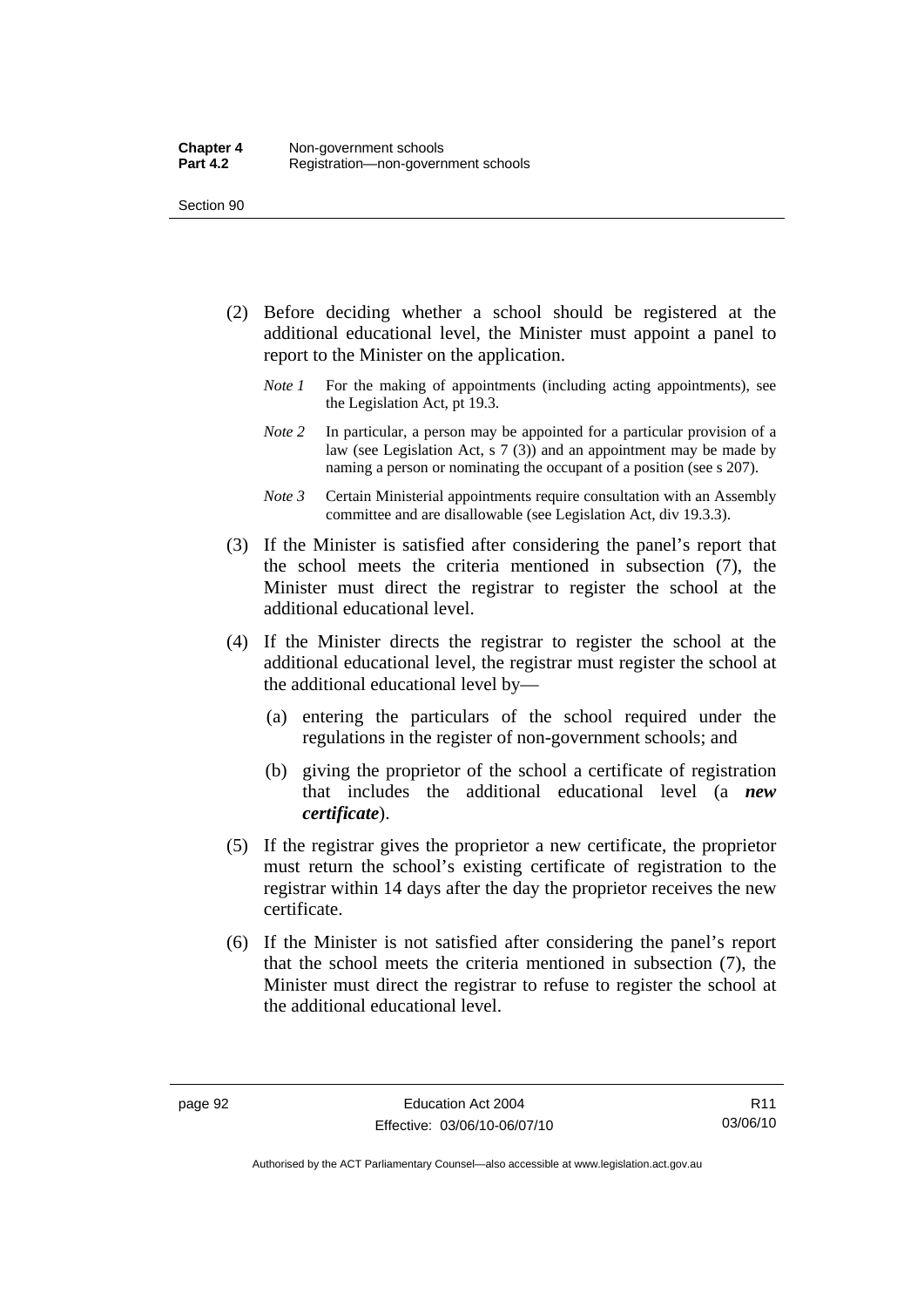- (7) The criteria for registration of a school at an additional educational level are that—
	- (a) the school will have appropriate policies, facilities and equipment for—
		- (i) the curriculum to be offered by the school at the additional educational level; and
		- (ii) the safety and welfare of its students at the additional educational level; and
	- (b) the curriculum (including the framework of the curriculum and the principles on which the curriculum is based) meets the curriculum requirements for students attending government schools; and
	- (c) the nature and content of the education to be offered at the school will be appropriate for the additional educational level; and
	- (d) the teaching staff will be qualified to teach at the additional educational level; and
	- (e) the school will have satisfactory processes to monitor quality educational outcomes at the additional educational level; and
	- (f) the school will be financially viable.

#### **91 Conditions of provisional registration or registration**

The conditions of provisional registration or registration of a school under this part are that—

- (a) the proprietor of the school remains a corporation; and
- (b) the school has appropriate policies, facilities and equipment for—
	- (i) the curriculum offered by the school; and
	- (ii) the safety and welfare of its students; and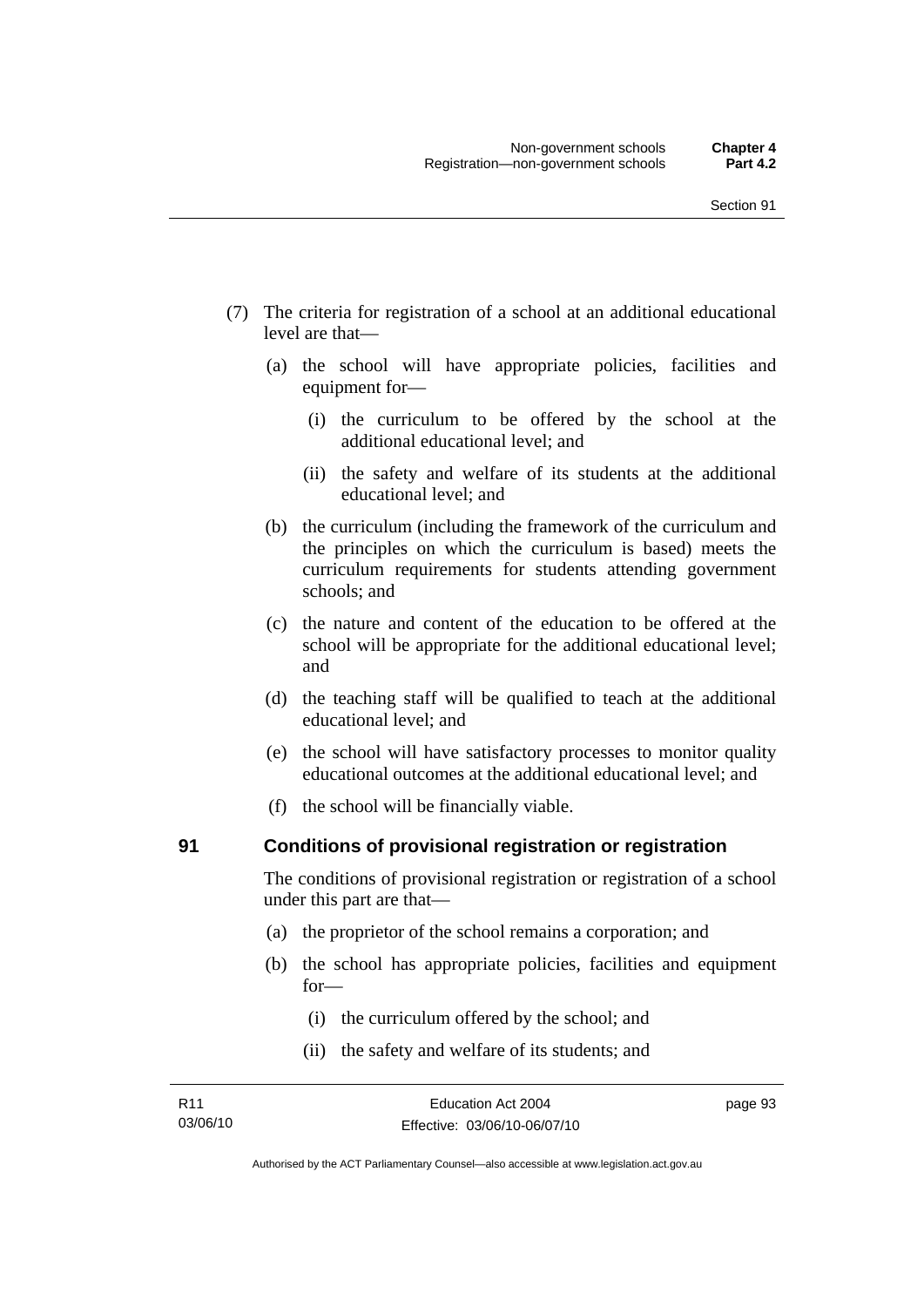- (c) the curriculum (including the framework of the curriculum and the principles on which the curriculum is based) meets the curriculum requirements for students attending government schools; and
- (d) the nature and content of the education offered at the school are appropriate for the educational levels for which the school is provisionally registered or registered; and
- (e) the teaching staff are qualified to teach at the educational levels at which they are employed to teach; and
- (f) the school has satisfactory processes to monitor quality educational outcomes; and
- (g) the school is financially viable.

# **92 Certificate of provisional registration or registration**

- (1) A certificate of provisional registration or registration of a nongovernment school must—
	- (a) state the proprietor of the school; and
	- (b) state the educational level or levels for which the school is provisionally registered or registered under this part; and
	- (c) state the location of the campus or campuses for which the school is provisionally registered or registered under this part; and
	- (d) state the term of provisional registration or registration; and
	- (e) include any other particulars required under the regulations.
- (2) The registrar may include any other particulars in the certificate that the registrar considers appropriate.
- (3) The proprietor of a registered non-government school must tell the registrar in writing about a change in any of the particulars of the certificate within 1 month after the day the change happens.

R11 03/06/10

Authorised by the ACT Parliamentary Counsel—also accessible at www.legislation.act.gov.au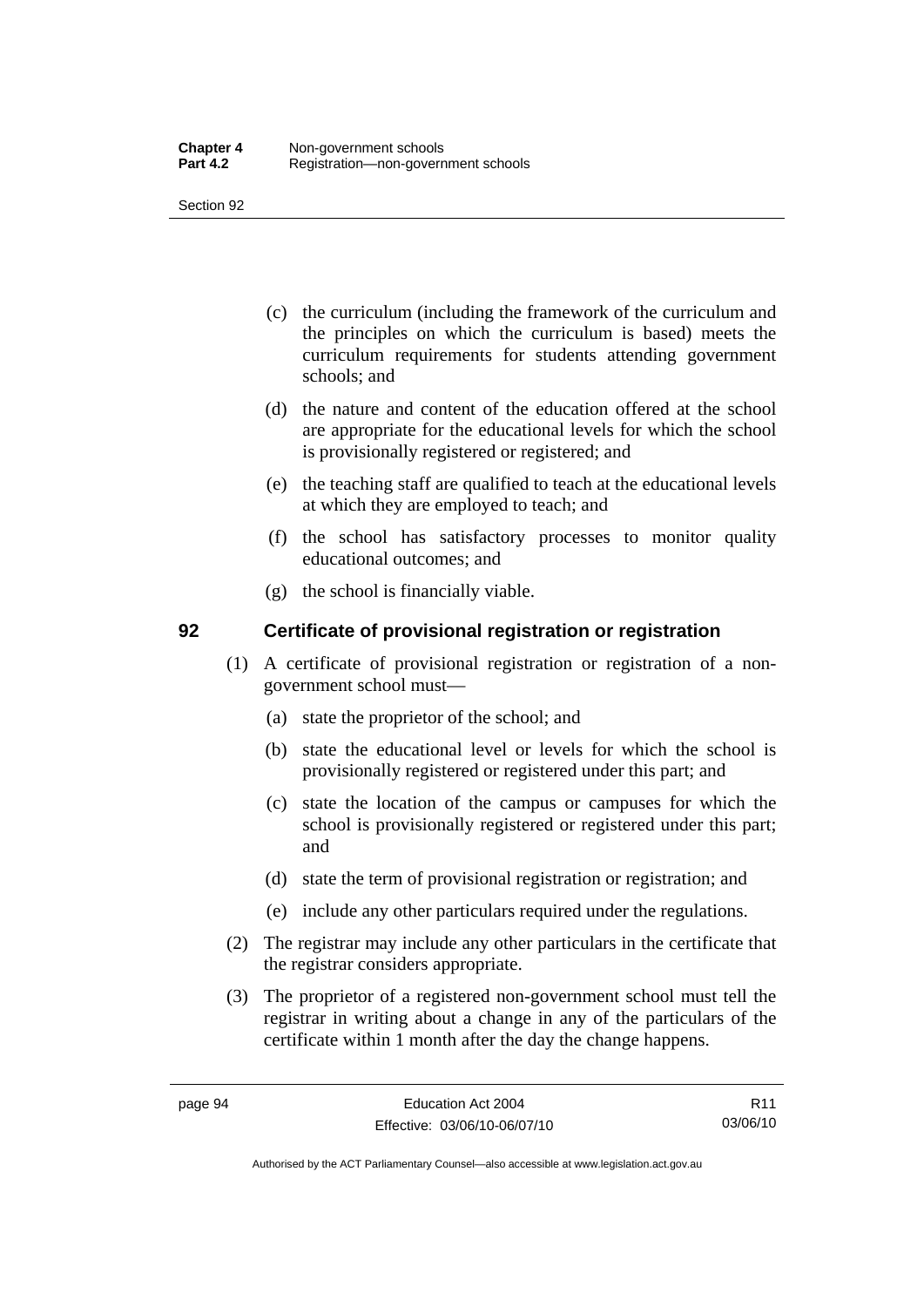# **93 Period of provisional registration and registration**

- (1) Provisional registration of a school ends when the earliest of the following happens:
	- (a) 2 years after the school is provisionally registered;
	- (b) the school is registered under section 88.
- (2) Registration of a school is for a period not longer than 5 years stated in the school's certificate of registration.

# **94 Investigation of complaints—non-government schools**

- (1) The proprietor of a non-government school must develop and implement a complaints policy for the school.
- (2) The proprietor of a non-government school must, as soon as practicable, investigate any complaint about the administration, management and operation of the school that, in the proprietor's opinion, is not a frivolous or vexatious complaint.

# **95 Cancellation of provisional registration or registration**

- (1) The Minister may direct the registrar to cancel the provisional registration or registration of a school if satisfied on reasonable grounds—
	- (a) that a condition of the school's provisional registration or registration has been contravened; or
	- (b) that the school's proprietor or principal has otherwise contravened this Act.
	- *Note* Section 91 (Conditions of provisional registration or registration) sets out the conditions of registration.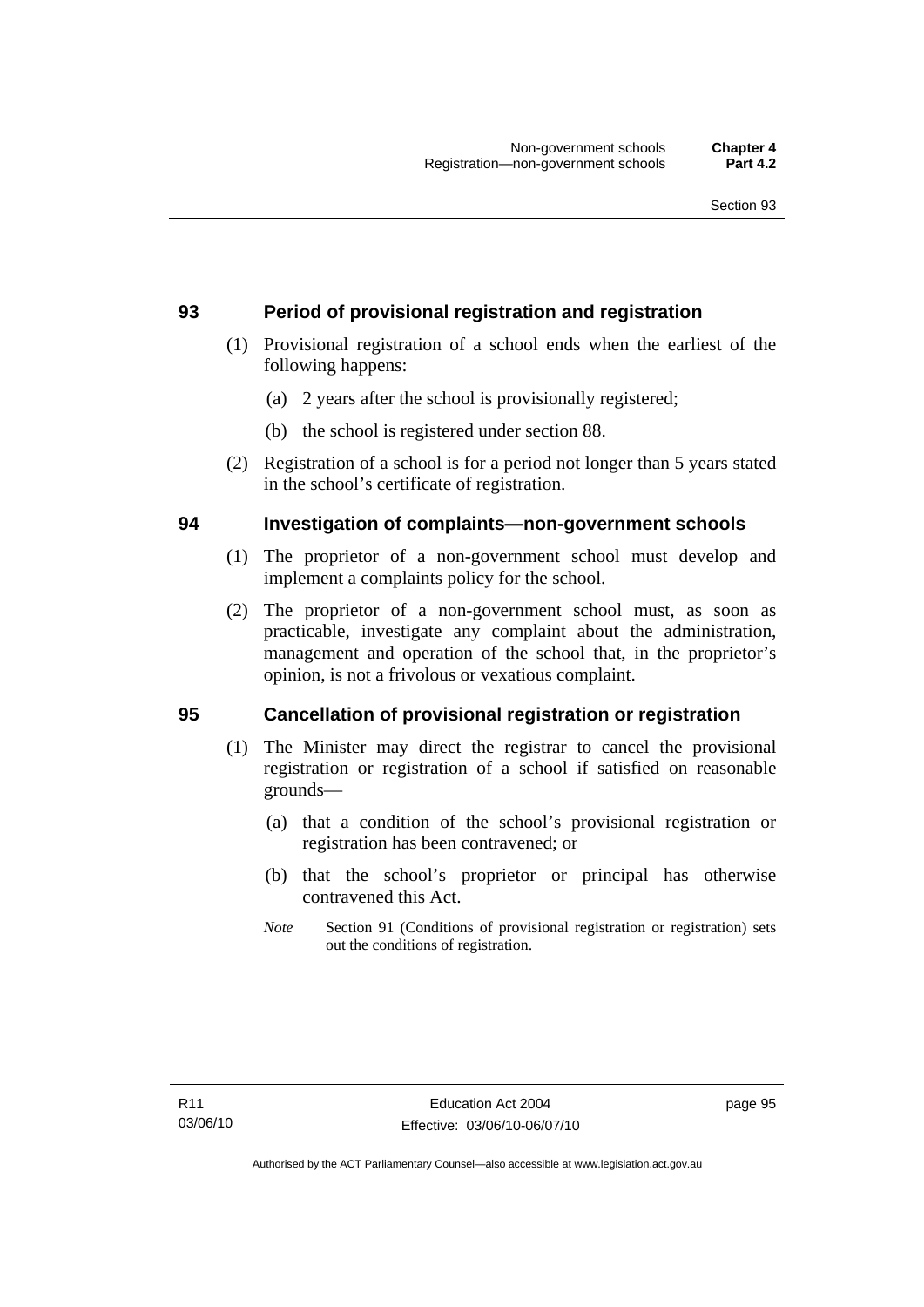- (2) Before directing the registrar to cancel the provisional registration or registration of a school, the Minister must give the proprietor of the school a written notice—
	- (a) stating the grounds on which the Minister proposes to direct the registrar to cancel the provisional registration or registration; and
	- (b) stating the facts that, in the Minister's opinion, establish the grounds; and
	- (c) telling the proprietor that the proprietor may, within 14 days beginning the day after the day the proprietor receives the notice, give a written response to the Minister about the matters in the notice.
- (3) In deciding whether to direct the registrar to cancel the provisional registration or registration, the Minister must consider any response given to the Minister in accordance with subsection (2) (c).
- (4) If the Minister is satisfied that the grounds for cancelling the provisional registration or registration have been established, the Minister may direct the registrar to cancel the school's provisional registration or registration.
- (5) If the Minister directs the registrar to cancel the school's provisional registration or registration, the registrar must cancel the provisional registration or registration by noting the cancellation in the particulars of the school in the register of non-government schools.
- (6) The Minister must give the proprietor written notice of the Minister's decision.
- (7) Cancellation of provisional registration or registration takes effect on the day when notice of the cancellation is given to the proprietor or, if the notice states a later date of effect, that date.

R11 03/06/10

Authorised by the ACT Parliamentary Counsel—also accessible at www.legislation.act.gov.au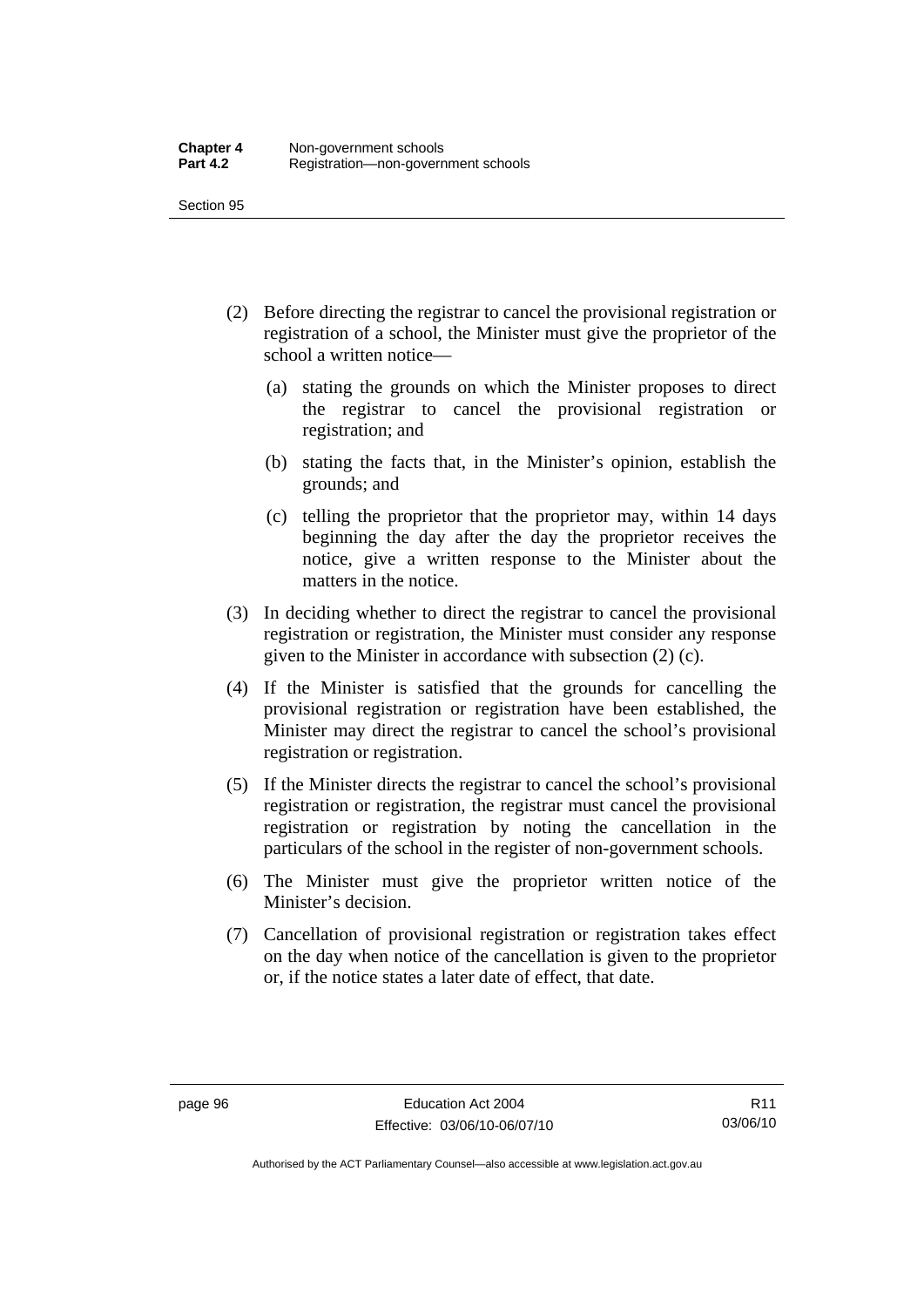## **96 Application for renewal of registration**

- (1) The proprietor of a non-government school that is registered under this part may apply in writing to the Minister for renewal of the registration.
- (2) The application must be made at least the prescribed period before the registration ends.
- (3) In this section:

*prescribed period* means—

- (a) 6 months; or
- (b) if the Minister approves a shorter period—that period.

### **97 Renewal of registration**

- (1) This section applies if application is made under section 96 for renewal of registration of a school.
- (2) Before deciding whether the registration of a school should be renewed, the Minister must appoint a panel to report to the Minister on the application.
	- *Note 1* For the making of appointments (including acting appointments), see the Legislation Act, pt 19.3.
	- *Note 2* In particular, a person may be appointed for a particular provision of a law (see Legislation Act, s 7 (3)) and an appointment may be made by naming a person or nominating the occupant of a position (see s 207).
	- *Note 3* Certain Ministerial appointments require consultation with an Assembly committee and are disallowable (see Legislation Act, div 19.3.3).
- (3) If the Minister is satisfied, after considering the panel's report, that the school meets the criteria mentioned in subsection (6), the Minister must direct the registrar to renew the registration of the school for a stated period of not longer than 5 years.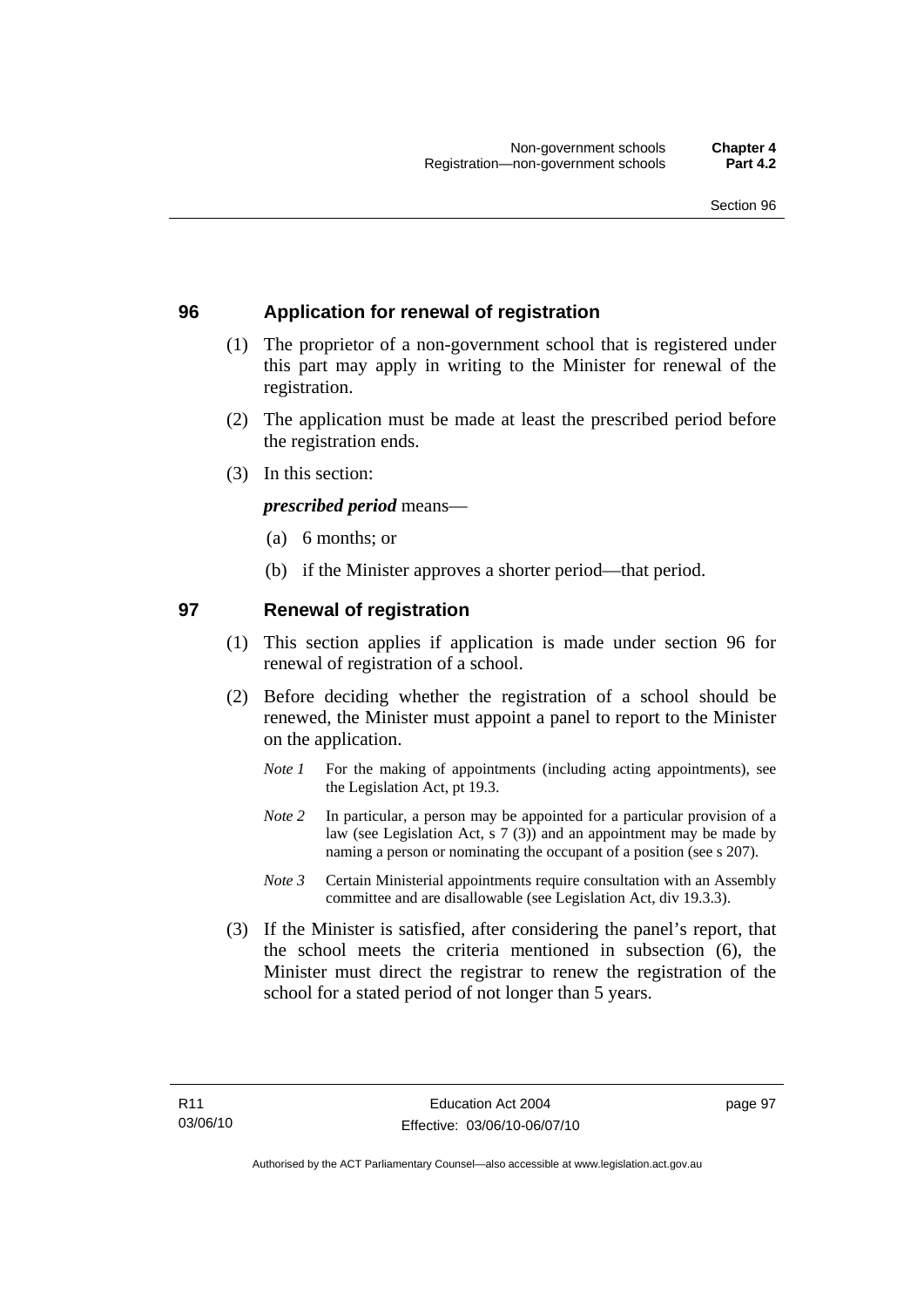- (4) If the Minister directs the registrar to renew the registration of the school, the registrar must renew the registration by—
	- (a) entering the particulars of the school required under the regulations in the register of non-government schools; and
	- (b) giving the proprietor of the school a certificate of registration for the school.
- (5) If the Minister is not satisfied, after considering the panel's report, that the school meets the criteria mentioned in subsection (6), the Minister must direct the registrar to refuse to renew the registration of the school.
- (6) The criteria for renewal of registration of a school are that—
	- (a) the proprietor of the school remains a corporation; and
	- (b) the school has appropriate policies, facilities and equipment for—
		- (i) the curriculum offered by the school; and
		- (ii) the safety and welfare of its students; and
	- (c) the curriculum (including the framework of the curriculum and the principles on which the curriculum is based) meets the curriculum requirements for students attending government schools; and
	- (d) the nature and content of the education offered at the school are appropriate for the educational levels for which the school is provisionally registered or registered; and
	- (e) the teaching staff are qualified to teach at the educational levels at which they are employed to teach; and
	- (f) the school has satisfactory processes to monitor quality educational outcomes; and
	- (g) the school is financially viable.

Authorised by the ACT Parliamentary Counsel—also accessible at www.legislation.act.gov.au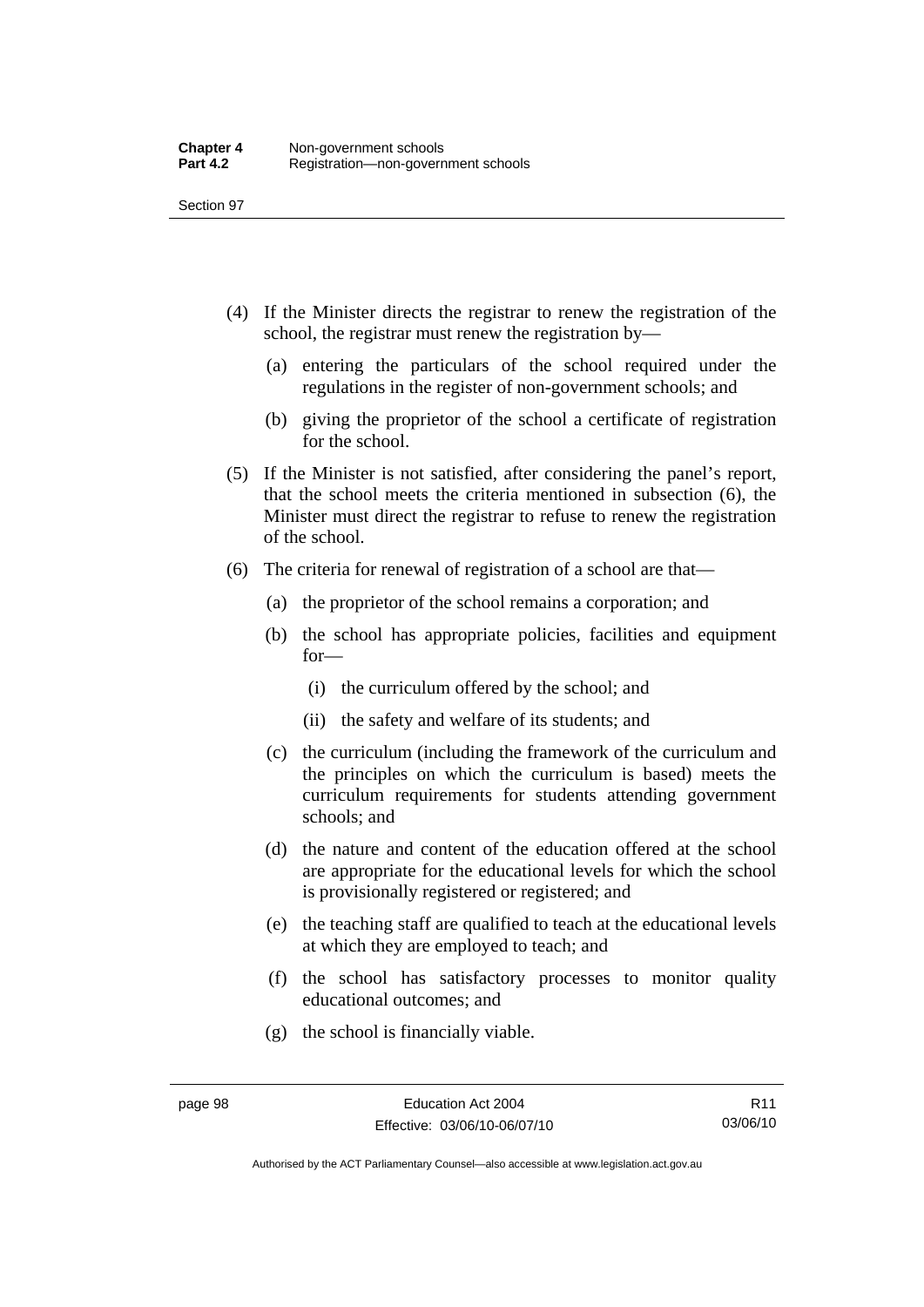### **98 Inspection of panel reports for school registration etc**

- (1) This section applies to a report to the Minister by a panel under any of the following provisions:
	- (a) section 86 (Provisional registration);
	- (b) section 88 (Registration);
	- (c) section 88B (Registration at additional campus);
	- (d) section 90 (Registration at additional educational levels);
	- (e) section 97 (Renewal of registration).
- (2) A person may, without charge, inspect a copy of the report during ordinary business hours at the office of the chief executive.
- (3) A person may, on payment of the reasonable copying costs, obtain a copy of all or part of the report.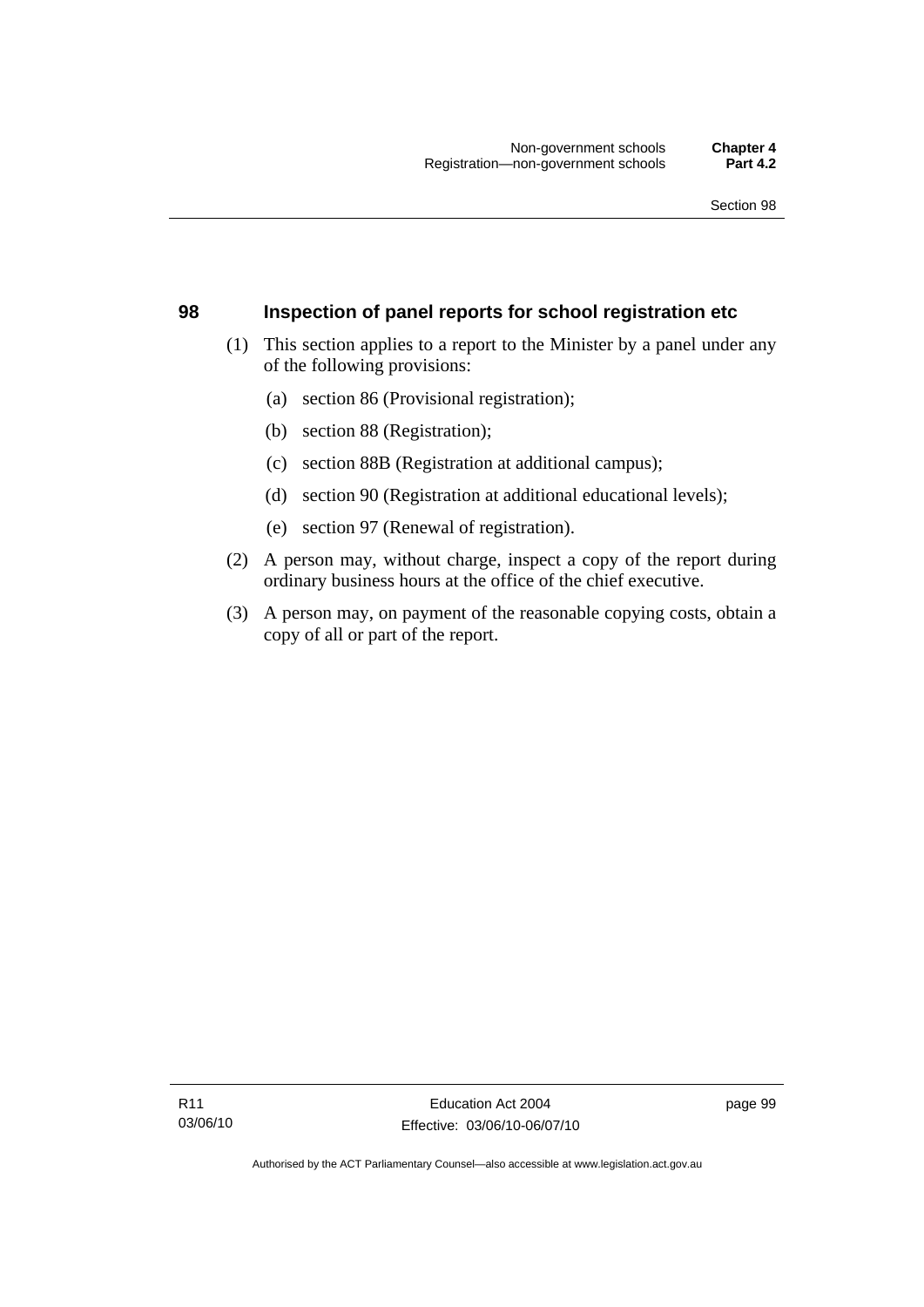# **Part 4.3 Attendance at non-government schools**

## **99 Keeping of register of enrolments and attendances for non-government schools**

 (1) The principal of a non-government school, or the person giving an approved educational course (non-government), commits an offence if the principal or person fails to keep a register of enrolments and attendances

Maximum penalty: 10 penalty units.

(2) An offence against this section is a strict liability offence.

## **100 Keeping records of enrolment and attendances for nongovernment schools**

- (1) The principal of a non-government school, or the person giving an approved educational course (non-government), must ensure that the following information is entered in the register of enrolments and attendances:
	- (a) the full name of each student enrolled at the school or course;
	- (b) a record of the attendance or nonattendance of the student at the school or course on every day when the school or course is open for attendance.

Maximum penalty: 10 penalty units.

- (2) The principal of a non-government school, or the person giving an approved educational course (non-government), commits an offence if—
	- (a) the principal or person makes an entry in the register of enrolments and attendances; and

R11 03/06/10

Authorised by the ACT Parliamentary Counsel—also accessible at www.legislation.act.gov.au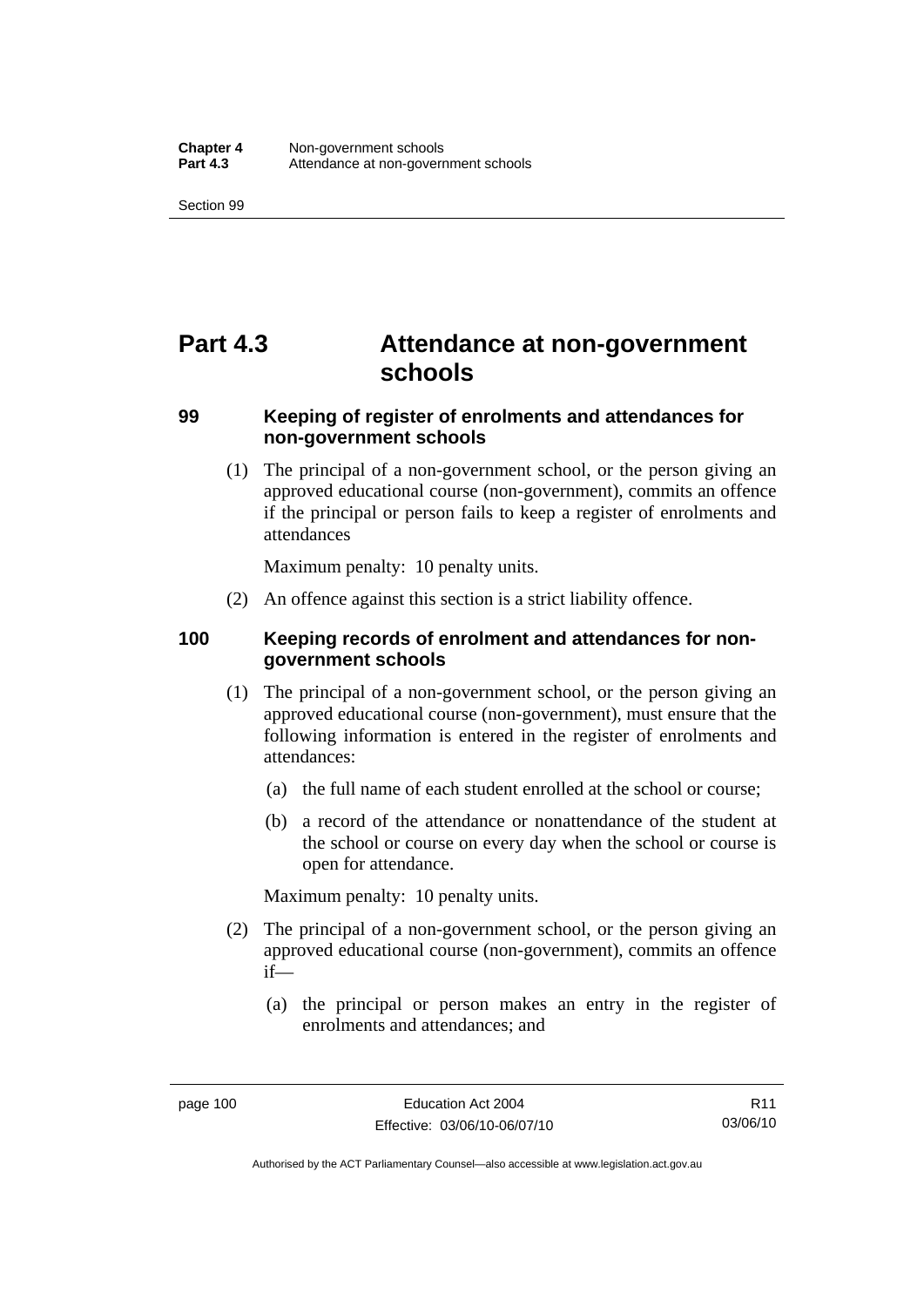(b) the principal or person is reckless about whether the entry is correct.

Maximum penalty: 10 penalty units.

(3) An offence against subsection (1) is a strict liability offence.

### **101 Inspection of register of enrolment and attendances for non-government schools**

- (1) The principal of a non-government school, or the person giving an approved educational course (non-government), commits an offence if—
	- (a) an authorised person (non-government) asks the principal or person to make the register of enrolments and attendances available to the authorised person; and
	- (b) the principal or person fails to make the register available as asked.

Maximum penalty: 10 penalty units.

- (2) The principal of a non-government school, or the person giving an approved educational course (non-government), commits an offence if—
	- (a) the chief executive or an authorised person (non-government) asks the principal or the person to give the chief executive or authorised person stated information about enrolments or attendances of students at the school or course during a stated period or at a stated time; and
	- (b) the principal or person fails to give the information in accordance with the request.

Maximum penalty: 50 penalty units.

 (3) An authorised person (non-government) may make copies of the register of enrolments and attendances or any part of the register.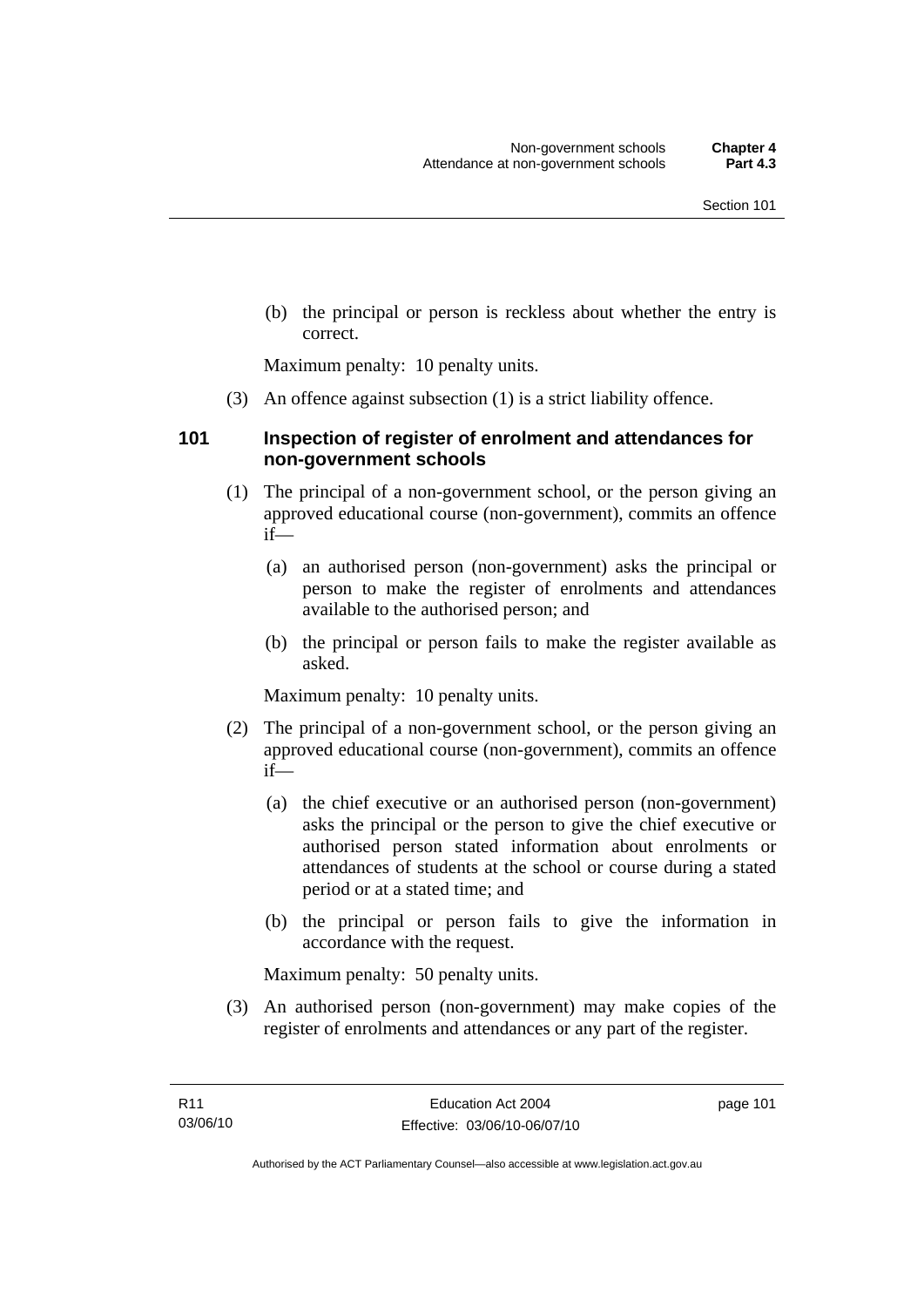- (4) The principal of a non-government school, or the person giving an approved educational course (non-government), must take reasonable steps to assist an authorised person (non-government) in exercising functions under this section.
- (5) An offence against this section is a strict liability offence.

### **102 Procedures to encourage attendance at non-government schools**

- (1) The principal of a non-government school must set up procedures—
	- (a) to encourage students to attend school regularly; and
	- (b) to help parents to encourage their children to attend school regularly.
- (2) The principal must refer parents and children to support services that encourage children to attend school regularly when the procedures mentioned in subsection (1) are not successful.
- (3) If a student enrolled at a non-government school has not been attending school regularly, the principal of the school may, by written notice, require the student's parents and the student to meet with an authorised person (non-government) at a stated place and time.

### **103 Reporting to parents—non-government schools**

- (1) The principal of a non-government school must set up procedures for giving reports to the parents of a student enrolled at the school about the student's academic progress and social development at the school.
- (2) A report must be given to the student's parents at least twice a year.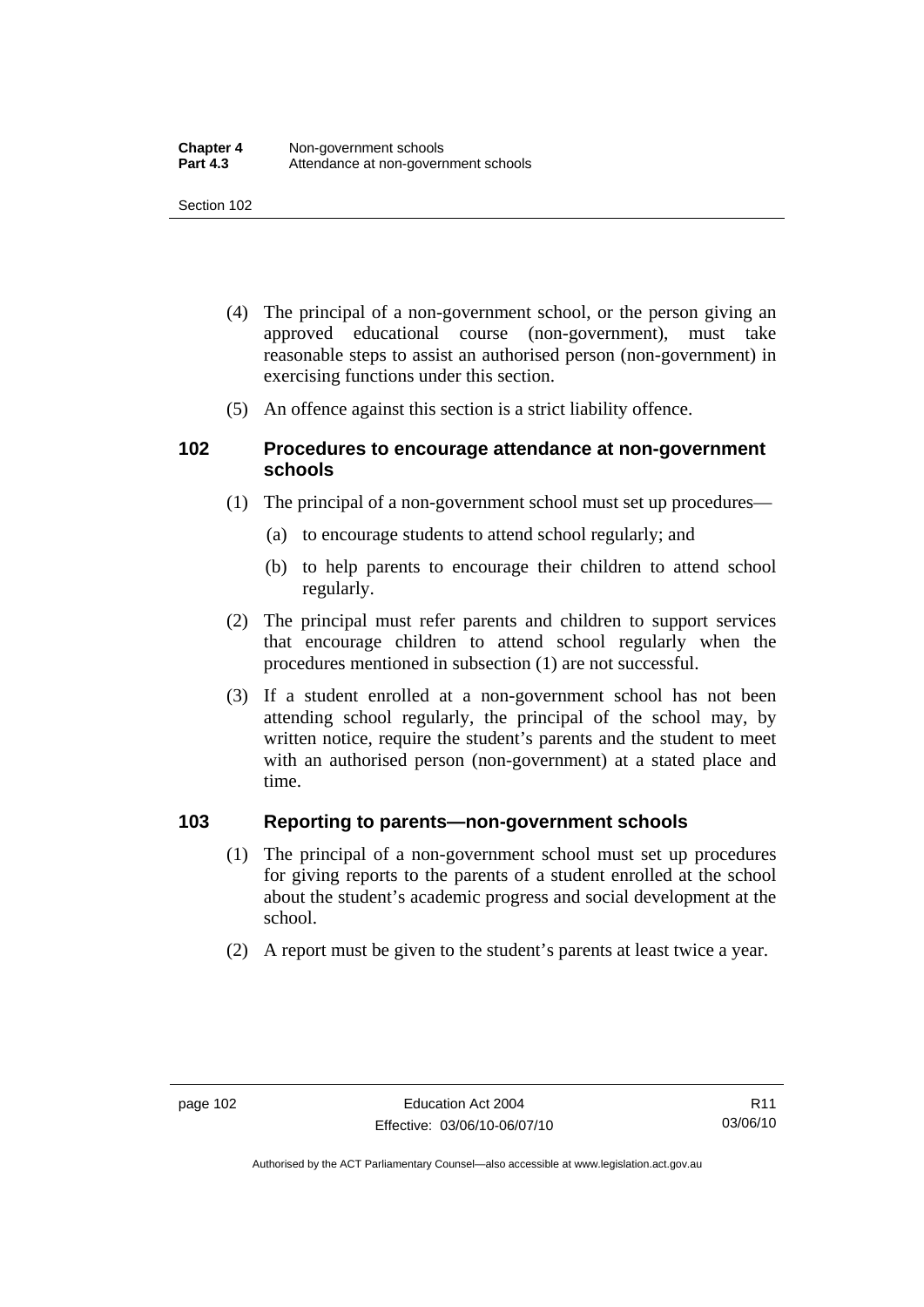### **104 Suspension, transfer or exclusion of students—Catholic systemic schools**

- (1) This section applies if—
	- (a) a student attending a non-government school that is a Catholic systemic school—
		- (i) is persistently and wilfully noncompliant; or
		- (ii) threatens to be violent or is violent to another student attending the school, a member of the staff of the school or anyone else involved in the school's operation; or
		- (iii) acts in a way that otherwise threatens the good order of the school or the safety or wellbeing of another student attending the school, a member of staff of the school or anyone else involved in the school's operation; or
		- (iv) displays behaviour that is disruptive to the student's learning or that of other students; and
	- (b) the principal of the school is satisfied that action should be taken under this section.
- (2) The principal may recommend to the director that the director—
	- (a) suspend the student from the school for a stated period of not longer than 20 days; or
	- (b) transfer the student to another Catholic systemic school; or
	- (c) exclude the student from all Catholic systemic schools.
- (3) After considering the principal's recommendation, the director may—
	- (a) give effect to the recommendation; or
	- (b) take any other action mentioned in subsection (2) that the director considers appropriate; or
	- (c) suspend the student for not longer than 20 days.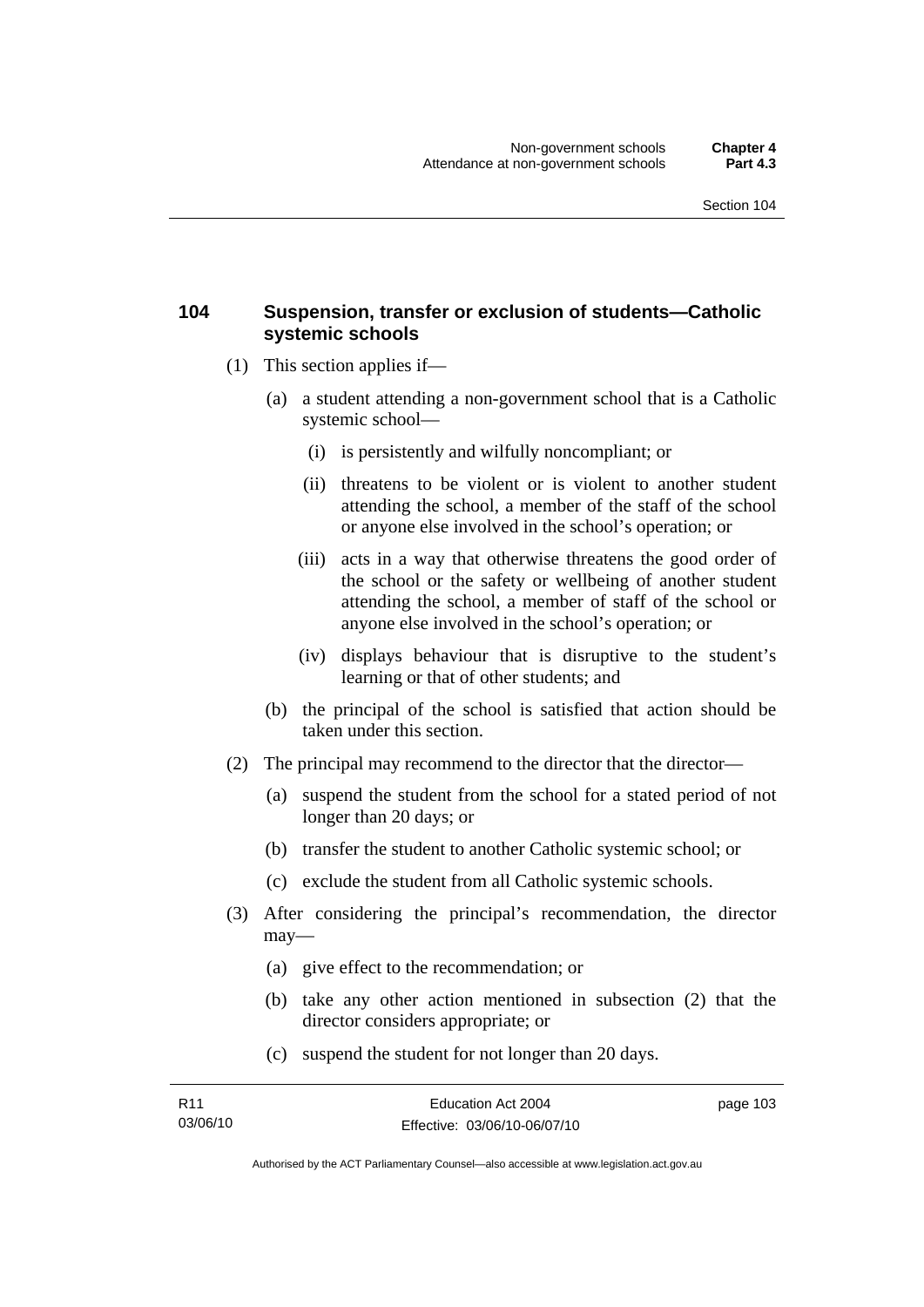- (4) The director may exclude the student only if—
	- (a) the student's parents have been given an opportunity to be consulted, and told in writing, about the proposed exclusion of the student and the reasons for it; and
	- (b) the student has been given a reasonable opportunity to attend counselling, undertake relevant educational programs or receive other appropriate assistance; and
	- (c) as far as the student's maturity and capacity for understanding allow, the participation of the student has been sought, and any views of the student considered, in deciding whether to exclude the student; and
	- (d) the student has been given sufficient information about the decision-making process, in a language and way that the student can understand, to allow the student to take part in the process; and
	- (e) the student has been offered information about alternatives for continuing the student's education after the exclusion.
- (5) The director may suspend or transfer the student only if—
	- (a) the student's parents have been given an opportunity to be consulted, and told in writing, about the proposed suspension or transfer of the student and the reasons for it; and
	- (b) as far as the student's maturity and capacity for understanding allow, the participation of the student has been sought, and any views of the student considered, in deciding whether to suspend or transfer the student; and
	- (c) the student has been given sufficient information about the decision-making process, in a language and way that the student can understand, to allow the student to take part in the process; and

Authorised by the ACT Parliamentary Counsel—also accessible at www.legislation.act.gov.au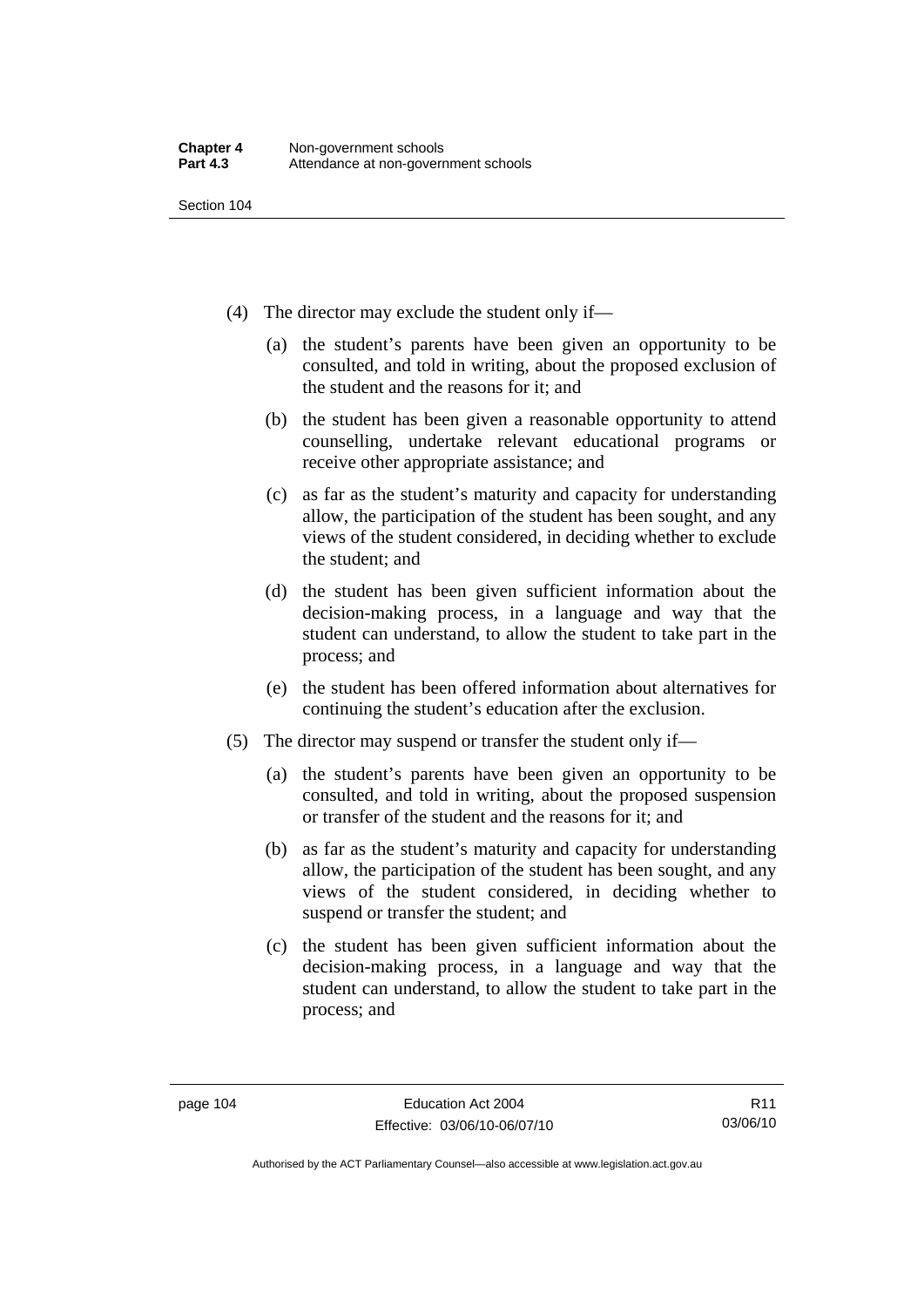- (d) the student has been given a reasonable opportunity to continue the student's education during the suspension.
- (6) Despite subsection (5), the director may immediately suspend the student for not longer than 5 days if, in the director's opinion, the circumstances are of such urgency or seriousness to require the student's immediate suspension.
- (7) However, before suspending the student under subsection (6), the director must comply with the requirements of subsection (5) (a) to (d) to the extent that it is practicable and appropriate to do so.
- (8) To remove any doubt, the director may suspend the student under subsection (6) while deciding what other action (if any) should be taken in relation to the student under this section.
- (9) If the student is suspended for 7 or more school days in a school term (whether or not consecutive school days), the director must ensure that the student is given a reasonable opportunity to attend appropriate counselling.
- (10) The director may delegate the director's power to suspend a student from a school for not longer than 15 days to the principal of the school.

- (11) If the director excludes a student from all Catholic systemic schools, the director must give the registrar written notice of the exclusion.
- (12) In this section:

*director* means the person occupying the position prescribed under the regulations.

*Note* For the making of delegations and the exercise of delegated functions, see Legislation Act, pt 19.4.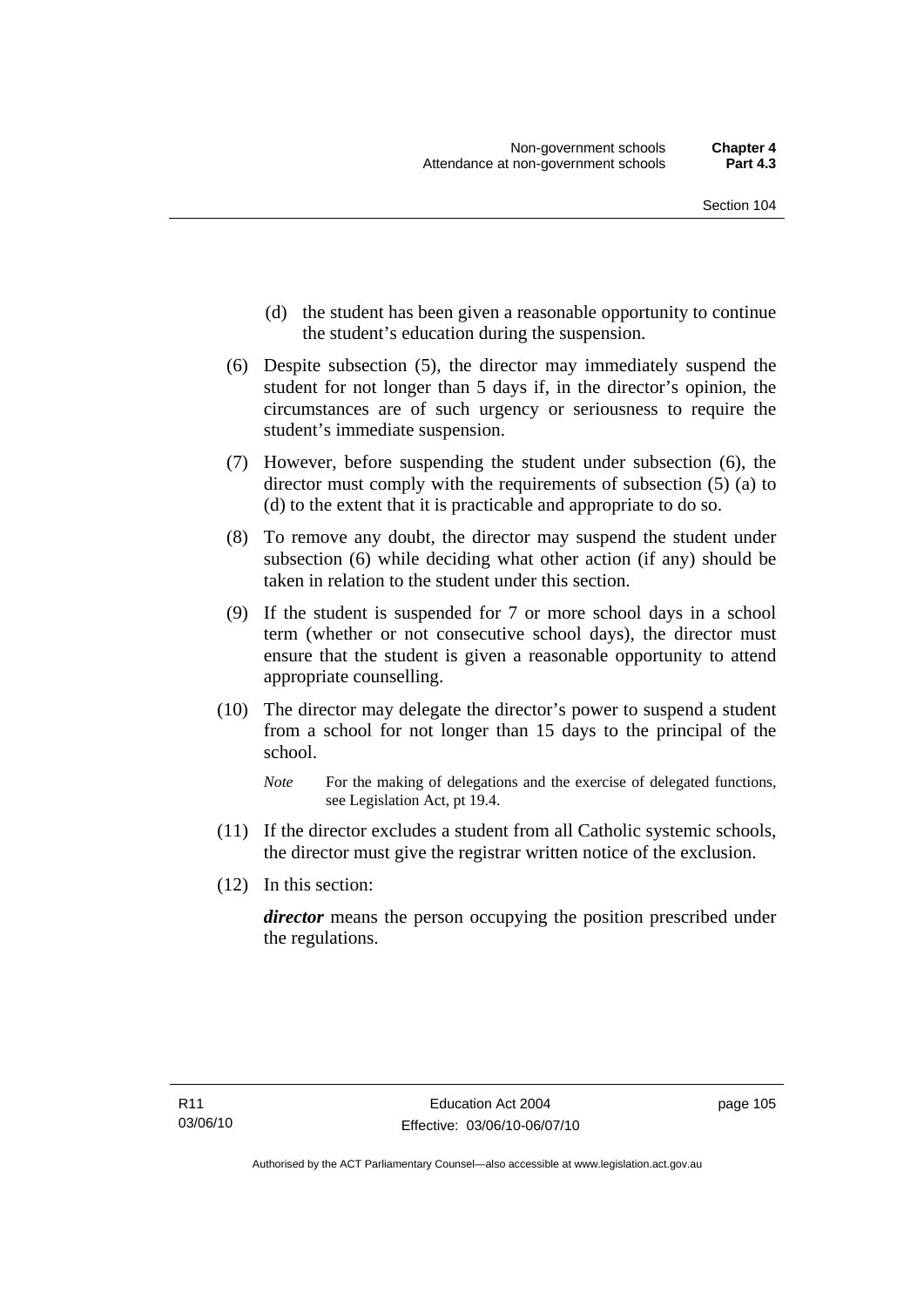## **105 Suspension or exclusion of students—other nongovernment schools**

- (1) This section applies if—
	- (a) a student attending a non-government school (other than a Catholic systemic school)—
		- (i) is persistently and wilfully noncompliant; or
		- (ii) threatens to be violent or is violent to another student attending the school, a member of the staff of the school or anyone else involved in the school's operation; or
		- (iii) acts in a way that otherwise threatens the good order of the school or the safety or wellbeing of another student attending the school, a member of staff of the school or anyone else involved in the school's operation; or
		- (iv) displays behaviour that is disruptive to the student's learning or that of other students; and
	- (b) the principal of the school is satisfied that action should be taken under this section.
- (2) The principal may—
	- (a) suspend the student from the school for a stated period of not longer than 20 days; or
	- (b) exclude the student from the school.
- (3) The principal may exclude the student only if—
	- (a) the student's parents have been given an opportunity to be consulted, and told in writing, about the proposed exclusion of the student and the reasons for it; and
	- (b) the student has been given a reasonable opportunity to attend counselling, undertake relevant educational programs or receive other appropriate assistance; and

R11 03/06/10

Authorised by the ACT Parliamentary Counsel—also accessible at www.legislation.act.gov.au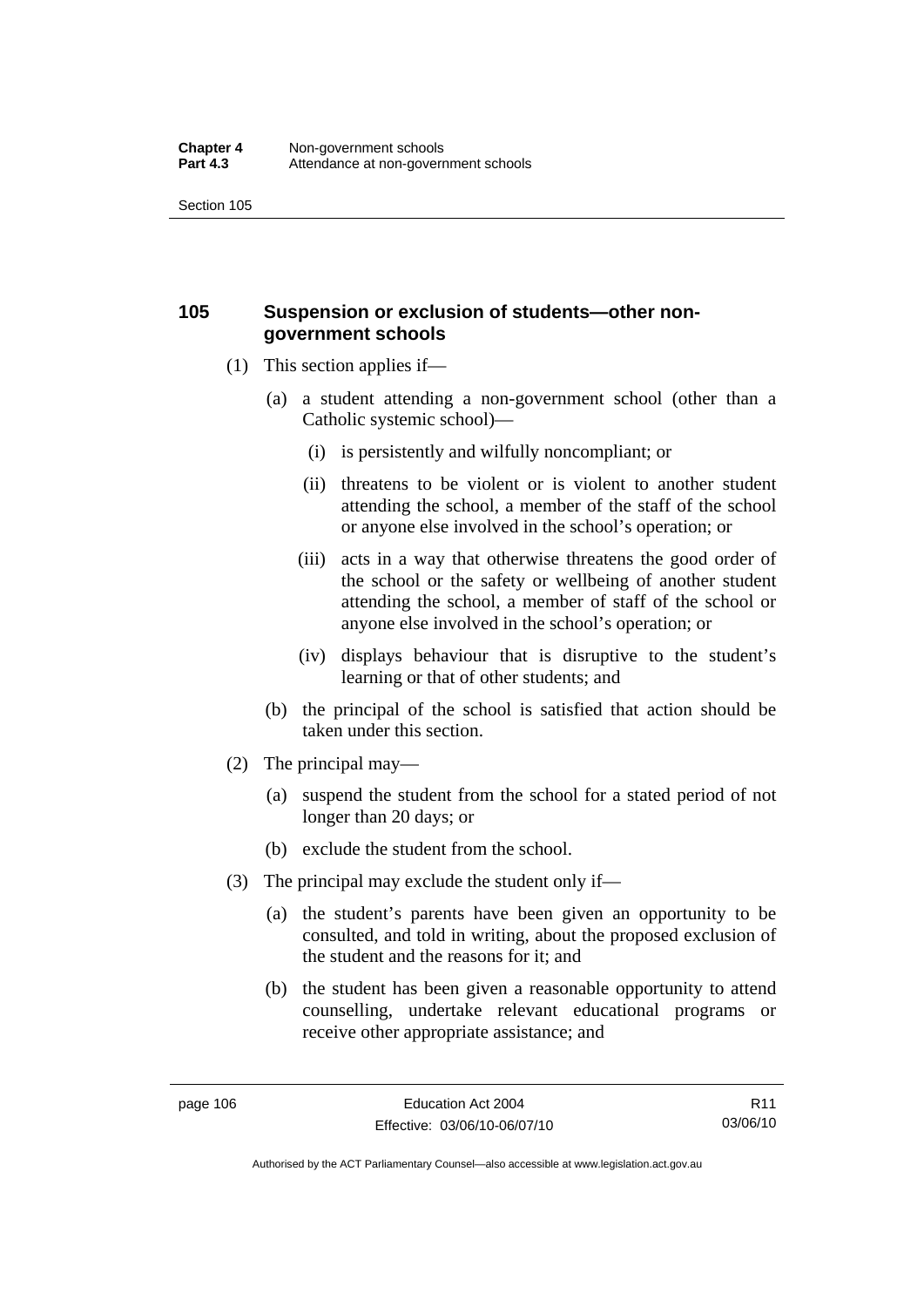- (c) as far as the student's maturity and capacity for understanding allow, the participation of the student has been sought, and any views of the student considered, in deciding whether to exclude the student; and
- (d) the student has been given sufficient information about the decision-making process, in a language and way that the student can understand, to allow the student to take part in the process; and
- (e) the student has been offered information about alternatives for continuing the student's education after the exclusion.
- (4) The principal may suspend the student only if—
	- (a) the student's parents have been given an opportunity to be consulted, and told in writing, about the proposed suspension of the student and the reasons for it; and
	- (b) as far as the student's maturity and capacity for understanding allow, the participation of the student has been sought, and any views of the student considered, in deciding whether to suspend the student; and
	- (c) the student has been given sufficient information about the decision-making process, in a language and way that the student can understand, to allow the student to take part in the process; and
	- (d) the student has been given a reasonable opportunity to continue the student's education during the suspension.
- (5) Despite subsection (4), the principal may immediately suspend a student for not longer than 5 days if, in the principal's opinion, the circumstances are of such urgency or seriousness to require the student's immediate suspension.
- (6) However, before suspending a student under subsection (5), the principal must comply with the requirements of subsection (4) (a) to (d) to the extent that it is practicable and appropriate to do so.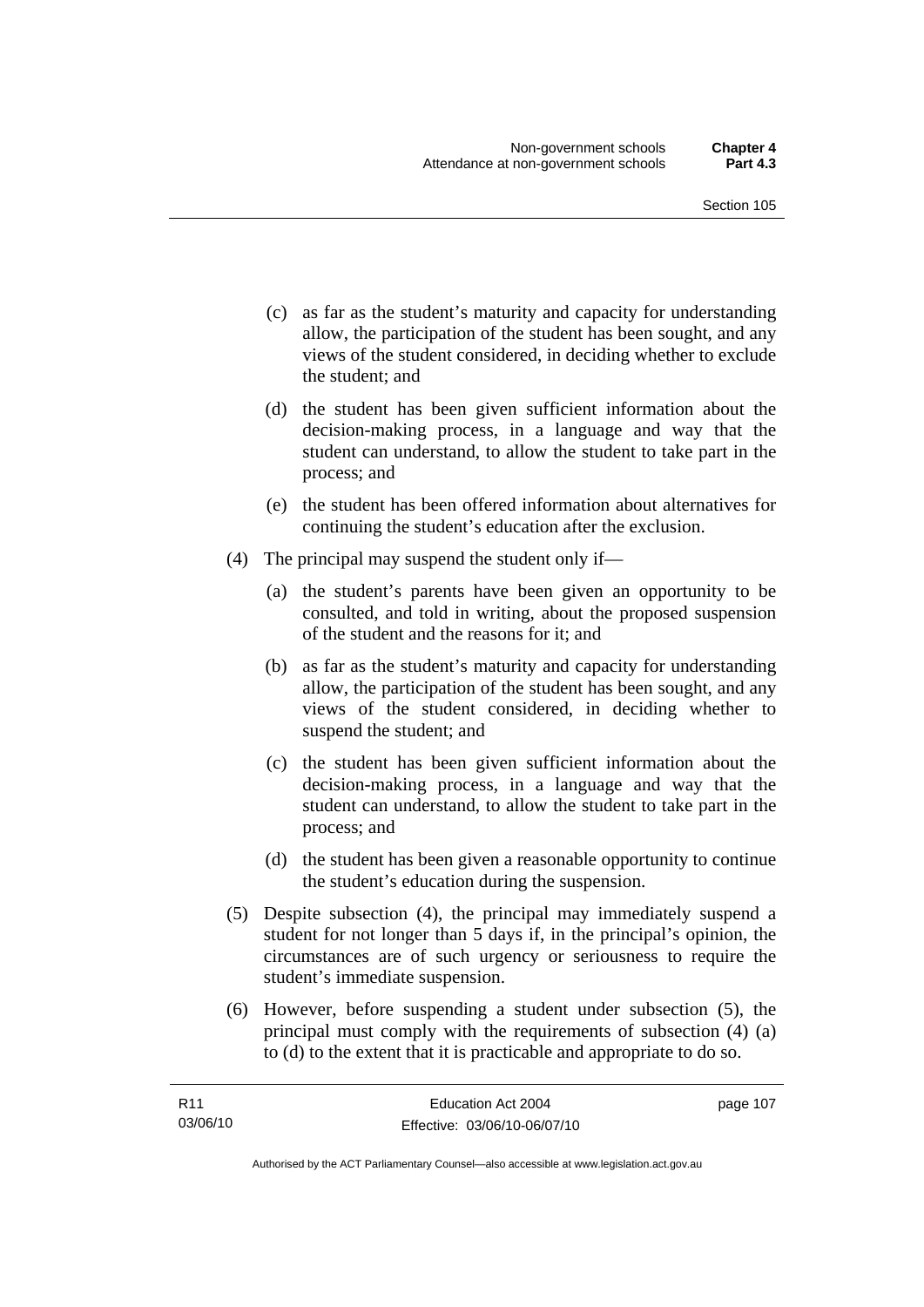- (7) To remove any doubt, the principal may suspend the student under subsection (5) while deciding what other action (if any) should be taken in relation to the student under this section.
- (8) If the student is suspended for 7 or more school days in a school term (whether or not consecutive school days), the principal must ensure that the student is given a reasonable opportunity to attend appropriate counselling.
- (9) If the principal of the school excludes a student from the school, the principal must give the registrar written notice of the exclusion.

page 108 Education Act 2004 Effective: 03/06/10-06/07/10

Authorised by the ACT Parliamentary Counsel—also accessible at www.legislation.act.gov.au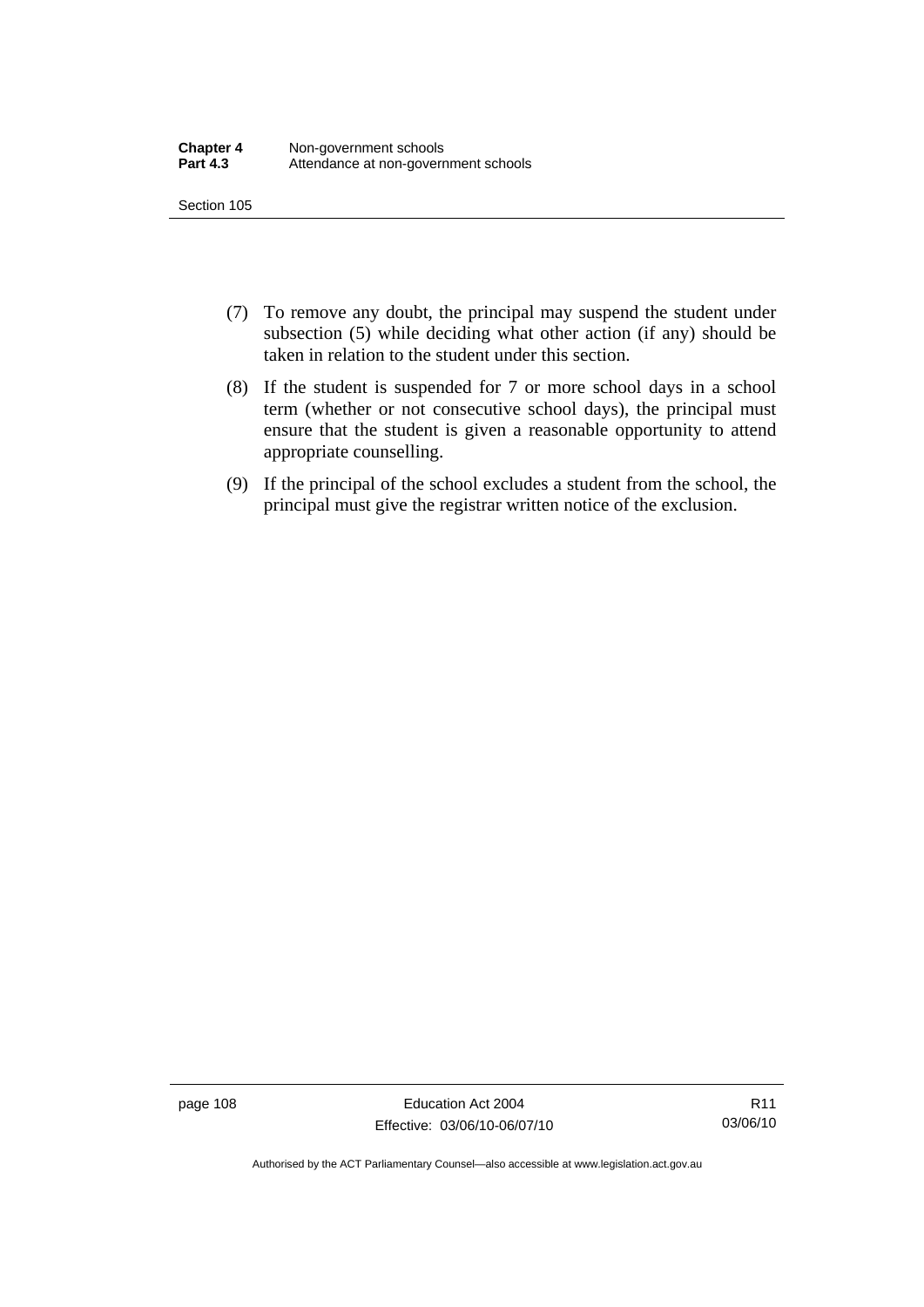# **Part 4.4 Non-government Schools Education Council**

## **Division 4.4.1 Establishment and membership**

## **106 Establishment of council (non-government)**

The Non-government Schools Education Council (in this part called the *council*) is established.

## **107 Functions of council (non-government)**

The functions of the council are—

- (a) to advise the Minister on any aspect of non-government schooling; and
- (b) when asked by the Minister under this paragraph, to inquire into and give advice to the Minister on any aspect of nongovernment schooling; and
- (c) to meet with the Government Schools Education Council to discuss matters of mutual interest; and
- (d) to exercise any other function given to the council under this Act or any other Territory law.
- *Note* The Minister must present a copy of any advice given under s 107 (a) or (b) to the Legislative Assembly (see s 118A).

## **108 Membership of council (non-government)**

The council consists of the members appointed under section 109.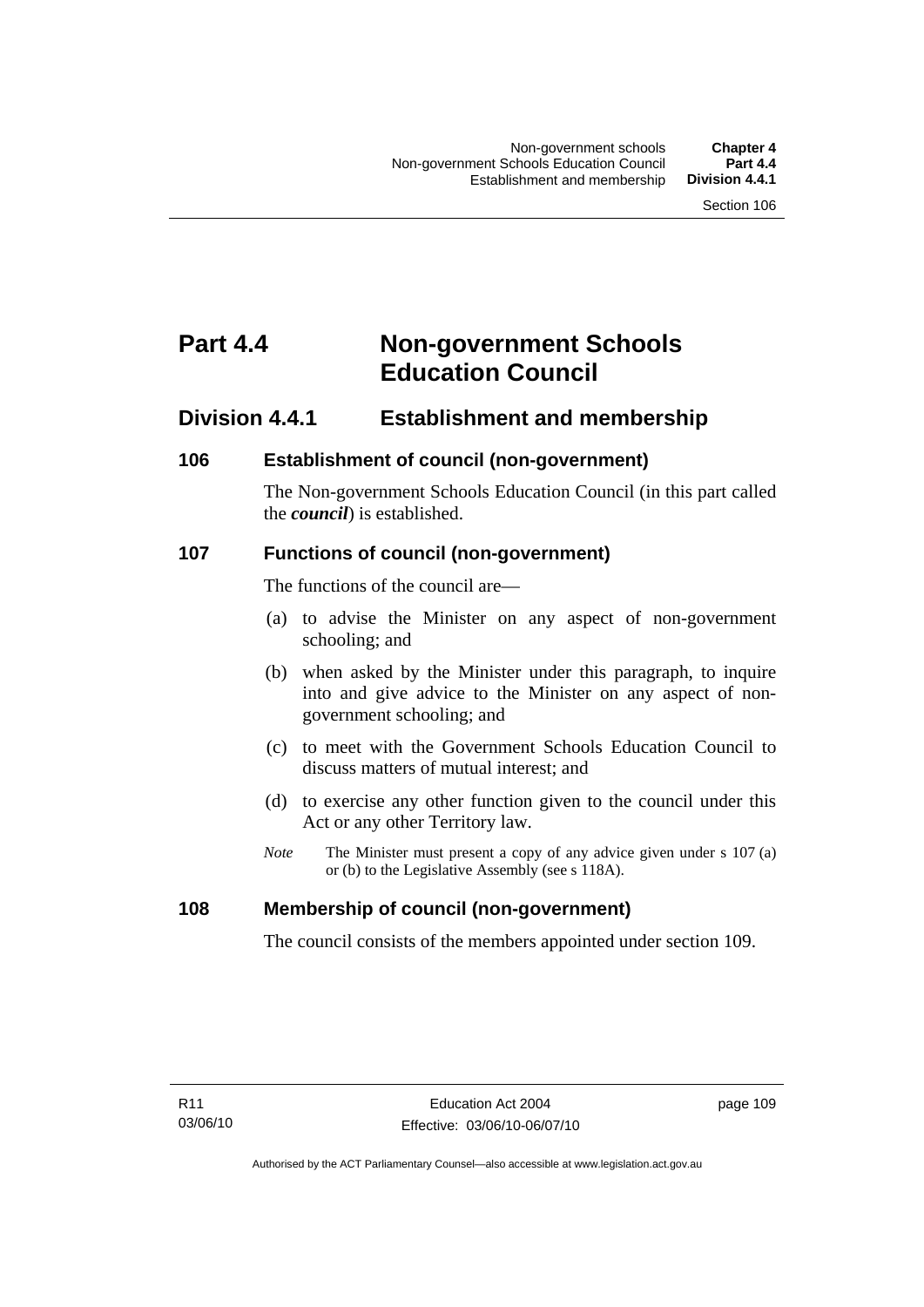### **109 Members of council (non-government)**

- (1) The Minister must appoint the following members of the council:
	- (a) a chairperson;
	- (b) 4 people who, in the Minister's opinion, represent the views of the general community (the *community members*);
	- (c) 6 people who, in the Minister's opinion, represent the views of non-government school education (the *education members*).
	- *Note 1* For the making of appointments (including acting appointments), see the Legislation Act, pt 19.3.
	- *Note* 2 In particular, a person may be appointed for a particular provision of a law (see Legislation Act, s 7 (3)) and an appointment may be made by naming a person or nominating the occupant of a position (see s 207).
	- *Note 3* Certain Ministerial appointments require consultation with an Assembly committee and are disallowable (see Legislation Act, div 19.3.3).
- (2) For subsection  $(1)$  (c), the Minister must appoint—
	- (a) 3 education members chosen from nominations of organisations representing Catholic schools; and
	- (b) 1 education member chosen from nominations of organisations representing non-Catholic independent schools; and
	- (c) 1 education member chosen from nominations of the nongovernment school union; and
	- (d) 1 education member chosen from nominations of organisations representing parent associations of non-government schools.

### **110 Deputy chairperson of council (non-government)**

- (1) The members of the council must, whenever necessary, elect another member to be deputy chairperson.
- (2) The council must tell the Minister of the election of the member as deputy chairperson.

R11 03/06/10

Authorised by the ACT Parliamentary Counsel—also accessible at www.legislation.act.gov.au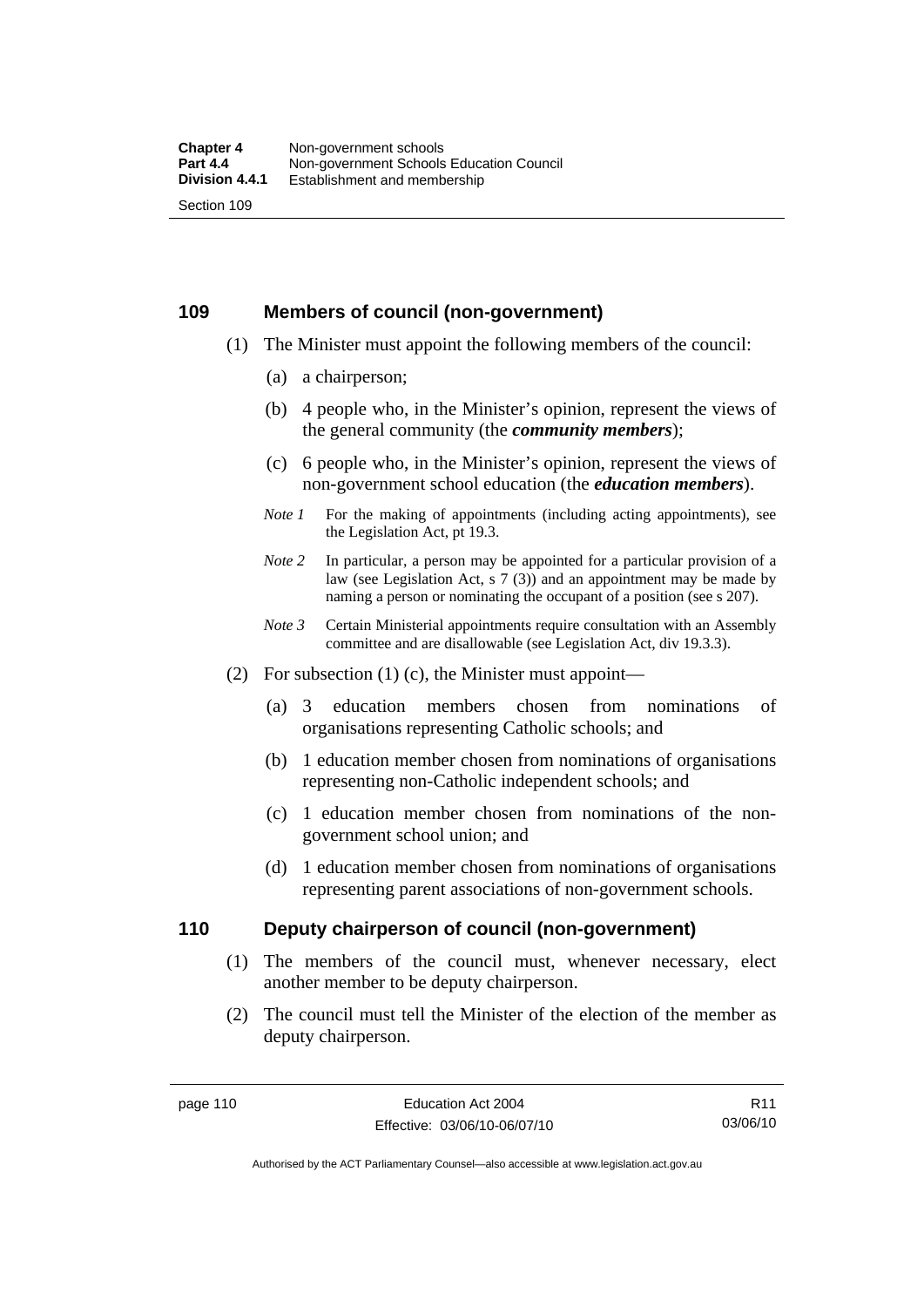## **111 Term of appointment to council (non-government)**

- (1) A member of the council is to be appointed for a term not longer than 3 years.
- (2) The instrument appointing, or evidencing the appointment of, a member of the council must state whether the person is appointed as chairperson or a community or education member.
	- *Note* A person may be reappointed to a position if the person is eligible to be appointed to the position (see Legislation Act, s 208 and dict, pt 1, def *appoint*).

## **112 Ending of appointment to council (non-government)**

- (1) The Minister may end the appointment of a member of the council—
	- (a) for misbehaviour; or
	- (b) for contravening section 117 (Disclosure of interests by members of council (non-government)).
- (2) The Minister may also end the appointment of an education member if satisfied that the person no longer represents the views of the organisation from which the person was chosen.
	- *Note* A person's appointment also ends if the person resigns (see Legislation Act s 210).

## **113 Conditions of appointment generally of council (nongovernment) members**

A member of the council holds the position on the conditions not provided by this Act or another Territory law that are decided by the Minister.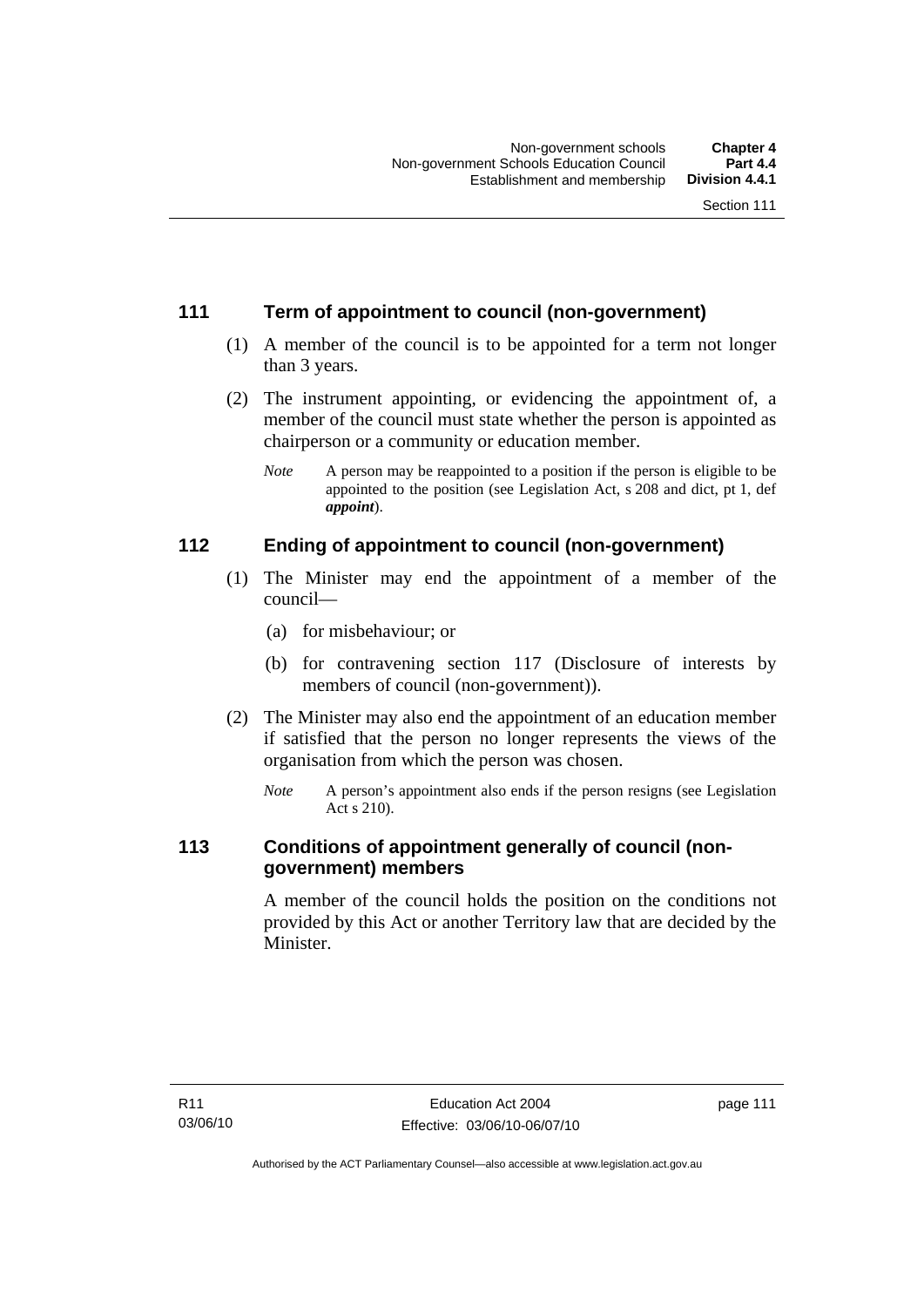## **114 Arrangements for staff**

- (1) The council (non-government) may arrange with the chief executive to use public servants in the administrative unit under the chief executive's control.
- (2) The *Public Sector Management Act 1994* applies to the management by the council (non-government) of public servants the subject of an arrangement under subsection (1).

## **Division 4.4.2 Proceedings of council (nongovernment)**

## **115 Time and place of meetings of council (non-government)**

- (1) The council meets at the times and places it decides.
- (2) However, the council must meet at least twice a year.

## **116 Proceedings of council (non-government)**

- (1) The council must keep minutes of its meetings.
- (2) The council may conduct its proceedings (including its meetings) as it considers appropriate.

## **117 Disclosure of interests by members of council (nongovernment)**

- (1) This section applies to a member of the council if—
	- (a) the member has a direct or indirect financial interest in an issue being considered, or about to be considered, by the council; and
	- (b) the interest could conflict with the proper exercise of the member's functions in relation to the council's consideration of the issue.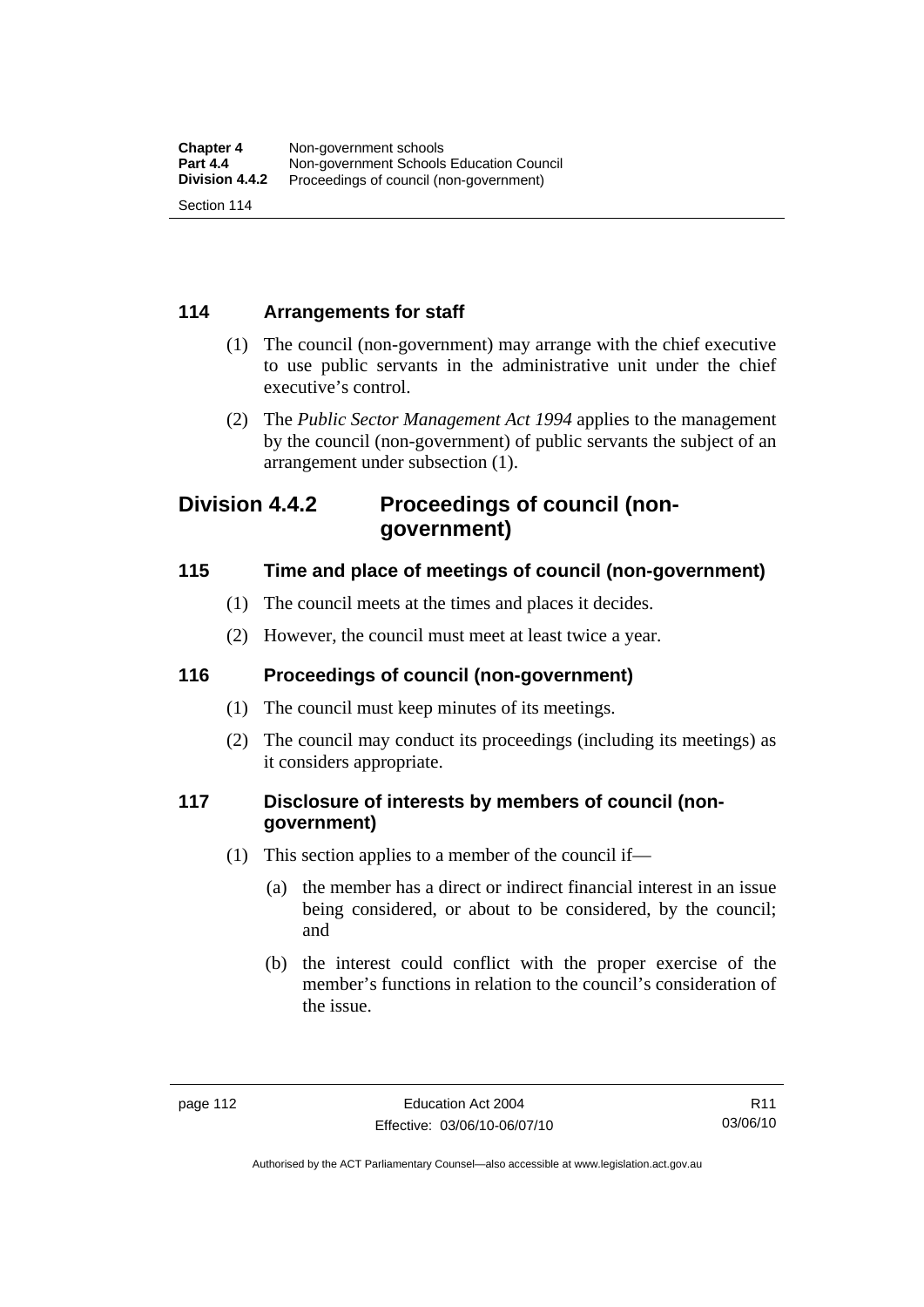- (2) As soon as practicable after the relevant facts come to the member's knowledge, the member must disclose the nature of the interest to a meeting of the council.
- (3) The disclosure must be recorded in the council's minutes and, unless the council otherwise decides, the member (the *first member*) must not—
	- (a) be present when the council considers the issue; or
	- (b) take part in a decision of the council on the issue.
- (4) Any other member who also has a direct or indirect financial interest in the issue must not—
	- (a) be present when the council is considering its decision under subsection (3) in relation to the first member; or
	- (b) take part in making the decision.
- (5) Within 14 days after the end of each financial year, the chairperson of the council must give the Minister a statement of any disclosure of interest made under this section during the financial year.

## **Division 4.4.3 Other provisions relating to council (non-government)**

### **118 Minister to seek advice**

- (1) Before deciding the budget priorities for non-government schools each year, the Minister must ask for, and consider the advice of, the Non-government Schools Education Council.
- (2) This section does not limit the matters that the Minister may take into account in deciding the budget priorities for non-government schools.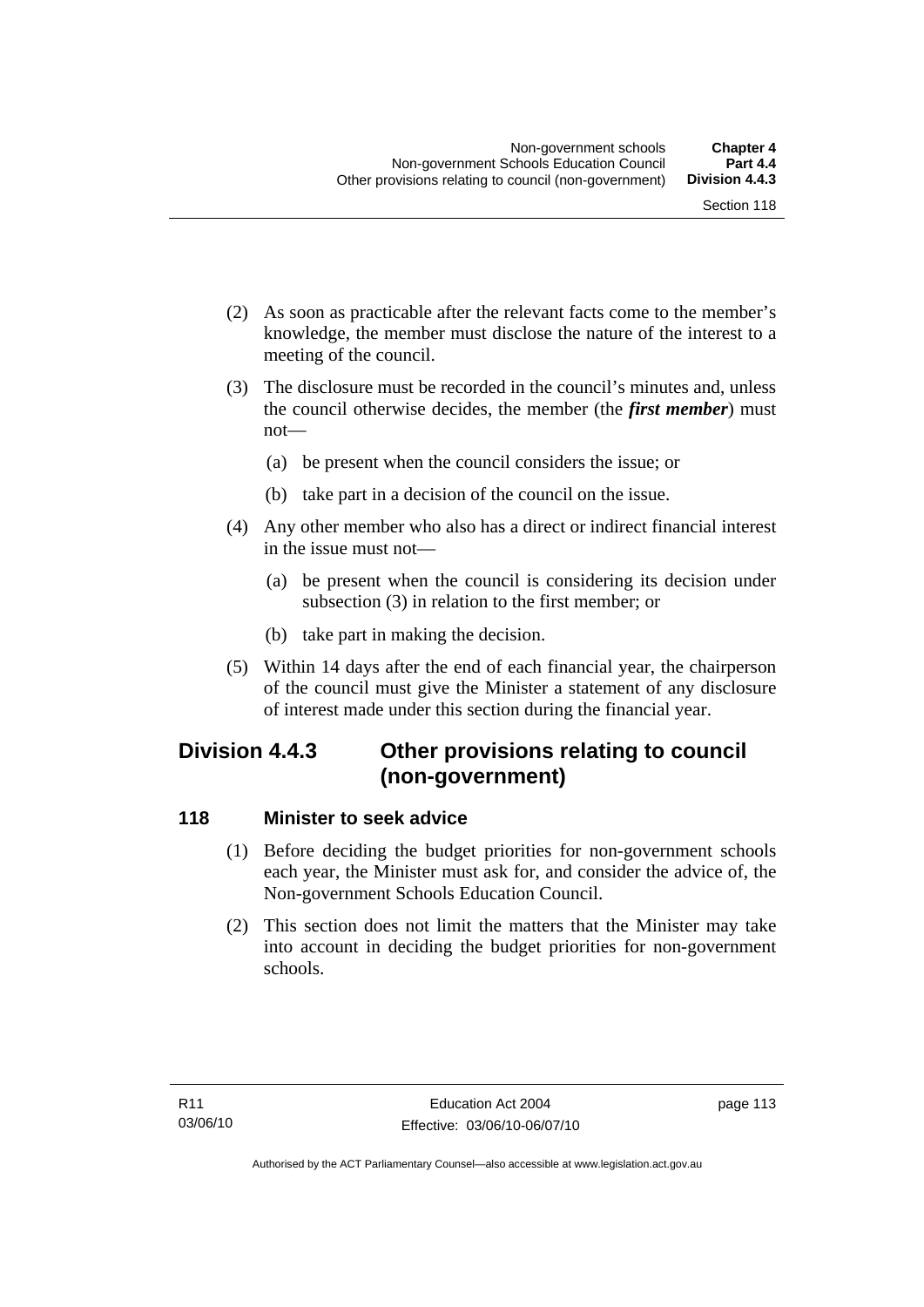## **118A Minister to present advice of council (non-government)**

The Minister must present a copy of advice given to the Minister under section 107 (a) or (b) (Functions of council (nongovernment)) to the Legislative Assembly within 6 sitting days after the day it is given to the Minister.

page 114 Education Act 2004 Effective: 03/06/10-06/07/10

Authorised by the ACT Parliamentary Counsel—also accessible at www.legislation.act.gov.au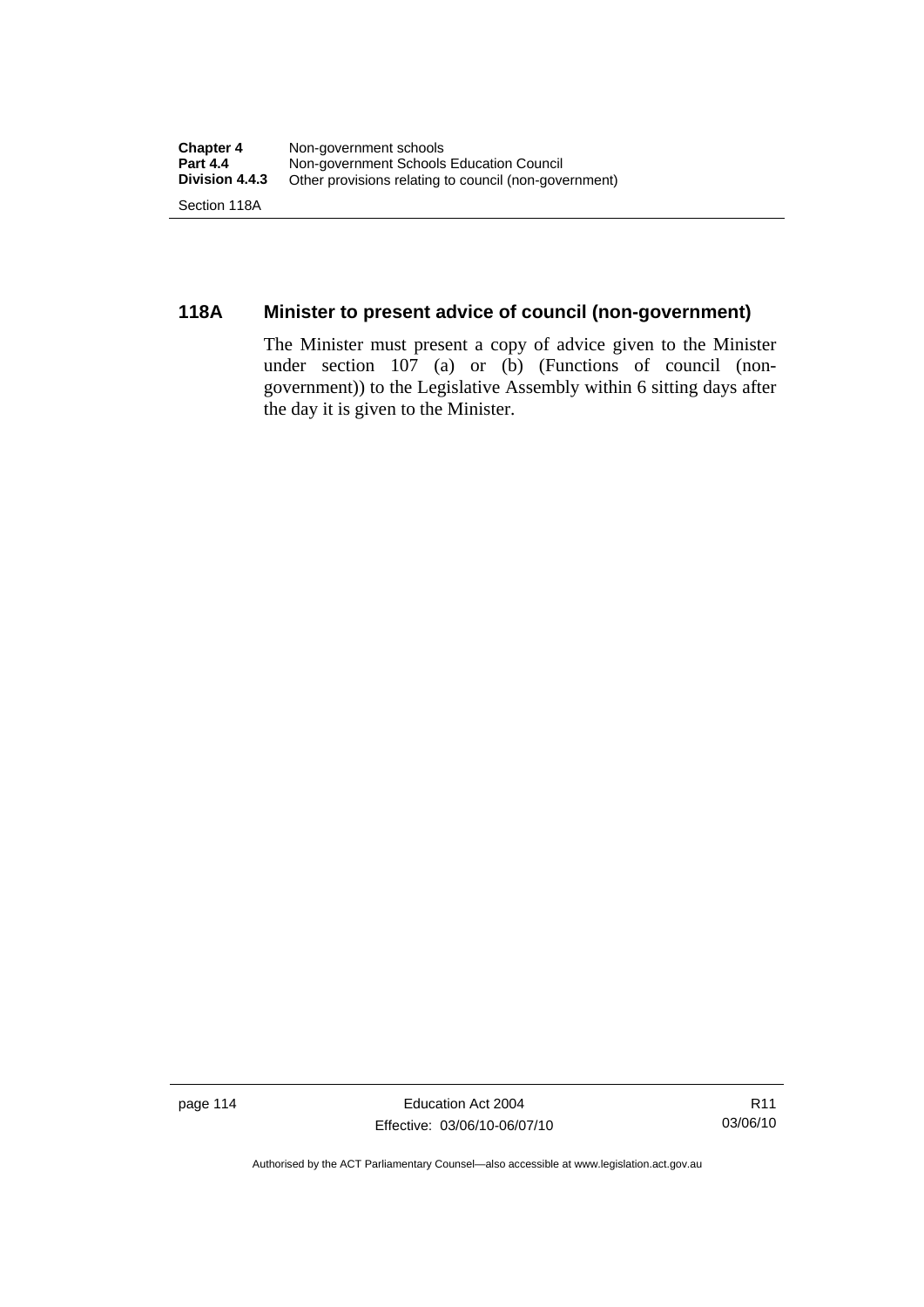## **Part 4.5 Other provisions**

## **Division 4.5.1 Authorised persons (nongovernment)**

### **119 Appointment of authorised persons (non-government)**

- (1) The chief executive may appoint a person to be an authorised person (non-government) for this chapter or a provision of this chapter.
	- *Note 1* For the making of appointments (including acting appointments), see the Legislation Act, pt 19.3.
	- *Note 2* In particular, a person may be appointed for a particular provision of a law (see Legislation Act, s 7 (3)) and an appointment may be made by naming a person or nominating the occupant of a position (see s 207).
- (2) The regulations may prescribe a person to be an authorised person (non-government) for this chapter or a provision of this chapter.
- (3) A person may be appointed as an authorised person (nongovernment) under subsection (1) only if—
	- (a) the person is an Australian citizen or a permanent resident of Australia; and
	- (b) the chief executive is satisfied that the person is a suitable person to be appointed, having regard in particular to—
		- (i) whether the person has any criminal convictions; and
		- (ii) the person's employment record; and
	- (c) the person has satisfactorily completed adequate training to exercise the powers of an authorised person (non-government) proposed to be given to the person.
- (4) To remove any doubt, a person may be both an authorised person (government) and an authorised person (non-government).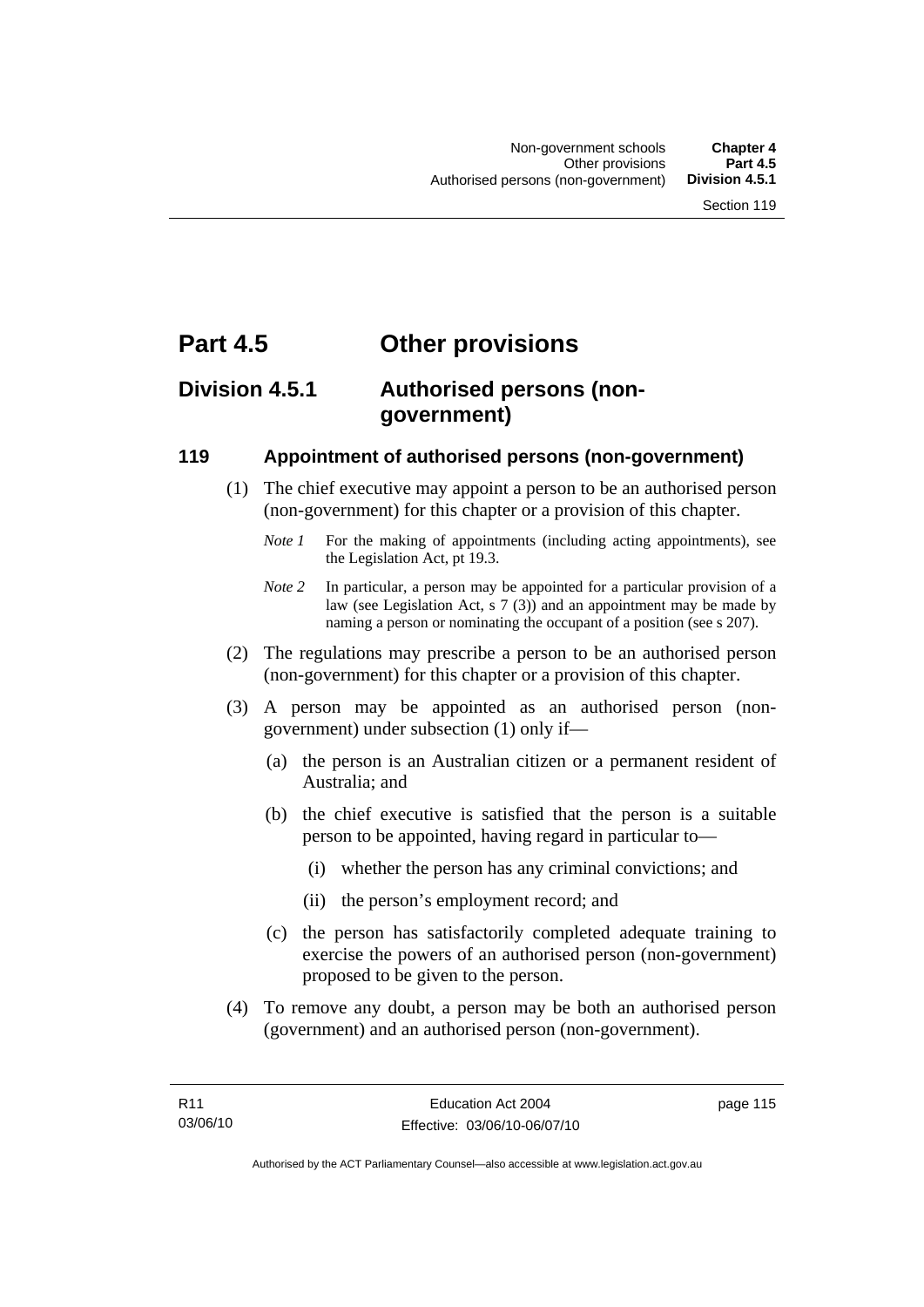### **120 Identity cards for authorised persons (non-government)**

- (1) The chief executive must give an authorised person (nongovernment) an identity card that states the person is an authorised person (non-government) for this chapter, or stated provisions of this chapter, and shows—
	- (a) a recent photograph of the person; and
	- (b) the name of the person; and
	- (c) the date of issue of the card; and
	- (d) an expiry date for the card; and
	- (e) anything else prescribed under the regulations.
- (2) A person who ceases to be an authorised person (non-government) must return his or her identity card to the chief executive as soon as practicable, but within 21 days after the day the person ceases to be an authorised person.

Maximum penalty: 1 penalty unit.

(3) An offence against subsection (2) is a strict liability offence.

## **Division 4.5.2 Inspection powers for non-government schools**

### **121 Power not to be exercised before identity card shown etc**

- (1) An authorised person (non-government) may exercise a power under this chapter in relation to a person only if the authorised person first shows the person his or her identity card.
- (2) An authorised person (non-government) may not remain in a nongovernment school entered under this division if, when asked by the principal, the authorised person does not show his or her identity card.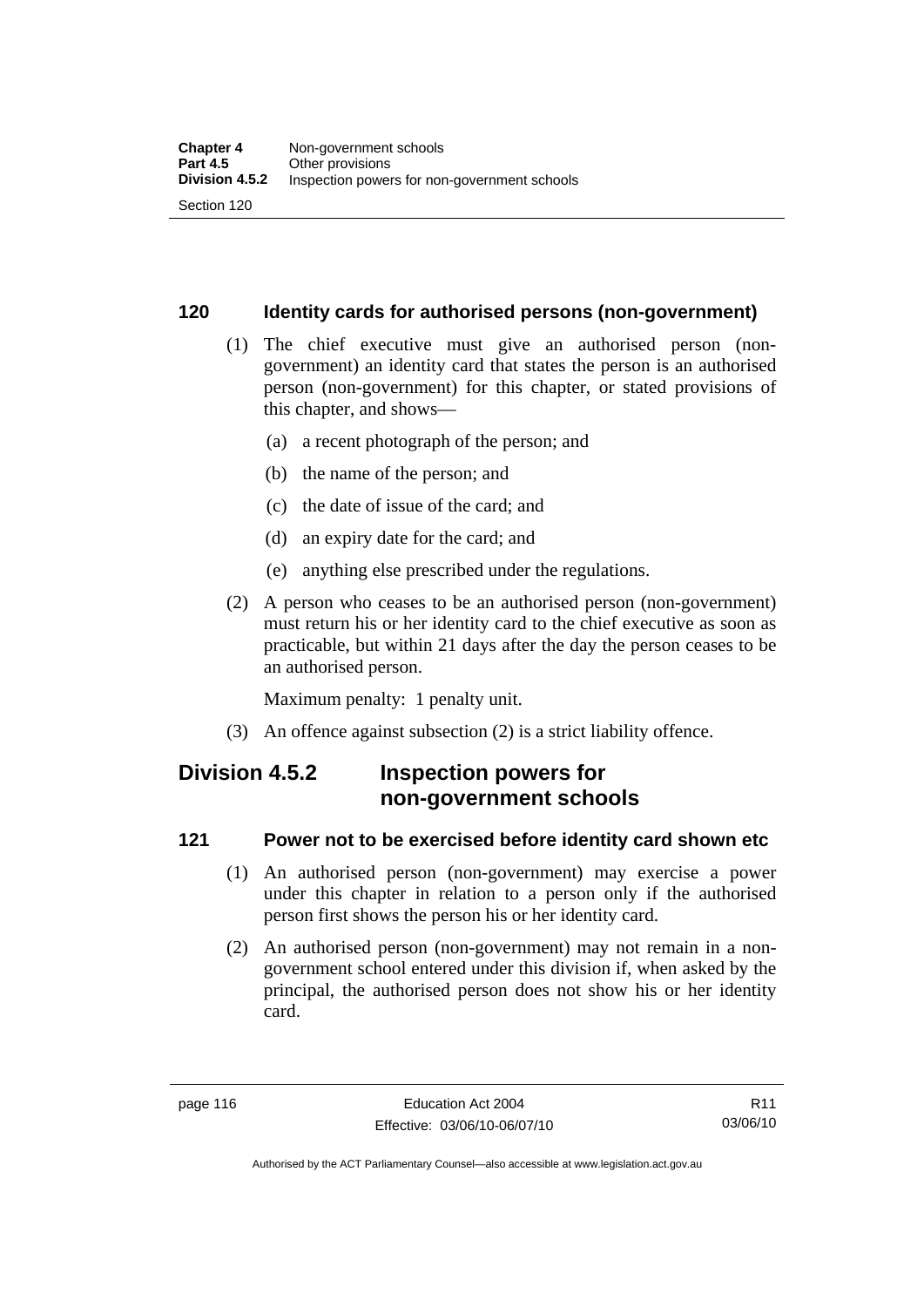### **122 Entry to non-government schools for inspections**

To find out whether this Act is being complied with, an authorised person (non-government) may enter a non-government school at any time when it is being used as a school under this Act.

### **123 Entry to non-government schools with consent**

- (1) An authorised person (non-government) may enter a nongovernment school at any other time if the principal of the school consents to the entry.
- (2) An authorised person (non-government) may, without the principal's consent, enter the non-government school to ask for consent to enter the school.

### **124 Consent to entry**

- (1) This section applies if an authorised person (non-government) intends to ask the principal of a non-government school to consent to the authorised person entering the school.
- (2) Before asking for the consent, the authorised person (nongovernment) must tell the principal—
	- (a) the reason for the entry; and
	- (b) that the principal is not required to consent.
- (3) If the consent is given, the authorised person (non-government) must ask the principal to sign an acknowledgment of the consent.
- (4) The acknowledgment must state that—
	- (a) the principal was told—
		- (i) the reason for the entry; and
		- (ii) that the principal is not required to consent; and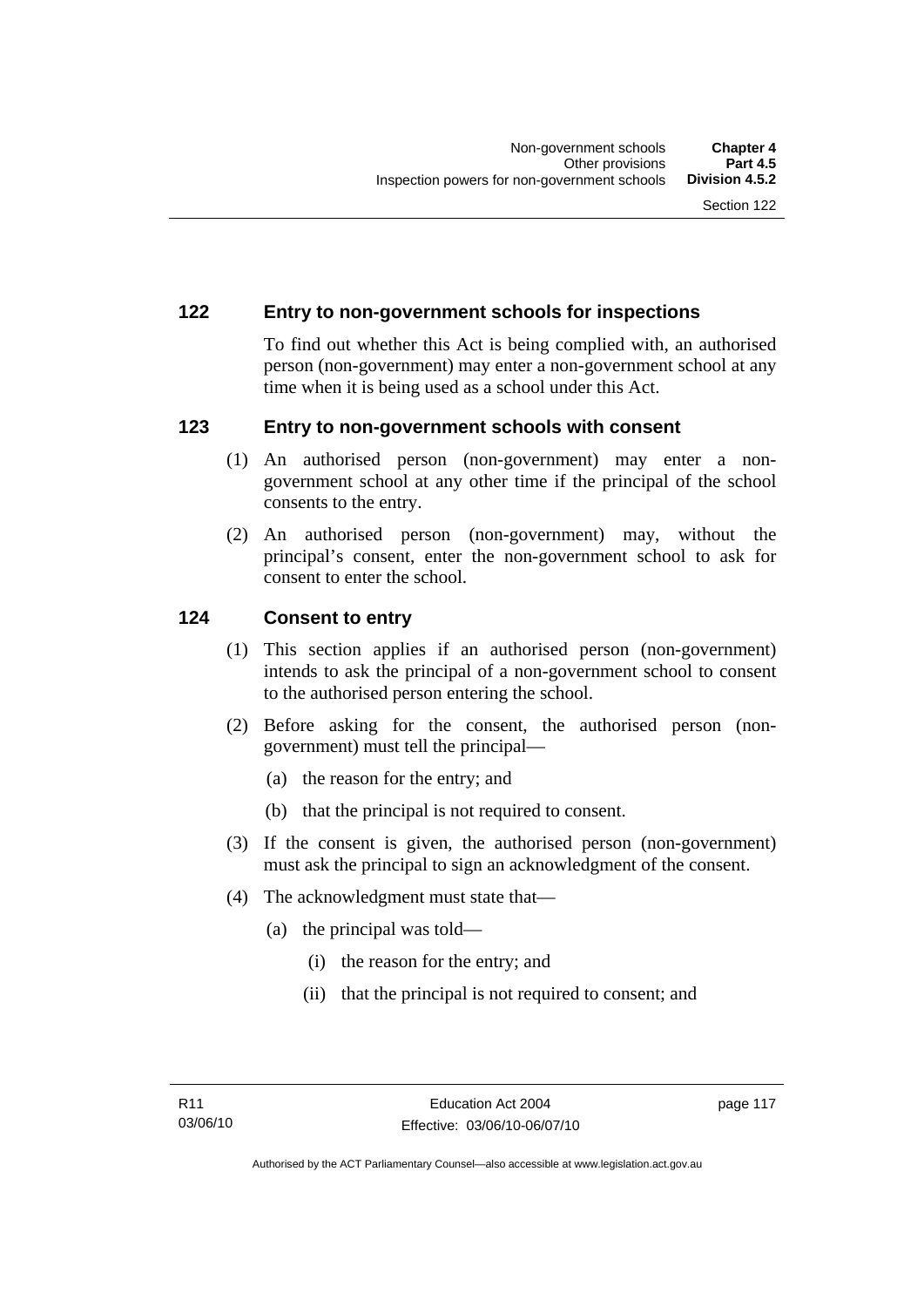- (b) the principal gives an authorised person (non-government) consent to enter the school and exercise powers under this chapter; and
- (c) the time and date the consent was given.
- (5) If the principal signs an acknowledgment of consent, the authorised person (non-government) must immediately give a copy to the principal.
- (6) A court may assume that the principal did not consent if—
	- (a) a question arises, in a proceeding in the court, whether the principal consented to the authorised person (non-government) entering the school under this chapter; and
	- (b) an acknowledgment under this section is not produced in evidence for the entry; and
	- (c) it is not proved that the principal consented to the entry.

#### **125 Powers on entry**

An authorised person (non-government) who enters a nongovernment school under section 122 (Entry to non-government schools for inspections) or section 123 (Entry to non-government schools with consent) may inspect the school or anything in it (including the register of enrolments and attendances).

Authorised by the ACT Parliamentary Counsel—also accessible at www.legislation.act.gov.au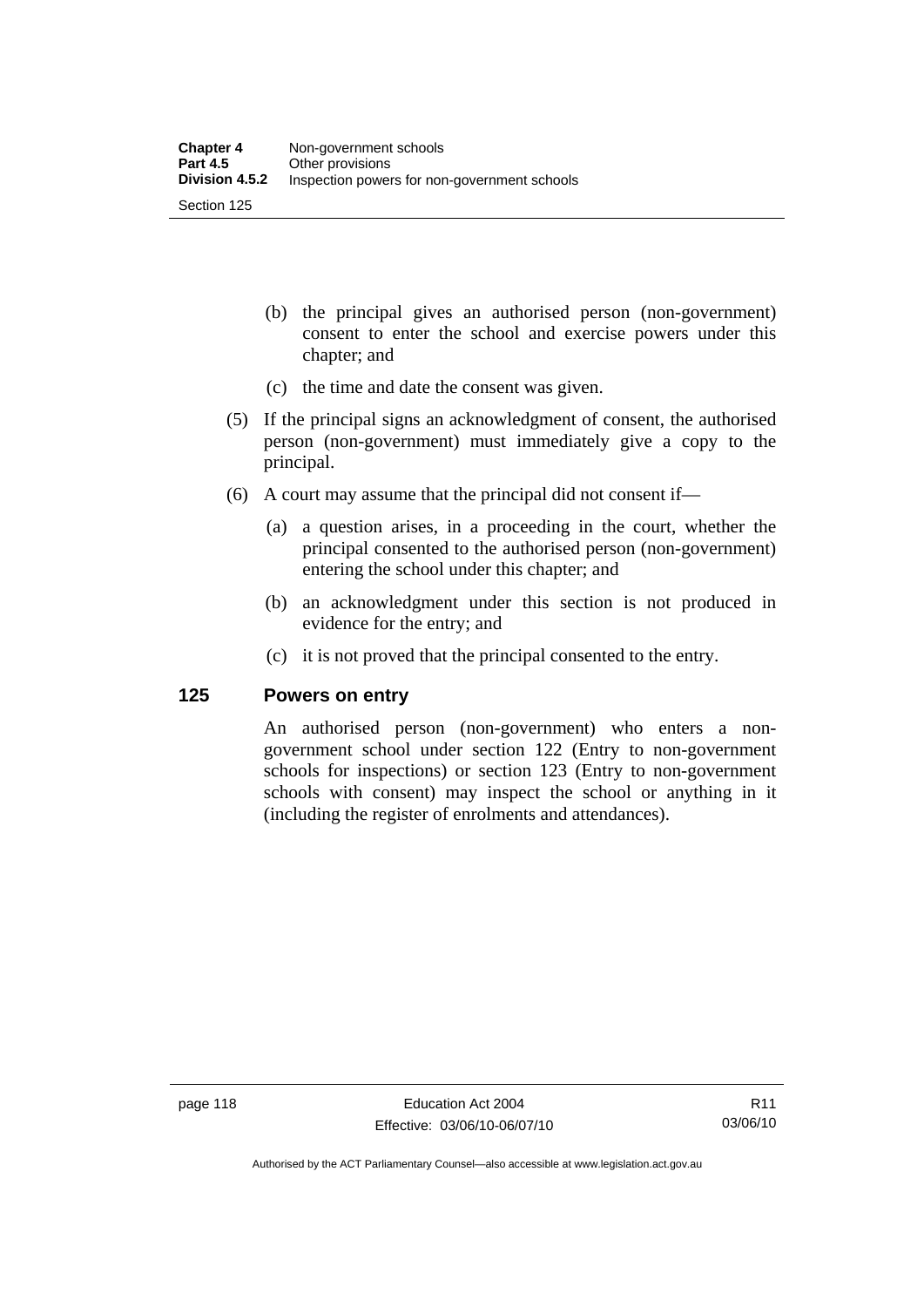# **Chapter 5 Home education**

## **Part 5.1 General**

### **128 Principles on which ch 5 based**

The following are the principles on which this chapter is based:

- (a) parents have the right to choose a suitable educational environment for their children;
- (b) there is a diversity of religious and educational philosophies held by parents providing home education for their children;
- (c) the diversity of educational philosophies reflects the diversity of preferences of parents for particular forms of education for their children;
- (d) home education is committed to—
	- (i) offering a broad range of opportunities that foster in each child the development of the child's unique spiritual, emotional, physical, social and intellectual being; and
	- (ii) valuing the individual needs, interests and aptitudes of each child; and
	- (iii) preparing each child to become an independent and effective local and global citizen.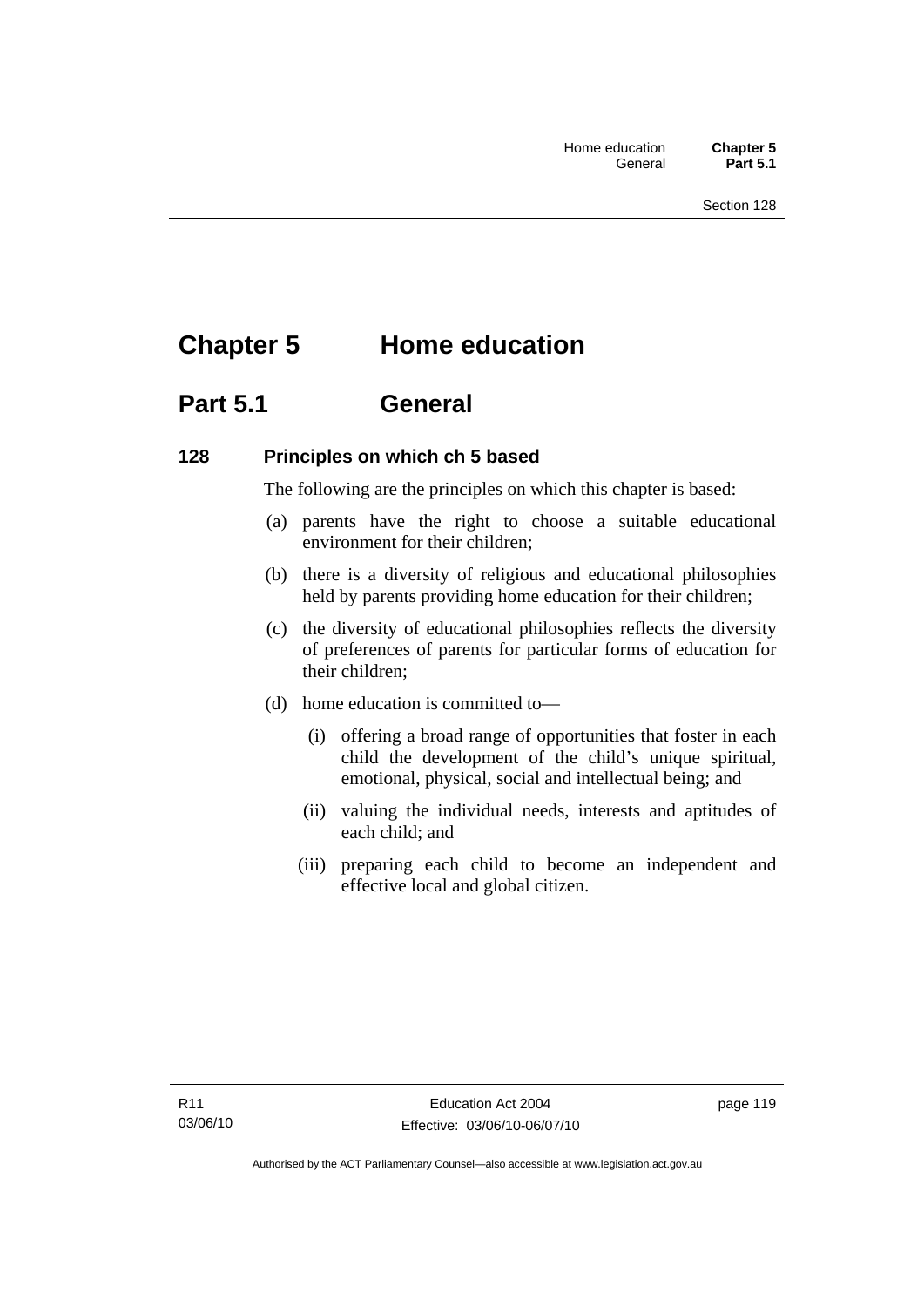# **Part 5.2 Registration—home education**

### **129 Meaning of** *home education*

In this Act:

*home education*, in relation to a child, means education conducted by 1 or both of the child's parents from a home base.

### **130 Provisional registration for home education**

- (1) The parents of a child may apply, in writing, to the chief executive for registration of the child for home education.
- (2) On receiving an application under subsection (1), the chief executive must provisionally register the child for home education.
- (3) Provisional registration for home education ends—
	- (a) 6 months after the day the provisional registration begins; or
	- (b) if the child is registered sooner under section 131 (3)—on the day the child is registered.

### **131 Registration for home education**

- (1) This section applies if a child is provisionally registered for home education under section 130.
- (2) Also, this section applies if—
	- (a) the parents of a child apply in writing to the chief executive for registration for home education; and
	- (b) immediately before the application, the child was registered or approved (however described) under the law of a State or another Territory for home education.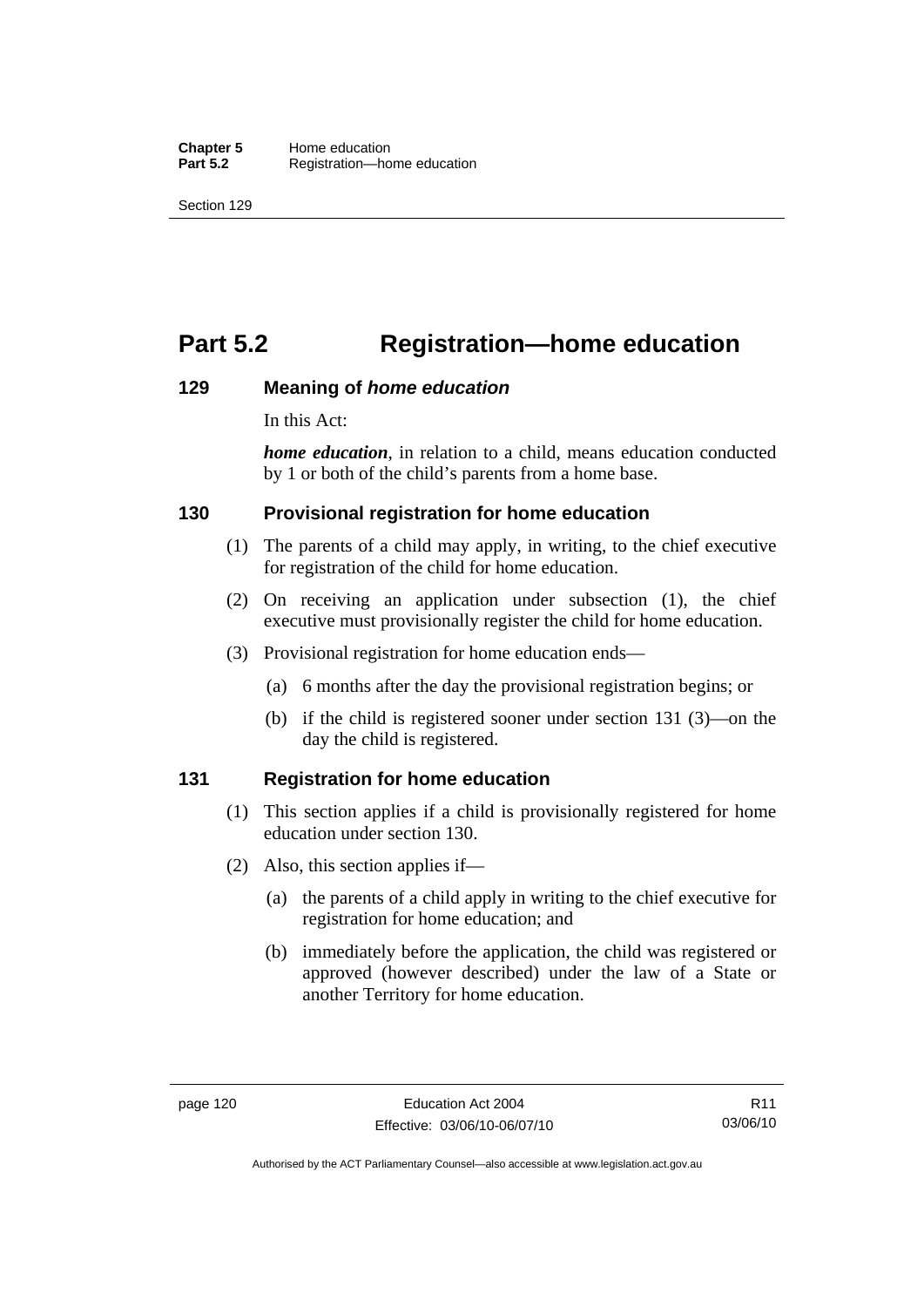- (3) The chief executive may register the child for home education for a period of not longer than 2 years if satisfied that the conditions for registration will be complied with.
- (4) To decide whether the conditions for registration will be complied with, an authorised person (government) may inspect any education programs, materials or other records proposed to be used for the home education.

### **132 Conditions of registration for home education**

The registration of a child for home education is subject to the following conditions:

- (a) the parents of the child are to provide high-quality education for the child;
- (b) the parents of the child must document the educational opportunities offered by the parents to their child and the strategies they use to encourage their child to learn;
- (c) the parents of the child must make available for inspection on request by the chief executive any education programs, materials or other records used for the home education.

## **133 Registration of child**

If the chief executive approves the registration of a child for home education, the chief executive must—

- (a) enter the particulars prescribed under the regulations in the home education register kept under section 139 (Home education register); and
- (b) give the parents of the child a certificate of registration for the child.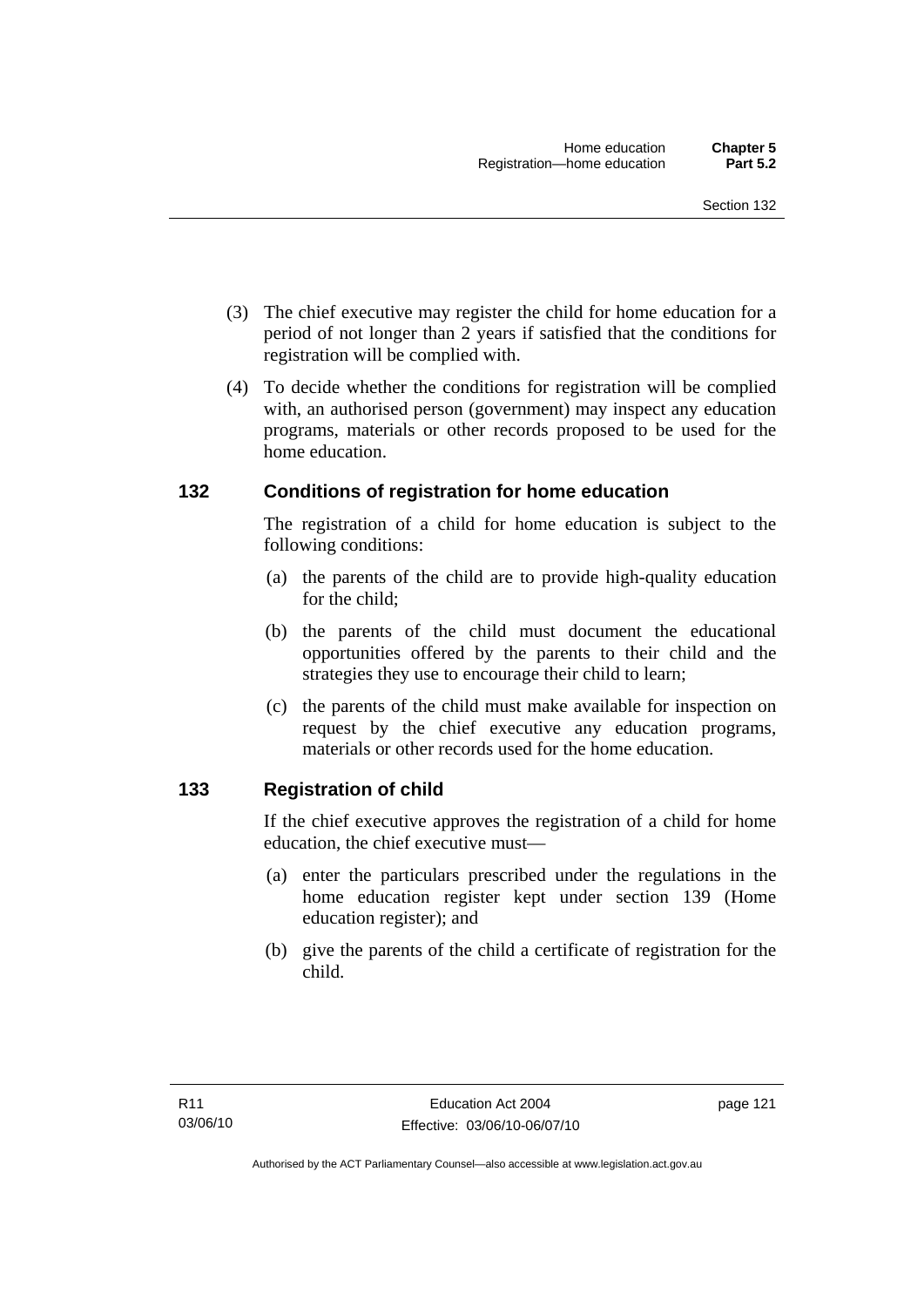### **134 Period of registration**

Registration of a child for home education is for the period (not longer than 2 years) stated in the certificate of registration.

### **135 Cancellation of registration for home education**

- (1) The chief executive may cancel the registration of a child for home education if the chief executive is satisfied on reasonable grounds that a parent has contravened a condition of the registration.
- (2) Before cancelling registration, the chief executive must give the parents a written notice—
	- (a) stating the grounds on which the chief executive proposes to cancel the registration; and
	- (b) stating the facts that, in the chief executive's opinion, establish the grounds; and
	- (c) telling the parents that they may, within 30 days beginning the day after the day they receive the notice, give a written response to the chief executive about the matters in the notice.
- (3) In deciding whether to cancel registration, the chief executive must consider any response given to the chief executive in accordance with subsection  $(2)$  (c).
- (4) However, the chief executive must not cancel the registration if satisfied that—
	- (a) the parents have demonstrated that the contravention has been rectified and that they will comply with the conditions of the registration; and
	- (b) it is not otherwise in the public interest that the registration be cancelled.
- (5) The chief executive must give the parents written notice of the decision.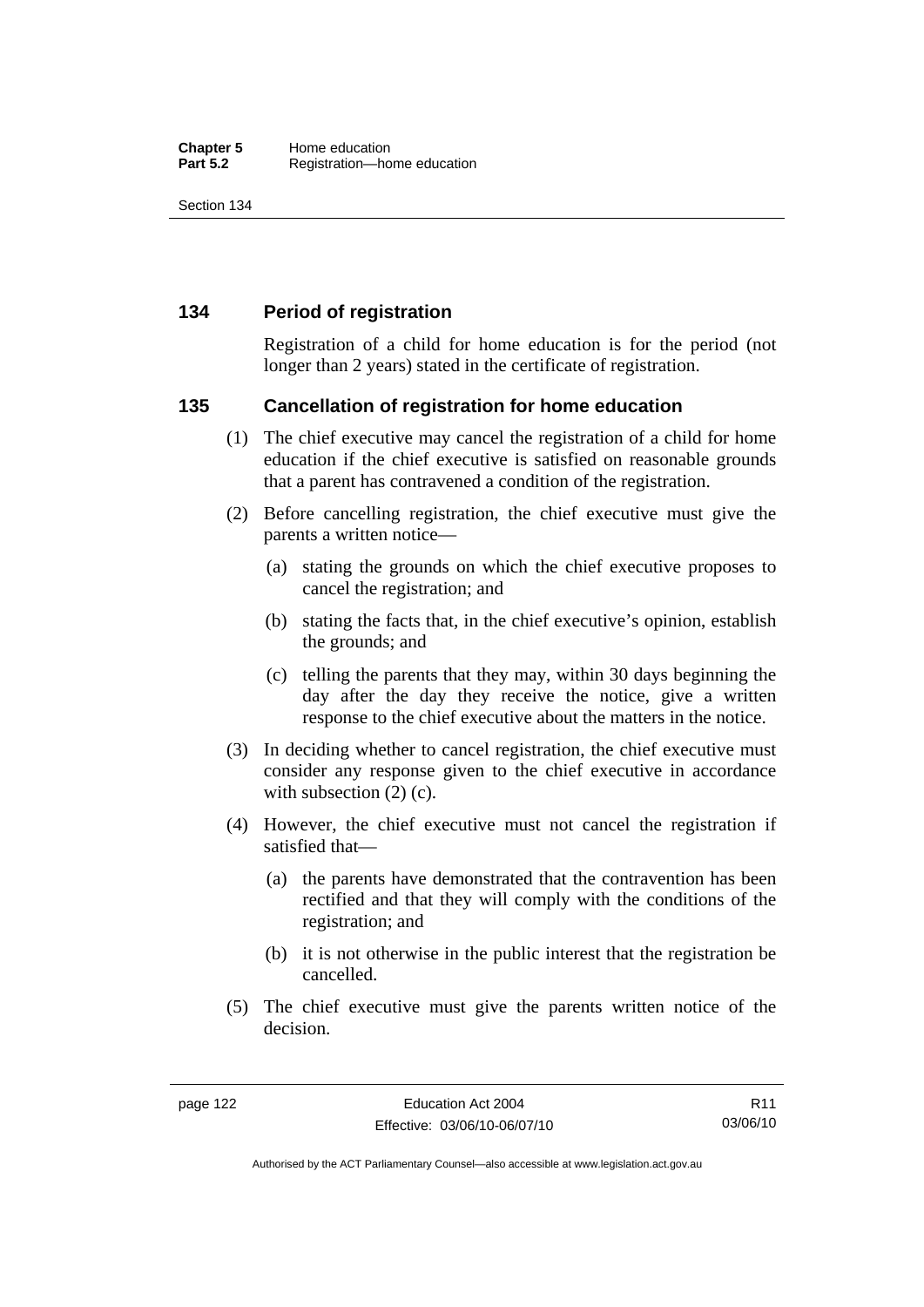(6) Cancellation of registration takes effect on the day when notice of the cancellation is given to the parents or, if the notice states a later date of effect, that date.

### **136 Certificate of registration for home education**

A certificate of registration for home education must state—

- (a) the name of the child registered for home education; and
- (b) the names of the child's parents; and
- (c) the address of the home base from which the home education will be carried out; and
- (d) the period of registration; and
- (e) the conditions of registration; and
- (f) any other particulars prescribed under the regulations.

### **137 Renewal of registration for home education**

- (1) The parents of a child who is registered for home education under this part may apply in writing to the chief executive for renewal of the registration.
- (2) The application must be made at least the prescribed period before the registration ends.
- (3) The chief executive may renew the registration of the child for home education for a period of not longer than 2 years if satisfied that the conditions for registration will be complied with.
- (4) In this section:

#### *prescribed period* means—

- (a) 3 months; or
- (b) if the chief executive approves a shorter period—that period.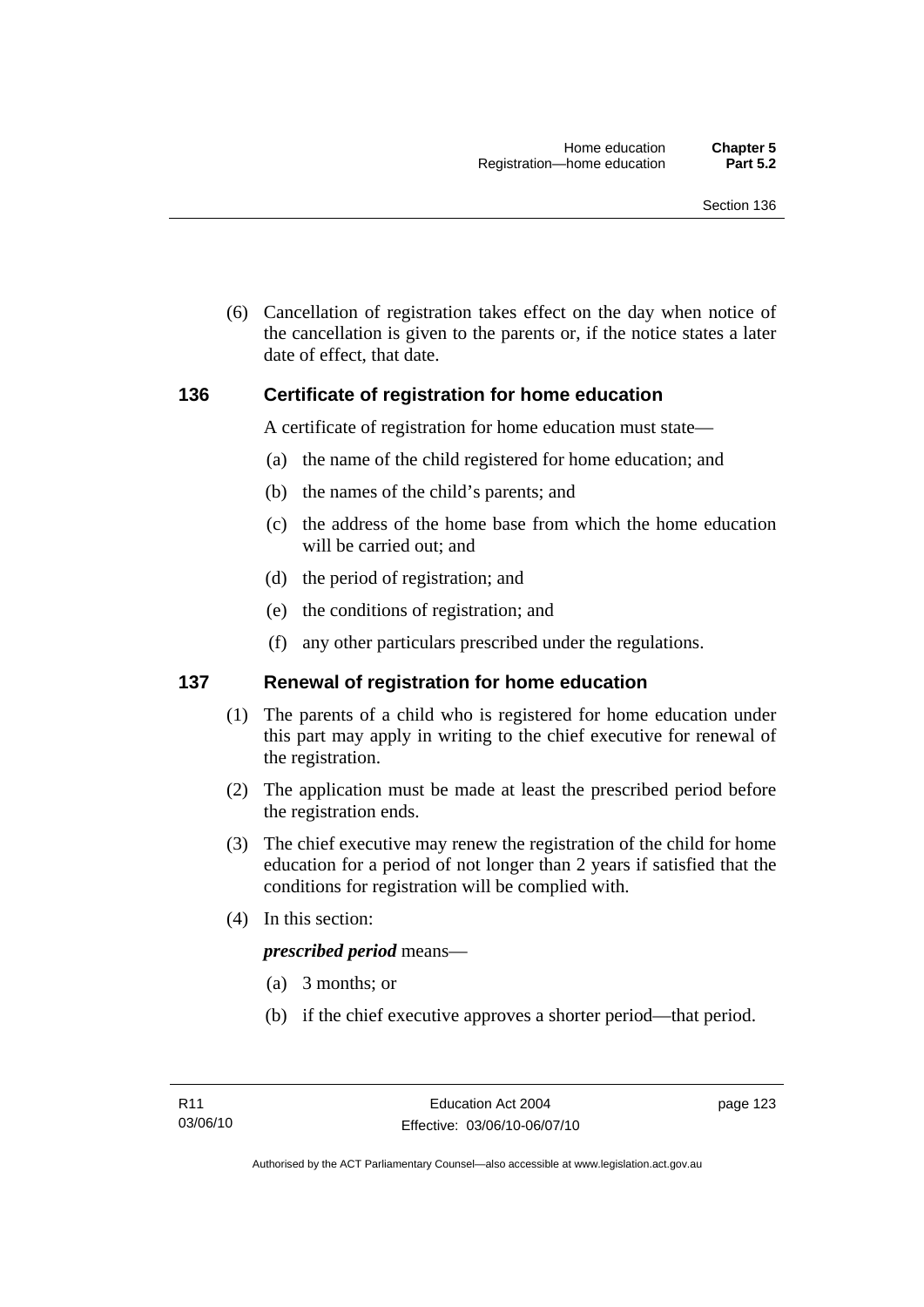#### **Chapter 5** Home education<br> **Part 5.2** Registration—ho Registration—home education

Section 138

## **138 Home education reports**

The parents of a child registered for home education must give the chief executive a report about the educational progress of the child once every year.

## **139 Home education register**

The chief executive must keep a register of children registered for home education.

page 124 **Education Act 2004** Effective: 03/06/10-06/07/10

Authorised by the ACT Parliamentary Counsel—also accessible at www.legislation.act.gov.au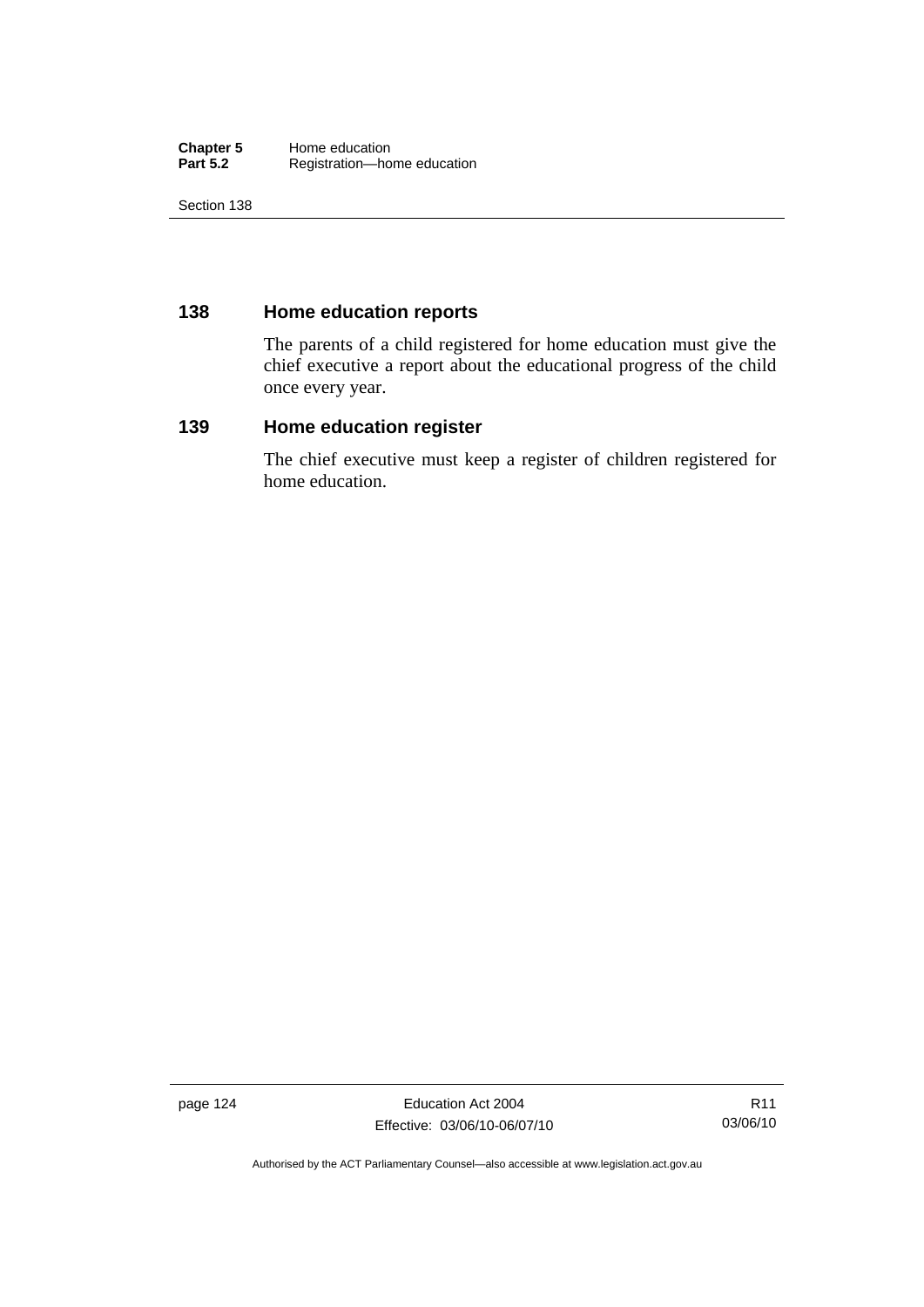# **Chapter 6 Miscellaneous**

## **Part 6.1 Notification and review of decisions**

## **140 Definitions***—***pt 6.1**

In this part:

*decision-maker* means—

- (a) for an internally reviewable decision—a person mentioned in schedule 1, column 5 in relation to the decision; or
- (b) for a reviewable decision—
	- (i) the internal reviewer in relation to the decision; or
	- (ii) if the decision is made personally by the Minister or chief executive—a person mentioned in schedule 1, column 5 in relation to the decision.

*internally reviewable decision* means a decision (other than a decision made personally by the Minister or chief executive) mentioned in schedule 1, column 3 under a provision of this Act mentioned in column 2 in relation to the decision.

*internal reviewer*—see section 144 (1).

*internal review notice*—see the *ACT Civil and Administrative Tribunal Act 2008*, section 67B (1).

### *reviewable decision* means—

 (a) a decision of an internal reviewer in relation to an internally reviewable decision; or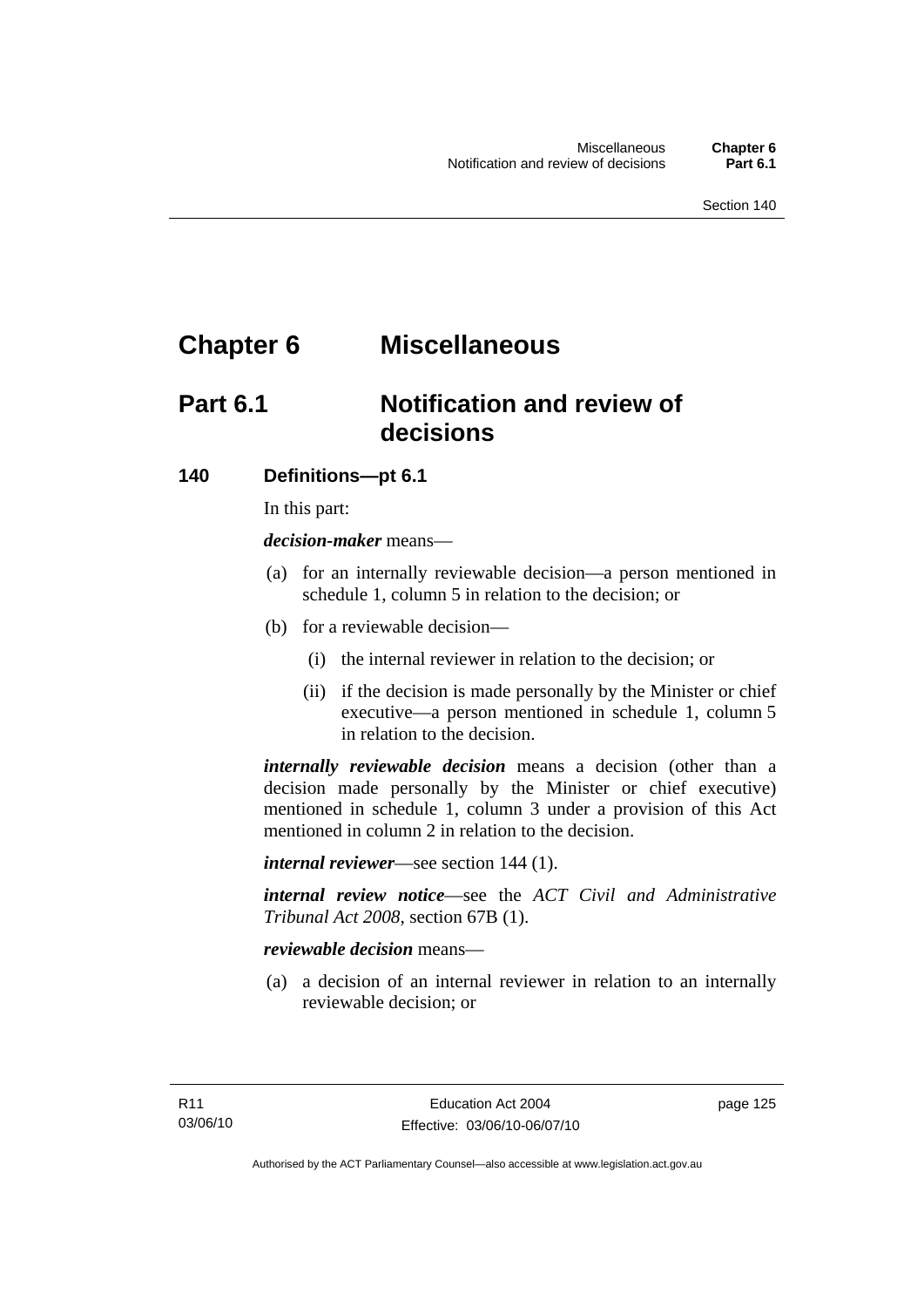(b) if a decision is made personally by the Minister or chief executive—a decision mentioned in schedule 1, column 3 under a provision of this Act mentioned in column 2 in relation to the decision.

#### **141 Internal review notices**

If a decision-maker makes an internally reviewable decision, the decision-maker must give an internal review notice to each entity mentioned in schedule 1, column 4 in relation to the decision.

- *Note 1* The decision-maker must also take reasonable steps to give an internal review notice to any other person whose interests are affected by the decision (see *ACT Civil and Administrative Tribunal Act 2008*, s 67B).
- *Note* 2 The requirements for internal review notices are prescribed under the *ACT Civil and Administrative Tribunal Act 2008*.

### **142 Applications for internal review**

- (1) The following may apply to the decision-maker for review of an internally reviewable decision:
	- (a) an entity mentioned in schedule 1, column 4 in relation to the decision;
	- (b) any other person whose interests are affected by the decision.
- (2) The application must—
	- (a) be in writing; and
	- (b) state the applicant's name and address; and
	- (c) set out the applicant's reasons for making the application.
	- *Note* If a form is approved under s 154 for the application, the form must be used.
- (3) The application must be given to the decision-maker within—
	- (a) 28 days after the day the applicant is given the internal review statement; or

R11 03/06/10

Authorised by the ACT Parliamentary Counsel—also accessible at www.legislation.act.gov.au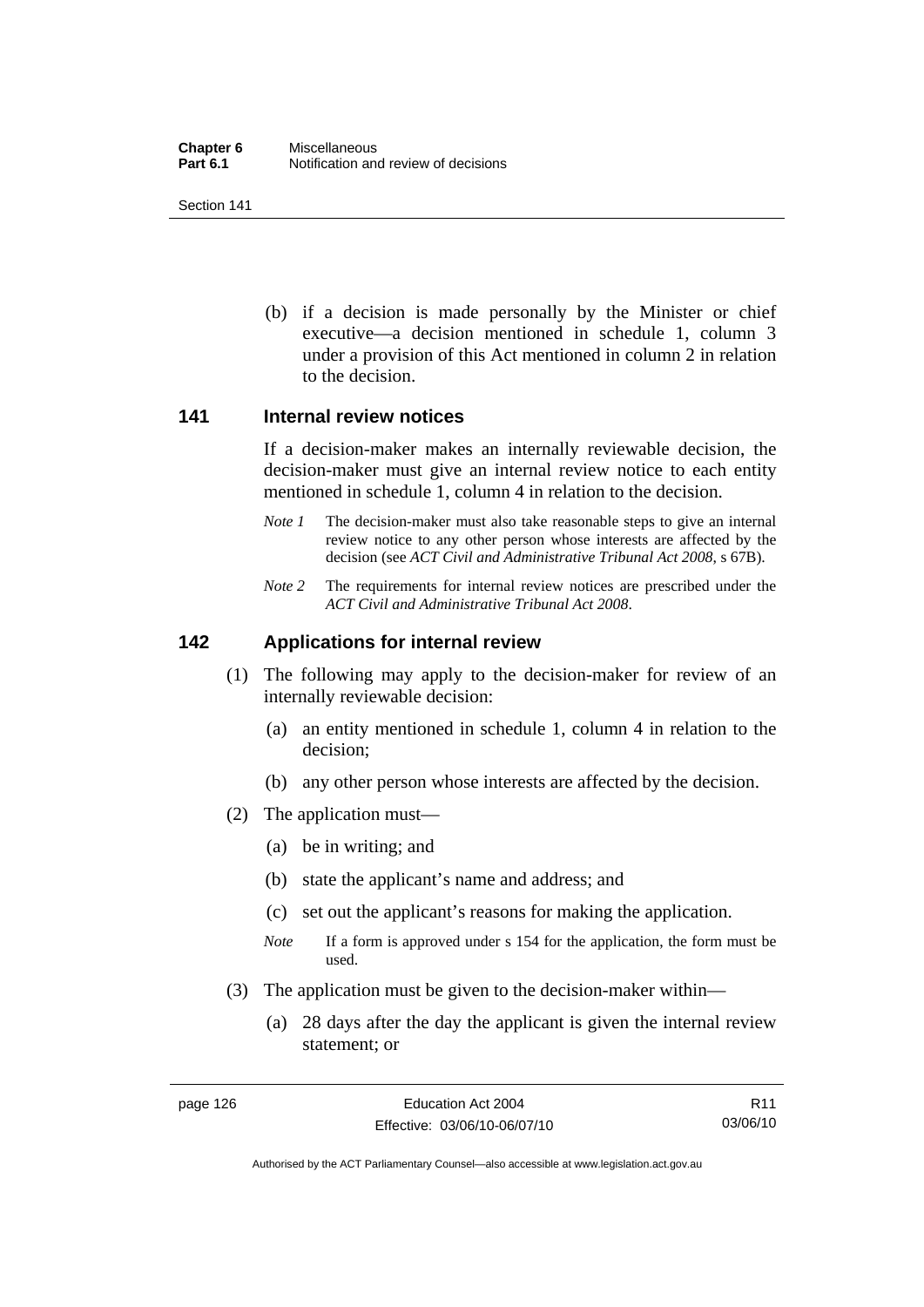(b) a longer period allowed by the internal reviewer before or after the end of the 28-day period.

### **143 Applications not stay reviewable decisions**

Making an application for internal review of an internally reviewable decision does not affect the operation of the decision.

### **144 Internal review**

- (1) If application is made for internal review of an internally reviewable decision, the decision-maker must arrange for someone else (the *internal reviewer*) to review the decision.
- (2) The internal reviewer must, within 28 days after the decision-maker receives the application for internal review—
	- (a) confirm the decision; or
	- (b) vary the decision; or
	- (c) set aside the decision and substitute its own decision.
- (3) If the decision is not varied or set aside within the 28-day period, the decision is taken to have been confirmed by the internal reviewer.

### **145 Reviewable decision notices**

If a decision-maker makes a reviewable decision, the decision-maker must give a reviewable decision notice to—

 (a) for a decision in relation to an internally reviewable decision each entity that is given an internal review notice; or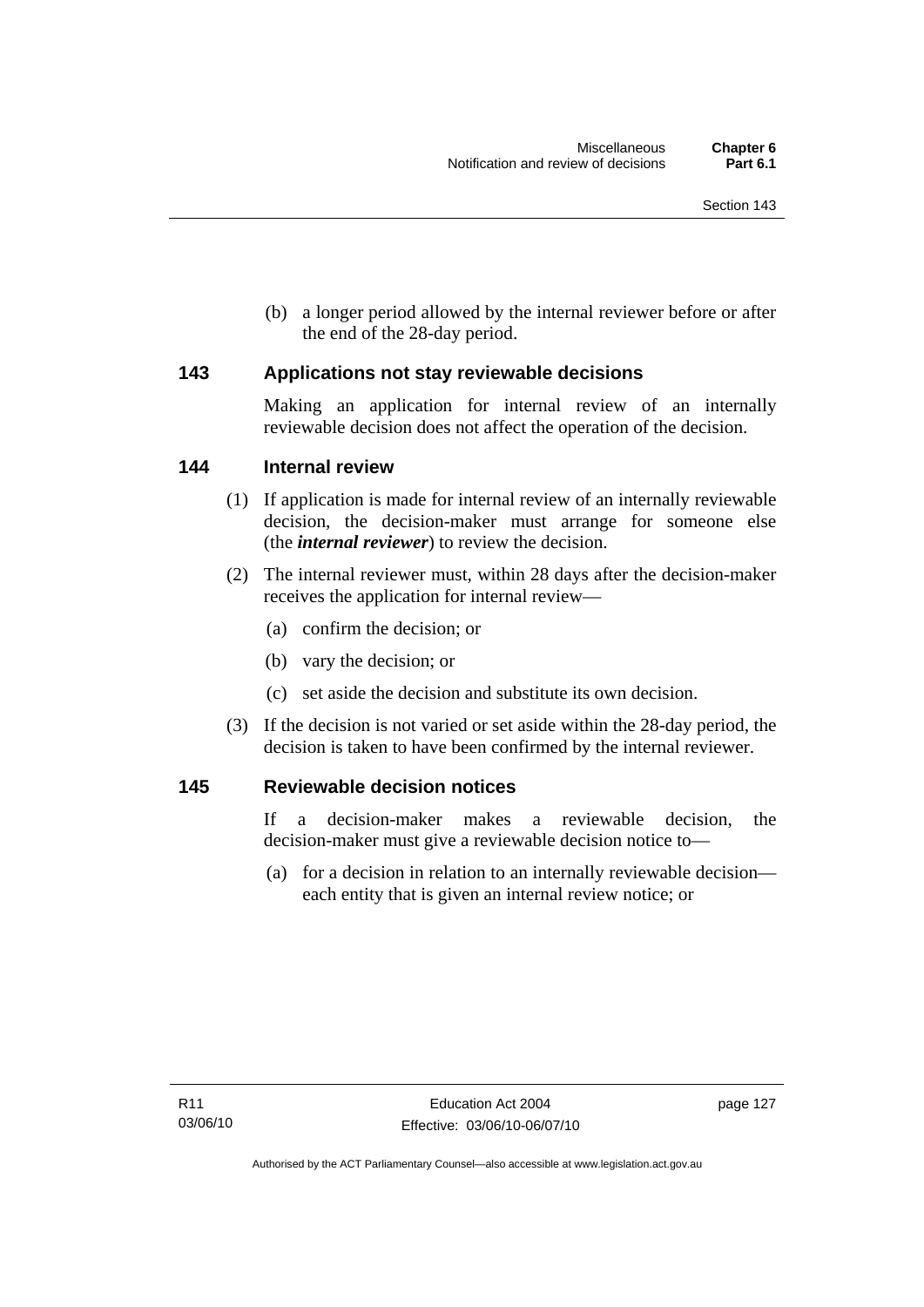Section 145A

- (b) for a decision made personally by the Minister or chief executive—each entity mentioned in schedule 1, column 4 in relation to the decision.
- *Note 1* The decision-maker must also take reasonable steps to give a reviewable decision notice to anyone whose interests are affected by the decision (see *ACT Civil and Administrative Tribunal Act 2008*, s 67A).
- *Note 2* The requirements for reviewable decision notices are prescribed under the *ACT Civil and Administrative Tribunal Act 2008*.

## **145A Applications to ACAT**

The following may apply to the ACAT for review of a reviewable decision:

- (a) an entity mentioned in schedule 1, column 4;
- (b) any other person whose interests are affected by the decision.
- *Note* If a form is approved under the *ACT Civil and Administrative Tribunal Act 2008* for the application, the form must be used.

page 128 Education Act 2004 Effective: 03/06/10-06/07/10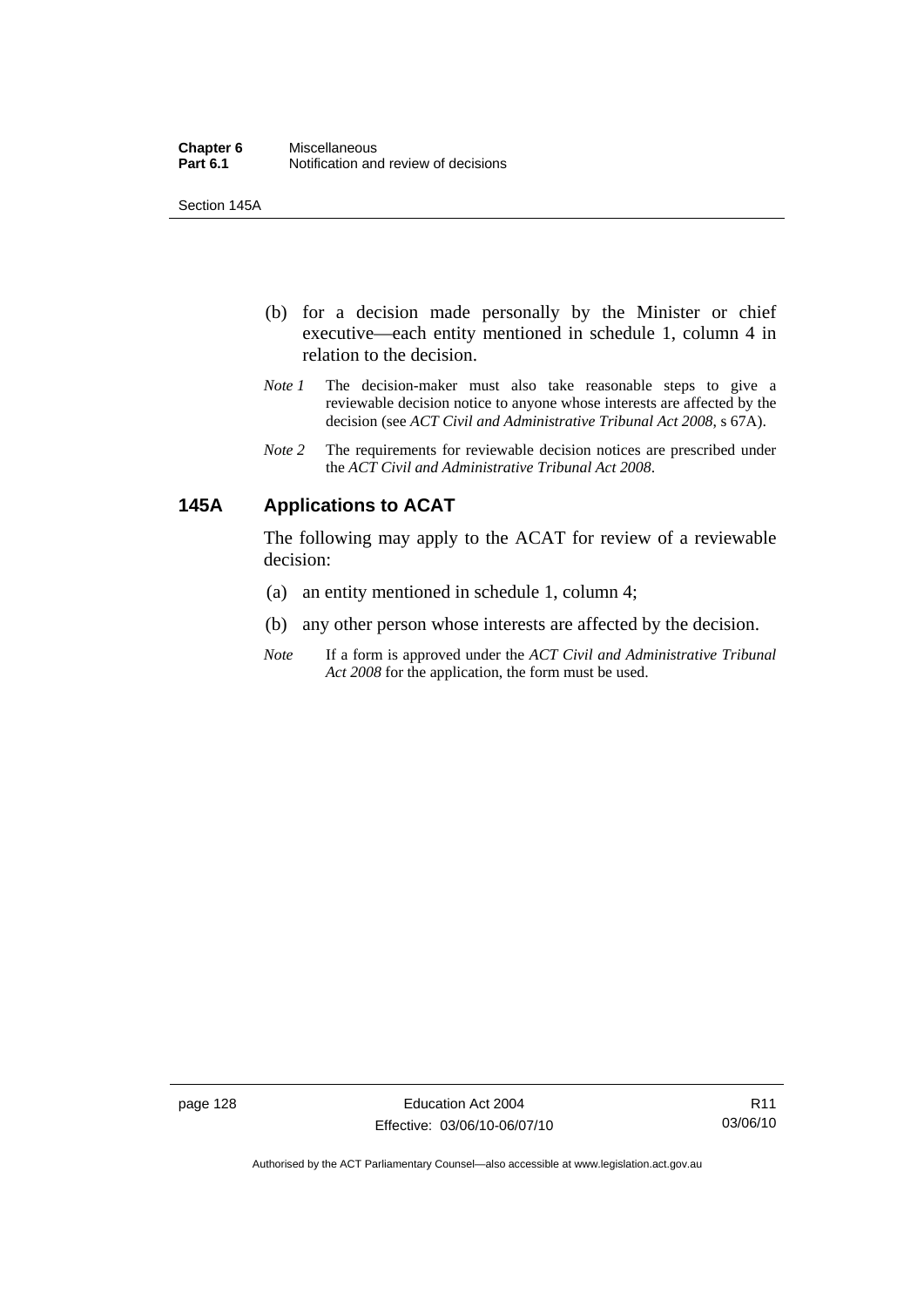# **Part 6.2 Other provisions**

### **146 Preschools**

In exercising functions in relation to a government preschool, the chief executive must take the steps necessary to encourage, and give opportunities to, parents of children attending the preschool to participate in the conduct of the preschool.

## **146A Student transfer register**

- (1) The chief executive must establish procedures for recording the transfer of students between schools in the ACT.
- (2) The principal of a school must comply with any procedures for recording the transfer of students to and from the school that the chief executive—
	- (a) establishes under subsection (1); and
	- (b) notifies to the principal.
- (3) In this section:

*school* means a government school or non-government school.

## **147 Offences on school premises**

(1) A person must not trespass on school premises.

Maximum penalty: 5 penalty units.

 (2) A person commits an offence if the person behaves in an offensive or disorderly way on school premises.

Maximum penalty: 10 penalty units.

- (3) A person commits an offence if the person—
	- (a) is on school premises; and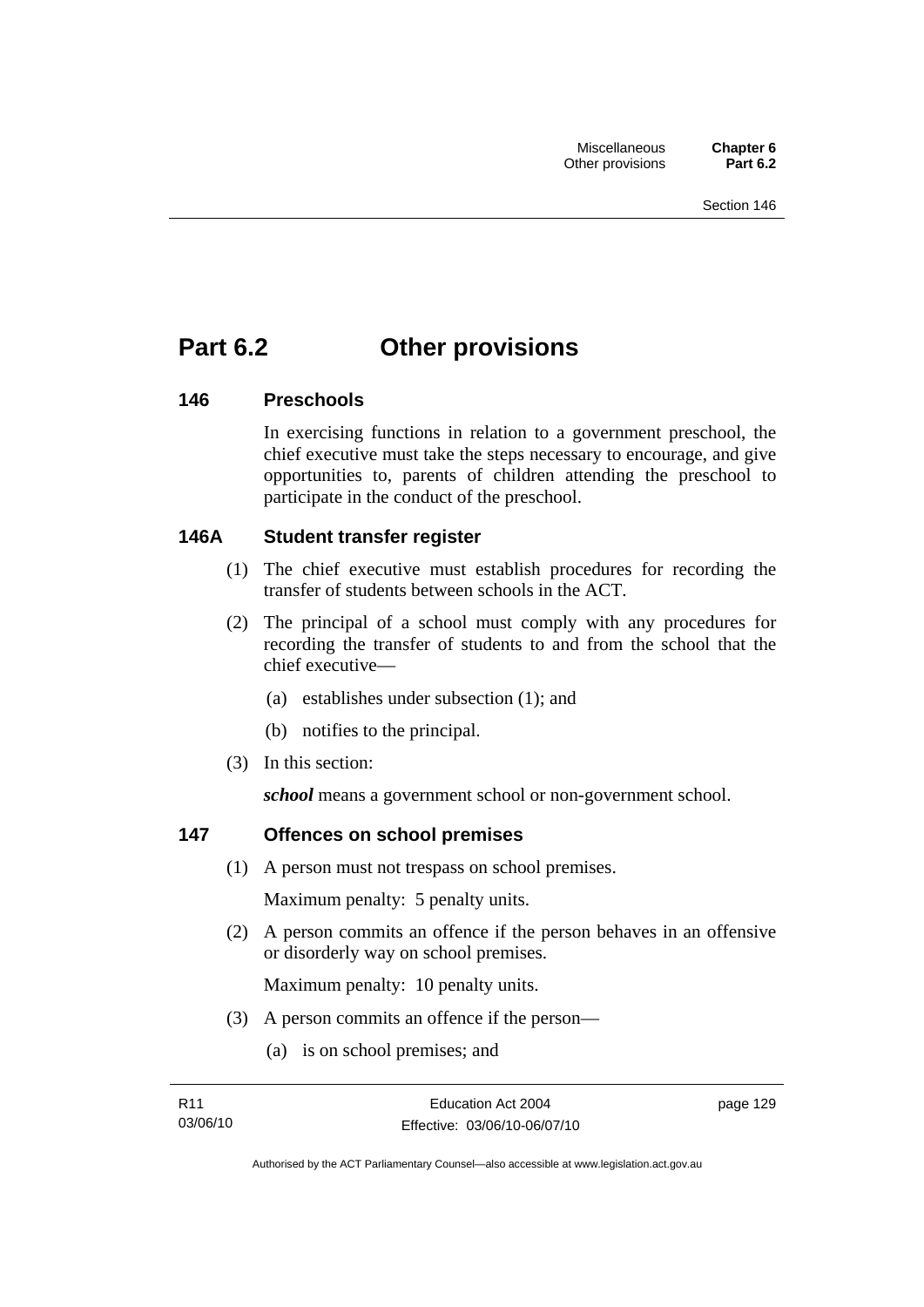| Chapter 6       | <b>Miscellaneous</b> |
|-----------------|----------------------|
| <b>Part 6.2</b> | Other provisions     |

- (b) is directed to leave the premises by a police officer, the principal of the school or a person authorised by the principal; and
- (c) fails to leave the premises in accordance with the direction.

Maximum penalty: 10 penalty units.

- (4) An offence against this section is a strict liability offence.
- (5) In this section:

*school premises* means land (including any building or structure on the land) occupied by a school.

### **148 Obligations on parents**

- (1) For this Act, if an obligation is expressed to apply to the parents of a child it is sufficient for any parent of the child to carry out the obligation.
- (2) For this Act, if an obligation is expressed to apply to the parents of a child and no parent carries out the obligation, each parent is liable for the failure to carry out the obligation.

#### **149 Notification of parents**

For this Act, if notice is required to be given to the parents of a child or student, or there is an obligation to ask or tell the parents of a child or student something, it is sufficient if a parent of the child or student is given notice or asked or told the thing.

### **150 Minister may grant scholarships etc**

- (1) The Minister may give bursaries, exhibitions, free places, prizes, scholarships or other forms of assistance or reward to be used for—
	- (a) the benefit of a student at a government school, or at a college or university in the ACT; or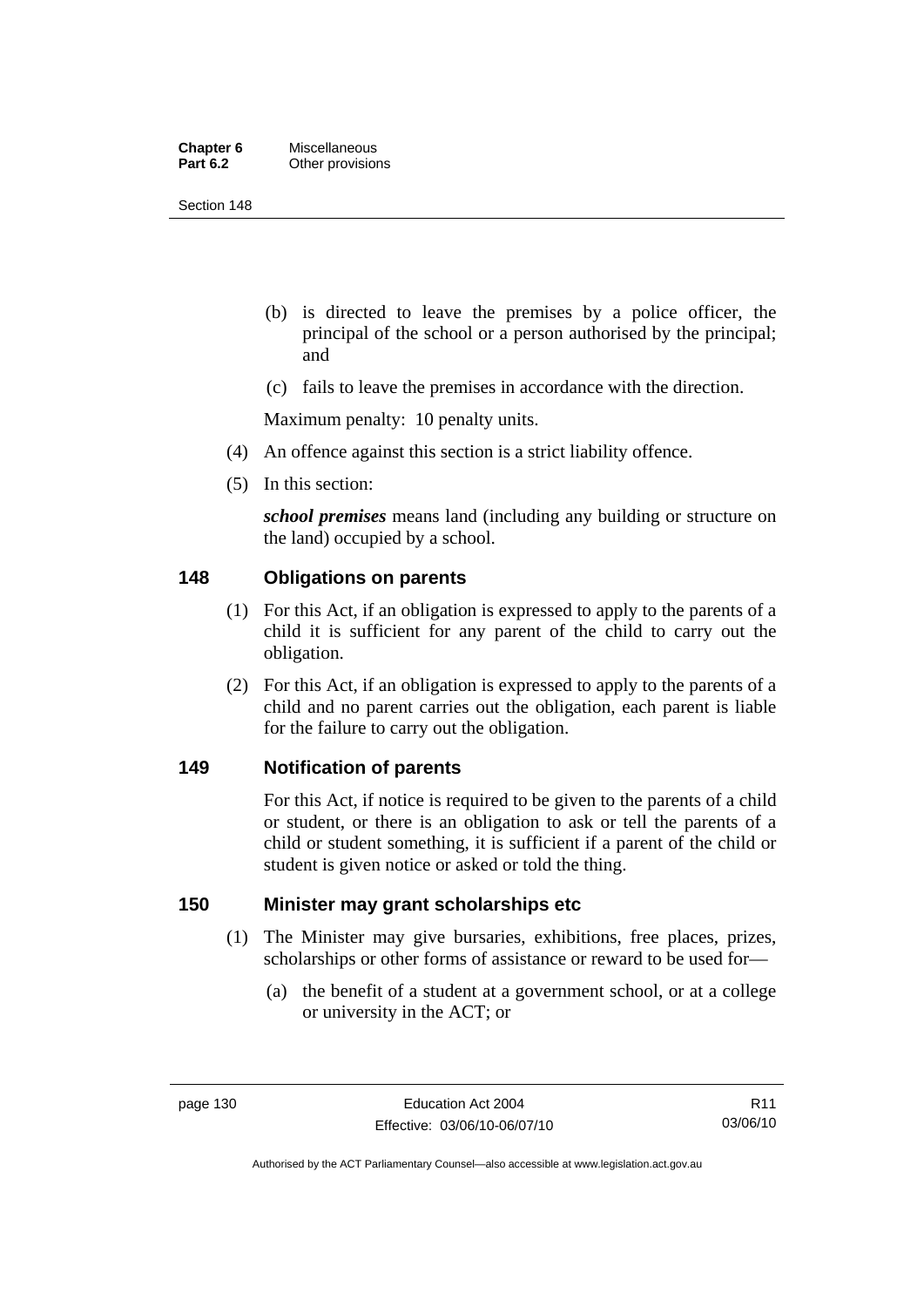- (b) the benefit of a government school, or a college or university in the ACT; or
- (c) a child registered for home education in the ACT.

#### **Example for par (b)**

a fund to provide for a teacher with particular skills to teach at a particular government school

- *Note* An example is part of the Act, is not exhaustive and may extend, but does not limit, the meaning of the provision in which it appears (see Legislation Act, s 126 and s 132).
- (2) To remove any doubt, this section does not appropriate public money.

### **151 Gifts and donations**

- (1) This section applies if the Minister is satisfied that a condition attached to, or a purpose of, a gift or bequest of property to the Territory on trust for educational purposes (the *original trust*) is inappropriate, impracticable, or impossible to comply with.
- (2) The Minister may, in writing, declare the property the subject of the original trust is subject to another trust.
- (3) The declaration must state the purposes of the other trust.
- (4) In making the declaration, the Minister must ensure that the property is dealt with as nearly as is practicable for the purposes for which it was held immediately before the declaration, except so far as it is inappropriate, impracticable, or impossible to do so.
- (5) When the declaration commences, the original trust ceases and the property is taken to be held by the Territory in trust for the purposes stated in the declaration.
- (6) A declaration is a notifiable instrument.

*Note* A notifiable instrument must be notified under the Legislation Act.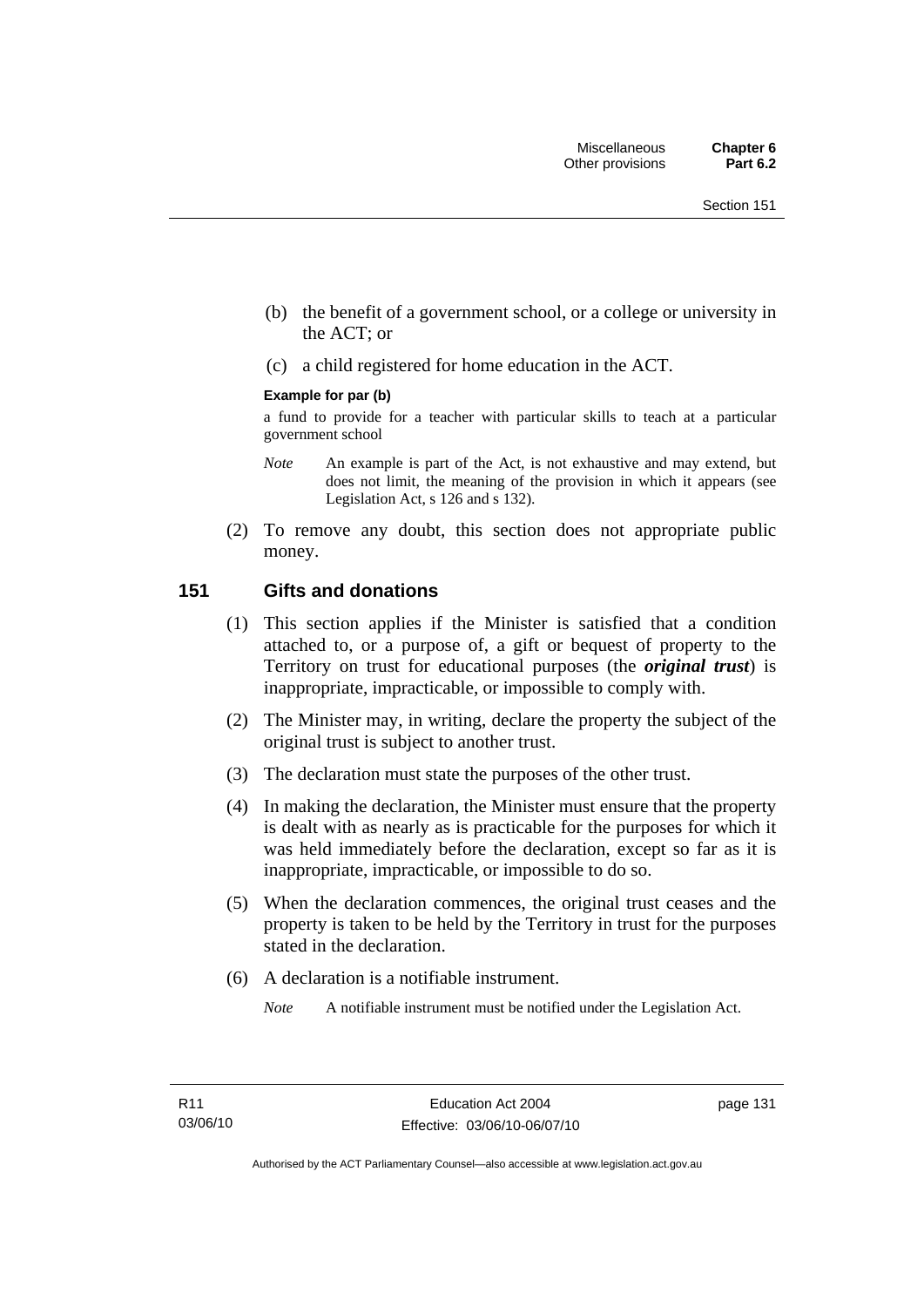#### **Chapter 6** Miscellaneous<br>**Part 6.2** Other provision **Other provisions**

Section 152

## **152 Education trust fund**

- (1) The Minister must keep and administer a fund called the education trust fund.
- (2) The assets of the fund may only be used in accordance with this section.
- (3) The chief executive must open and maintain under the *Financial Management Act 1996*, section 51 (Departmental trust banking accounts) a trust account with an authorised deposit-taking institution (the *education trust account*) to be used only for the fund.
- (4) The account consists of—
	- (a) money held by the Territory in trust in relation to anything mentioned in section 150 (Minister may grant scholarships etc); and
	- (b) any other money that may be lawfully paid into the fund.
- (5) The fund may be used only for the following purposes:
	- (a) promoting education;
	- (b) giving bursaries, exhibitions, free places, prizes, scholarships or other forms of assistance or reward for a benefit mentioned in section 150;
	- (c) any other purpose prescribed under the regulations.

## **153 Notices of intention under former education Act to conduct schools at additional educational levels**

- (1) This section applies in relation to a school if—
	- (a) before 27 November 2003, a person gave the registrar a notice of intention under the former education Act, section 22 (1) (Provisional registration) in relation to the school; and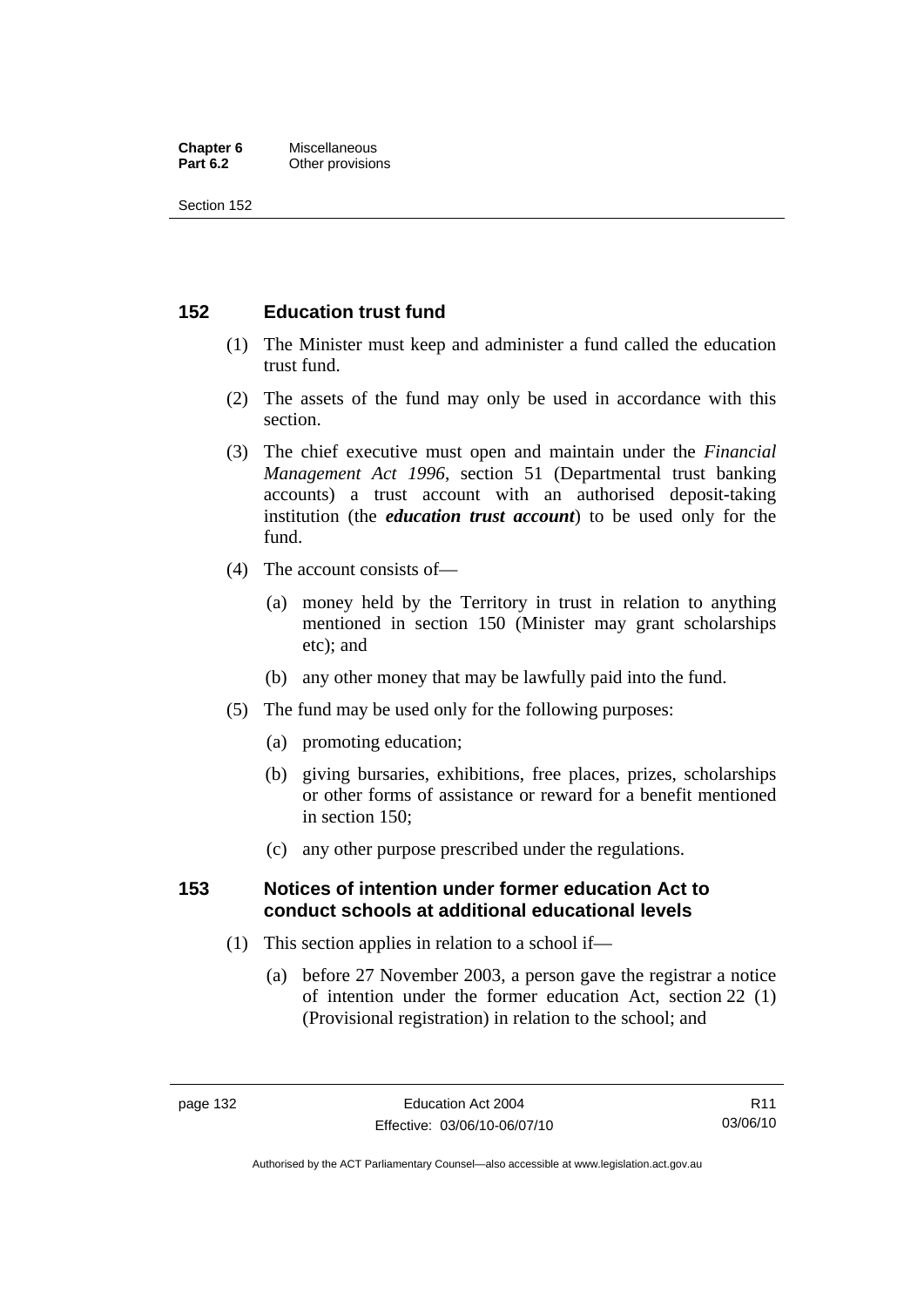- (b) the notice related to the conduct of the school at an additional educational level; and
- (c) the school was registered under the former education Act, section 23 immediately before the commencement of this section.
- (2) For section 89 (1) (a), the proprietor of the school is taken to have in-principle approval under section 84 to apply to operate the school at the additional educational level.
- (3) For section 89 (1) (c), and despite section 84 (8), the in-principle approval is taken to lapse on 31 December 2014.
- (4) In this section:

*former education Act* means the *Education Act 1937* (repealed).

*registrar*—see the former education Act, section 5.

(5) This section expires on 1 January 2015.

# **153A Evidence—certificate signed by principal etc**

- (1) This section applies in relation to a proceeding for an offence against this Act.
	- *Note* A reference to an Act includes a reference to the statutory instruments made or in force under the Act, including any regulation (see Legislation Act, s 104).
- (2) A certificate that appears to be signed by the principal of a government school, the principal of a non-government school, the person giving an approved educational course (government) or the person giving an approved educational course (non-government) and that states any of the following matters, is evidence of the matters:
	- (a) that a stated child was or was not enrolled at the school or course;
	- (b) that a stated child did or did not attend the school or course.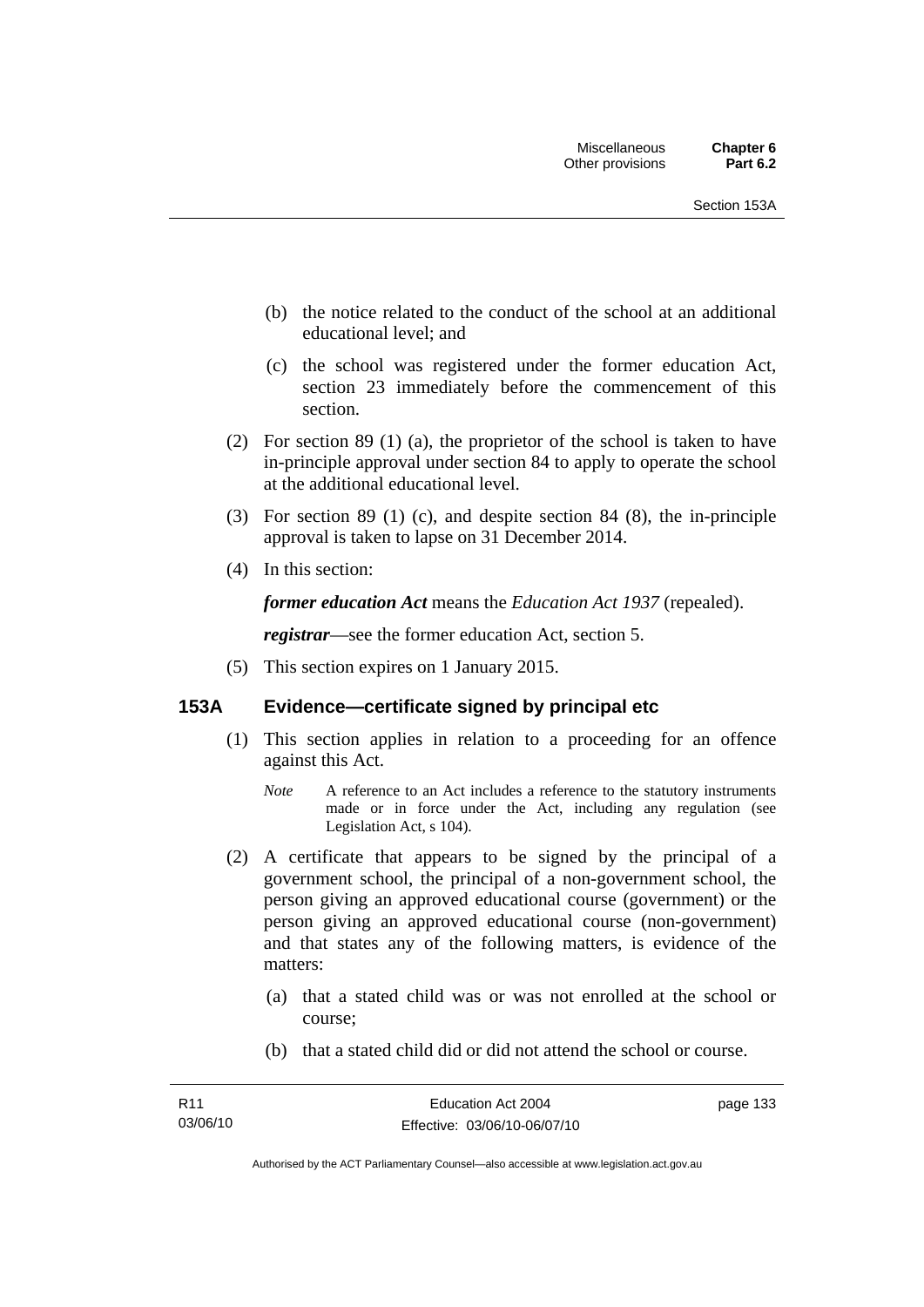| Chapter 6       | Miscellaneous    |
|-----------------|------------------|
| <b>Part 6.2</b> | Other provisions |

Section 154

- (3) A certificate that appears to be signed by the registrar (however described) of an education provider or training alternative provider and that states any of the following matters, is evidence of the matters:
	- (a) that a stated child was or was not enrolled with the provider;
	- (b) that a stated child did or did not attend the provider.
- (4) A certificate that appears to be signed by a child's employer or purported employer in relation to an employment alternative and that states any of the following matters, is evidence of the matters:
	- (a) that a stated child was or was not employed with the employer or purported employer;
	- (b) that a stated child worked for stated hours.
- (5) A certificate mentioned in this section may state a matter by reference to a date or period.

## **154 Approved forms**

- (1) The Minister may approve forms for this Act.
- (2) If the Minister approves a form for a particular purpose, the approved form must be used for that purpose.

*Note* For other provisions about forms, see Legislation Act, s 255.

(3) An approved form is a notifiable instrument.

*Note* A notifiable instrument must be notified under the Legislation Act.

## **155 Regulation-making power**

- (1) The Executive may make regulations for this Act.
	- *Note* Regulations must be notified, and presented to the Legislative Assembly, under the Legislation Act.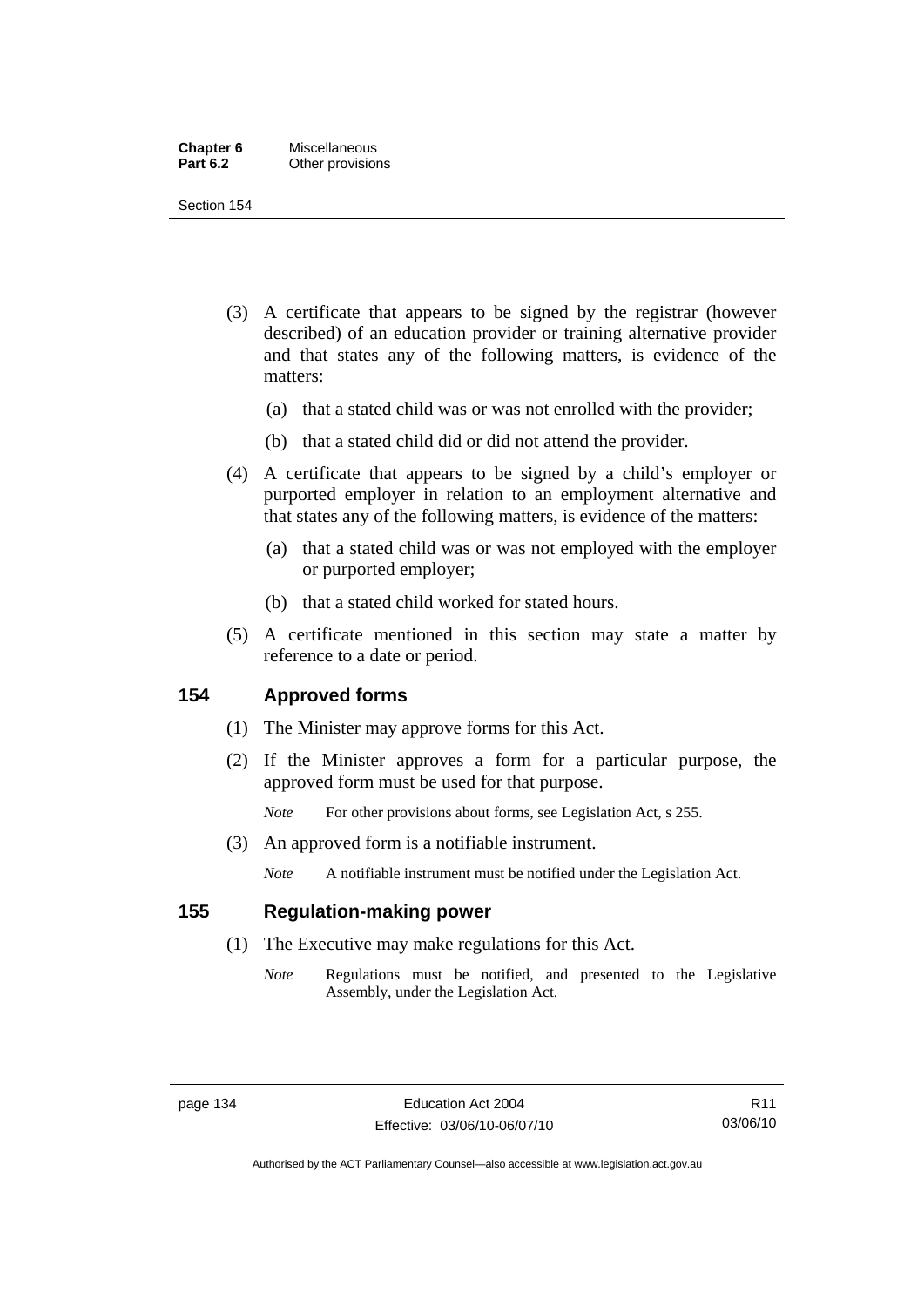(2) The regulations may also prescribe offences for contraventions of the regulations and prescribe maximum penalties of not more than 10 penalty units for offences against the regulations.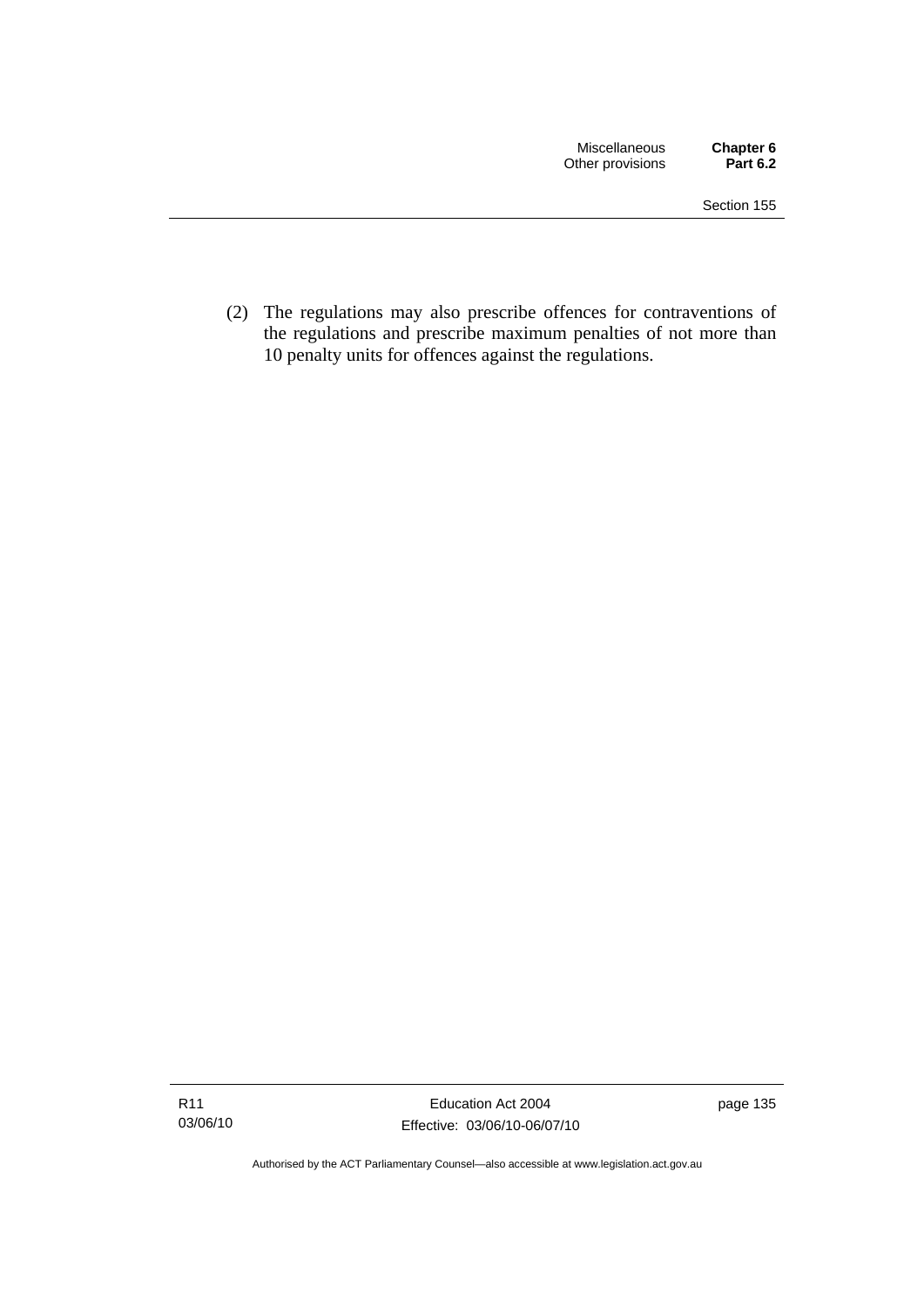Section 300

# **Chapter 9 Transitional—Education (Participation) Amendment Act 2009**

# **300 Meaning of** *amending Act***—ch 9**

In this chapter:

*amending Act* means the *Education (Participation) Amendment Act 2009*.

# **301 Application of amending Act**

- (1) The amendments made by the amending Act do not apply in relation to a child if on 1 January 2010—
	- (a) the child is at least 15 years old; and
	- (b) the child is not—
		- (i) enrolled at a school; or
		- (ii) registered for home education (however described) in the ACT or elsewhere.
- (2) However, the amendments made by the amending Act apply in relation to the child if after 1 January 2010 the child is—
	- (a) enrolled at a school; or
	- (b) registered for home education (however described) in the ACT or elsewhere.
- (3) In this section:

*school* means—

(a) a government school; or

Authorised by the ACT Parliamentary Counsel—also accessible at www.legislation.act.gov.au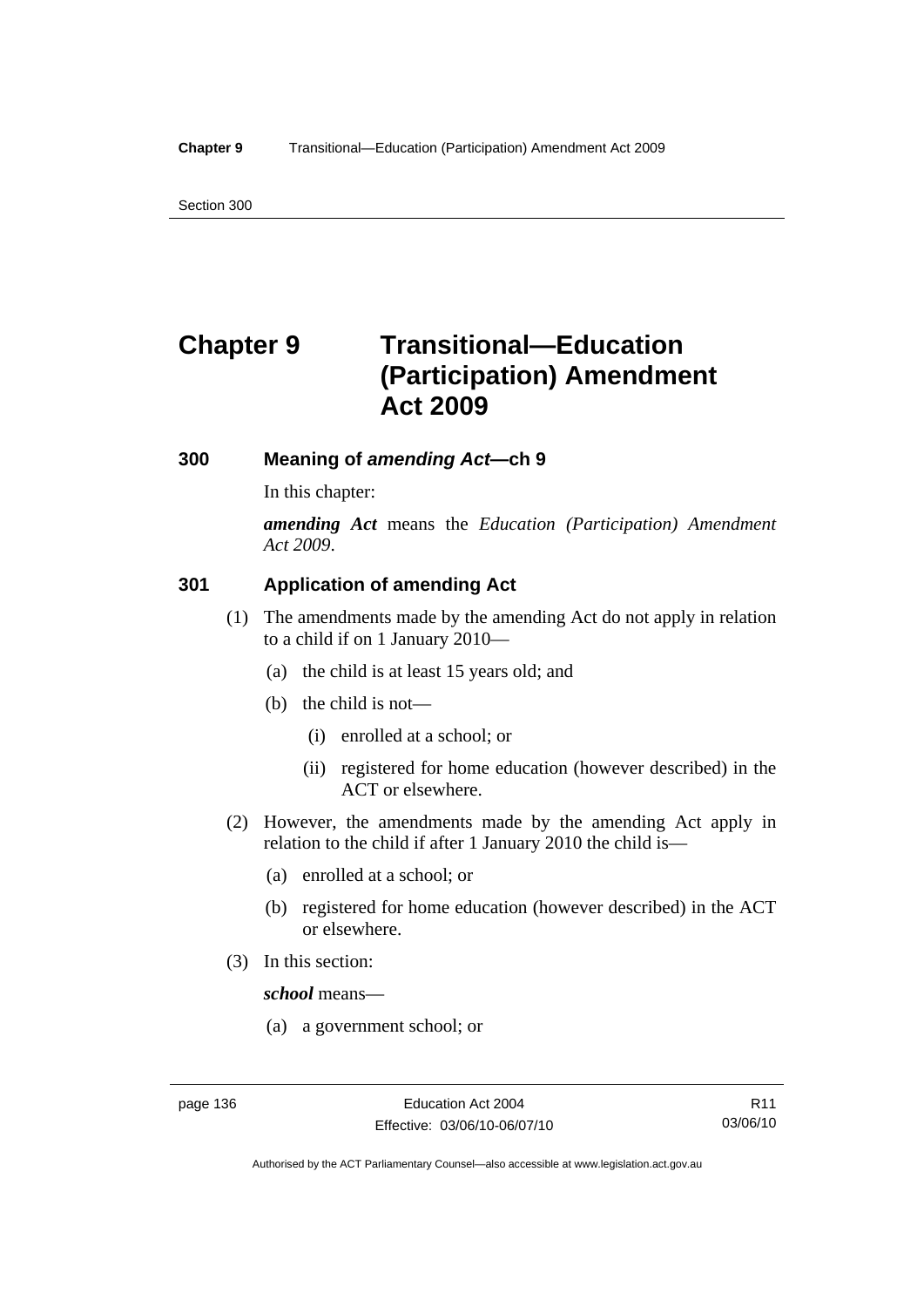- (b) a non-government school; or
- (c) a school (however described) under the law of a State, another Territory or a foreign country.

# **302 Transitional regulations**

- (1) A regulation may prescribe transitional matters necessary or convenient to be prescribed because of the enactment of the amending Act.
- (2) A regulation may modify this chapter (including in relation to another territory law) to make provision in relation to anything that, in the Executive's opinion, is not, or is not adequately or appropriately, dealt with in this chapter.
- (3) A regulation under subsection (2) has effect despite anything elsewhere in this Act or another territory law.

# **303 Expiry—ch 9**

- (1) This chapter expires 2 years after the day it commences.
- (2) This chapter (other than section 302) is a law to which the Legislation Act, section 88 (Repeal does not end effect of transitional laws etc) applies.

page 137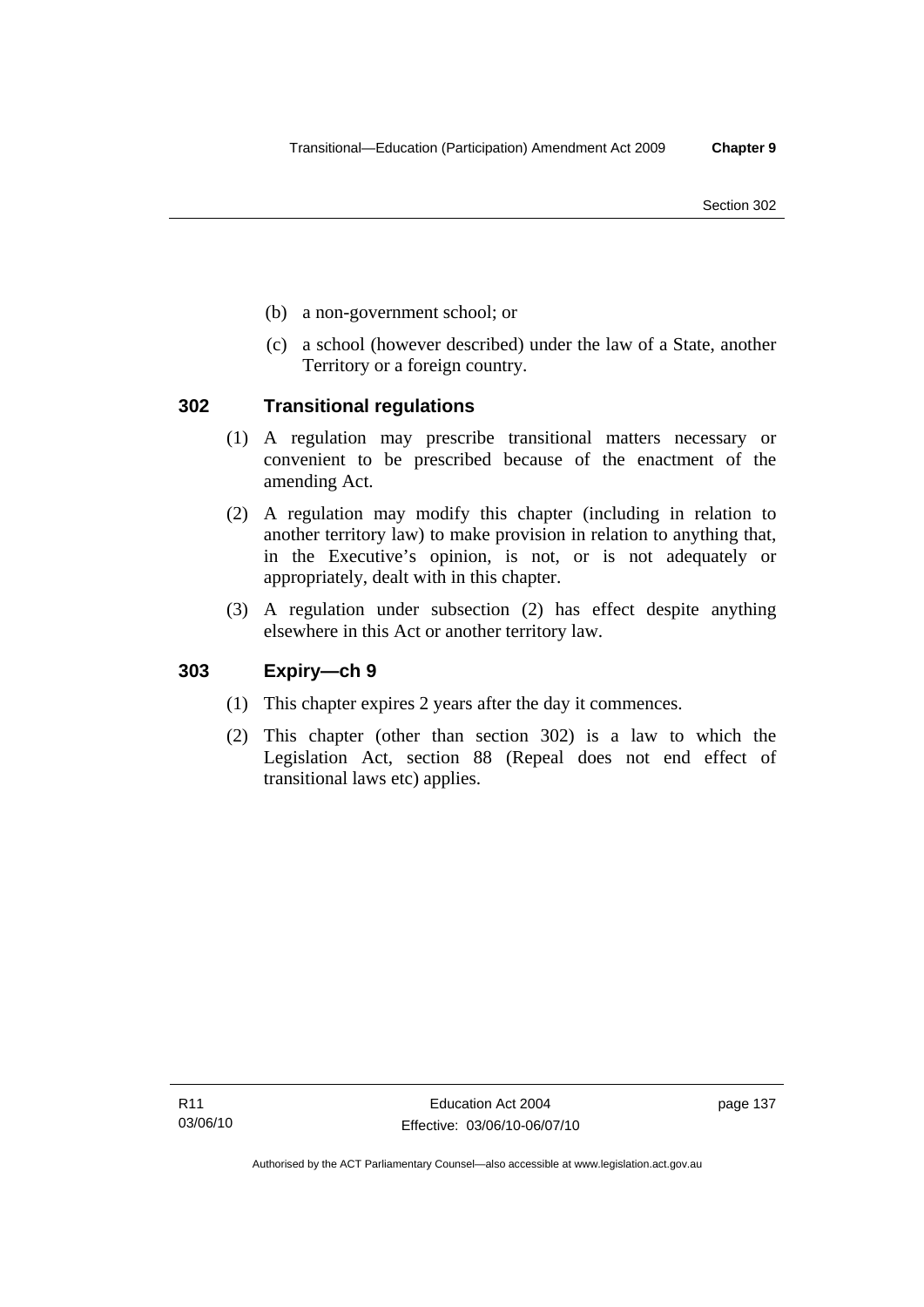# **Schedule 1 Reviewable decisions**

(see pt  $6.1$ )

| column 1<br>item | column <sub>2</sub><br>section | column 3<br>decision                                                                                                                              | column 4<br>entity | column 5<br>decision-maker |
|------------------|--------------------------------|---------------------------------------------------------------------------------------------------------------------------------------------------|--------------------|----------------------------|
| $\mathbf{1}$     | 12A                            | issue exemption<br>certificate for<br>shorter period<br>than applied for                                                                          | applicant          | chief executive            |
| $\overline{2}$   | 12A                            | issue exemption<br>certificate<br>exempting child<br>from full-time<br>participation<br>requirement-<br>participation<br>stated in<br>certificate | applicant          | chief executive            |
| 3                | 12A                            | refuse to issue<br>exemption<br>certificate                                                                                                       | applicant          | chief executive            |
| $\overline{4}$   | 12C                            | issue exemption<br>certificate subject<br>to condition                                                                                            | applicant          | chief executive            |
| 5                | 13                             | revoke exemption<br>certificate                                                                                                                   | child's parents    | chief executive            |
| 6                | 14A                            | issue approval<br>statement for<br>shorter period<br>than applied for                                                                             | applicant          | chief executive            |

page 138 **Education Act 2004** Effective: 03/06/10-06/07/10

R11 03/06/10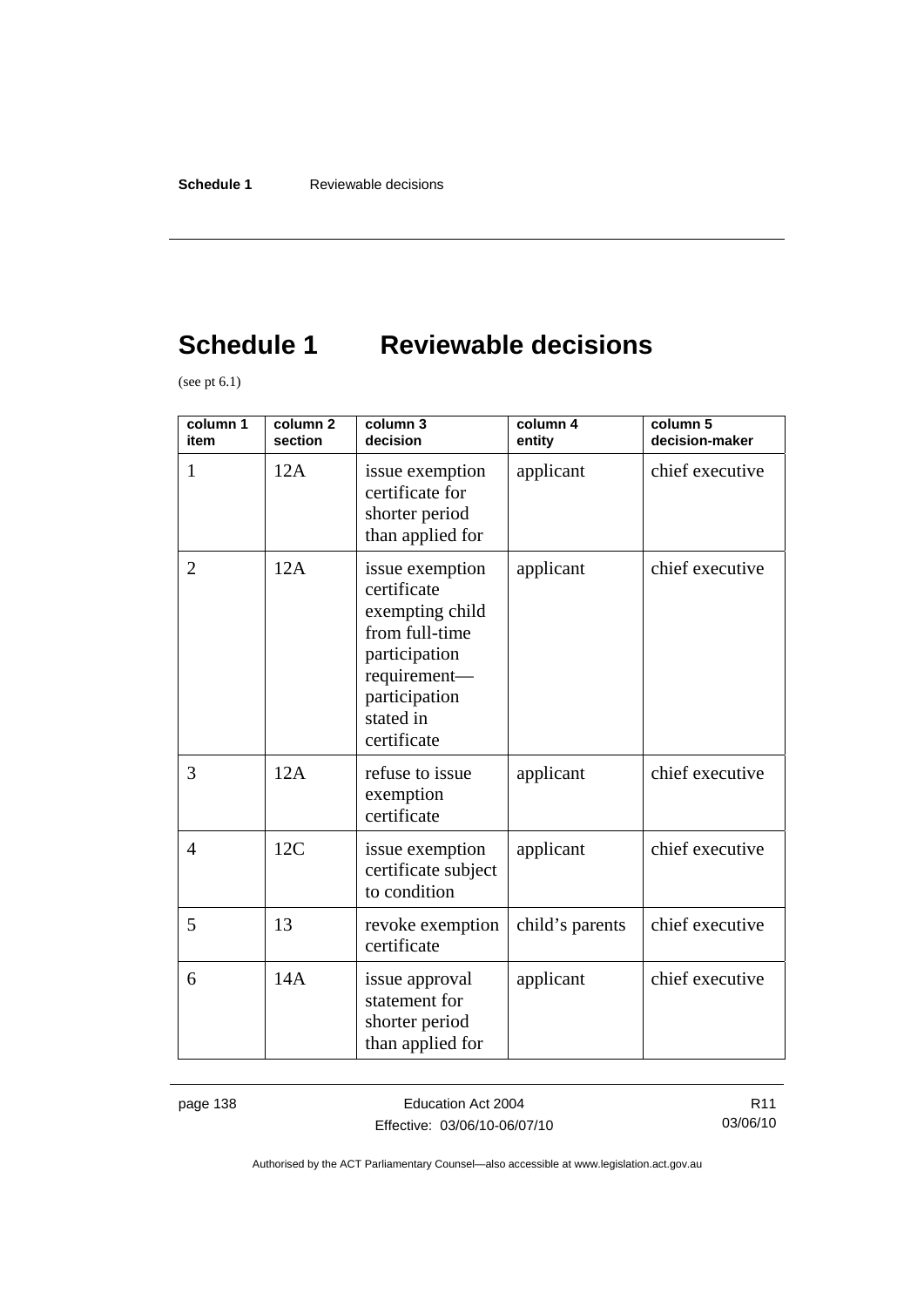| column 1<br>item | column <sub>2</sub><br>section | column 3<br>decision                                                                                                          | column 4<br>entity                                        | column 5<br>decision-maker |
|------------------|--------------------------------|-------------------------------------------------------------------------------------------------------------------------------|-----------------------------------------------------------|----------------------------|
| 7                | 14A                            | issue approval<br>statement<br>approving other<br>than full-time<br>participation-<br>participation<br>stated in<br>statement | applicant                                                 | chief executive            |
| 8                | 14A                            | refuse to issue<br>approval<br>statement                                                                                      | applicant                                                 | chief executive            |
| 9                | 14C(4)                         | issue approval<br>statement subject<br>to condition                                                                           | applicant                                                 | chief executive            |
| 10               | 15A                            | revoke approval<br>statement                                                                                                  | child's parents                                           | chief executive            |
| 11               | 36                             | suspend, transfer<br>or exclude<br>student                                                                                    | parents of<br>student                                     | chief executive            |
| 12               | 84(5)                          | refuse to give in-<br>principle<br>approval                                                                                   | applicant for<br>in-principle<br>approval                 | Minister                   |
| 13               | 86(5)                          | direct registrar to<br>refuse to<br>provisionally<br>register<br>non-government<br>school                                     | applicant for<br>provisional<br>registration of<br>school | Minister                   |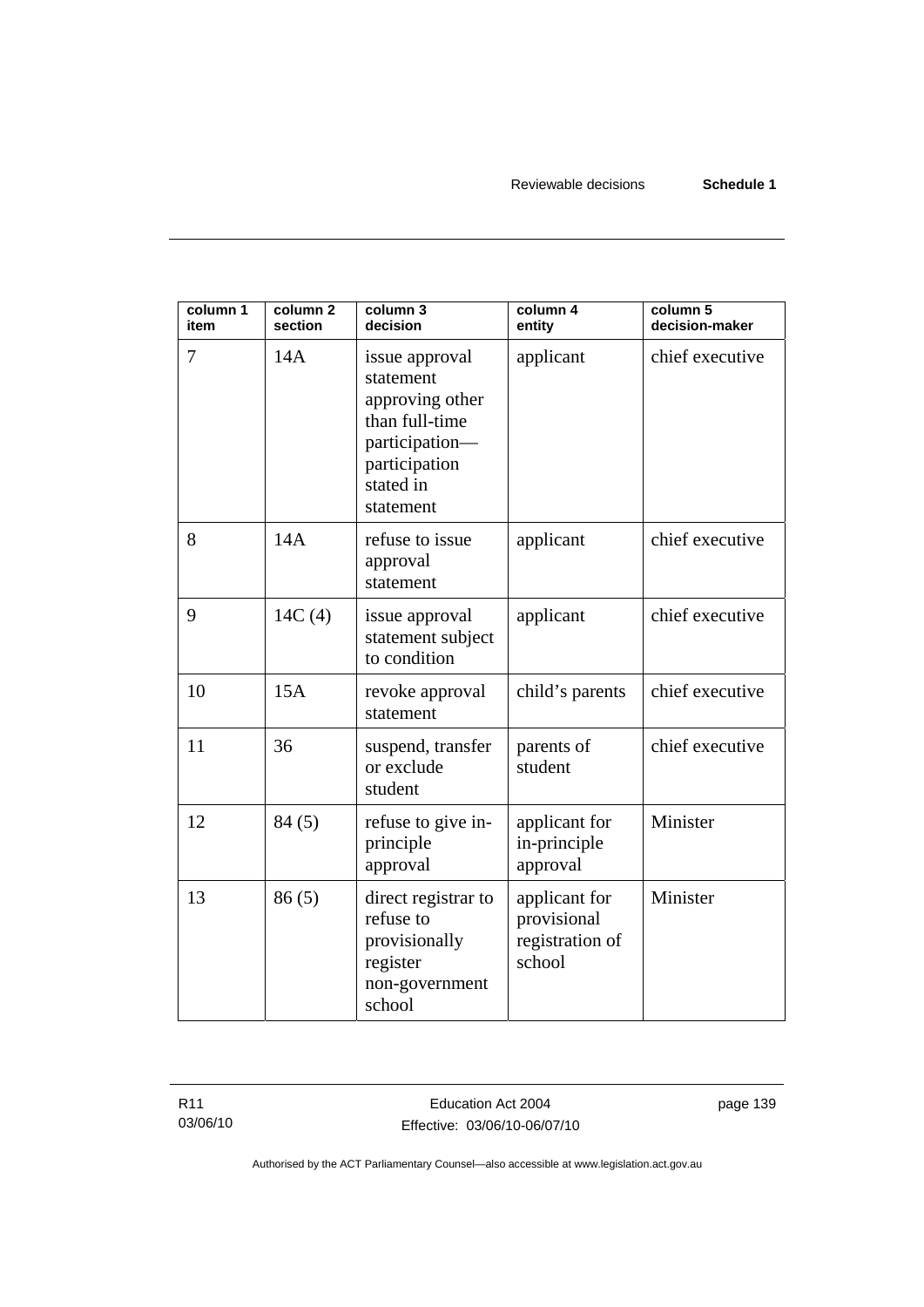## **Schedule 1** Reviewable decisions

| column 1<br>item | column <sub>2</sub><br>section | column 3<br>decision                                                                                           | column 4<br>entity                                                    | column 5<br>decision-maker |
|------------------|--------------------------------|----------------------------------------------------------------------------------------------------------------|-----------------------------------------------------------------------|----------------------------|
| 14               | 88(3)                          | direct registrar to<br>register<br>non-government<br>school for shorter<br>period than<br>applied for          | applicant for<br>registration of<br>school                            | Minister                   |
| 15               | 88(5)                          | direct registrar to<br>refuse to register<br>non-government<br>school                                          | applicant for<br>registration of<br>school                            | Minister                   |
| 16               | 88B (6)                        | direct registrar to<br>refuse to register<br>non-government<br>school at<br>additional<br>campus               | applicant for<br>registration of<br>additional<br>campus              | Minister                   |
| 17               | 90(6)                          | direct registrar to<br>refuse to register<br>non-government<br>school at<br>additional<br>educational level    | applicant of<br>registration at<br>additional<br>educational<br>level | Minister                   |
| 18               | 95(1)                          | direct registrar to<br>cancel<br>provisional<br>registration or<br>registration of<br>non-government<br>school | entity that has<br>registration<br>cancelled                          | Minister                   |

page 140 **Education Act 2004** Effective: 03/06/10-06/07/10

R11 03/06/10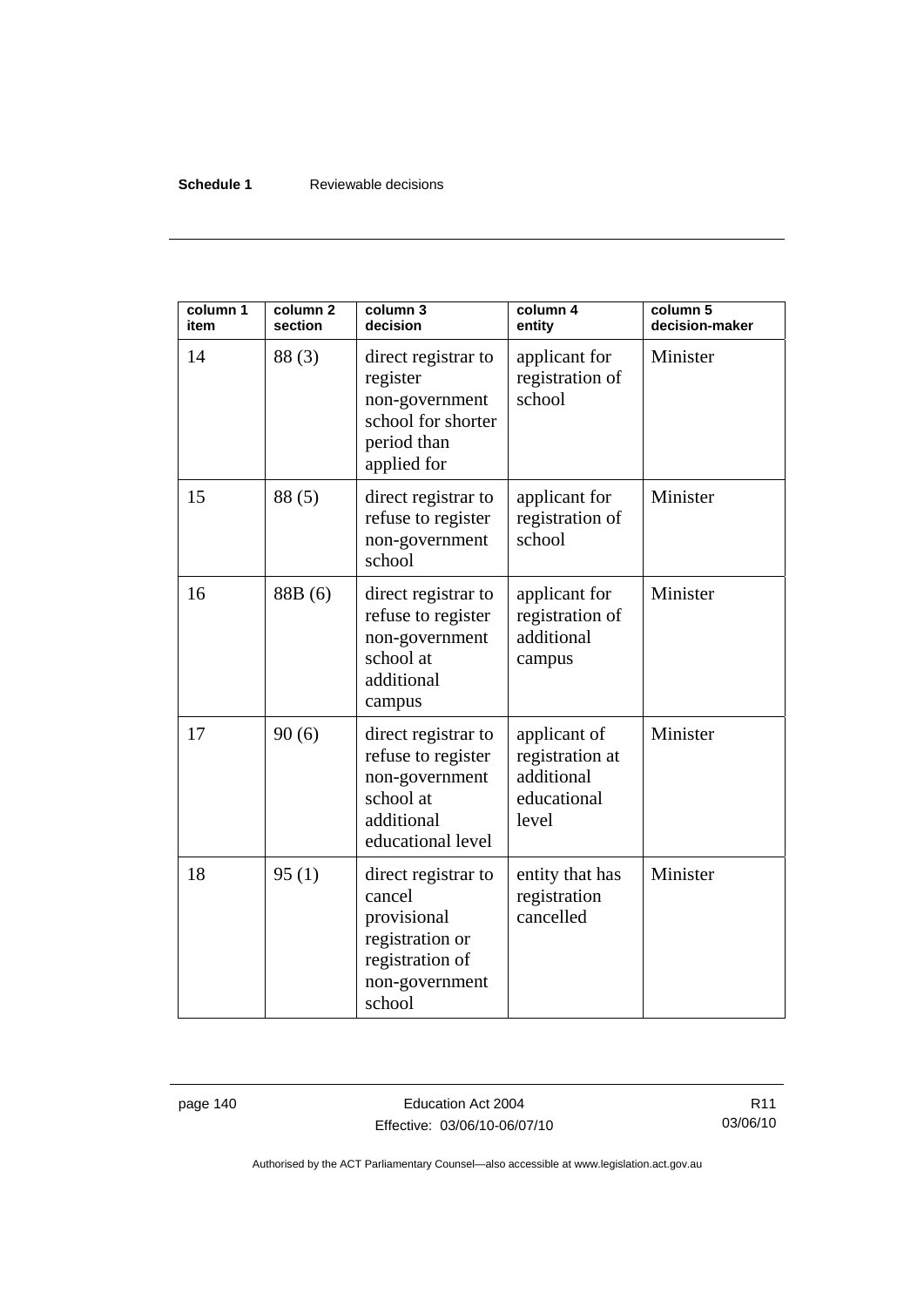| column 1<br>item | column <sub>2</sub><br>section | column 3<br>decision                                                                                                         | column 4<br>entity                          | column 5<br>decision-maker |
|------------------|--------------------------------|------------------------------------------------------------------------------------------------------------------------------|---------------------------------------------|----------------------------|
| 19               | 97(3)                          | direct registrar to<br>renew<br>registration of<br>non-government<br>school for shorter<br>period than<br>period applied for | applicant for<br>renewal of<br>registration | Minister                   |
| 20               | 97(5)                          | direct registrar to<br>refuse to renew<br>registration of<br>non-government<br>school                                        | applicant for<br>renewal of<br>registration | Minister                   |
| 21               | 131(3)                         | refuse to register<br>child for home<br>education                                                                            | parents of child                            | chief executive            |
| 22               | 131(3)                         | register child for<br>home education<br>for less than 2<br>years                                                             | parents of child                            | chief executive            |
| 23               | 135(1)                         | cancel<br>registration of<br>child for home<br>education                                                                     | parents of child                            | chief executive            |
| 24               | 137(3)                         | refuse to renew<br>registration of<br>child for home<br>education                                                            | parents of child                            | chief executive            |

page 141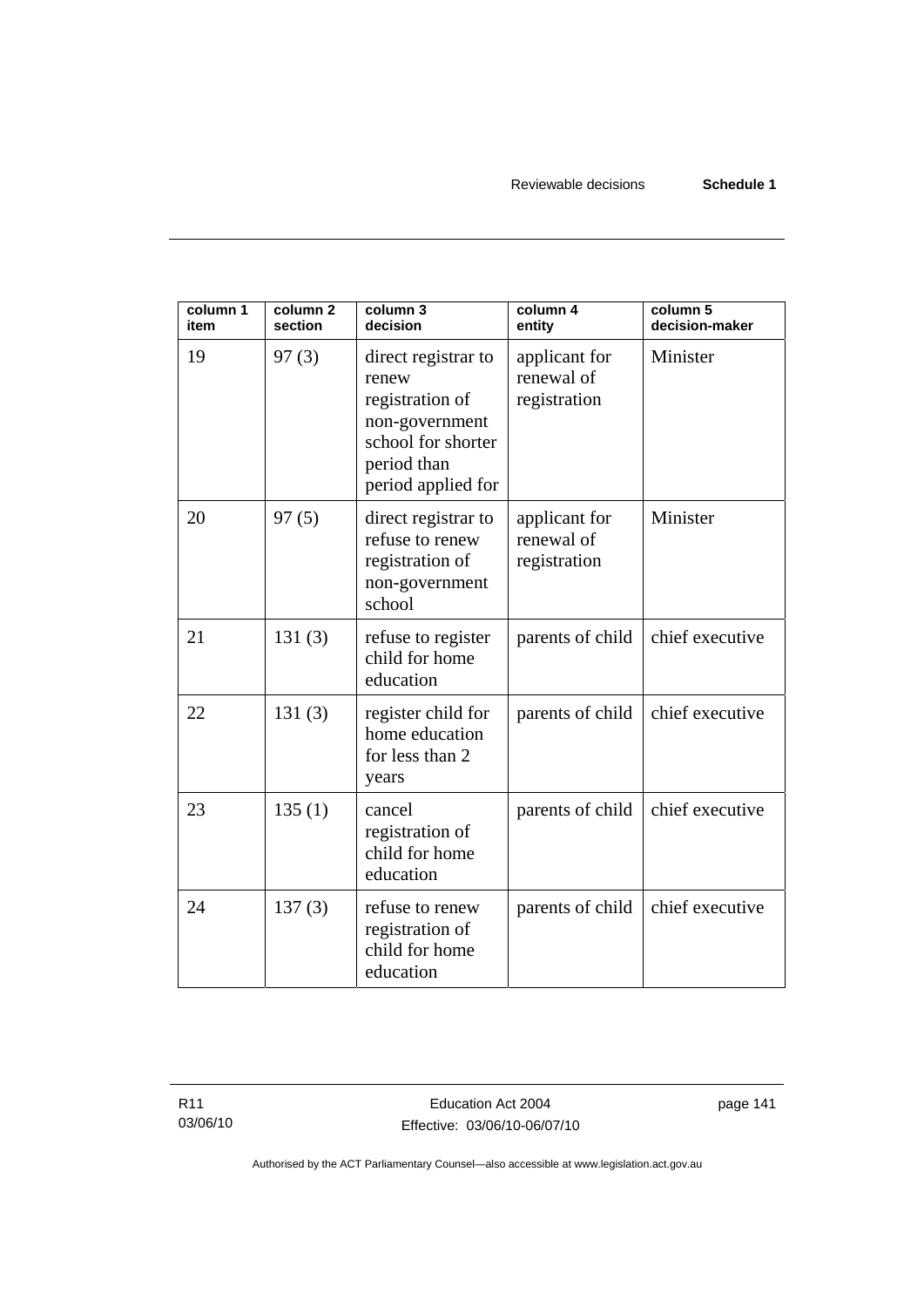## **Schedule 1** Reviewable decisions

| column 1 | column 2 | column 3                                                                                                    | column 4                           | column 5       |
|----------|----------|-------------------------------------------------------------------------------------------------------------|------------------------------------|----------------|
| item     | section  | decision                                                                                                    | entity                             | decision-maker |
| 25       | 137(3)   | renew<br>registration of<br>child for home<br>education for<br>shorter period<br>than period<br>applied for | parents of child   chief executive |                |

page 142 **Education Act 2004** Effective: 03/06/10-06/07/10

R11 03/06/10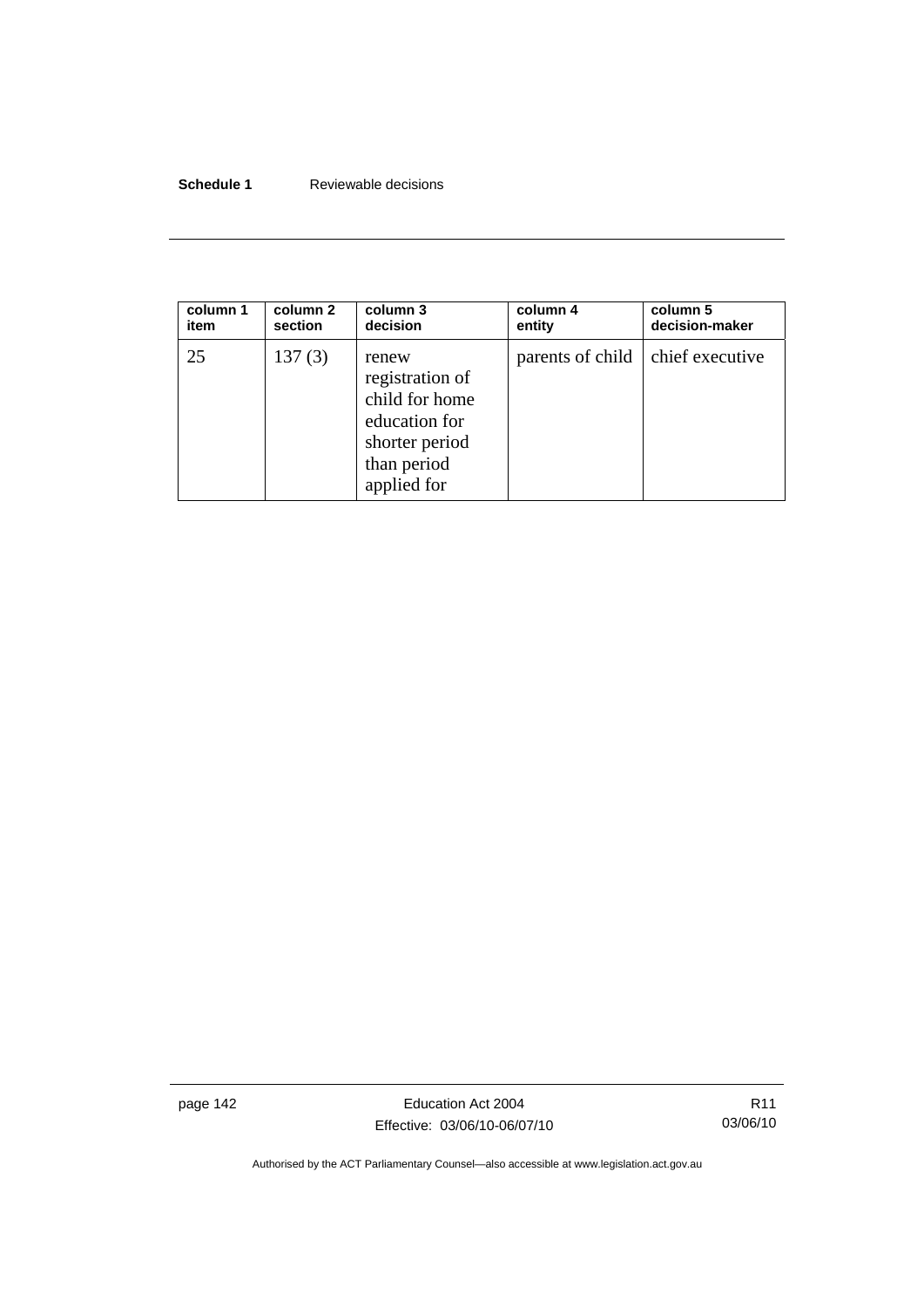# **Dictionary**

(see s 3)

*Note 1* The Legislation Act contains definitions and other provisions relevant to this Act.

- *Note 2* For example, the Legislation Act, dict, pt 1 defines the following terms:
	- ACAT
	- ACT
	- administrative unit
	- appoint
	- chief executive (see s 161)
	- child
	- contravene
	- daily newspaper
	- exercise
	- fail
	- financial year
	- foreign country
	- function
	- reviewable decision notice
	- State.

## *appointed member*—

- (a) for the school board of a government school, other than a small school, a school-related institution or another school to which section 43 (Composition of school boards of school-related institutions and other schools in special circumstances) applies—see section 41 (Composition of school boards generally); or
- (b) for the school board of a small school, other than a school to which section 43 (Composition of school boards of schoolrelated institutions and other schools in special circumstances) applies—see section 42 (Composition of school boards of small schools); or

| R11      | Education Act 2004           | page 143 |
|----------|------------------------------|----------|
| 03/06/10 | Effective: 03/06/10-06/07/10 |          |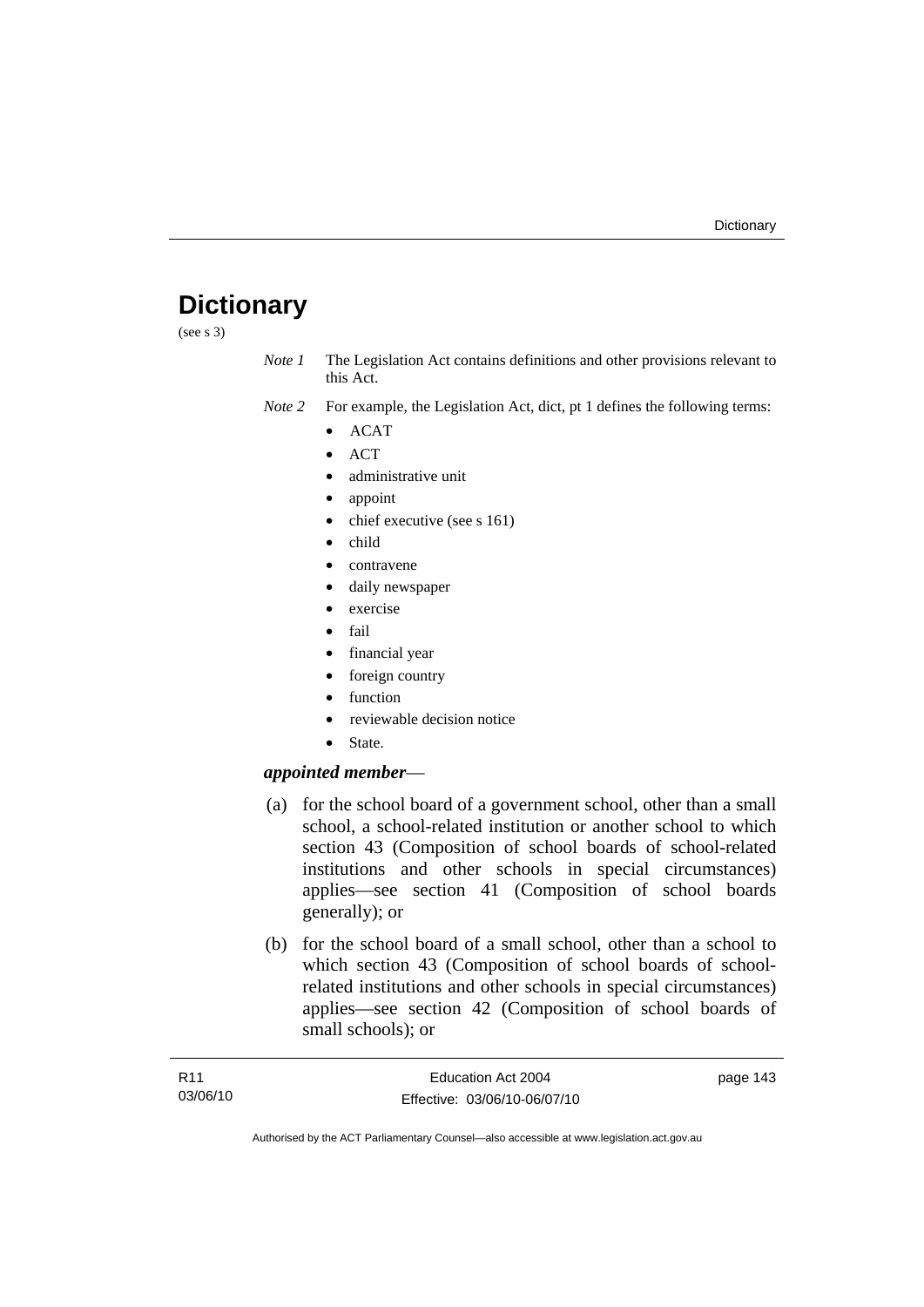(c) for the Government Schools Education Council—see section 56 (Membership of council (government)).

*approval statement*, for division 2.4.2 (Approval to participate in training and employment alternatives)—see section 13D.

*approved educational course* means an approved educational course (government) or approved educational course (non-government).

*approved educational course (government)* means an educational course approved under section 31 (Approved educational courses for students at government schools).

*approved educational course (non-government)* means an educational course approved under section 81 (Approved educational courses for students at non-government schools).

*authorised person* means an authorised person (government) or authorised person (non-government).

*authorised person (government)* means a person who is an authorised person (government) under section 67 (Appointment of authorised persons (government)).

*authorised person (non-government)* means a person who is an authorised person (non-government) under section 119 (Appointment of authorised persons (non-government)).

## *board appointed member*—

- (a) for the school board of a government school, other than a small school, a school-related institution or another school to which section 43 (Composition of school boards of school-related institutions and other schools in special circumstances) applies—see section 41 (Composition of school boards generally); or
- (b) for a school board of a small school, other than a school to which section 43 (Composition of school boards of schoolrelated institutions and other schools in special circumstances)

R11 03/06/10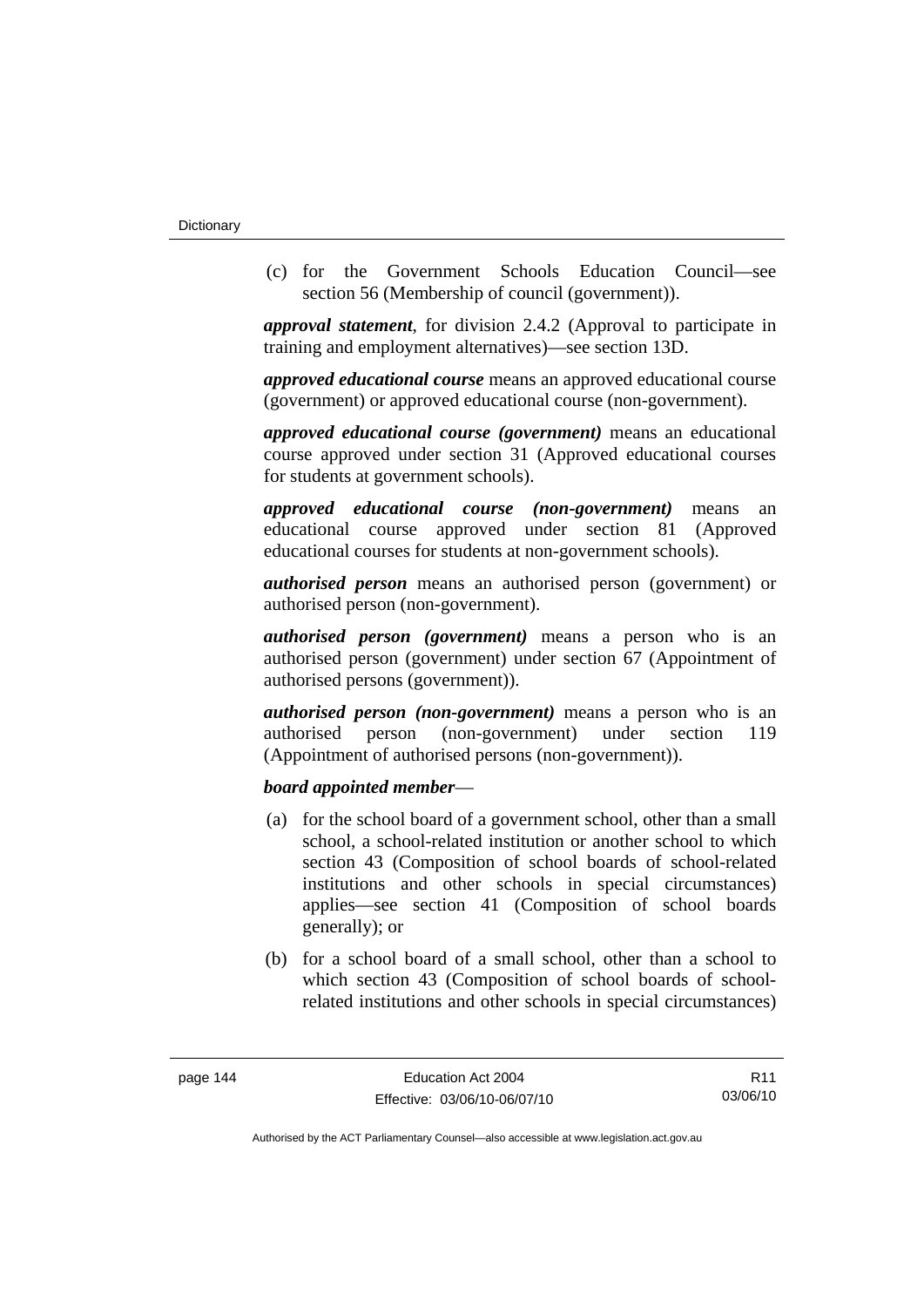applies—see section 42 (Composition of school boards of small schools).

*carer*—see section 6.

*community member*—

- (a) for part 3.5 (Government Schools Education Council)—see section 57 (Appointed members of council (government)); and
- (b) for part 4.4 (Non-government Schools Education Council) see section 109 (Members of council (government)).

*completes year 10*—see section 9B.

*completes year 12*—see section 9C.

*compliance notice*, for chapter 2 (Compulsory education)—see section 16B.

*compulsory education age*, for chapter 2 (Compulsory education) see section 9.

*corporal punishment* means physical force applied to punish or correct, and includes any action designed or likely to cause physical pain or discomfort taken to punish or correct.

*council*—

- (a) for part 3.5—means the Government Schools Education Council; and
- (b) for part 4.4—means the Non-Government Schools Education Council.

*council (government)*, for part 3.5—means the Government Schools Education Council.

*council (non-government)*, for part 4.4—means the Nongovernment Schools Education Council.

*educational course* means a course of teaching and learning directed toward acquiring a particular area of knowledge and skills.

page 145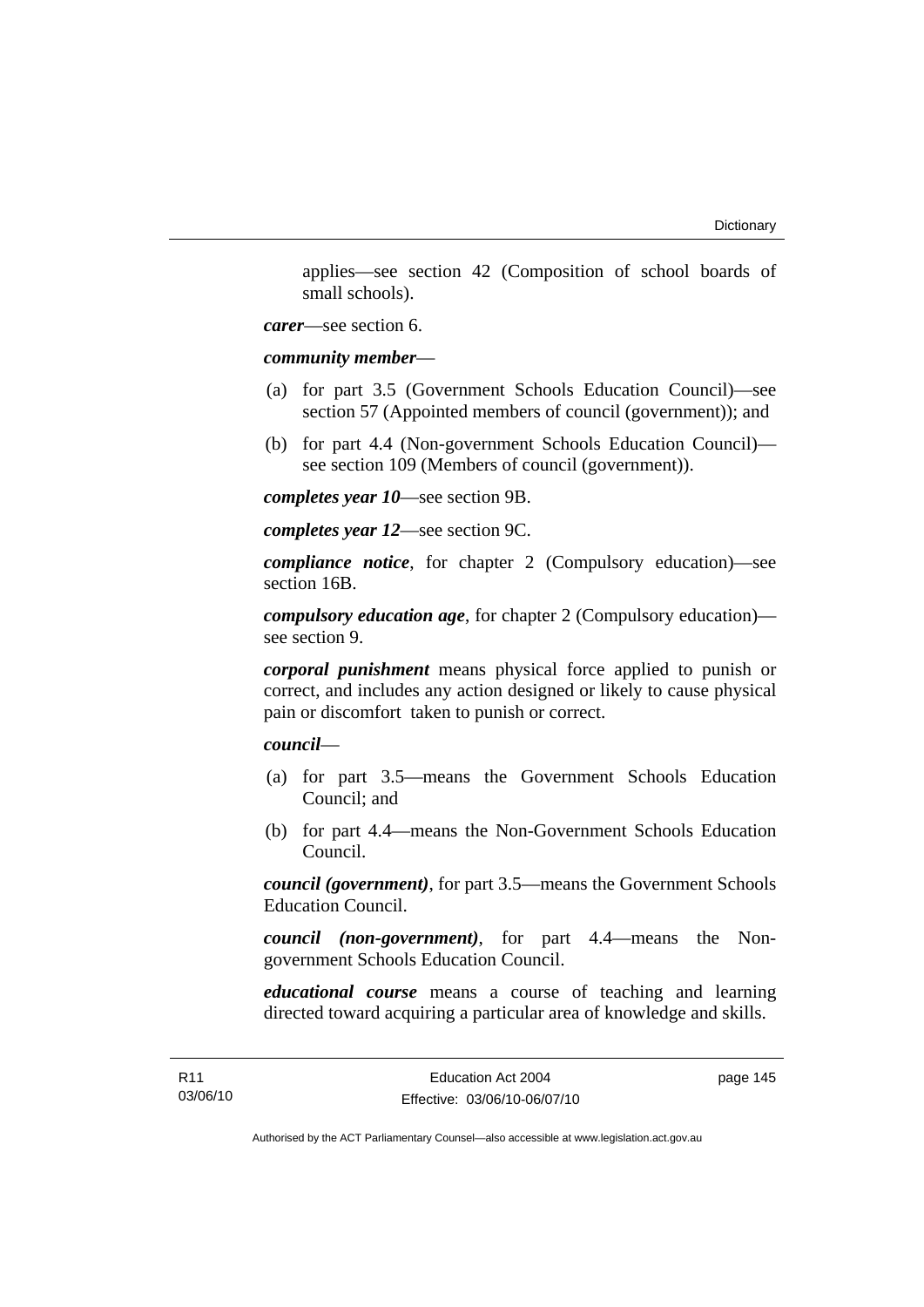*education course*—see section 9A.

## *education member*—

- (a) for part 3.5 (Government Schools Education Council)—see section 57 (Appointed members of council (government)); and
- (b) for part 4.4 (Non-government Schools Education Council) see section 109 (Members of council (government)).

*education provider*—see section 9A.

*employment alternative*—see section 13B.

## *exclusion***—**

- (a) of a student from all government schools—means preventing the student from continuing to be enrolled or being re-enrolled at any government school; and
- (b) of a student from all Catholic systemic schools—means preventing the student from continuing to be enrolled or being re-enrolled at any Catholic systemic school; and
- (c) of a student from a non-government school—means preventing the student from continuing to be enrolled or being re-enrolled at the non-government school.

*exemption certificate*, for chapter 2 (Compulsory education)—see section 11H (Exemption certificate—application).

## *full-time participation*—

- (a) in an education course, for division 2.2.2 (Participation requirement)—see section 10C; and
- (b) in a training or employment alternative, for part 2.4 (After year 10—training and employment alternatives)—see section 13C.

*full-time participation requirement*, for part 2.3 (Exemption certificates)—see section 11G.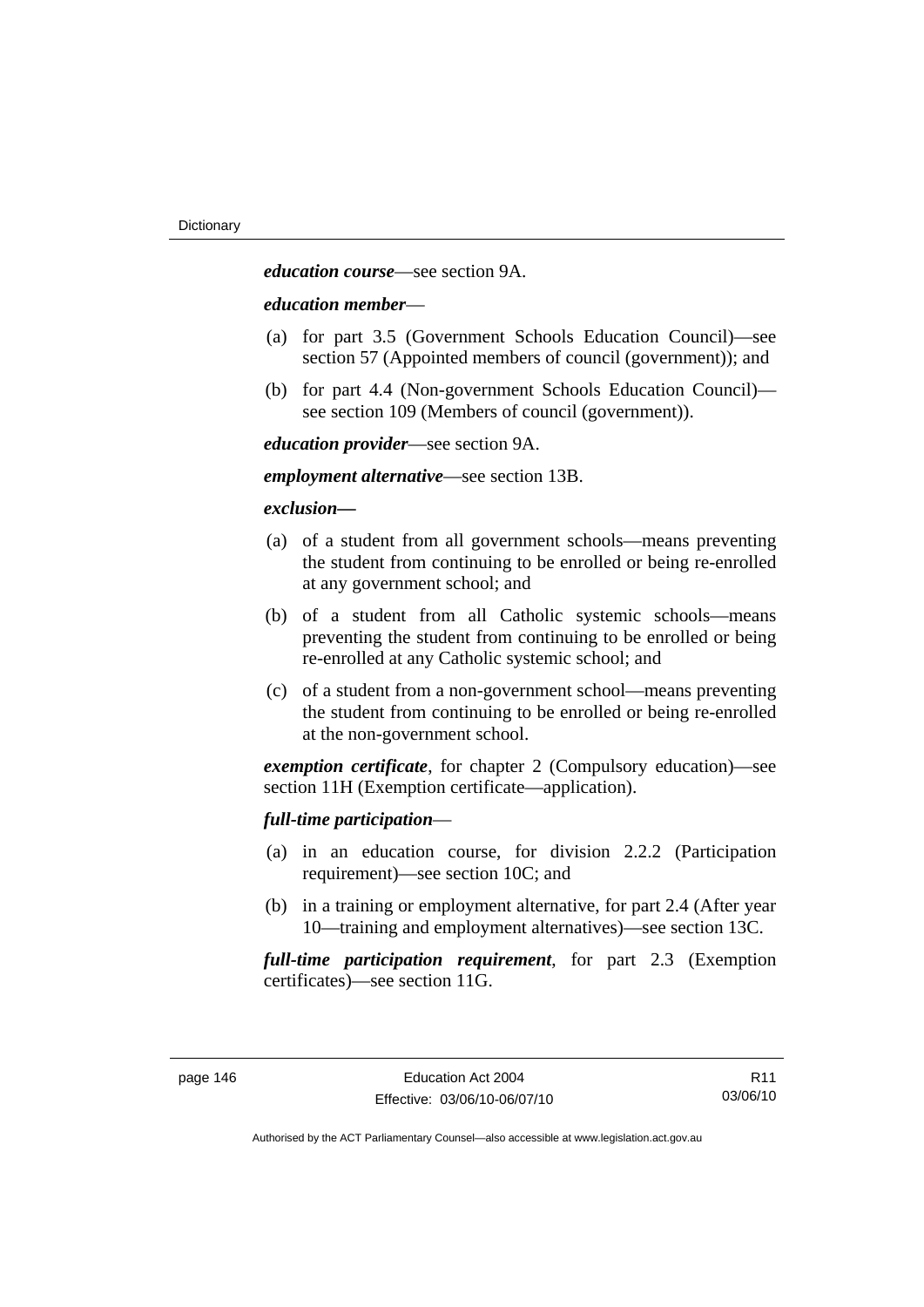## *government school* means*—*

- (a) except for part 3.4 (School boards of government schools)—a school, preschool or school-related institution established under section 20 (Establishing government schools etc); and
- (b) for part 3.4—a school or school-related institution established under section 20.

*half-year*, for part 3.4 (School boards of government schools)—see section 37.

*home education*—see section 129.

*information notice*, for chapter 2 (Compulsory education)—see section 11C.

*in-principle approval*—see section 83 (Applications for in-principle approval for proposed registration).

*internally reviewable decision*, for part 6.1 (Notification and review of decisions)—see section 140.

*internal reviewer* for part 6.1 (Notification and review of decisions)—see section 140.

*internal review notice*, for part 6.1 (Notification and review of decisions)—see section 140.

*money*, for part 3.4 (School boards of government schools)—see section 37.

*non-government school* means a registered non-government school.

*parent*—see section 6.

*parents and citizens association*, for part 3.4 (School boards of government schools)—see section 37.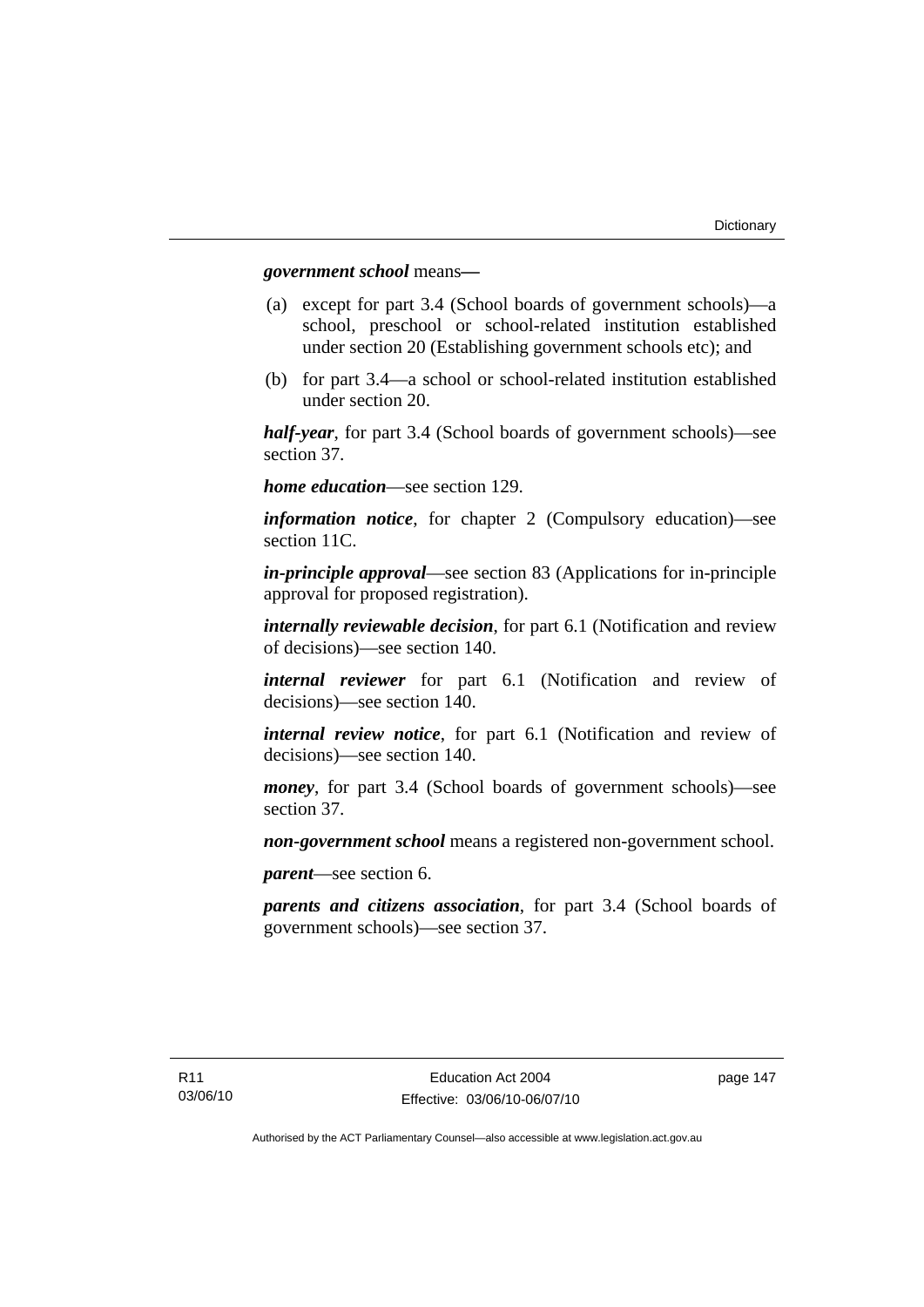## *parents and citizens member*—

- (a) for the school board of a government school, other than a small school, a school-related institution or another school to which section 43 (Composition of school boards of school-related institutions and other schools in special circumstances) applies—see section 41 (Composition of school boards generally); or
- (b) for the school board of a small school, other than a school to which section 43 applies—see section 42 (Composition of school boards of small schools).

*participates*, in an education course, for division 2.2.2 (Participation requirement)—see section 10B.

*prescribed period*, for part 3.4 (School boards of government schools)—see section 37.

*proposed opening day*—see section 83 (3) (Applications for inprinciple approval for proposed registration).

*registered non-government school* means a school that is registered or provisionally registered under part 4.2 (Registration—nongovernment schools).

*register of enrolments and attendances*, in relation to a person, means the register of enrolments and attendances kept by the person under section 32 (Register of enrolments and attendances for government schools) or section 99 (Register of enrolments and attendances for non-government schools).

*register of non-government schools* means the register kept by the registrar under section 79.

*registrar* means the Registrar of Non-Government Schools.

*reviewable decision*, for part 6.1 (Notification and review of decisions)—see section 140.

R11 03/06/10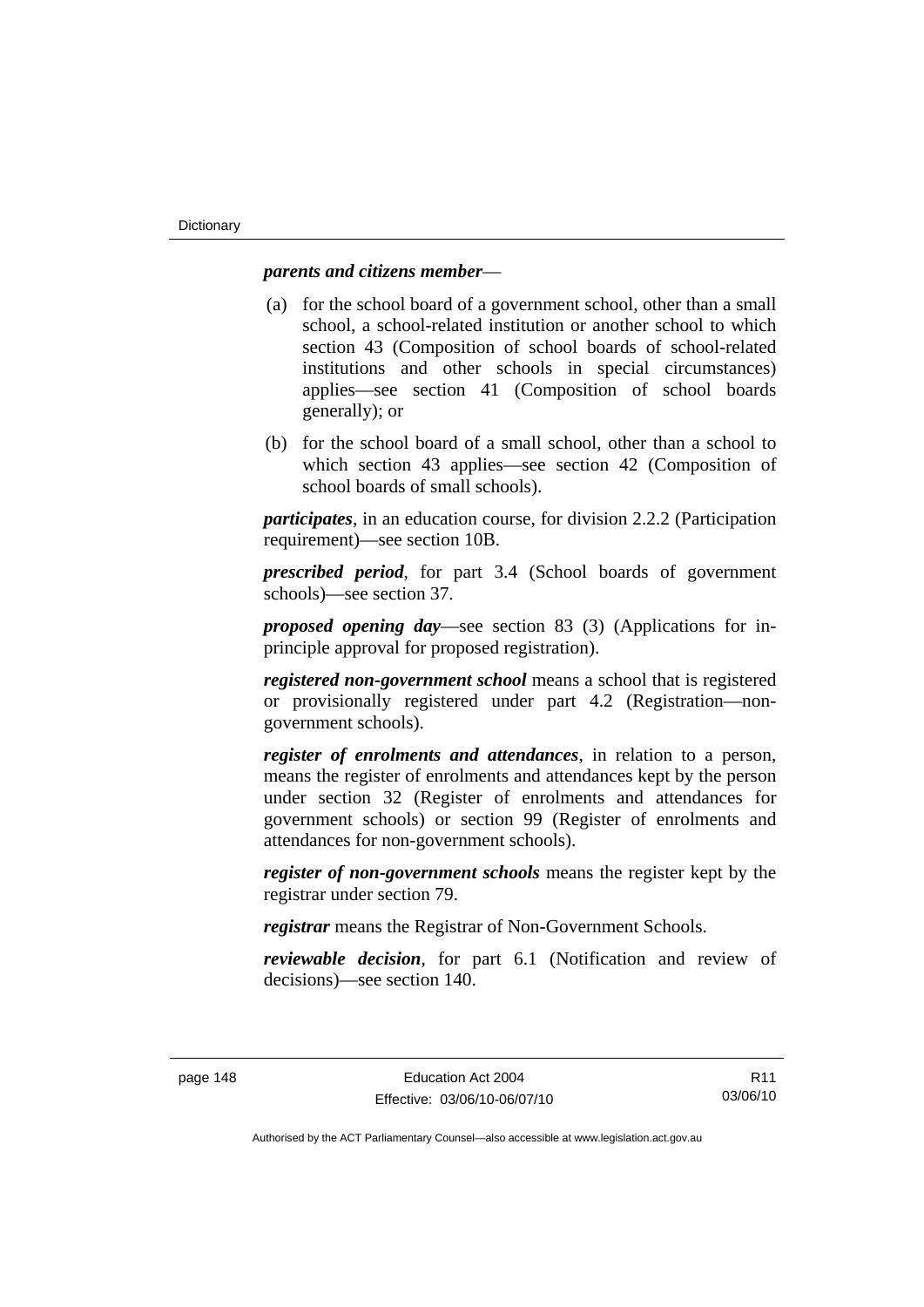## *school*—

- (a) except for chapter 2, part 3.4, chapter 4 and part 6.2—means a school or school-related institution established under section 20 (Establishing government schools etc); and
- (b) for chapter 2 (Compulsory education) and part 6.2 (Other provisions)—means a government school or non-government school; and
- (c) for part 3.4 (Schools boards of government schools)—see section 37; and
- (d) for chapter 4 (Non-government schools)—see section 74.

*school board*, of a government school, means the school board of the school established under part 3.4.

*school-related institution*—see section 20 (Establishing government schools etc).

*small school*, for part 3.4 (School boards of government schools) see section 37.

*staff*, of a school, means the principal and teachers of, and other people employed at, the school.

## *staff member*—

- (a) for the school board of a government school, other than a small school, a school-related institution or another school to which section 43 (Composition of school boards of school-related institutions and other schools in special circumstances) applies—see section 41 (Composition of school boards generally); or
- (b) for the school board of a small school, other than a school to which section 43 applies—see section 42 (Composition of school boards of small schools).

*student*, for part 3.4 (School boards of government schools)—see section 37.

page 149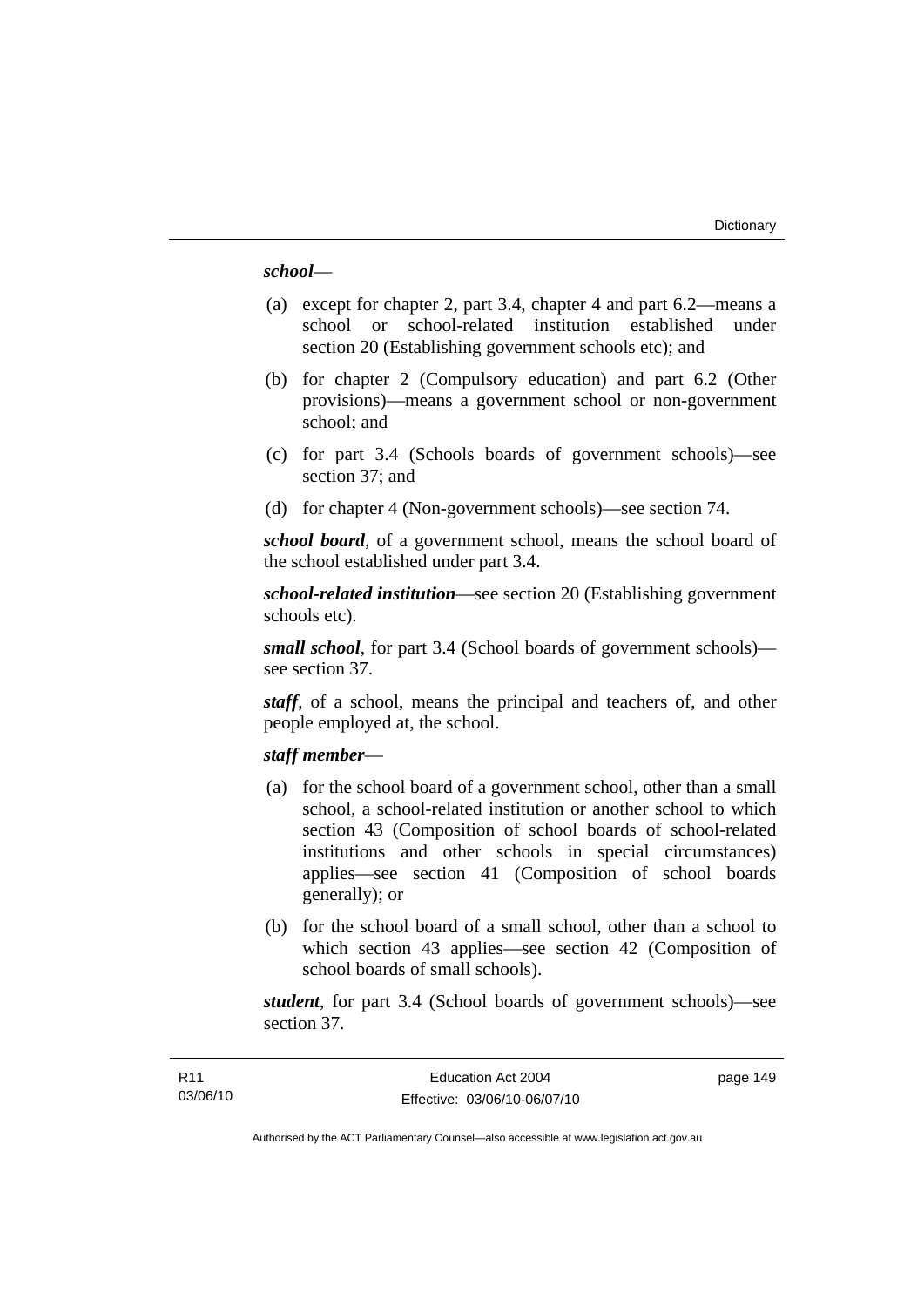Dictionary

*student member*, for the school board of a government school, other than a small school, a school-related institution or another school to which section 43 (Composition of school boards of school-related institutions and other schools in special circumstances) applies—see section 41.

*training alternative*—see section 13A.

*training alternative provider*—see section 13A.

page 150 **Education Act 2004** Effective: 03/06/10-06/07/10

R11 03/06/10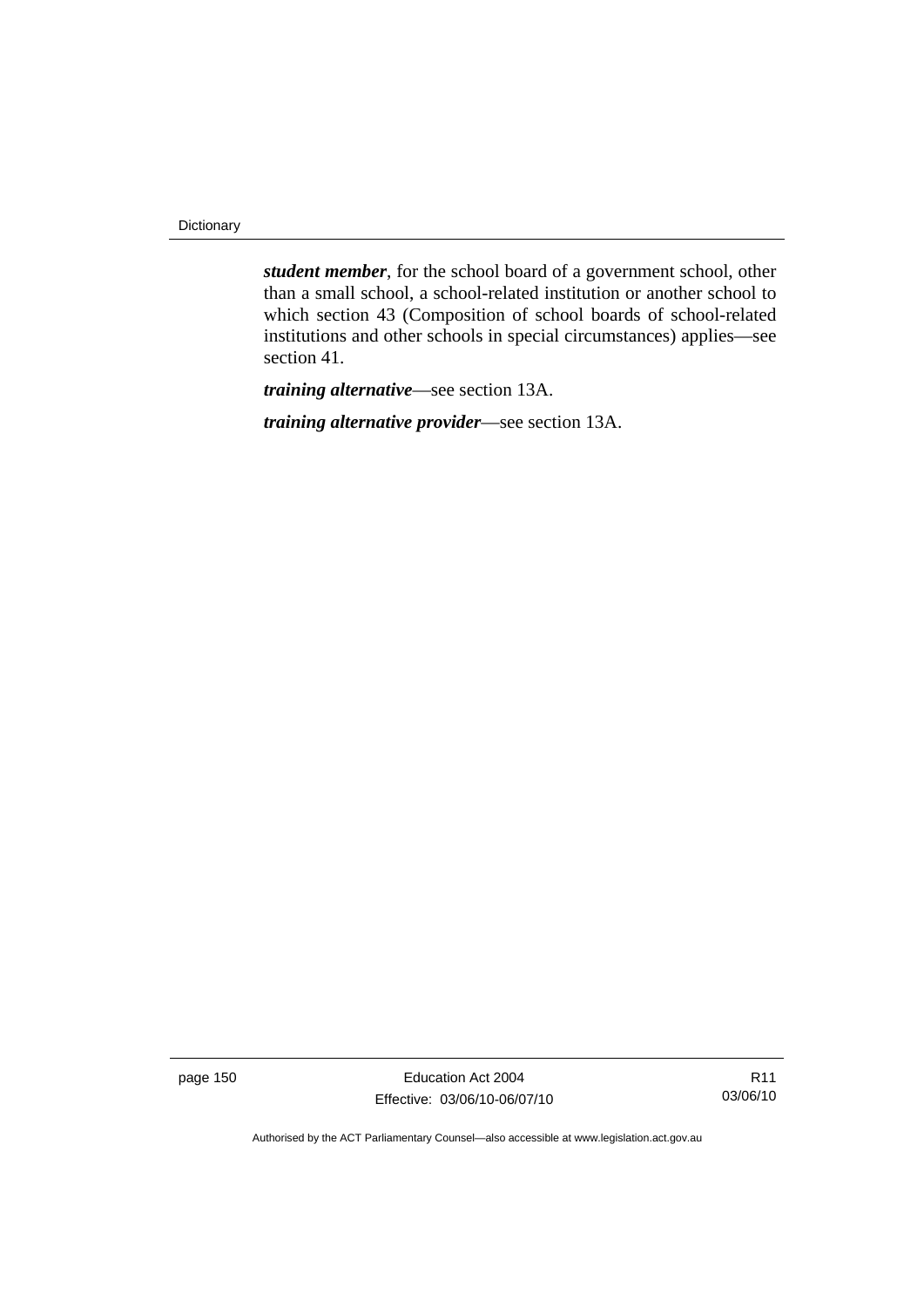# **Endnotes**

# **1 About the endnotes**

Amending and modifying laws are annotated in the legislation history and the amendment history. Current modifications are not included in the republished law but are set out in the endnotes.

Not all editorial amendments made under the *Legislation Act 2001*, part 11.3 are annotated in the amendment history. Full details of any amendments can be obtained from the Parliamentary Counsel's Office.

Uncommenced amending laws and expiries are listed in the legislation history and the amendment history. These details are underlined. Uncommenced provisions and amendments are not included in the republished law but are set out in the last endnote.

If all the provisions of the law have been renumbered, a table of renumbered provisions gives details of previous and current numbering.

The endnotes also include a table of earlier republications.

| $am = amended$                               | $ord = ordinance$                         |
|----------------------------------------------|-------------------------------------------|
| $amdt = amendment$                           | $orig = original$                         |
| $ch = chapter$                               | $par = paragraph/subparagraph$            |
| $def = definition$                           | $pres = present$                          |
| $dict = dictionary$                          | $prev = previous$                         |
| $disallowed = disallowed by the Legislative$ | $(\text{prev}) = \text{previously}$       |
| Assembly                                     | $pt = part$                               |
| $div = division$                             | $r = rule/subrule$                        |
| $exp = expires/expired$                      | $remum = renumbered$                      |
| $Gaz = gazette$                              | $reloc = relocated$                       |
| $hdg =$ heading                              | $R[X]$ = Republication No                 |
| $IA = Interpretation Act 1967$               | $RI = reissue$                            |
| $ins = inserted/added$                       | $s = section/subsection$                  |
| $LA =$ Legislation Act 2001                  | $sch = schedule$                          |
| $LR =$ legislation register                  | $sdiv = subdivision$                      |
| $LRA =$ Legislation (Republication) Act 1996 | $sub =$ substituted                       |
| $mod = modified/modification$                | SL = Subordinate Law                      |
| $o = order$                                  | underlining = whole or part not commenced |
| $om = omitted/report$                        | or to be expired                          |
|                                              |                                           |

## **2 Abbreviation key**

R11 03/06/10

Education Act 2004 Effective: 03/06/10-06/07/10 page 151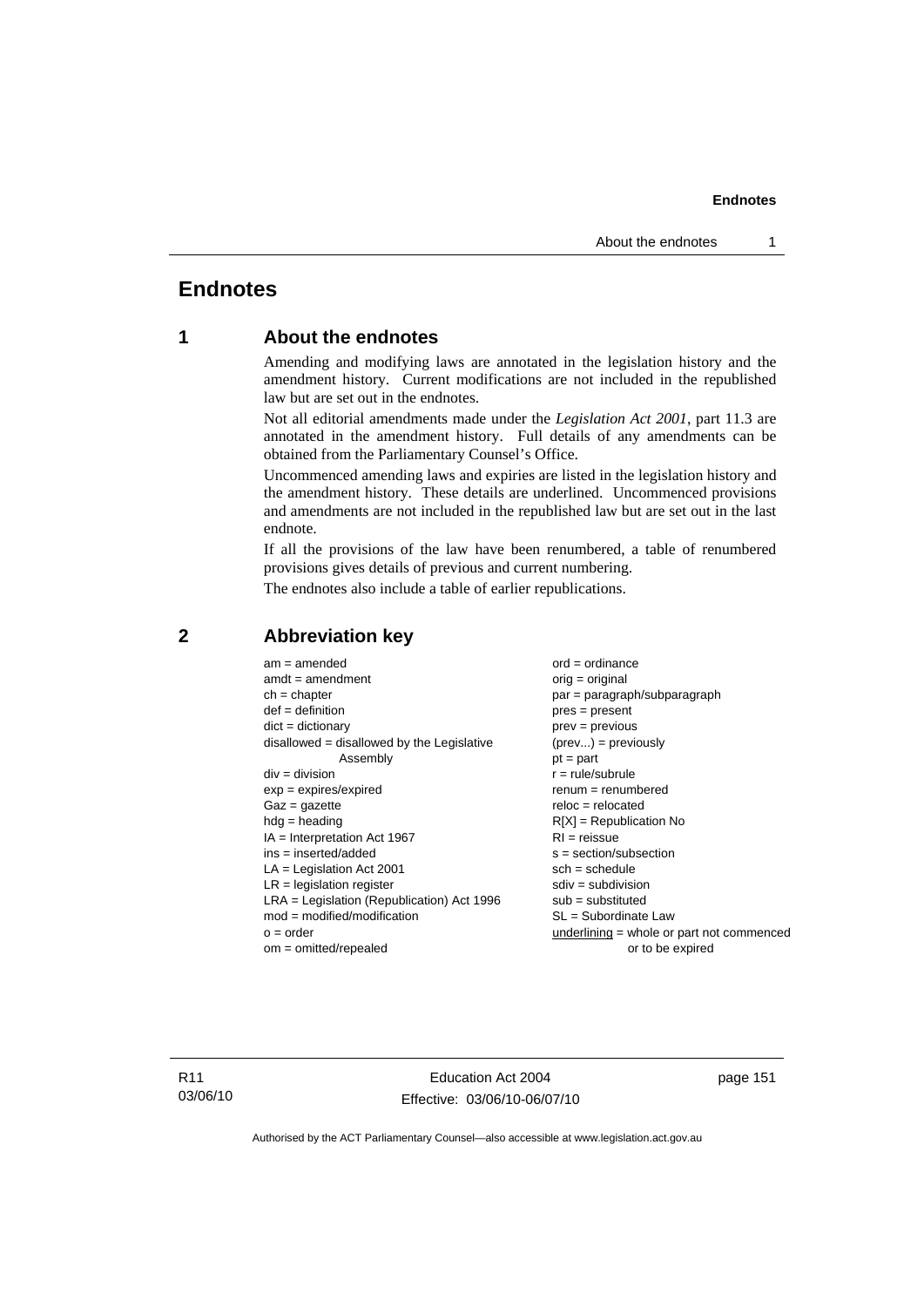3 Legislation history

# **3 Legislation history**

### **Education Act 2004 A2004-17**

notified LR 8 April 2004 s 1, s 2 commenced 8 April 2004 (LA s 75 (1)) remainder commenced 1 January 2005 (s 2)

as amended by

## **Education Amendment Act 2006 A2006-28**

notified LR 15 June 2006 s 1, s 2 commenced 15 June 2006 (LA s 75 (1)) remainder commenced 16 June 2006 (s 2)

### **Education Amendment Act 2006 (No 2) A2006-57**

notified LR 19 December 2006 s 1, s 2 commenced 19 December 2006 (LA s 75 (1)) remainder commenced 20 December 2006 (s 2)

### **Children and Young People (Consequential Amendments) Act 2008 A2008-20 sch 3 pt 3.12, sch 4 pt 4.14**

notified LR 17 July 2008

s 1, s 2 commenced 17 July 2008 (LA s 75 (1))

s 3 commenced 18 July 2008 (s 2 (1))

sch 3 pt 3.12 commenced 27 October 2008 (s 2 (4) and see Children and Young People Act 2008 A2008-19, s 2 and CN2008-13) sch 4 pt 4.14 commenced 27 February 2009 (s 2 (5) and see Children and Young People Act 2008 A2008-19, s 2 and CN2008-17 (and see CN2008-13))

## **ACT Civil and Administrative Tribunal Legislation Amendment Act 2008 (No 2) A2008-37 sch 1 pt 1.33**

notified LR 4 September 2008

s 1, s 2 commenced 4 September 2008 (LA s 75 (1)) sch 1 pt 1.33 commenced 2 February 2009 (s 2 (1) and see ACT Civil and Administrative Tribunal Act 2008 A2008-35, s 2 (1) and CN2009-2)

#### **Statute Law Amendment Act 2009 A2009-20 sch 3 pt 3.25**

notified LR 1 September 2009 s 1, s 2 commenced 1 September 2009 (LA s 75 (1)) sch 3 pt 3.25 commenced 22 September 2009 (s 2)

page 152 **Education Act 2004** Effective: 03/06/10-06/07/10

R11 03/06/10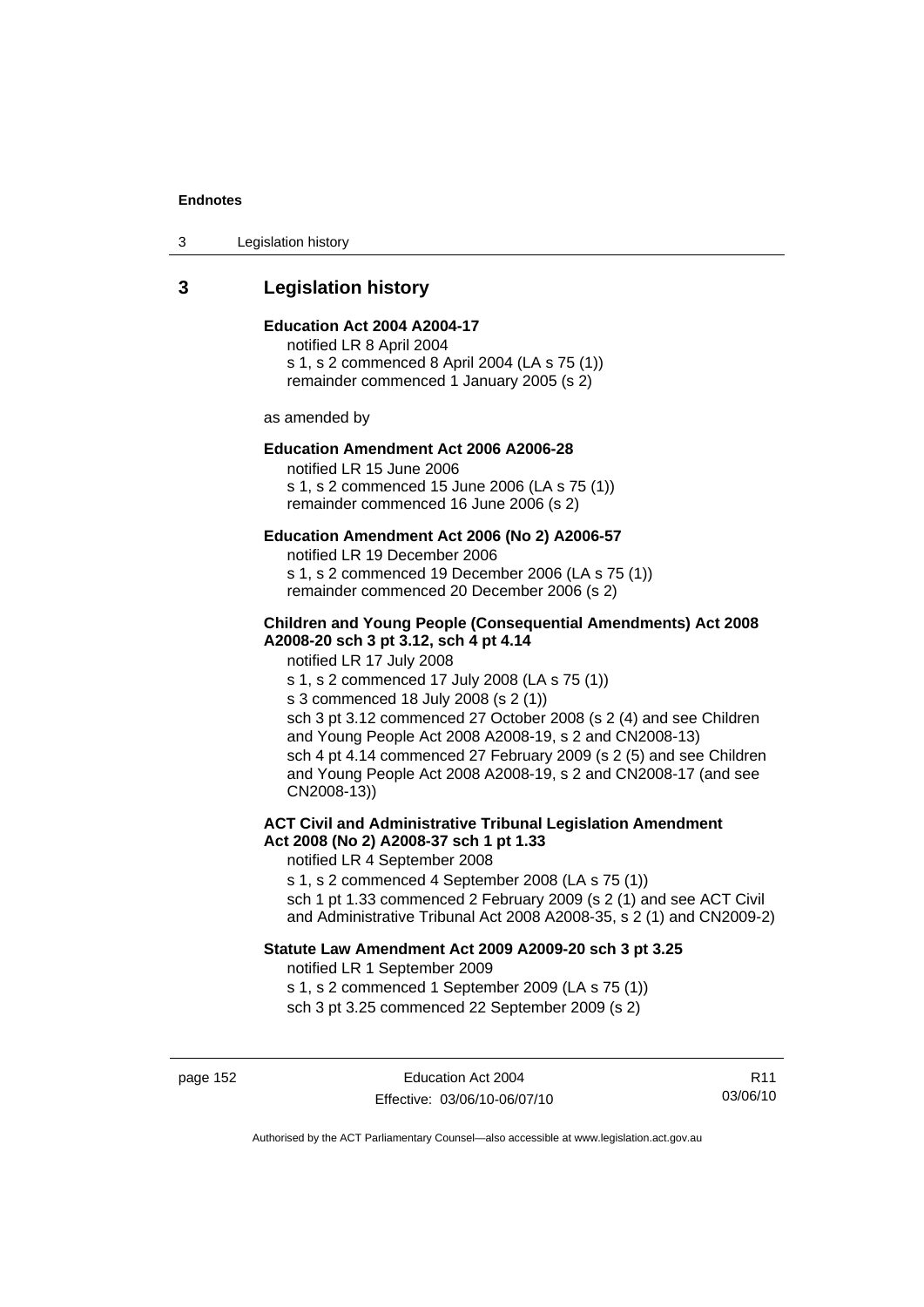| Amendment history |  |
|-------------------|--|
|                   |  |

### **Education (Participation) Amendment Act 2009 A2009-40**

notified LR 17 November 2009 s 1, s 2 commenced 17 November 2009 (LA s 75 (1)) remainder commenced 1 January 2010 (s 2)

**Education Amendment Act 2010 A2010-7**  notified LR 3 March 2010 s 1, s 2 commenced 3 March 2010 (LA s 75 (1))

remainder commenced 4 March 2010 (s 2)

#### **Statute Law Amendment Act 2010 A2010-18 sch 1 pt 1.6, sch 3 pt 3.4**

notified LR 13 May 2010 s 1, s 2 commenced 13 May 2010 (LA s 75 (1)) sch 1 pt 1.6, sch 3 pt 3.4 commenced 3 June 2010 (s 2)

# **4 Amendment history**

**Commencement**  s 2 om LA s 89 (4) **Meaning of** *parent* **and** *carer*  s 6 am A2008-20 amdt 3.26, amdt 4.37 **General principles of Act**  s 7 am A2006-57 s 4, s 5, s 55 **Main objects of Act**  s 8 am A2006-57 s 6, s 7; A2009-40 s 4; pars renum R9 LA **Compulsory education**  ch 2 hdg sub A2009-40 s 5 **Preliminary—ch 2**  pt 2.1 hdg ins A2009-40 s 5 **Meaning of** *compulsory education age***—ch 2**  s 9 sub A2009-40 s 5 **Meaning of** *education course* **and** *education provider***—Act**  s 9A ins A2009-40 s 5 **Meaning of** *completes year 10***—Act**  s 9B ins A2009-40 s 5 **Meaning of** *completes year 12***—Act**  s 9C ins A2009-40 s 5 **Guidelines—certain chief executive functions** 

s 9D ins A2009-40 s 5

R11 03/06/10

Education Act 2004 Effective: 03/06/10-06/07/10 page 153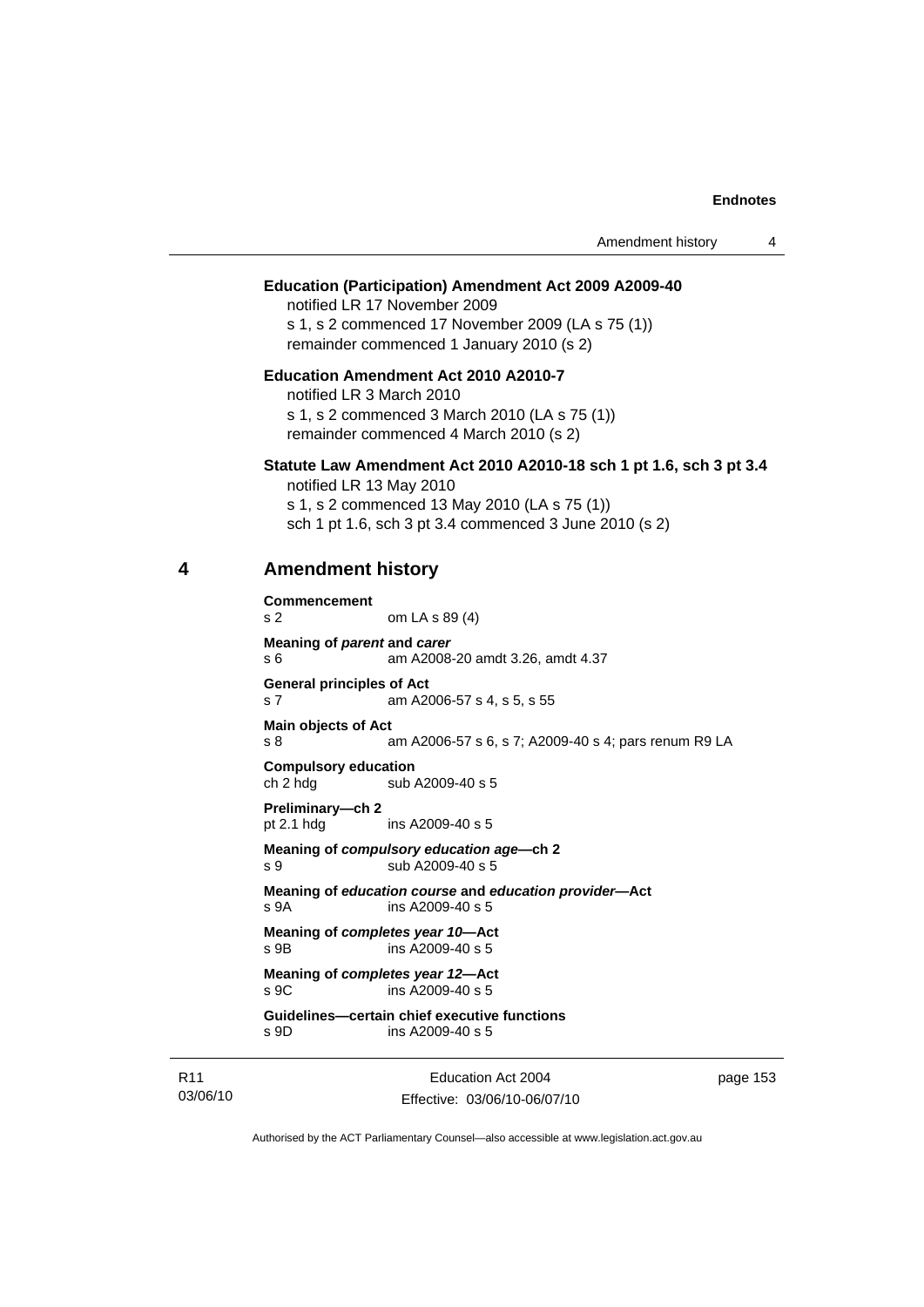4 Amendment history

| pt 2.2 hdg                                        | <b>Compulsory education requirements</b><br>ins A2009-40 s 5                                                                                              |
|---------------------------------------------------|-----------------------------------------------------------------------------------------------------------------------------------------------------------|
| div 2.2.1 hdg                                     | Enrolment, registration and attendance requirements<br>ins A2009-40 s 5                                                                                   |
| s 10                                              | Child of compulsory education age—enrolment and registration requirement<br>am A2006-57 s 8<br>sub A2009-40 s 5<br>am A2010-18 amdt 1.13; ss renum R11 LA |
| s 10A                                             | Child of compulsory education age-school attendance requirement<br>ins A2009-40 s 5                                                                       |
| <b>Participation requirement</b><br>div 2.2.2 hdg | ins $A2009-40 s 5$                                                                                                                                        |
| s 10B                                             | Meaning of participates in education course-div 2.2.2<br>ins A2009-40 s 5                                                                                 |
| s 10C                                             | Meaning of full-time participation in education course-div 2.2.2<br>ins A2009-40 s 5                                                                      |
| s 10D                                             | Child of compulsory education age-participation requirement<br>ins A2009-40 s 5                                                                           |
| s 11                                              | Participation requirement-absence<br>sub A2009-40 s 5                                                                                                     |
| s 11A                                             | Participation requirement-suspension<br>ins A2009-40 s 5                                                                                                  |
| s 11B                                             | Participation requirement-exclusion<br>ins A2009-40 s 5                                                                                                   |
| <b>Information requirement</b><br>div 2.2.3 hdg   | ins $A2009-40 s5$                                                                                                                                         |
| <b>Giving information notice</b><br>s 11C         | ins $A2009-40 s5$                                                                                                                                         |
| <b>Contents of information notice</b><br>s 11D    | ins A2009-40 s 5                                                                                                                                          |
| s 11E                                             | Extension of time for compliance with information notice<br>ins A2009-40 s 5                                                                              |
| s 11F                                             | Revocation of information notice on compliance<br>ins A2009-40 s 5                                                                                        |
| <b>Exemption certificates</b><br>pt 2.3 hdg       | ins A2009-40 s 5                                                                                                                                          |
|                                                   |                                                                                                                                                           |

page 154 Education Act 2004 Effective: 03/06/10-06/07/10

R11 03/06/10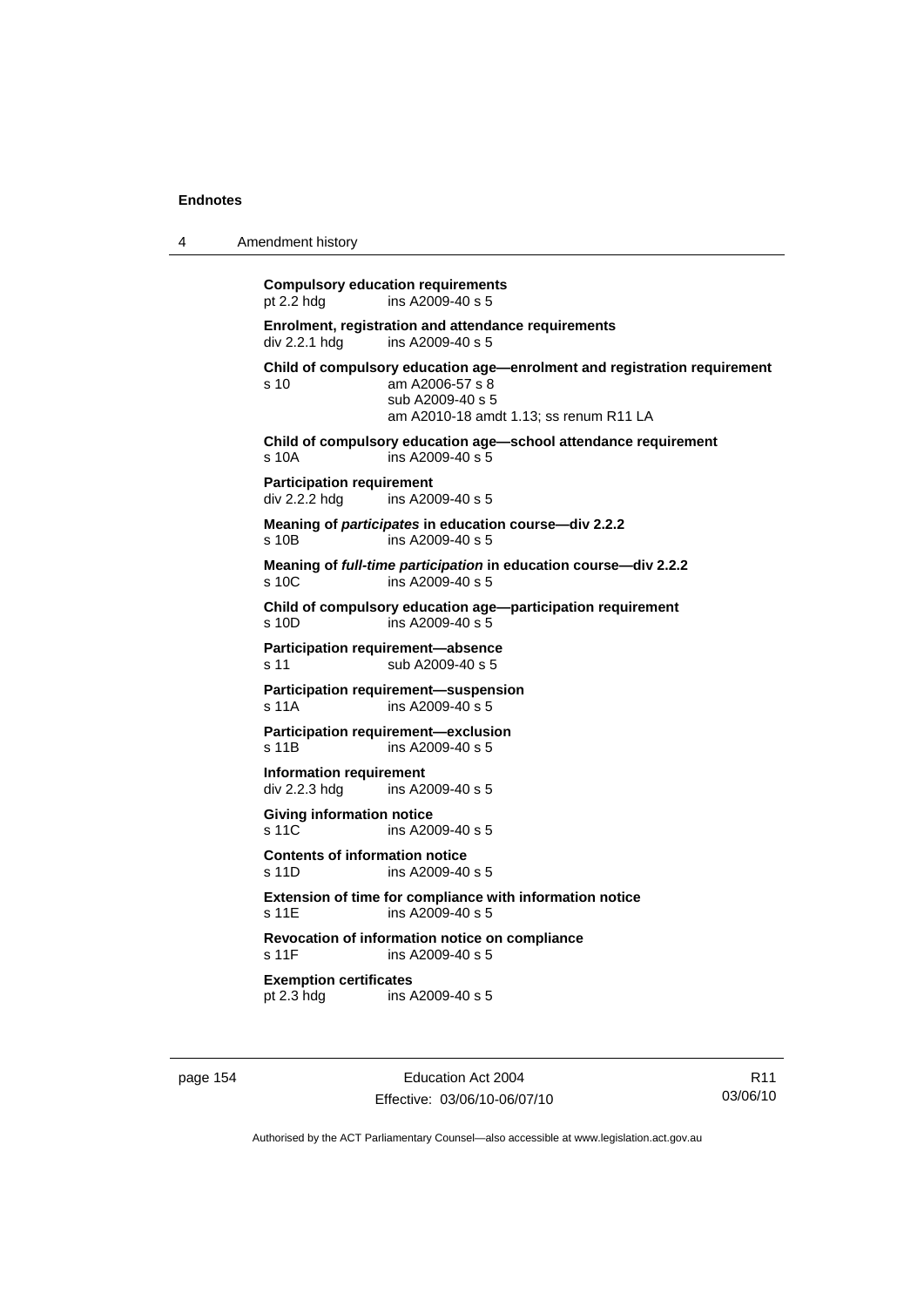Amendment history 4

```
Meaning of full-time participation requirement—pt 2.3 
s 11G ins A2009-40 s 5
Exemption certificate—application 
s 11H ins A2009-40 s 5
Exemption certificate—requirement for further information 
s 12 sub A2009-40 s 5 
Exemption certificate—issue 
s 12A ins A2009-40 s 5 
Exemption certificate—form 
                ins A2009-40 s 5
Exemption certificate—conditions 
s 12C ins A2009-40 s 5 
Exemption certificate—duration 
s 12D ins A2009-40 s 5 
Exemption certificate—revocation 
s 13 am A2008-20 amdt 4.38 
                 sub A2009-40 s 5 
After year 10—training and employment alternatives 
pt 2.4 hdg ins A2009-40 s 5 
Definitions—pt 2.4 
                ins A2009-40 s 5
Meaning of training alternative and training alternative provider—Act 
s 13A ins A2009-40 s 5 
Meaning of employment alternative—Act s 13B ins A2009-40 <b>s 5
                \sim ins A2009-40 s 5
Meaning of full-time participation in training or employment alternative—
pt 2.4 
s 13C ins A2009-40 s 5 
Approval to participate in training and employment alternatives 
div 2.4.2 hdg ins A2009-40 s 5 
Approval statement—application 
s 13D ins A2009-40 s 5 
Approval statement—requirement for further information 
s 14 sub A2009-40 s 5
Approval statement—issue 
s 14A ins A2009-40 s 5
```
Education Act 2004 Effective: 03/06/10-06/07/10 page 155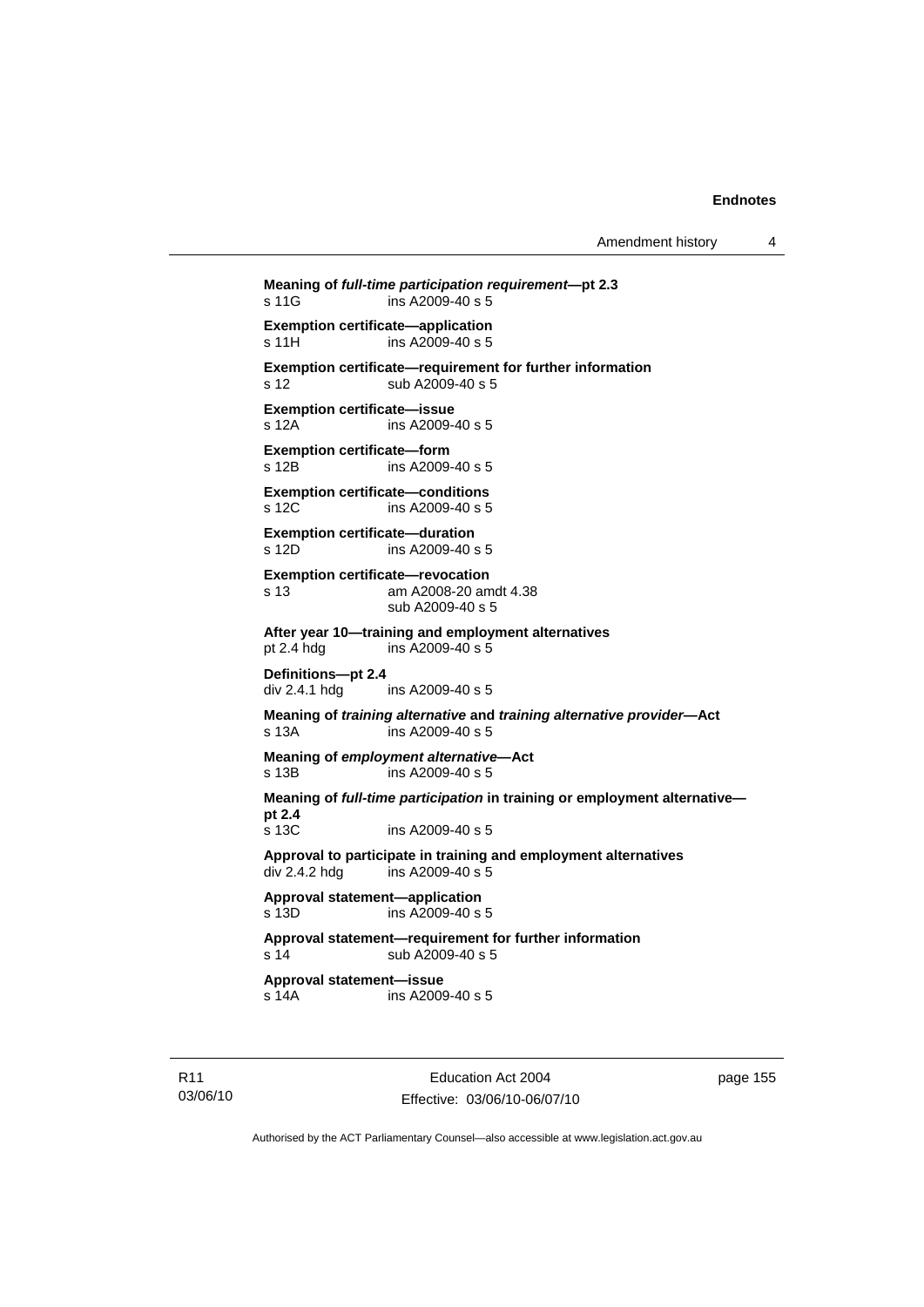4 Amendment history

**Approval statement—form**  ins A2009-40 s 5 **Approval statement—conditions**  s 14C ins A2009-40 s 5 **Approval statement—compliance requirement**  s 14D ins A2009-40 s 5 **Approval statement—duration**  s 15 sub A2009-40 s 5 **Approval statement—revocation**  s 15A ins A2009-40 s 5 **Return to education while approval statement in force**  s 15B ins A2009-40 s 5 **Training and employment alternatives—deemed participation**  div 2.4.3 hdg ins A2009-40 s 5 **Training and employment alternatives—absence**  s 15C ins A2009-40 s 5 **Training alternative—suspension**  s 15D ins A2009-40 s 5 **Training alternative—exclusion**  s 16 sub A2009-40 s 5 **Employment alternative—termination**  s 16A ins A2009-40 s 5 **Compliance notices**  pt 2.5 hdg ins A2009-40 s 5 **Giving compliance notice**  s 16B ins A2009-40 s 5 **Contents of compliance notice**  s 16C ins A2009-40 s 5 **Extension of time for compliance with compliance notice**  s 16D ins A2009-40 s 5 **Revocation of compliance notice on compliance**  s 17 am A2006-57 s 9 sub A2009-40 s 5 **Offences—parents**  pt 2.6 hdg ins A2009-40 s 5 **Contravention of information and compliance notices**  s 17A ins A2009-40 s 5

page 156 **Education Act 2004** Effective: 03/06/10-06/07/10

R11 03/06/10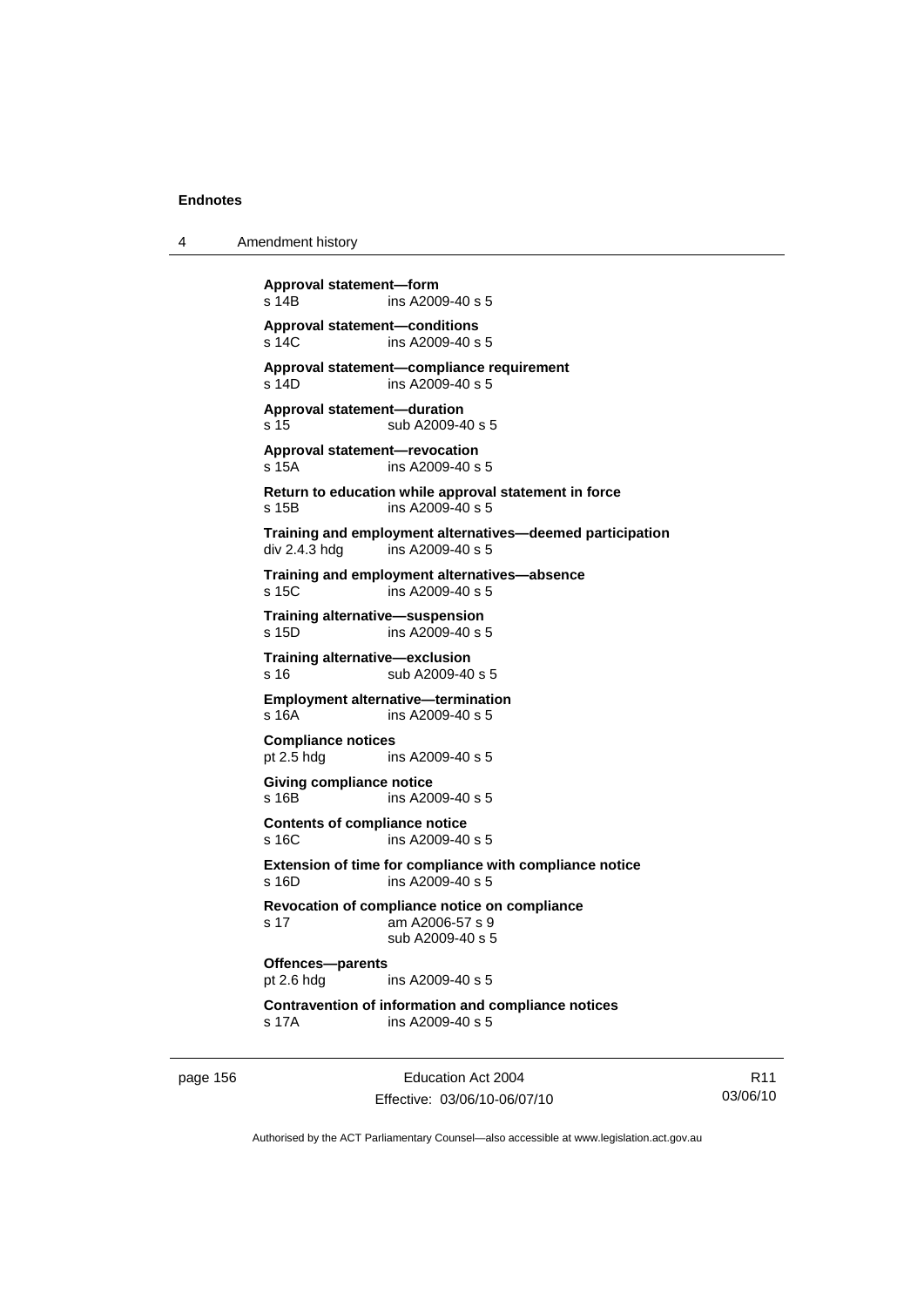Amendment history 4

**Principles on which ch 3 based**  s 18 am A2006-57 s 55 **Minister to seek advice**<br>s 19 reloc reloc and renum as s 66 **Establishing government schools etc**  s 20 am A2006-28 s 4; A2010-18 amdt 3.4 **Reporting to parents—government schools**  s 25 am A2006-57 s 55 **Voluntary financial contributions**  s 27 am A2006-57 s 55 **Religious education**  s 29 am A2006-57 s 55 **Curriculum**  s 30 am A2006-57 s 55 **Approved educational courses for students at government schools**  s 31 hdg am A2006-57 s 55<br>s 31 am A2006-57 s 55 am A2006-57 s 55 **Keeping records of enrolment and attendances for government schools**  s 33 am A2006-57 s 55 **Inspection of register of enrolment and attendances for government schools**  s 34 am A2006-57 s 55 **Procedures to encourage school attendance at government schools**  s 35 am A2006-57 s 55 **Suspension, exclusion or transfer of student by chief executive**  s 36 hdg am A2006-57 s 55<br>s 36 am A2006-57 s 55 am A2006-57 s 55; A2010-7 s 4 **Definitions for pt 3.4**  s 37 def *prescribed period* am A2006-57 s 11, s 12 **Declaration of parents and citizens associations in certain circumstances**  s 40 am A2006-57 s 13, s 14 **Composition of school boards generally**<br>s 41 hdg sub A2006-57 s 15 s 41 hdg sub A2006-57 s 15<br>s 41 am A2006-57 s 16 am A2006-57 s 16 **Composition of school boards of small schools**  s 42 hdg sub A2006-57 s 17<br>s 42 s 42 s 42 s 48 am A2006-57s 18

R11 03/06/10

Education Act 2004 Effective: 03/06/10-06/07/10 page 157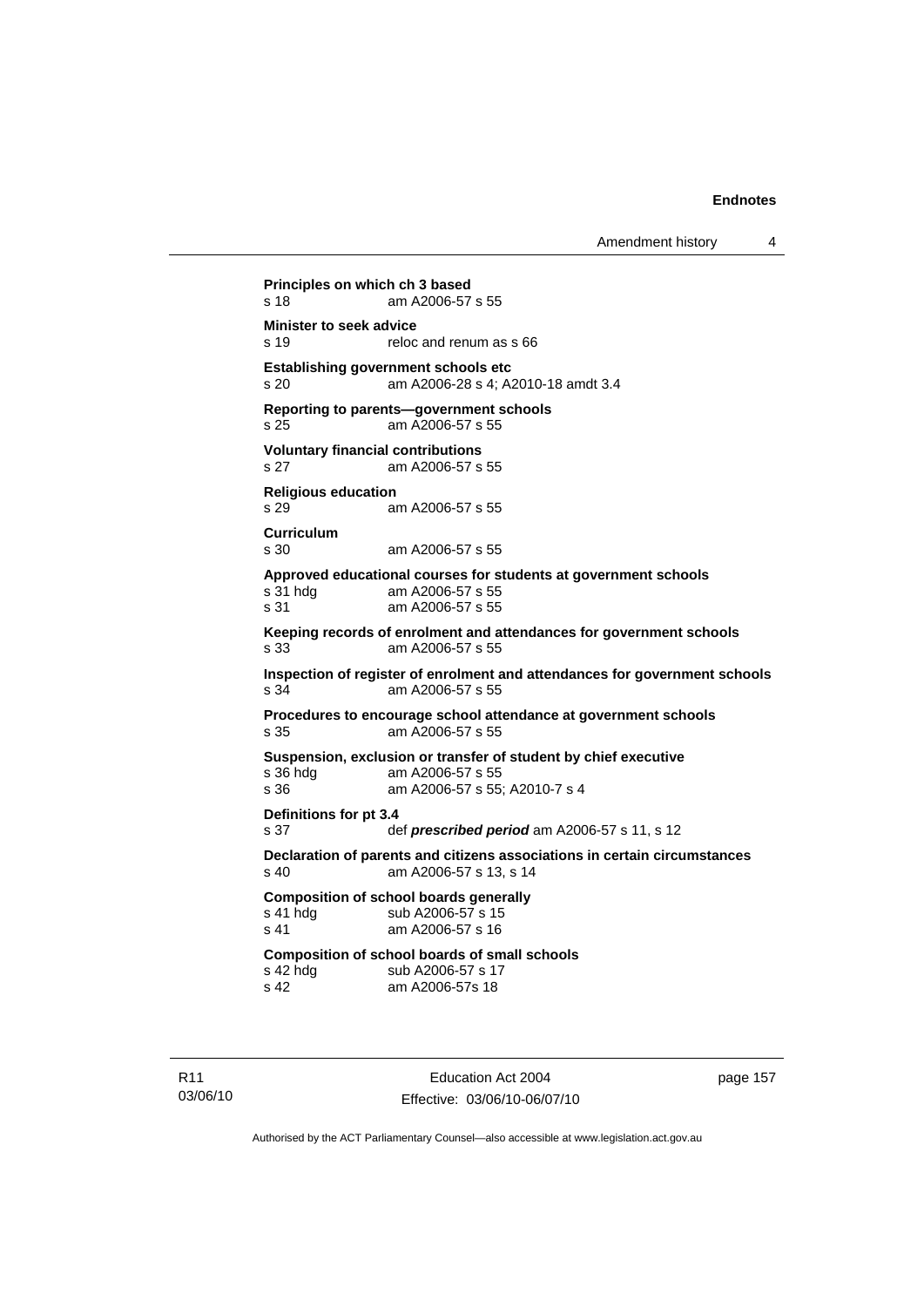4 Amendment history

| s 43 hdg<br>s 43                      | Composition of school boards of school-related institutions and other<br>schools in special circumstances<br>sub A2006-57 s 19<br>am A2006-57 s 20      |
|---------------------------------------|---------------------------------------------------------------------------------------------------------------------------------------------------------|
| s 48                                  | Procedures governing proceedings of school boards<br>am A2006-57 s 21                                                                                   |
| s 49A                                 | Protection of members of school boards<br>(prev s $72$ ) reloc and renum as s $49A$ A2006-57 s $26$                                                     |
| s 55                                  | <b>Functions of council (government)</b><br>am A2006-57 s 22                                                                                            |
| div 3.5.3 hdg                         | Other provisions relating to council (government)<br>ins A2006-57 s 23                                                                                  |
| Minister to seek advice<br>s 66       | orig s 66 om A2006-57 s 24<br>(prev s 19) reloc and renum as s 66 A2006-57 s 10                                                                         |
| s 66A                                 | Minister to present advice of council (government)<br>(prev s 73) reloc and renum as s 66A A2006-57 s 27                                                |
| s 67                                  | Appointment of authorised persons (government)<br>am A2010-18 amdt 1.14                                                                                 |
| <b>Miscellaneous</b><br>div 3.6.3 hdg | om A2006-57 s 25                                                                                                                                        |
| s 72                                  | Protection of members of school boards<br>reloc and renum as s 49A                                                                                      |
| s 73                                  | Minister to present advice of council (government)<br>reloc and renum as s 66A                                                                          |
| Minister to seek advice<br>s 76       | reloc and renum as s 118                                                                                                                                |
| s 79                                  | Register of non-government schools<br>sub A2006-57 s 29                                                                                                 |
| s 81 hda<br>s 81                      | Approved educational courses for students at non-government schools<br>am A2006-57 s 55<br>am A2006-57 s 55                                             |
| Schools to be registered<br>s 82      | am A2006-57 s 30, s 55; ss renum R4 LA                                                                                                                  |
| s 83                                  | Applications for in-principle approval for proposed registration<br>am A2006-57 s 31, s 32; pars renum R4 LA; A2009-20<br>amdt 3.63; A2010-18 amdt 1.15 |

page 158 extending the Education Act 2004 Effective: 03/06/10-06/07/10

R11 03/06/10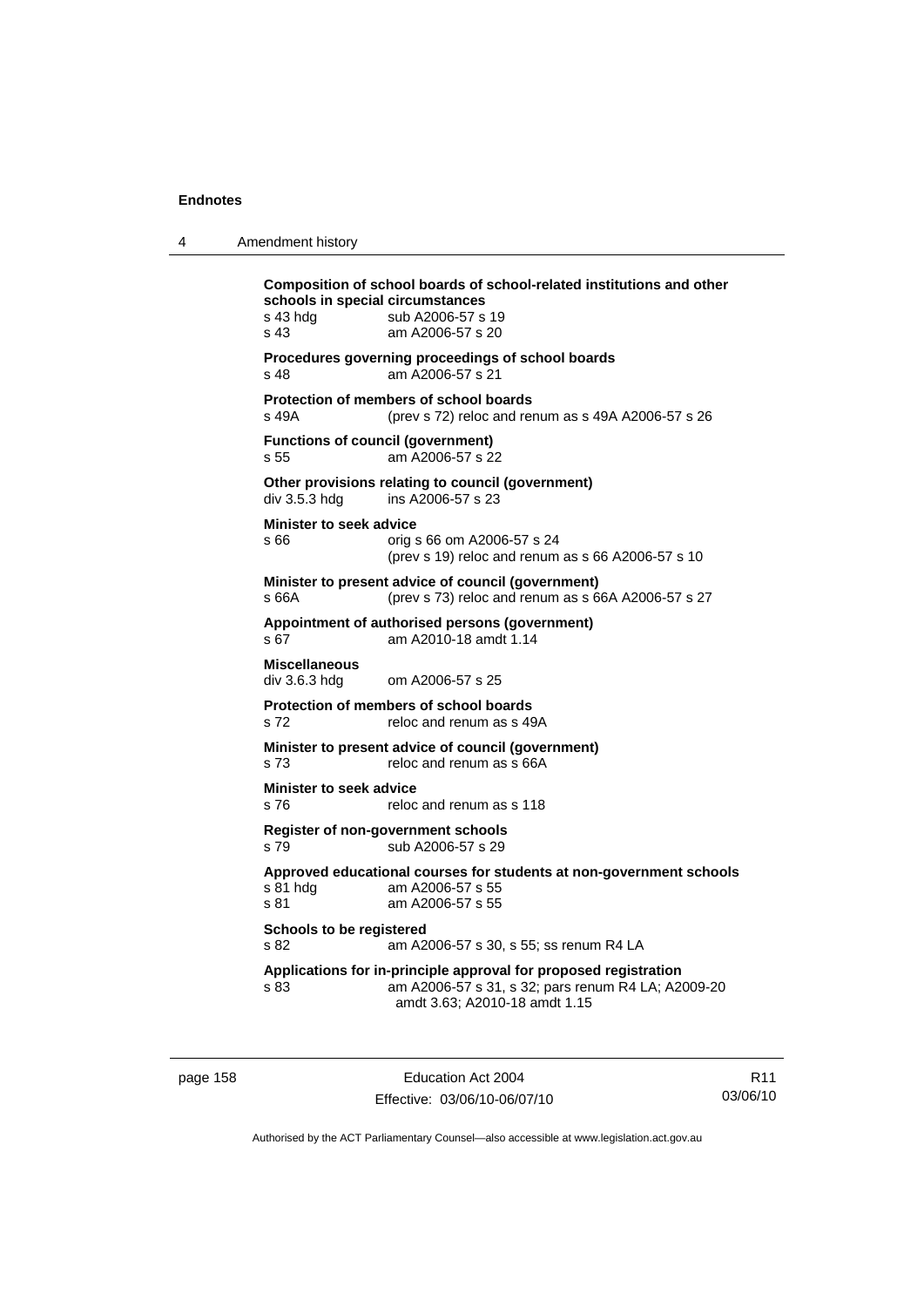**Deciding in-principle applications**  s 84 am A2006-57 s 33, s 34; ss renum R4 LA **Application for provisional registration**  s 85 am A2009-20 amdt 3.63; A2010-18 amdt 1.16 **Application for registration**  s 87 am A2009-20 amdt 3.63; A2010-18 amdt 1.17 **Application for registration at additional campus**  s 88A ins A2006-57 s 35 am A2009-20 amdt 3.63; A2010-18 amdt 1.18 **Registration at additional campus**  s 88B ins A2006-57 s 35 **Application for registration at additional educational levels**  s 89 am A2009-20 amdt 3.63; A2010-18 amdt 1.19 **Certificate of provisional registration or registration**  s 92 am A2006-57 s 36 **Inspection of panel reports for school registration etc**  s 98 am A2006-57 s 37; pars renum R4 LA **Keeping records of enrolment and attendances for non-government schools**  s 100 am A2006-57 s 55 **Inspection of register of enrolment and attendances for non-government schools**<br>s 101 am A2006-57 s 55 **Procedures to encourage attendance at non-government schools**  s 102 am A2006-57 s 55 **Reporting to parents—non-government schools**  s 103 am A2006-57 s 55 **Suspension, transfer or exclusion of students—Catholic systemic schools**  s 104 hdg sub A2006-57 s 38<br>s 104 am A2006-57 s 55: am A2006-57 s 55; A2010-7 s 5 **Suspension or exclusion of students—other non-government schools**  s 105 hdg am A2006-57 s 55 s 105 am A2006-57 s 55 **Functions of council (non-government)**  s 107 am A2006-57 s 39 **Other provisions relating to council (non-government)**  div 4.4.3 hdg ins A2006-57 s 40

R11 03/06/10

Education Act 2004 Effective: 03/06/10-06/07/10 page 159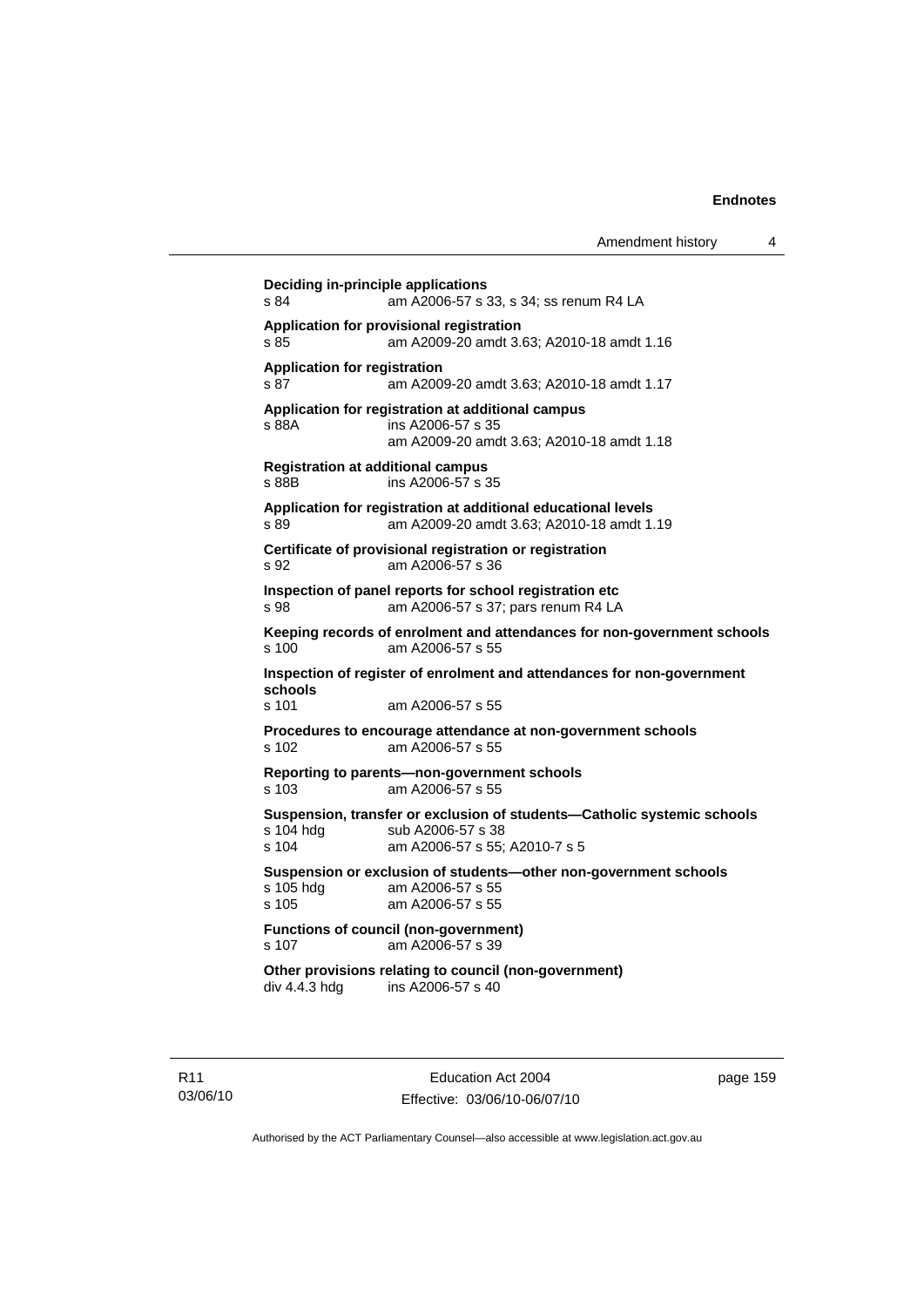4 Amendment history **Minister to seek advice**  s 118 orig s 118 om A2006-57 s 41 (prev s 76) reloc and renum as s 118 A2006-57 s 28 **Minister to present advice of council (non-government)**  s 118A (prev s 127) reloc and renum as s 118A A2006-57 s 44 **Appointment of authorised persons (non-government)**  s 119 am A2010-18 amdt 1.20 **Miscellaneous**  om A2006-57 s 42 **Inspection of register of non-government schools**  s 126 om A2006-57 s 43 **Minister to present advice of council (non-government)**  s 127 reloc and renum as s 118A **Provisional registration for home education**  s 130 sub A2006-57 s 45 **Registration for home education**  s 131 am A2006-57 s 46 **Registration of child**  s 133 am A2006-57 s 47, s 48 **Notification and review of decisions**<br>pt 6.1 hdg sub A2008-37 amo sub A2008-37 amdt 1.131 **Definitions***—***pt 6.1**  s 140 sub A2008-37 amdt 1.131 def *decision-maker* ins A2008-37 amdt 1.131 def *internally reviewable decision* ins A2008-37 amdt 1.131 def *internal reviewer* ins A2008-37 amdt 1.131 def *internal review notice* ins A2008-37 amdt 1.131 def *reviewable decision* ins A2008-37 amdt 1.131 **Internal review notices**  s 141 sub A2008-37 amdt 1.131 **Applications for internal review**  s 142 sub A2008-37 amdt 1.131 **Applications not stay reviewable decisions**  s 143 sub A2008-37 amdt 1.131 **Internal review**  sub A2008-37 amdt 1.131 **Reviewable decision notices**  s 145 sub A2008-37 amdt 1.131

page 160 Education Act 2004 Effective: 03/06/10-06/07/10

R11 03/06/10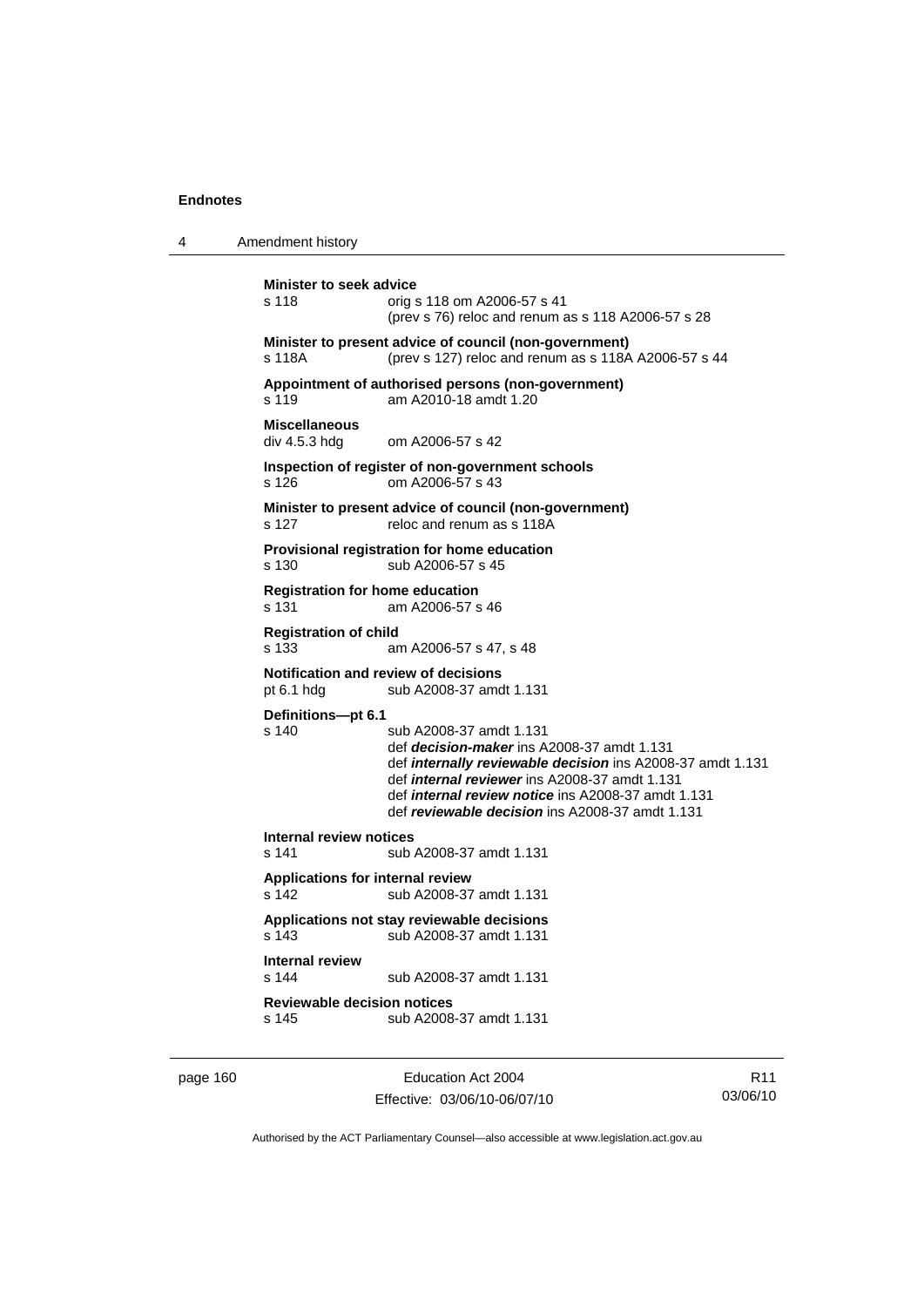**Applications to ACAT**  ins A2008-37 amdt 1.131 **Student transfer register**  s 146A ins A2009-40 s 6 **Notification of parents**  s 149 am A2006-57 s 55 **Notices of intention under former education Act to conduct schools at additional educational levels**  s 153 exp 1 January 2015 (s 153 (5)) **Evidence—certificate signed by principal etc**  s 153A ins A2009-40 s 7 **Transitional provisions**  ch 7 hdg exp 1 January 2006 (s 171) **Assets and liabilities of former authority**  pt 7.1 hdg exp 1 January 2006 (s 171) **Meaning of** *former authority* s 156 exp 1 January 2006 (s 171) **Vesting of assets and liabilities of former authority in Territory**  s 157 exp 1 January 2006 (s 171) **Evidentiary certificate for vested assets and liabilities**  s 158 exp 1 January 2006 (s 171) **Registration of changes in title to certain assets**  s 159 exp 1 January 2006 (s 171) **Proceedings and evidence in relation to vested assets and liabilities**  s 160 exp 1 January 2006 (s 171) **General savings**  pt 7.2 hdg exp 1 January 2006 (s 171) **Interpretation**  div 7.2.1 hdg exp 1 January 2006 (s 171) **Definitions for pt 7.3**  s 161 exp 1 January 2006 (s 171) **Former authority Act**  div 7.2.2 hdg exp 1 January 2006 (s 171) **Existing schools etc**  s 162 exp 1 January 2006 (s 171) **Name of schools, institutions and services**  s 163 exp 1 January 2006 (s 171)

R11 03/06/10

Education Act 2004 Effective: 03/06/10-06/07/10 page 161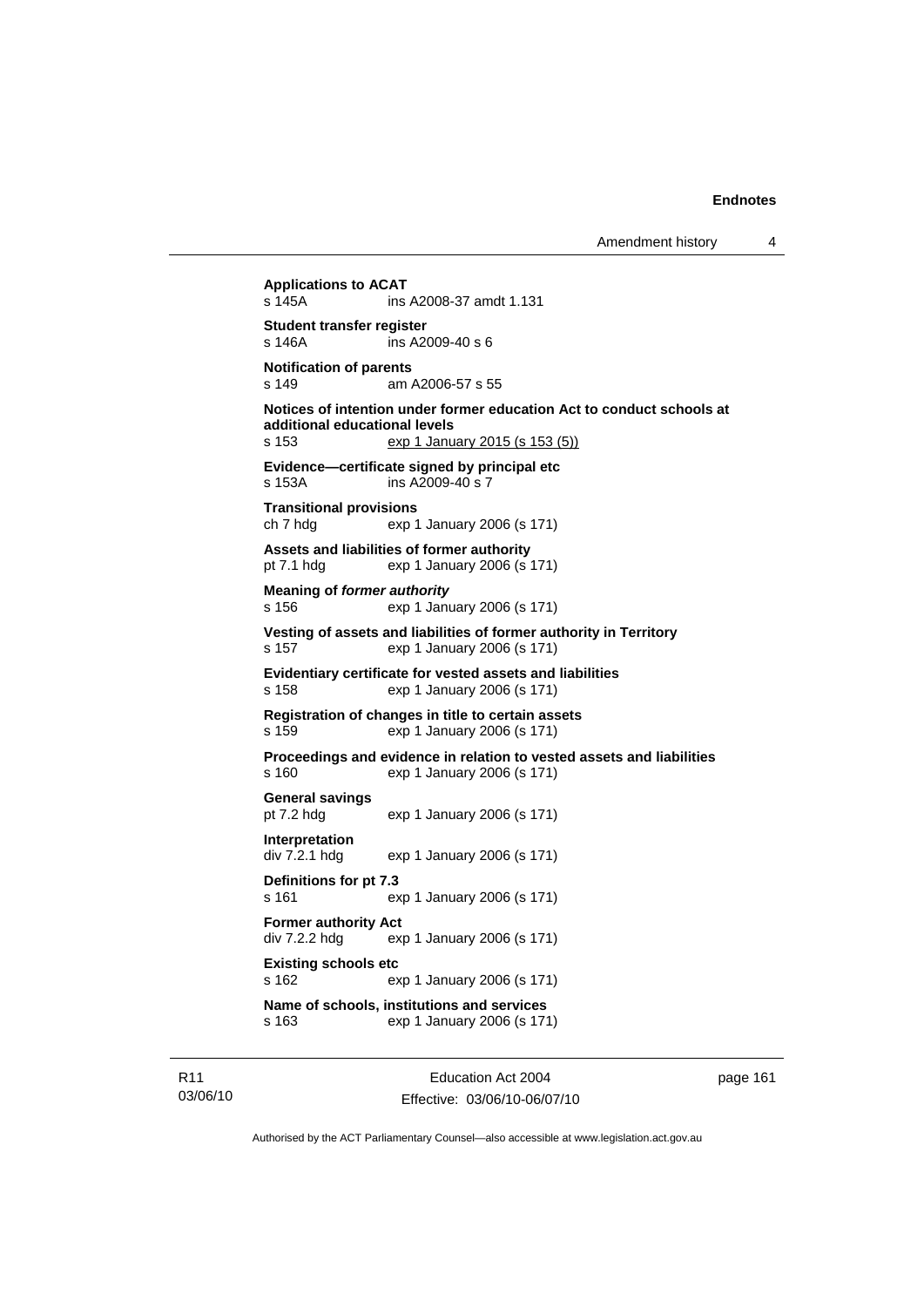4 Amendment history

```
School boards 
                exp 1 January 2006 (s 171)
Parents and citizens associations 
s 165 exp 1 January 2006 (s 171) 
Members of school boards 
s 166 exp 1 January 2006 (s 171) 
Former education Act 
div 7.2.3 hdg exp 1 January 2006 (s 171) 
Exemption certificates 
s 167 exp 1 January 2006 (s 171) 
Existing registered and provisionally registered schools 
s 168 exp 1 January 2006 (s 171) 
Registers 
s 169 exp 1 January 2006 (s 171) 
Miscellaneous 
pt 7.3 hdg exp 1 January 2006 (s 171) 
Modification of ch 7's operation 
s 170 exp 1 January 2006 (s 171) 
Expiry of ch 7 
s 171 exp 1 January 2006 (s 171) 
Declared law for Legislation Act, s 88 
s 172 exp 1 January 2006 (s 171) 
Repeals and consequential amendments 
ch 8 hdg om LA s 89 (3) 
Acts repealed 
s 173 om LA s 89 (3) 
Regulations repealed 
s 174 om LA s 89 (3) 
Legislation amended—sch 2 
s 175 om LA s 89 (3) 
Transitional—Education (Participation) Amendment Act 2009 
ch 9 hdg ins A2009-40 s 8 
                exp 1 January 2012 (s 303 (1) (LA s 88 declaration applies))
Meaning of amending Act—ch 9 
s 300 ins A2009-40 s 8 
                 exp 1 January 2012 (s 303 (1) (LA s 88 declaration applies))
```
page 162 Education Act 2004 Effective: 03/06/10-06/07/10

R11 03/06/10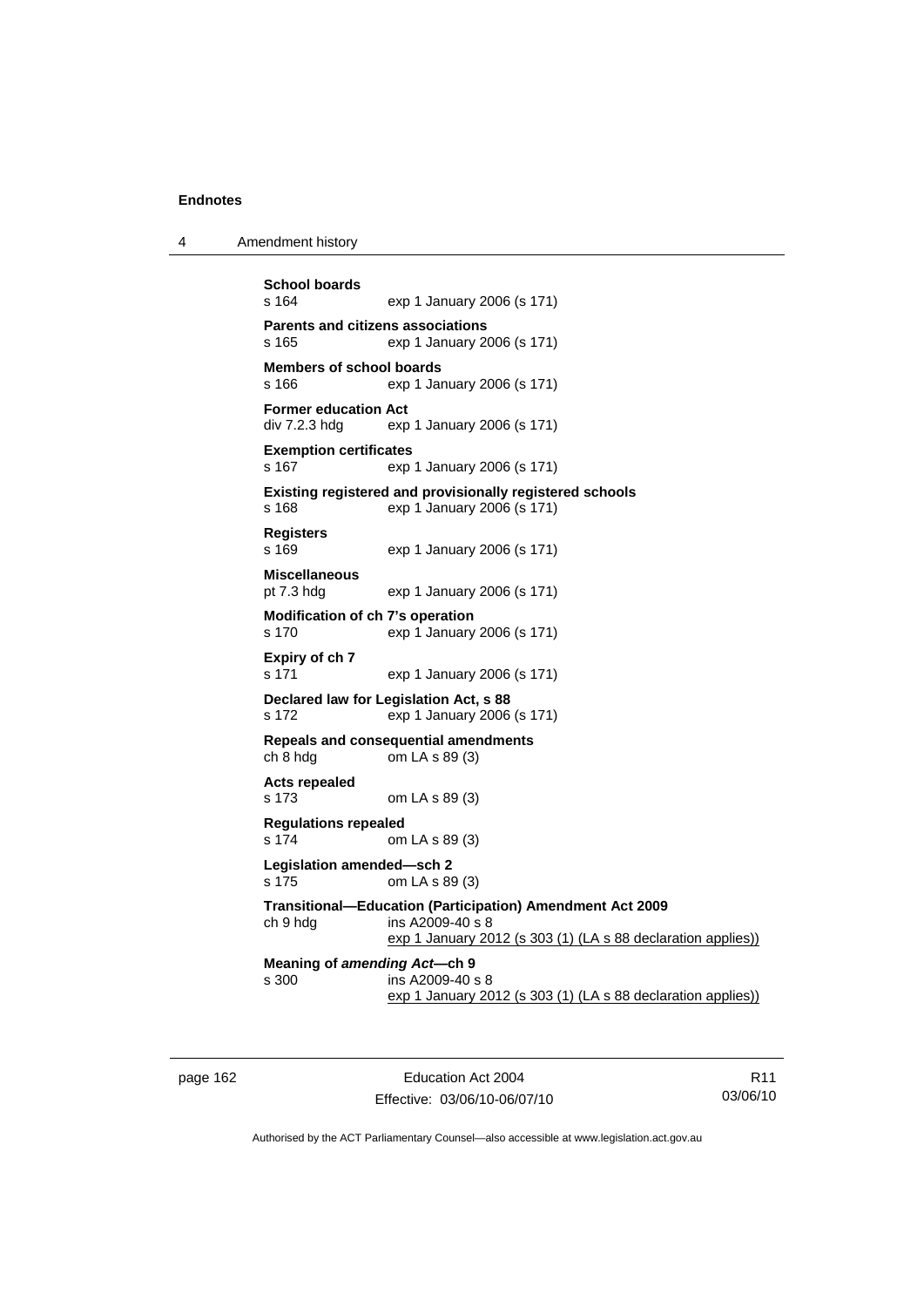Amendment history 4

| s 301                              | ins A2009-40 s 8<br>exp 1 January 2012 (s 303 (1) (LA s 88 declaration applies))             |
|------------------------------------|----------------------------------------------------------------------------------------------|
| <b>Transitional regulations</b>    |                                                                                              |
| s 302                              | ins A2009-40 s 8                                                                             |
|                                    | exp 1 January 2012 (s 303 (1))                                                               |
| Expiry-ch 9                        |                                                                                              |
| s 303                              | ins A2009-40 s 8                                                                             |
|                                    | exp 1 January 2012 (s 303 (1) (LA s 88 declaration applies))                                 |
| <b>Reviewable decisions</b>        |                                                                                              |
| sch 1                              | sub A2008-37 amdt 1.132                                                                      |
|                                    | am A2009-40 s 9; items renum R9 LA                                                           |
|                                    |                                                                                              |
| <b>Minister's decisions</b>        |                                                                                              |
| sch 1 pt 1.1                       | am A2006-57 s 50; items renum R4 LA<br>om A2008-37 amdt 1.132                                |
|                                    |                                                                                              |
| <b>Chief executive's decisions</b> |                                                                                              |
| sch 1 pt 1.2                       | am A2006-57 s 51, s 55<br>om A2008-37 amdt 1.132                                             |
|                                    |                                                                                              |
| <b>Consequential amendments</b>    |                                                                                              |
| sch <sub>2</sub>                   | om LA s 89 (3)                                                                               |
| <b>Dictionary</b>                  |                                                                                              |
| dict                               | am A2008-37 amdt 1.133, amdt 1.134; A2009-20 amdt 3.64;                                      |
|                                    | A2009-40 s 10; A2010-18 amdt 1.21                                                            |
|                                    | def appointed member am A2006-57 s 52                                                        |
|                                    | def approval statement ins A2009-40 s 11                                                     |
|                                    | def approved educational course (government) am                                              |
|                                    | A2006-57 s 55                                                                                |
|                                    | def approved educational course (non-government) am<br>A2006-57 s 55                         |
|                                    | def board appointed member am A2006-57 s 52                                                  |
|                                    | def completes year 10 ins A2009-40 s 11                                                      |
|                                    | def completes year 12 ins A2009-40 s 11                                                      |
|                                    | def compliance notice ins A2009-40 s 11                                                      |
|                                    | def compulsory school age sub A2009-40 s 12                                                  |
|                                    | def education course ins A2009-40 s 13                                                       |
|                                    | def education provider ins A2009-40 s 13                                                     |
|                                    | def employment alternative ins A2009-40 s 13                                                 |
|                                    | def exclusion am A2006-57 s 55                                                               |
|                                    | def exemption certificate sub A2009-40 s 14<br>def full-time participation ins A2009-40 s 15 |
|                                    | def full-time participation requirement ins A2009-40 s 15                                    |
|                                    | def <i>information notice</i> ins A2009-40 s 15                                              |
|                                    |                                                                                              |

R11 03/06/10

Education Act 2004 Effective: 03/06/10-06/07/10 page 163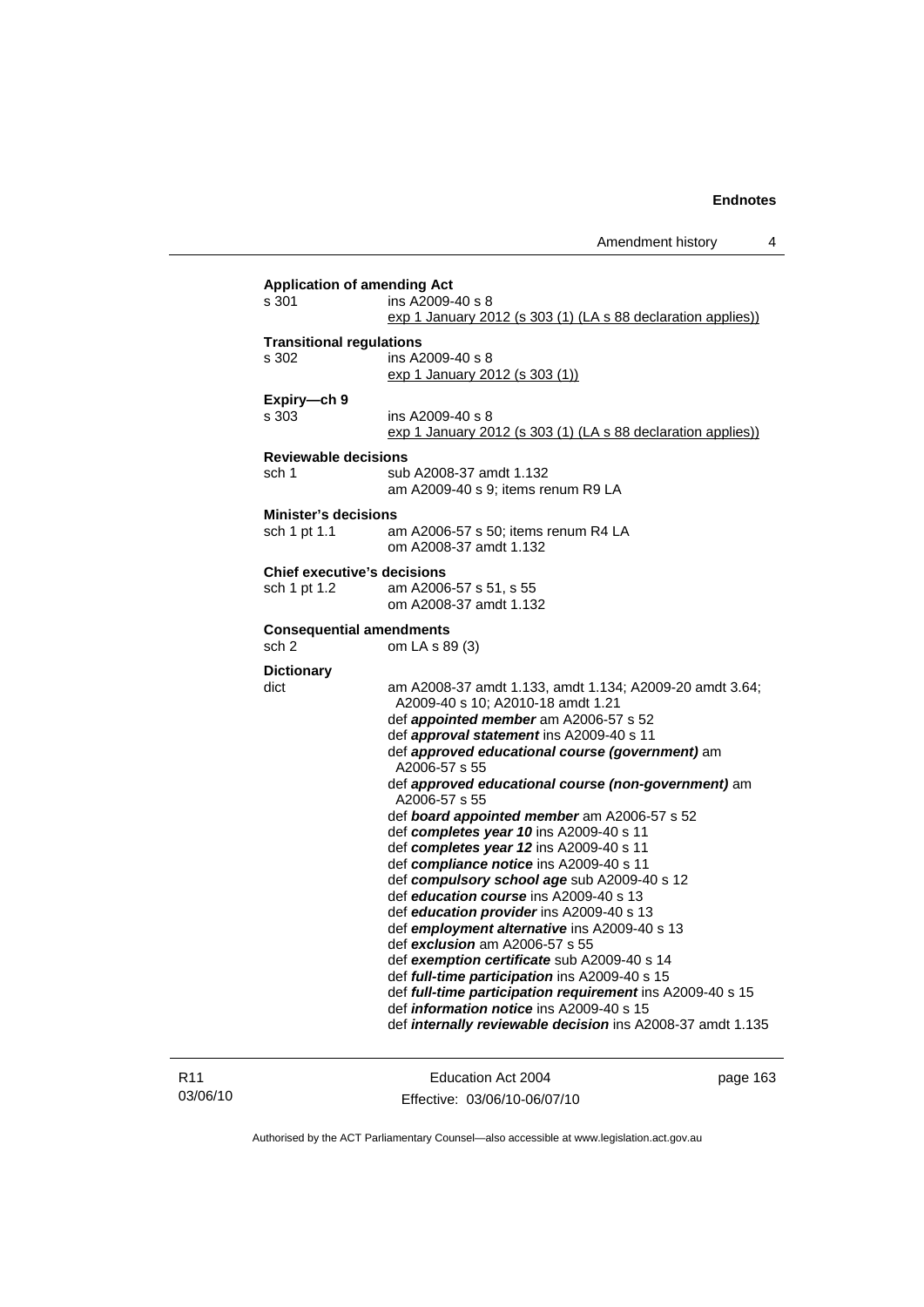def *internal reviewer* sub A2008-37 amdt 1.136 def *internal review notice* ins A2008-37 amdt 1.137 def *parents and citizens member* am A2006-57 s 52 def *participates* ins A2009-40 s 15 def *proposed opening day* am A2006-57 s 53 def *reviewable decision* sub A2008-37 amdt 1.138 def *school* am A2009-40 s 16 def *school-leaving age* om A2009-40 s 17 def *staff member* am A2006-57 s 53 def *student member* am A2006-57 s 53 def *training alternative* ins A2009-40 s 18 def *training alternative provider* ins A2009-40 s 18

# **5 Earlier republications**

Some earlier republications were not numbered. The number in column 1 refers to the publication order.

Since 12 September 2001 every authorised republication has been published in electronic pdf format on the ACT legislation register. A selection of authorised republications have also been published in printed format. These republications are marked with an asterisk (\*) in column 1. Electronic and printed versions of an authorised republication are identical.

| <b>Republication</b><br>No and date | <b>Effective</b>            | Last<br>amendment<br>made by | <b>Republication</b><br>for |
|-------------------------------------|-----------------------------|------------------------------|-----------------------------|
| R1<br>1 Jan 2005                    | 1 Jan 2005-<br>1 Jan 2006   | not amended                  | new Act                     |
| R <sub>2</sub><br>2 Jan 2006        | 2 Jan 2006-<br>15 June 2006 | not amended                  | commenced expiry            |
| R3                                  | 16 June 2006–               | A2006-28                     | amendments by               |
| 16 June 2006                        | 19 Dec 2006                 |                              | A2006-28                    |
| R4                                  | 20 Dec 2006-                | A2006-57                     | amendments by               |
| 20 Dec 2006                         | 26 Oct 2008                 |                              | A2006-57                    |
| R5                                  | 27 Oct 2008-                | A2008-37                     | amendments by               |
| 27 Oct 2008                         | 1 Feb 2008                  |                              | A2008-20                    |
| R6                                  | 2 Feb 2009-                 | A2008-37                     | amendments by               |
| 2 Feb 2009                          | 26 Feb 2009                 |                              | A2008-37                    |

page 164 Education Act 2004 Effective: 03/06/10-06/07/10

R11 03/06/10